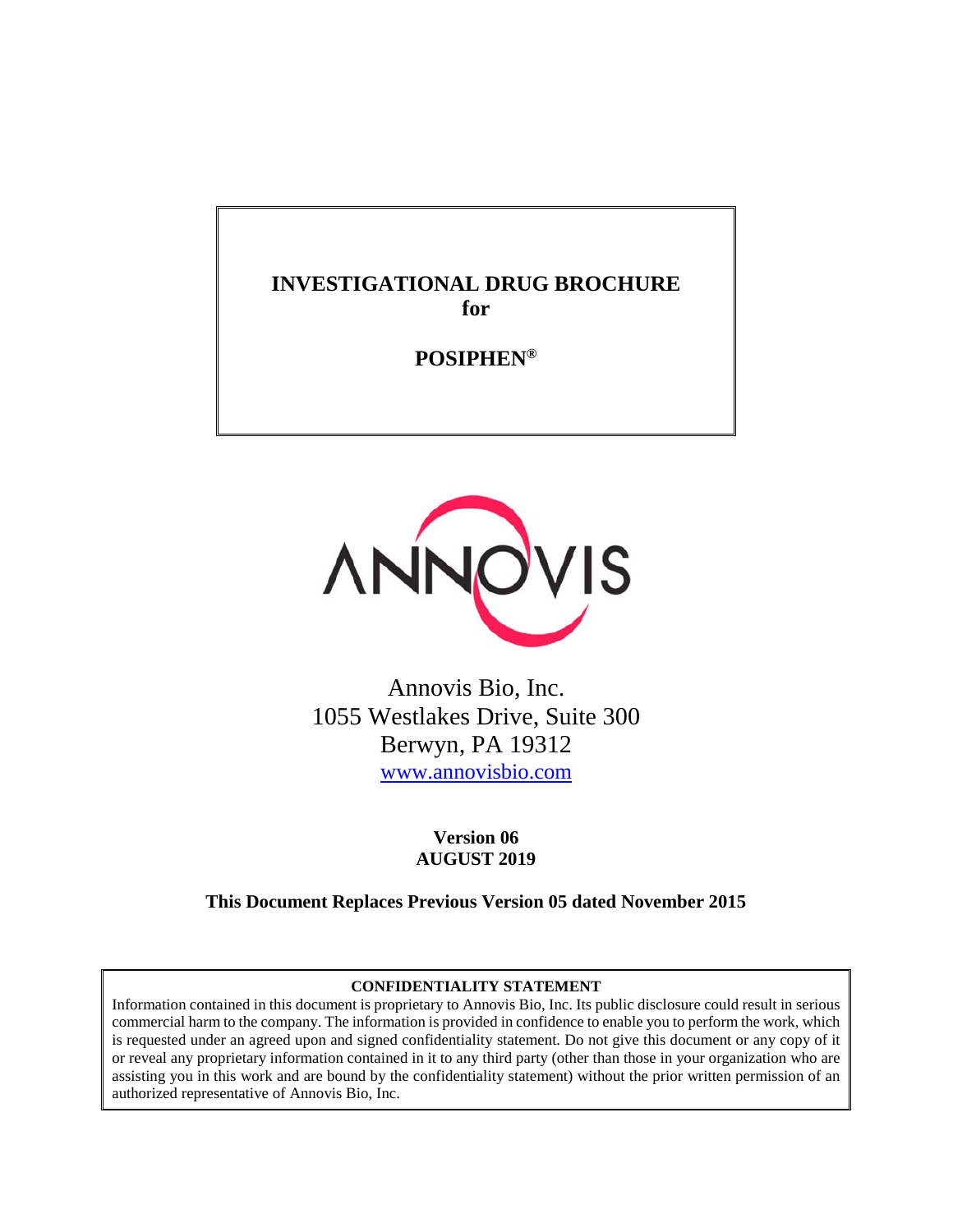# Table of Contents

| 1.0<br>PHYSICAL, CHEMICAL AND PHARMACEUTICAL PROPERTIES AND<br>2.0<br>3.0<br>Effects on Acetylcholinesterase (AChE) and Butyrylcholinesterase (BChE)  16<br>3.1.1.1<br>Posiphen Lowered APP and Protected Neural Differentiation In Vivo  18<br>3.1.2.1<br>Posiphen Lowered APP in Mouse Trisomy Ts65Dn In Vivo 18<br>3.1.2.2<br>3.2.1.2<br>3.2.3 |
|---------------------------------------------------------------------------------------------------------------------------------------------------------------------------------------------------------------------------------------------------------------------------------------------------------------------------------------------------|
|                                                                                                                                                                                                                                                                                                                                                   |
|                                                                                                                                                                                                                                                                                                                                                   |
|                                                                                                                                                                                                                                                                                                                                                   |
|                                                                                                                                                                                                                                                                                                                                                   |
|                                                                                                                                                                                                                                                                                                                                                   |
|                                                                                                                                                                                                                                                                                                                                                   |
|                                                                                                                                                                                                                                                                                                                                                   |
|                                                                                                                                                                                                                                                                                                                                                   |
|                                                                                                                                                                                                                                                                                                                                                   |
|                                                                                                                                                                                                                                                                                                                                                   |
|                                                                                                                                                                                                                                                                                                                                                   |
|                                                                                                                                                                                                                                                                                                                                                   |
|                                                                                                                                                                                                                                                                                                                                                   |
|                                                                                                                                                                                                                                                                                                                                                   |
|                                                                                                                                                                                                                                                                                                                                                   |
|                                                                                                                                                                                                                                                                                                                                                   |
|                                                                                                                                                                                                                                                                                                                                                   |
|                                                                                                                                                                                                                                                                                                                                                   |
|                                                                                                                                                                                                                                                                                                                                                   |
|                                                                                                                                                                                                                                                                                                                                                   |
| 3.3.1                                                                                                                                                                                                                                                                                                                                             |
| 3.3.1.1                                                                                                                                                                                                                                                                                                                                           |
| 3.3.1.2                                                                                                                                                                                                                                                                                                                                           |
| 3.3.2                                                                                                                                                                                                                                                                                                                                             |
| 3.3.3                                                                                                                                                                                                                                                                                                                                             |
|                                                                                                                                                                                                                                                                                                                                                   |
| 3.3.3.1                                                                                                                                                                                                                                                                                                                                           |
| 3.3.3.2                                                                                                                                                                                                                                                                                                                                           |
|                                                                                                                                                                                                                                                                                                                                                   |
| 3.4.1                                                                                                                                                                                                                                                                                                                                             |
| 3.4.1.1                                                                                                                                                                                                                                                                                                                                           |
| 3.4.1.2                                                                                                                                                                                                                                                                                                                                           |
| 3.4.1.3                                                                                                                                                                                                                                                                                                                                           |
| 3.4.1.4                                                                                                                                                                                                                                                                                                                                           |
| 3.4.1.5                                                                                                                                                                                                                                                                                                                                           |
|                                                                                                                                                                                                                                                                                                                                                   |
| 3.4.2.1                                                                                                                                                                                                                                                                                                                                           |
| 3.4.2.2                                                                                                                                                                                                                                                                                                                                           |
| 3.4.2.3                                                                                                                                                                                                                                                                                                                                           |
|                                                                                                                                                                                                                                                                                                                                                   |
| 3.4.3.1                                                                                                                                                                                                                                                                                                                                           |
| 3.4.3.2                                                                                                                                                                                                                                                                                                                                           |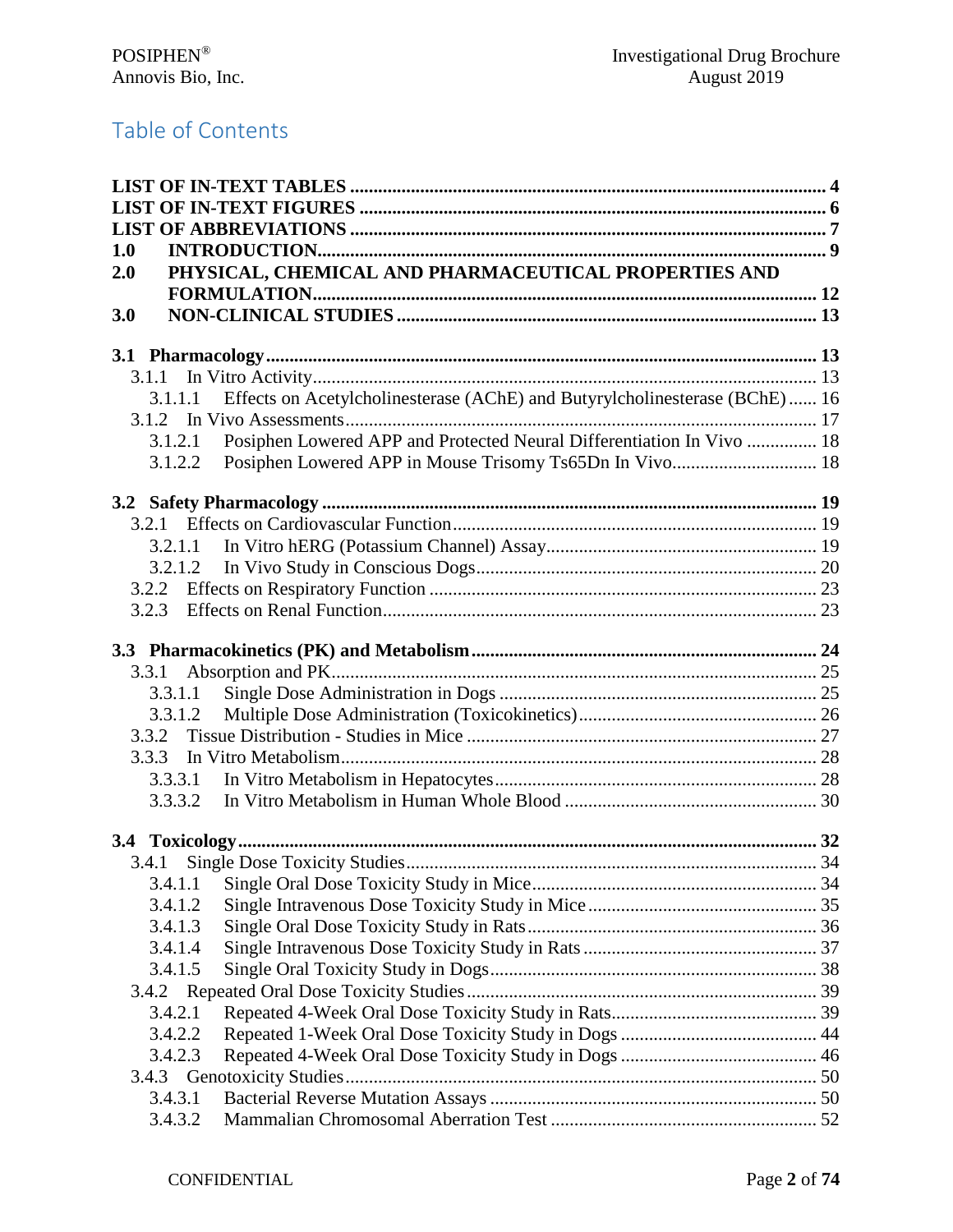| 4.0   |                                                                                                                                                                |
|-------|----------------------------------------------------------------------------------------------------------------------------------------------------------------|
|       |                                                                                                                                                                |
| 4.1.1 | A Single Ascending Dose (SAD) Study of the Pharmacokinetics and Tolerability of                                                                                |
|       | Posiphen Tartrate in Healthy Men and Women (Protocol AX-PO-101)  58                                                                                            |
| 4.1.2 | A Three Period Study of the Pharmacokinetics, Pharmacodynamics and Tolerability of<br>Posiphen Tartrate Following Multiple Oral Doses in Healthy Men and Women |
|       |                                                                                                                                                                |
|       |                                                                                                                                                                |
| 4.2.1 | An Open-Label, Two-Stage Study to Evaluate the Pharmacokinetics and                                                                                            |
|       | Pharmacodynamics of Posiphen <sup>®</sup> in Plasma and Cerebrospinal Fluid (CSF) after a 10-                                                                  |
|       | Day Treatment Period in Subjects with Amnestic Mild Cognitive Impairment (MCI)                                                                                 |
|       |                                                                                                                                                                |
|       |                                                                                                                                                                |
|       |                                                                                                                                                                |
|       |                                                                                                                                                                |
| 4.4.1 | A Single, Ascending Dose Study of the Pharmacokinetics and Tolerability of Posiphen                                                                            |
|       |                                                                                                                                                                |
| 4.4.2 | A Three Period Study of the Pharmacokinetics, Pharmacodynamics and Tolerability of                                                                             |
|       | Posiphen Tartrate Following Multiple Oral Doses in Healthy Men and Women                                                                                       |
|       |                                                                                                                                                                |
| 4.4.3 | An Open-Label, Two-Stage Study to Evaluate the Pharmacokinetics and                                                                                            |
|       | Pharmacodynamics of Posiphen® in Plasma and Cerebrospinal Fluid (CSF) after a 10-                                                                              |
|       | Day Treatment Period in Subjects with Amnestic Mild Cognitive Impairment (MCI)                                                                                 |
|       |                                                                                                                                                                |
|       |                                                                                                                                                                |
|       |                                                                                                                                                                |

# **[5.0 SUMMARY OF DATA AND GUIDANCE FOR THE INVESTIGATOR...............](#page-71-0) 72**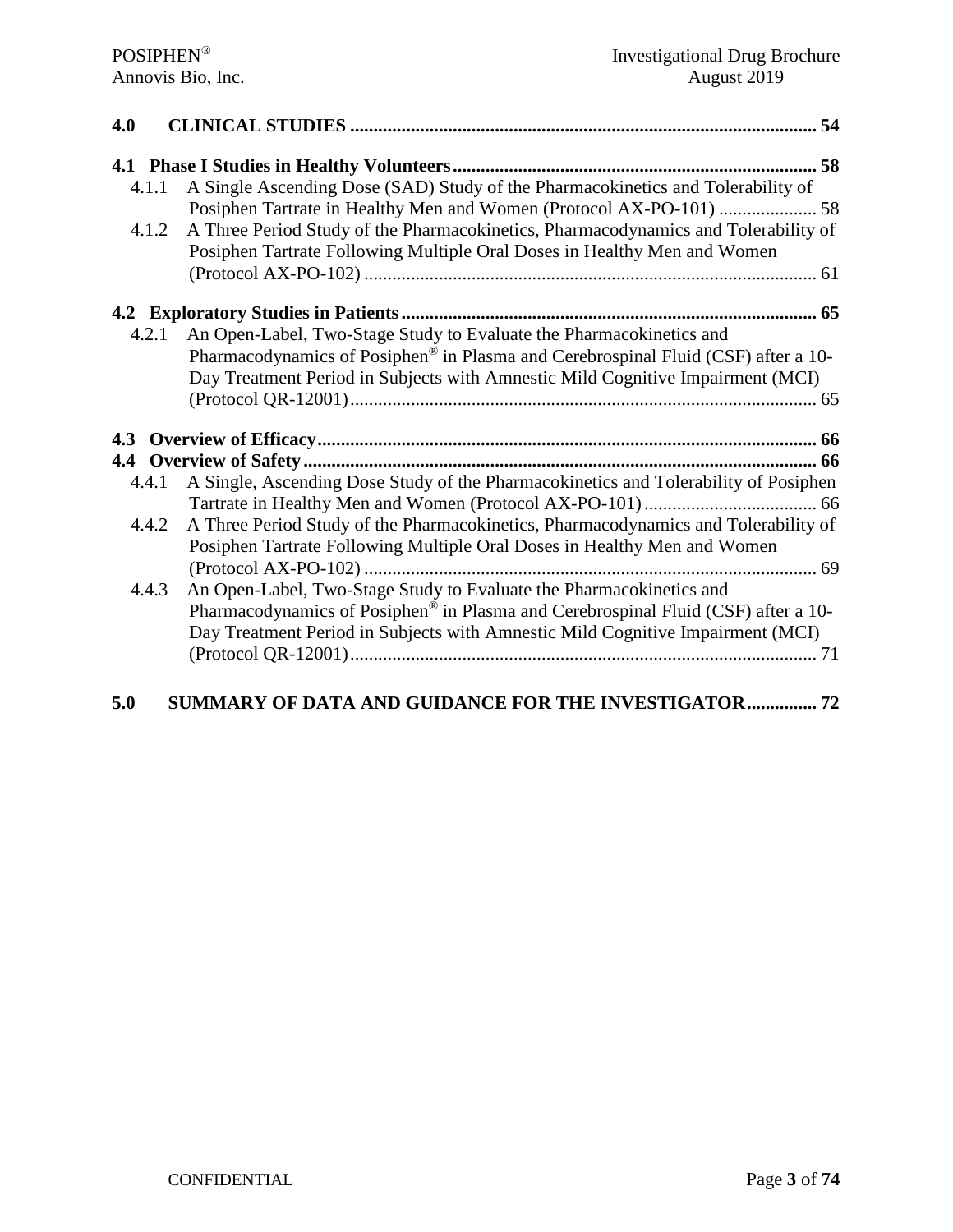# <span id="page-3-0"></span>**LIST OF IN-TEXT TABLES**

| <b>Table</b><br><b>Number</b>                                                                                                           | <b>Title</b>                                                                                                                                                                             |  |  |
|-----------------------------------------------------------------------------------------------------------------------------------------|------------------------------------------------------------------------------------------------------------------------------------------------------------------------------------------|--|--|
| $IC_{50}$ Value (nM) of Posiphen Tartrate on Acetylcholinesterase and<br><b>Table 3.1-1:</b><br><b>Butyrylcholinesterase Activities</b> |                                                                                                                                                                                          |  |  |
| <b>Table 3.2-1:</b>                                                                                                                     | Effect of Posiphen Tartrate on Peak Outward Tail Current Amplitude in the<br>hERG (Potassium Channel) Assay                                                                              |  |  |
| <b>Table 3.2-2:</b>                                                                                                                     | Mean Peak ( $C_{max}$ ) and Total (AUC <sub>0-24h</sub> ) Plasma Concentrations of Posiphen<br>in Beagle Dogs after a Single Oral Dose of Posiphen Tartrate                              |  |  |
| <b>Table 3.2-3:</b>                                                                                                                     | Mean Heart Rates (HR) in Beagle Dogs after Oral Administration of<br>Posiphen Tartrate                                                                                                   |  |  |
| Table 3.2-4:                                                                                                                            | Mean Arterial Blood Pressure (BP) in Beagle Dogs after Oral<br>Administration of Posiphen Tartrate                                                                                       |  |  |
| <b>Table 3.2-5:</b>                                                                                                                     | Effect of Oral Administration of Posiphen Tartrate on Cumulative Mean<br>Urine Volume and Electrolyte Excretion in Saline Loaded Rats                                                    |  |  |
| <b>Table 3.3-1:</b>                                                                                                                     | Pharmacokinetics and Bioavailability of Posiphen in Dogs Following a<br>Single Oral and Intravenous Administration of Posiphen Tartrate                                                  |  |  |
| A Summary of the Detected Metabolites of Posiphen in Cultures of Cryo-<br><b>Table 3.3-2:</b><br>preserved Hepatocytes                  |                                                                                                                                                                                          |  |  |
| Table 3.3-3:                                                                                                                            | The Abundance of Posiphen Metabolites in Cultures of Cryo-preserved<br>Hepatocytes                                                                                                       |  |  |
| <b>Table 3.4-1:</b>                                                                                                                     | Summary of Single Dose Toxicity Studies with Posiphen Tartrate                                                                                                                           |  |  |
| Table 3.4-2:                                                                                                                            | Summary of Repeated Oral Dose Toxicity Studies Conducted with Posiphen<br>Tartrate                                                                                                       |  |  |
| Table 3.4-3:                                                                                                                            | Summary of Genotoxicity Studies Conducted with Posiphen Tartrate                                                                                                                         |  |  |
| Table 3.4-4:                                                                                                                            | Summary of Findings after a Single Oral Dose of Posiphen Tartrate to CD-1 <sup>®</sup><br>$(ICR)$ Mice                                                                                   |  |  |
| Table 3.4-5:                                                                                                                            | Summary of Findings after a Single Intravenous Dose of Posiphen Tartrate to<br>$CD$ -1 <sup>®</sup> (ICR) Mice                                                                           |  |  |
| Table 3.4-6:                                                                                                                            | Summary of Findings after a Single Oral Dose of Posiphen Tartrate to CD®<br>$(SD)$ Rats                                                                                                  |  |  |
| Table 3.4-7:                                                                                                                            | Summary of Findings after a Single Intravenous Dose of Posiphen Tartrate to<br>$CD@(SD)$ Rats                                                                                            |  |  |
| Table 3.4-8:                                                                                                                            | Summary of Notable Findings after a Single Oral Dose of Posiphen Tartrate<br>to Beagle Dogs                                                                                              |  |  |
| Table 3.4-9:                                                                                                                            | Mean Peak ( $C_{max}$ ) and Total (AUC <sub>0-24h</sub> ) Plasma Concentrations of Posiphen<br>in Male and Female CD (SD) Rats following Oral Dosing of Posiphen<br>Tartrate for 4 Weeks |  |  |
| Table 3.4-10:                                                                                                                           | Incidence of Twitching in Male and Female CD (SD) Rats During Oral<br>Dosing of Posiphen Tartrate for 4 Weeks                                                                            |  |  |
| Table 3.4-11:                                                                                                                           | Mean Reticulocyte Count, Hemoglobin, and MCH Values in Male and<br>Female CD (SD) Rats Administered Posiphen Tartrate by Gavage for 4<br>Weeks                                           |  |  |
| Table 3.4-12:                                                                                                                           | Mean Urinary pH Values for Male and Female CD (SD) Rats after<br>Administration of Posiphen Tartrate by Gavage for 4 Weeks                                                               |  |  |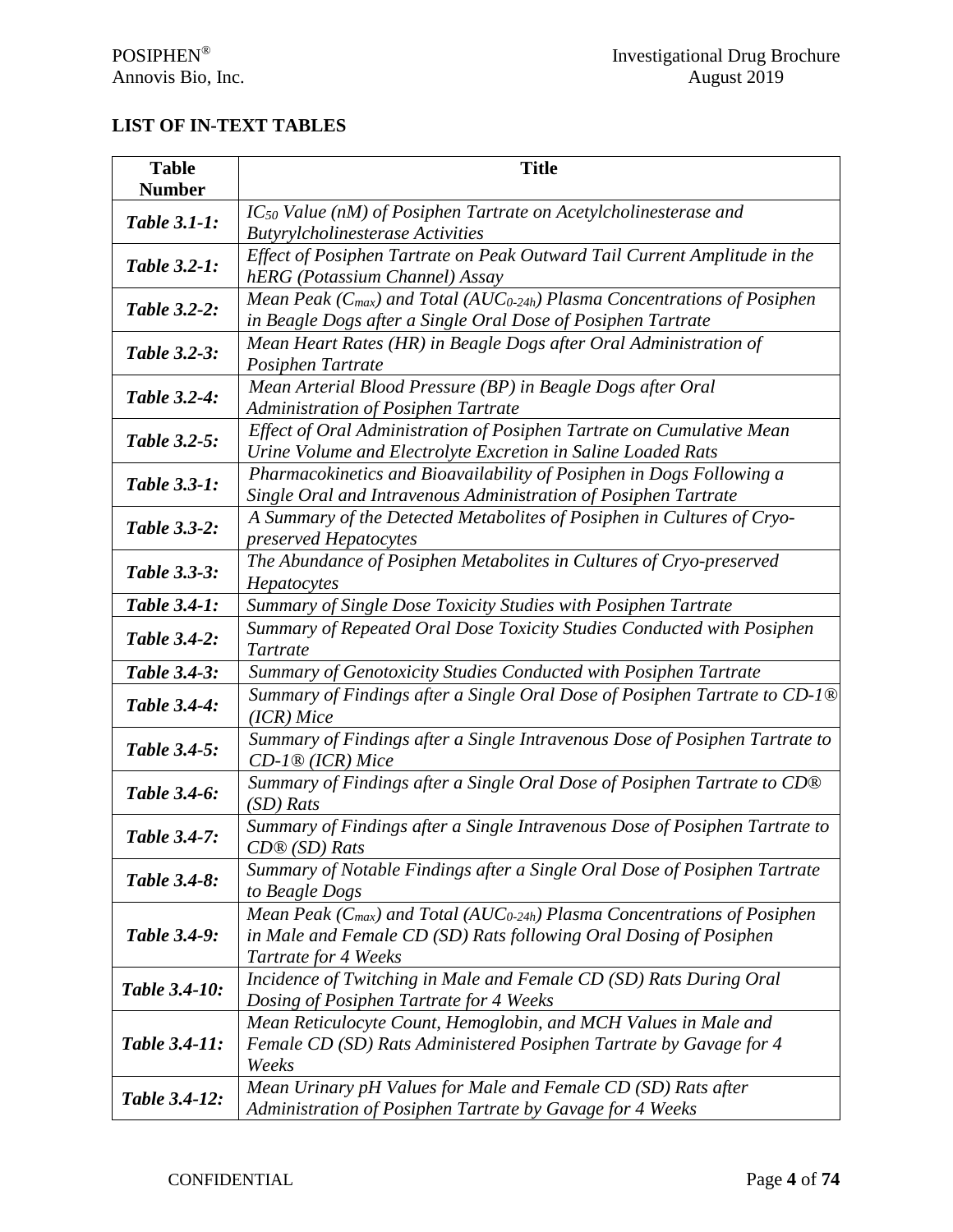| <b>Table</b>                                                                                                                                                              | <b>Title</b>                                                                                                                                                                                                                  |  |  |  |  |
|---------------------------------------------------------------------------------------------------------------------------------------------------------------------------|-------------------------------------------------------------------------------------------------------------------------------------------------------------------------------------------------------------------------------|--|--|--|--|
| <b>Number</b>                                                                                                                                                             |                                                                                                                                                                                                                               |  |  |  |  |
| Table 3.4-13:                                                                                                                                                             | Mean Absolute and Relative Thymus and Thyroid/Parathyroid Weights in<br>Male and Female CD (SD) Rats Administered Posiphen Tartrate by Gavage<br>for 4 Weeks                                                                  |  |  |  |  |
| Table 3.4-14:                                                                                                                                                             | Summary of Findings in Male and Female CD (SD) Rats Administered<br>Posiphen Tartrate by Gavage for 4 Weeks                                                                                                                   |  |  |  |  |
| Table 3.4-15:                                                                                                                                                             | Individual Peak ( $C_{max}$ ) and Total (AU $C_{0-t}$ ) Plasma Concentrations of<br>Posiphen in Male and Female Beagle Dogs with Oral Dosing of Posiphen<br>Tartrate for 7 Days                                               |  |  |  |  |
| Table 3.4-16:                                                                                                                                                             | Summary of Clinical Observations following Oral Administrations of<br>Posiphen Tartrate to Beagle Dogs for up to 7 Days                                                                                                       |  |  |  |  |
| Table 3.4-17:                                                                                                                                                             | Mean Plasma $C_{max}$ and AUC <sub>0-24</sub> Values of Posiphen after Oral Dosing of<br>Posiphen Tartrate for 4 Weeks to Beagle Dogs                                                                                         |  |  |  |  |
| Mean Heart Rates and Selected ECG Values in Beagle Dogs 1-Hour after<br>Table 3.4-18:<br>Oral Administration of Posiphen Tartrate - Week 4                                |                                                                                                                                                                                                                               |  |  |  |  |
| Table 3.4-19:                                                                                                                                                             | Mean Serum Cholesterol Values in Beagle Dogs after Oral Dosing of<br>Posiphen Tartrate - Week 4                                                                                                                               |  |  |  |  |
| Summary of Notable Findings in Beagle Dogs Orally Administered Posiphen<br>Table 3.4-20:<br>Tartrate by Capsule for up to 4 Weeks – End of Dosing Phase                   |                                                                                                                                                                                                                               |  |  |  |  |
| Table 3.4-21:                                                                                                                                                             | Mean Number of Revertants/Plate with Posiphen Tartrate in the Presence or<br>Absence of Metabolic Activation                                                                                                                  |  |  |  |  |
| Mean Number of Chromosomal Aberrations in HPBL after 4 or 20 h of<br>Table 3.4-22:<br>Exposure to Posiphen Tartrate in the Presence or Absence of Metabolic<br>Activation |                                                                                                                                                                                                                               |  |  |  |  |
| <b>Table 4.1-1:</b>                                                                                                                                                       | Summary of Posiphen Tartrate Phase I Clinical Studies                                                                                                                                                                         |  |  |  |  |
| <b>Table 4.2-1:</b>                                                                                                                                                       | Mean Pharmacokinetic Parameters for Posiphen by Dose After Single Oral<br>Administration of Posiphen Tartrate - Male and Female Subjects Combined<br>Statistics (Equal Number of Males and Females/Cohort)-AX-PO-101          |  |  |  |  |
| <b>Table 4.2-2:</b>                                                                                                                                                       | Mean Pharmacokinetic Parameters for Posiphen by Dose After Repeat-Dose<br>Oral Administration of Posiphen Tartrate - Male and Female Subjects<br>Combined Statistics (Equal Number of Males and Females/Cohort)-AX-PO-<br>102 |  |  |  |  |
| Table 4.4-1:                                                                                                                                                              | Summary of Adverse Events in More Than One Subject Per Treatment Group<br>(Males and Females Combined) Study AX-PO-101                                                                                                        |  |  |  |  |
| Table 4.4-2:                                                                                                                                                              | Summary of Adverse Events in More Than One Subject Per Treatment Group<br>(Males and Females Combined) Study AX-PO-102                                                                                                        |  |  |  |  |
| <b>Table 4.4-3:</b>                                                                                                                                                       | Summary of Adverse Events in More Than One Subject Per Treatment Group<br>(Males and Females Combined) Study QR-12001                                                                                                         |  |  |  |  |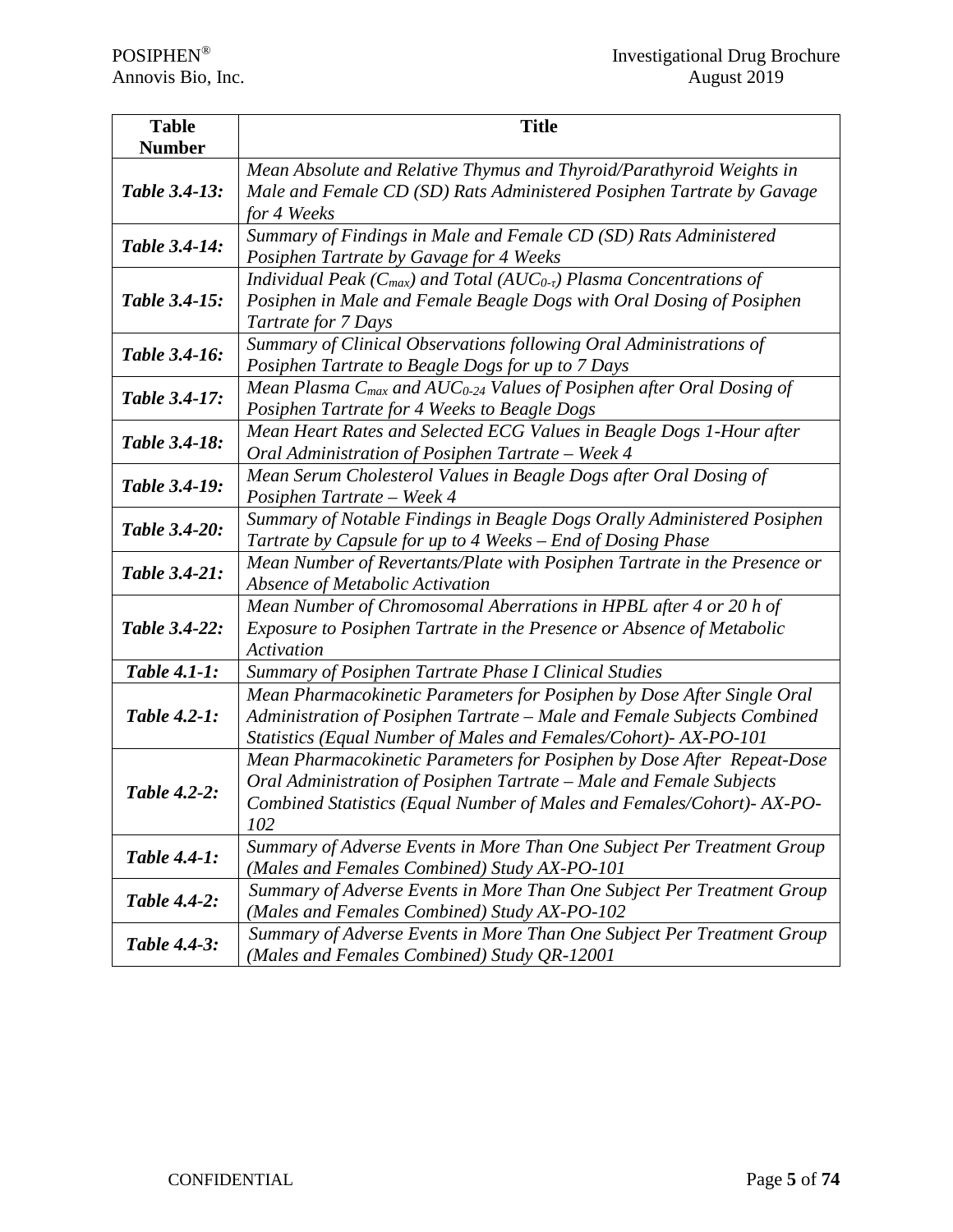# <span id="page-5-0"></span>**LIST OF IN-TEXT FIGURES**

| <b>Figure Number</b> | <b>Title</b>                                                                                                               |
|----------------------|----------------------------------------------------------------------------------------------------------------------------|
| Figure $3.1-1$ :     | Effects of Posiphen $[ (+)$ phenserine] on Steady State Levels of $\beta$ APP and<br>$A\beta$ in Human Neuroblastoma Cells |
| Figure $3.1-2$ :     | Effects of Posiphen on Newly Synthesized BAPP Levels in Human<br>Neuroblastoma Cells                                       |
| Figure $3.1-3$ :     | Effects of Posiphen on $\beta$ APP and A $\beta$ Levels in Mice                                                            |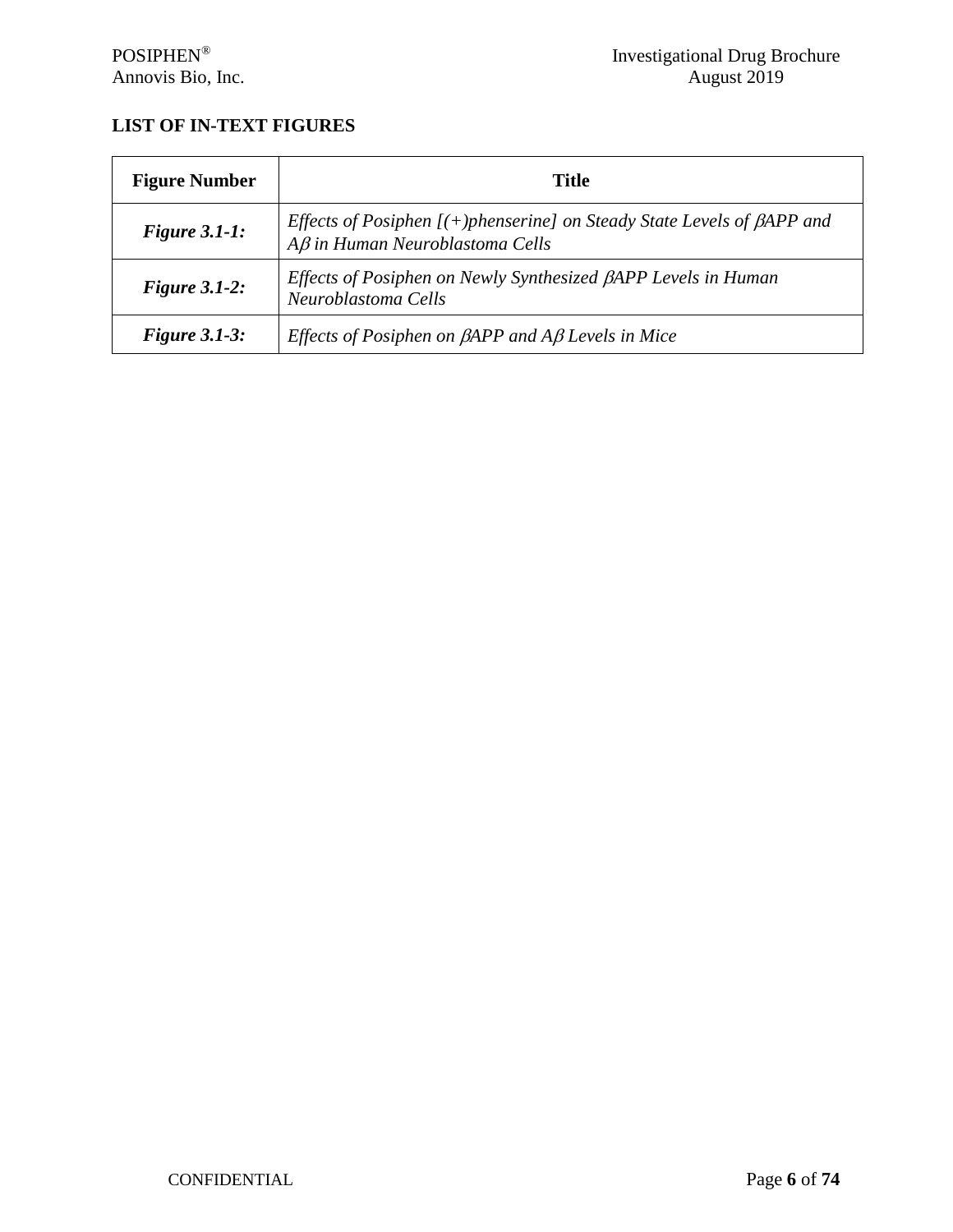# <span id="page-6-0"></span>**LIST OF ABBREVIATIONS**

| AChE             | Acetylcholinesterase                                      |
|------------------|-----------------------------------------------------------|
| AD               | Alzheimer's disease                                       |
| AE               | <b>Adverse Event</b>                                      |
| APLP-1           | Amyloid-like Protein Precursor-1                          |
| <b>APP</b>       | <b>Amyloid Precursor Protein</b>                          |
| $\beta$ APP      | Beta-Amyloid Precursor Protein                            |
| N-APP            | <b>Amino Terminal Fragment</b>                            |
| $A\beta$         | Beta-Amyloid                                              |
| <b>AUC</b>       | Area under the curve                                      |
| <b>BChE</b>      | Butyrylcholinesterase                                     |
| <b>BFCN</b>      | Basal forebrain cholinergic neurons                       |
| <b>BP</b>        | <b>Blood</b> pressure                                     |
| $C_{\text{max}}$ | Maximum plasma and CSF concentration                      |
| <b>CFR</b>       | Code of Federal Regulations                               |
| ChE              | Cholinesterase                                            |
| C <sub>1</sub>   | Chloride                                                  |
| <b>CSF</b>       | Cerebrospinal Fluid                                       |
| <b>DFB</b>       | Diisopropylfluorophosphate                                |
| <b>ECG</b>       | Electrocardiogram                                         |
| <b>EDTA</b>      | Ethylenediaminetetraacetic Acid                           |
| <b>FDA</b>       | Food and Drug Administration                              |
| <b>GFAP</b>      | Glial fibrillary acidic protein                           |
| <b>GLP</b>       | <b>Good Laboratory Practice</b>                           |
| HCl              | Hydrochloric Acid                                         |
| <b>HEK</b>       | Human Embryonic Kidney Cells                              |
| hERG             | Human Ether-a-go-go Related Gene                          |
| H <sub>2</sub> O | Water                                                     |
| <b>HPBL</b>      | Human peripheral blood lymphocytes                        |
| <b>HPLC</b>      | High Pressure Liquid Chromatography                       |
| <b>HR</b>        | <b>Heart Rate</b>                                         |
| $IC_{50}$        | <b>Inhibition Coefficient 50%</b>                         |
| <b>ICH</b>       | International Conference on Harmonisation                 |
| <b>IND</b>       | <b>Investigational New Drug Application</b>               |
| $k_{e}$          | Terminal elimination rate constant                        |
| LC/MS/MS         | Liquid Chromatography/Mass Spectrometry/Mass Spectrometry |
| <b>LLOQ</b>      | Lower limit of quantitation                               |
| pM               | Picomolar                                                 |
| <b>MAD</b>       | Multiple Ascending Dose                                   |
| <b>MCI</b>       | Mild Cognitive Impairment                                 |
| MedDRA           | Medical Dictionary for Regulatory Activities              |
| <b>MMS</b>       | methyl methanesulfonate                                   |
| MS               | Mass spectrometry                                         |
| <b>MTD</b>       | Maximum tolerated dose                                    |
| Na               | Sodium                                                    |
| <b>NaOH</b>      | Sodium Hydroxide                                          |
| <b>NGF</b>       | Nerve Growth Factor                                       |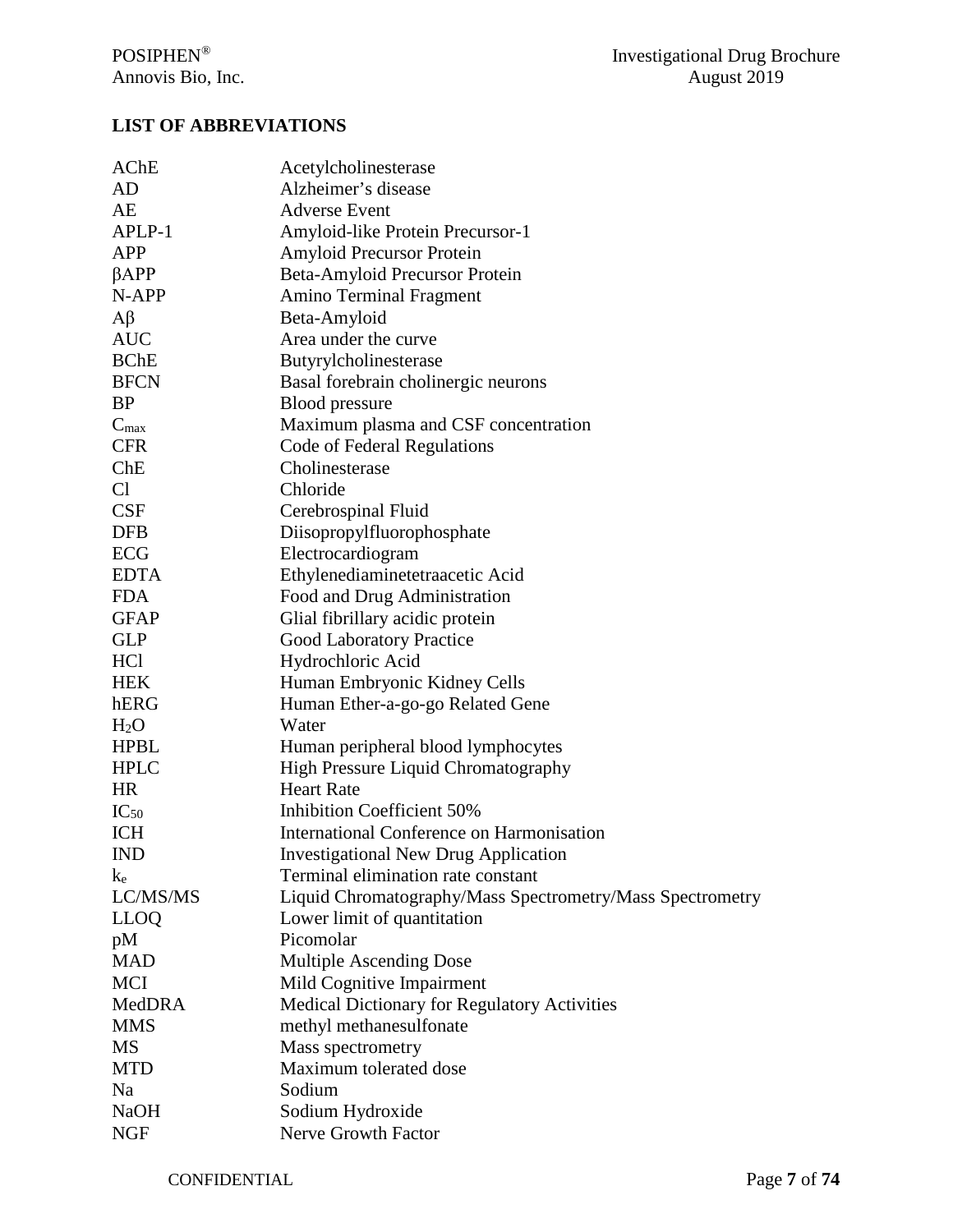| <b>NIA</b>   | National Institute on Aging, under the NIH  |
|--------------|---------------------------------------------|
| <b>NIH</b>   | National Institutes of Health               |
| <b>NOAEL</b> | No-observed-adverse-effect-level            |
| PD.          | Pharmacodynamic                             |
| PI           | Principal Investigator                      |
| <b>PK</b>    | Pharmacokinetic                             |
| <b>POM</b>   | Proof of Mechanism                          |
| QID          | Four-times-per-day                          |
|              | QT/QTc/QRS/PR/RR Specified ECG Measurements |
| <b>RBC</b>   | Red Blood Cell                              |
| mRNA         | Messenger Ribonucleic Acid                  |
| <b>SAD</b>   | <b>Single Ascending Dose</b>                |
| <b>SAE</b>   | Serious Adverse Event                       |
| <b>SD</b>    | Sprague Dawley rat                          |
| sd           | <b>Standard Deviation</b>                   |
| <b>SP</b>    | Senile Plaques                              |
| $\alpha$ SYN | Alpha Synuclein                             |
| $t_{1/2}$    | Half-life                                   |
| Tmax         | Time to Maximum Concentration               |
| <b>UTR</b>   | <b>Untranslated Region</b>                  |
| <b>Vss</b>   | Volume of distribution at steady-state      |
| WB           | Whole blood                                 |
| WBC          | White blood cells                           |
|              |                                             |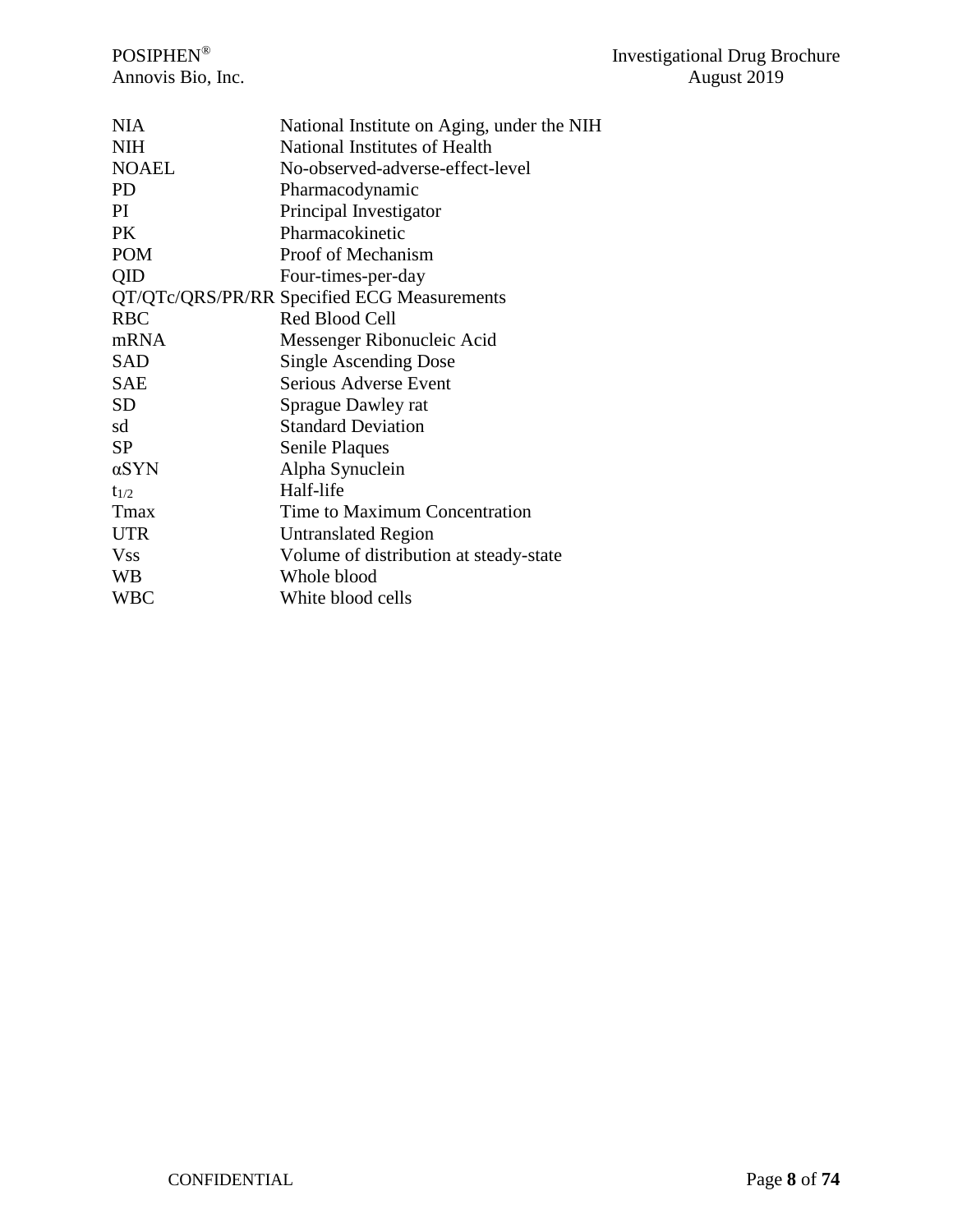#### <span id="page-8-0"></span>**1.0 INTRODUCTION**

Posiphen, an orally bioavailable small molecule derived via a biochemical synthetic pathway, was discovered at the National Institutes of Aging (NIA). It was selected from a series of structurally-related compounds designed for Aβ and APP specificity with minimal acetylcholinesterase (AChE) inhibitory activity. Posiphen is the chirally pure, positive  $(+)$ enantiomer of Phenserine. However, whereas Phenserine is an AChE inhibitor, Posiphen lacks AChE activity; instead, it inhibits the translation of APP and selectively inhibits beta-amyloid (Aβ) and beta-amyloid precursor protein (βAPP) production. This mode of action is postulated to have utility as a disease modifying treatment for Alzheimer's disease (AD).

A major histopathological hallmark of AD is the appearance of senile plaques composed of aggregated forms of Aβ derived from APP by β- and γ-secretases. The assembled forms of Aβ have been causally associated with neurological damage in results from *in vitro* and *in vivo* experimental pharmacology studies and hence represent a target for drug development in AD treatment.



In the case of all three toxic peptides, reducing APP synthesis could be beneficial to the brain, because through the Aβ pathway neurotoxic plaque formation is reduced, and through the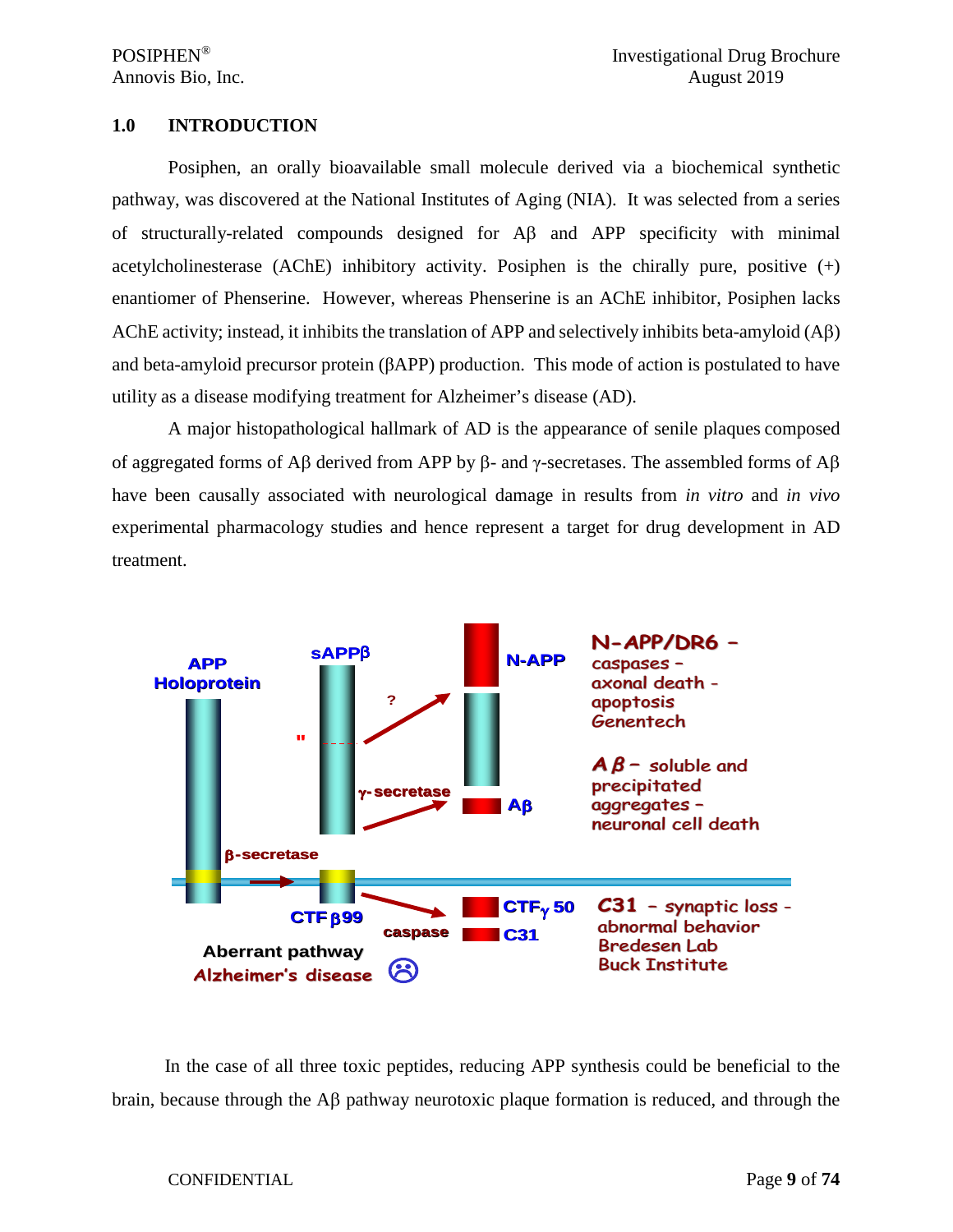inhibition of toxic N- and C- terminal fragments nerve cell death is inhibited and brain cells are preserved.

Posiphen [(+)-phenserine] as well as its chiral isomer, Phenserine [(-)-phenserine]**[1](#page-9-0)**, significantly reduce APP and Aβ *in vitro* using human neuroblastoma cell cultures and in animals.**[2](#page-9-1)** The amount of newly synthesized APP was lower (up to 60%) following incubation with Posiphen giving an  $IC_{50}$  value of approximately 670 nM. Posiphen and Phenserine both reduce newly synthesized APP without changing APP mRNA levels, resulting in significant reductions of  $A\beta$ levels. Recent studies aligning and comparing the 5'-UTRs (untranslated region) of the *APP* gene in man and other species, and comparing these to APP-like sequences have demonstrated a close homology between the human and rodent 5'-UTR of *APP* and a lack of similarity to those of *APLP-1* (amyloid-like protein precursor-1) and *APLP-2*. **[3](#page-9-2)** These results suggest that Posiphen can decrease Aβ levels by post-transcriptional regulation of APP levels and can reduce Aβ without affecting important proteolytic pathways.

In light of the evidence that it is an inhibitor of amyloid precursor protein (APP) synthesis<sup>[4](#page-9-3)</sup>, Posiphen is being developed as a potential disease modifying treatment for AD. Through APP inhibition, Posiphen may halt or slow disease progression by reducing APP levels and accordingly β amyloid (Aβ), the substrate available for formation of toxic oligomers. Evidence in the literature suggests that targeting the accumulation of Aβ, a hydrophobic, neurotoxic self-aggregating 40 to 42 amino acid peptide that accumulates preferentially within senile plaques (SP) in the brain, could change the course of  $AD^5$  $AD^5$ .

In addition, newer research shows that in the absence of neurotrophic factors, APP is shed from the surface of neuronal cells and processed into an amino terminal fragment (N-APP) that

<span id="page-9-1"></span><span id="page-9-0"></span><sup>1</sup> Phenserine is an AChE inhibitor which has been studied in Phase III clinical trials for mild to moderate Alzheimer's disease. Posiphen is 100- to 1000-fold less active in inhibiting human AChE or BChE *in vitro* compared to Phenserine. <sup>2</sup> Shaw *et al.* (2001), Phenserine regulates translation of β-amyloid precursor protein mRNA by a putative interleukin-1 responsive element, a target for drug development. Proceedings of the National Academy of Sciences 98: 7605 – 7610.

<span id="page-9-2"></span><sup>3</sup> Maloney *et al*. (2004), Presence of a "CAGA box" in the *APP* gene unique to amyloid plaque-forming species and absent in all *APLP*-1/2 genes: implications in Alzheimer's disease. FASEB 18: 1288 – 1290.

<span id="page-9-3"></span><sup>4</sup> Lahiri DK, Chen D, Maloney B, Holloway HW, Yu QS et al (2007) JPET 320: 386 – 396.

<span id="page-9-4"></span><sup>5</sup> D.J.Selkoe, Arch Neurol 62, 2005, 192-195.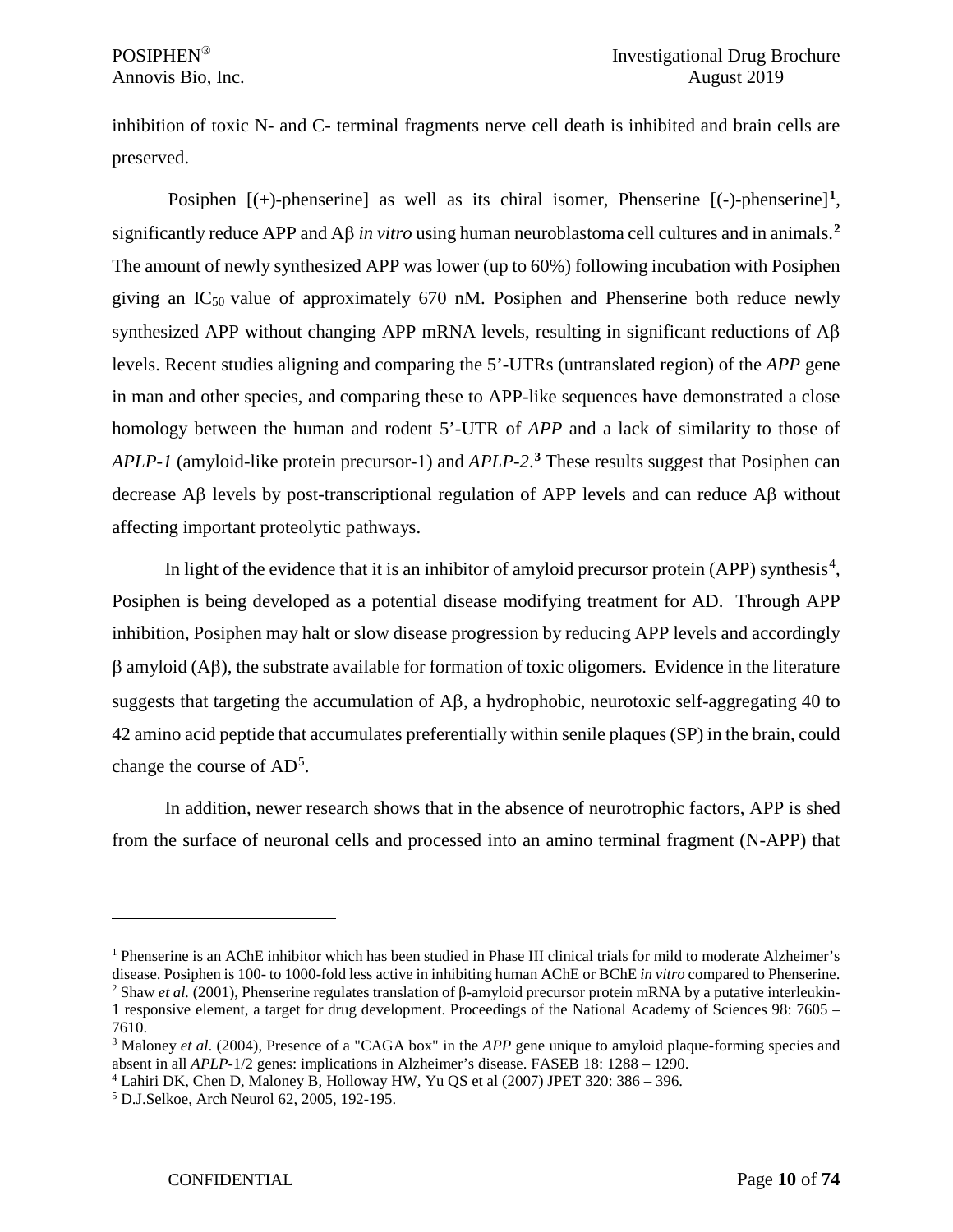binds to DR[6](#page-10-0) receptors and induces nerve cell death<sup>6</sup>. This processing initiates a cascade that leads to the subsequent cleavage of other toxic APP fragments. The Bredesen Lab identified another factor that is cleaved from the C-terminal end of APP (C31) and causes nerve cell degeneration and death in tissue culture cells and in transgenic mice<sup>[7](#page-10-1)</sup>.

Posiphen has been shown to reduce APP and/or Aβ production in relevant preclinical in vitro and in vivo studies. The preclinical safety of Posiphen has been established in toxicology studies in rats and dogs for up to 30 days. The clinical safety of Posiphen has also been studied in two Phase Istudies in healthy human volunteers, and an exploratory study in patients with amnestic mild cognitive impairment (MCI).

<span id="page-10-0"></span><sup>6</sup> A. Nicolaev et al, Nature, Vol 457, 2009, 981-990

<span id="page-10-1"></span><sup>7</sup> V. Galvan et al. PNAS , Vol 103 , No. 18, 2006, 7130–7135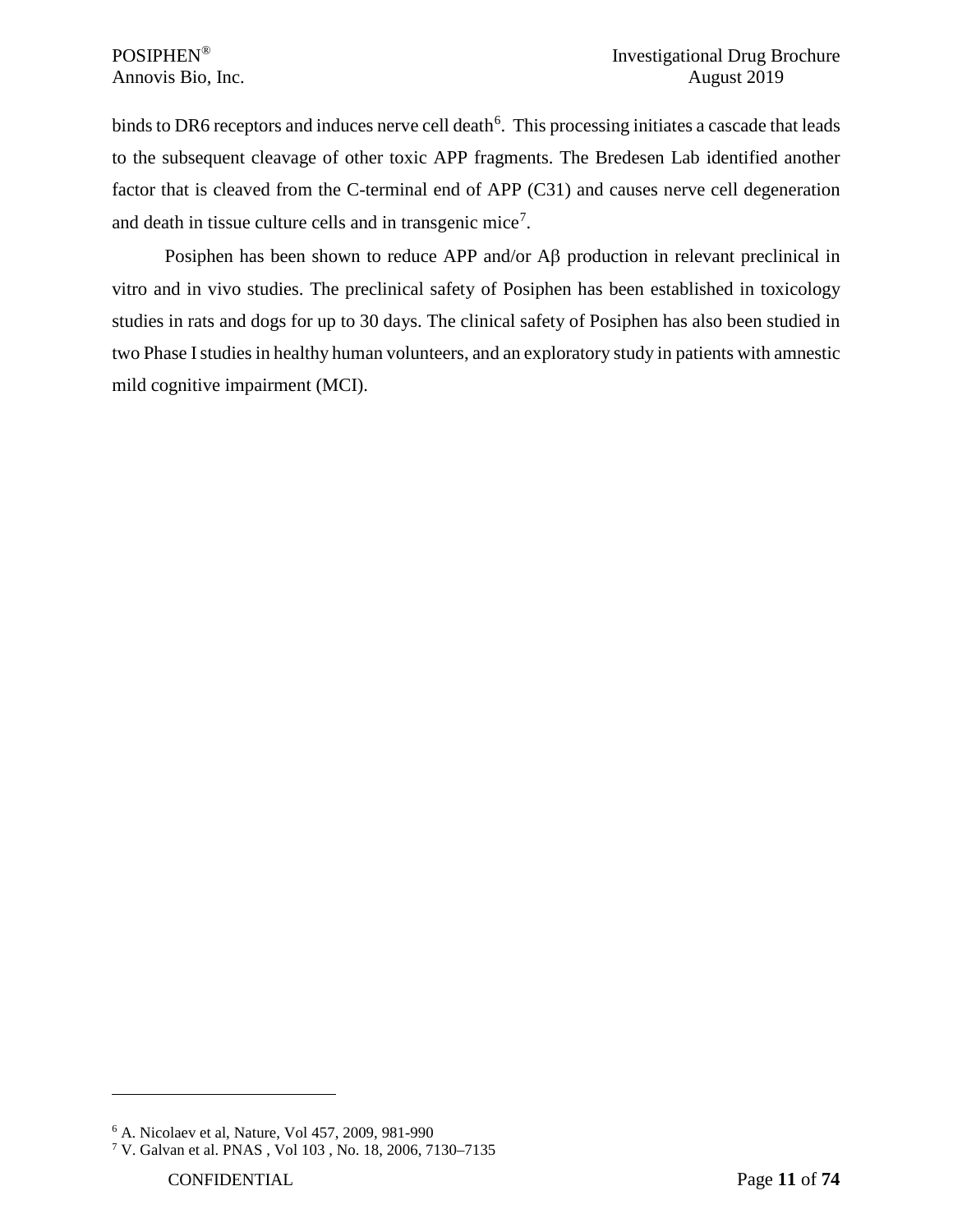# <span id="page-11-0"></span>**2.0 PHYSICAL, CHEMICAL AND PHARMACEUTICAL PROPERTIES AND FORMULATION**

Posiphen  $((+)$ -phenserine) is the chirally pure positive  $(+)$  enantiomer of  $(-)$ -phenserine (Phenserine). Posiphen is an orally bioavailable small molecule derived via a biochemical synthetic pathway. Thus far in the development program, Posiphen as the Tartrate salt has been used in preclinical and clinical studies. Currently, the drug product is prepared as an oral dosage form, in hard gelatin capsules containing Posiphen as the Tartrate salt, without excipients or fillers. Posiphen is stable at room temperature (15-30°C; 59-86°F).

| <b>Compound Name:</b>          | Posiphen <sup>®</sup> Tartrate $[ (+)-$ phenserine]                                                                                                    |
|--------------------------------|--------------------------------------------------------------------------------------------------------------------------------------------------------|
| <b>Chemical Name:</b>          | $(3aR, 8aS)$ -1,2,3,3a,8,8a-hexahydro-1,3a,8-trimethylpyrrolo $[2,3-b]$<br>indol-5-ol phenylcarbamate (ester), $(2R,3R)$ -dihydroxybutanedioate (salt) |
| <b>CAS Number:</b>             | $[609800-41-1]$                                                                                                                                        |
|                                | <b>Molecular Formula:</b> $C_{20}H_{23}N_3O_2 \cdot C_4H_6O_6$                                                                                         |
| <b>Molecular Weight: 487.5</b> |                                                                                                                                                        |

**Chemical Structure**:



Posiphen . D-Tartrate

**Appearance**: White to off-white crystalline solid.

**Solubility:** Highly soluble in H<sub>2</sub>O, 0.1N HCl and 0.1N NaOH.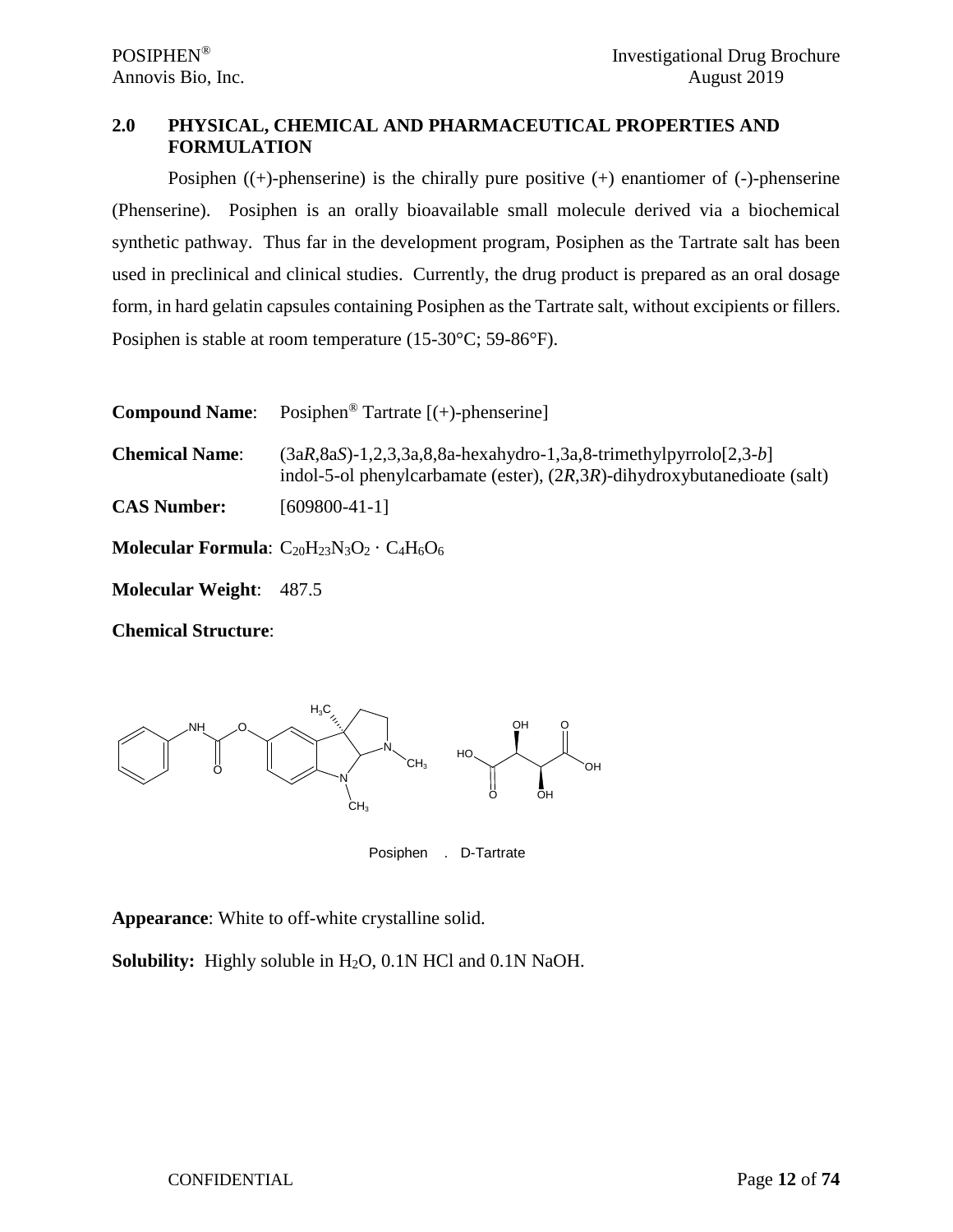## <span id="page-12-0"></span>**3.0 NON-CLINICAL STUDIES**

#### <span id="page-12-1"></span>**3.1 Pharmacology**

The pharmacological activity of Posiphen [(+)-phenserine] was examined *in vitro* and *in vivo* and was compared to its chiral isomer, Phenserine [(-)-phenserine]. Both Posiphen and Phenserine reduced βAPP and Aβ in these models and although Posiphen appears to be as potent against Aβ as Phenserine, it may offer an advantage relative to manifestations from acetylcholinesterase (AChE) inhibition. Following is a summary of the results of in vitro and in vivo pharmacodynamic (PD) studies.

#### <span id="page-12-2"></span>**3.1.1 In Vitro Activity**

*In vitro* studies have focused on the characterization of the effects of Posiphen and Phenserine on βAPP and Aβ using neuroblastoma cell cultures. The cholinesterase (ChE) inhibitor, Phenserine, was originally designed and developed as a selective inhibitor of acetylcholinesterase *versus* butyrylcholinesterase, while its chiral isomer, Posiphen was found to have substantially less ChE inhibitory activity. Additionally, both Posiphen and Phenserine were designed with a high but balanced, lipophilicity (log p value = 2.22) to provide a high blood-brain barrier penetrability and brain uptake (10:1 brain: plasma ratio).

It has been reported that Posiphen decreases βAPP levels *in vitro* in a time- and dosedependent manner, resulting in significant reductions of Aβ without affecting the signaling pathways regulating βAPP processing.**[8](#page-12-3)** The effect of Posiphen on βAPP and Aβ levels in human neuroblastoma cells (SK-N-SH) is shown in **Figure 3.1-1**. Posiphen significantly reduced βAPP and Aβ in a time- and concentration-dependent manner, similar to that of Phenserine. The IC50 to lower βAPP was approximately 670 nM (216 ng/mL).

<span id="page-12-3"></span><sup>8</sup> Shaw *et al.* (2001), Phenserine regulates translation of β-amyloid precursor protein mRNA by a putative interleukin-1 responsive element, a target for drug development. Proceedings of the National Academy of Sciences 98: 7605 – 7610.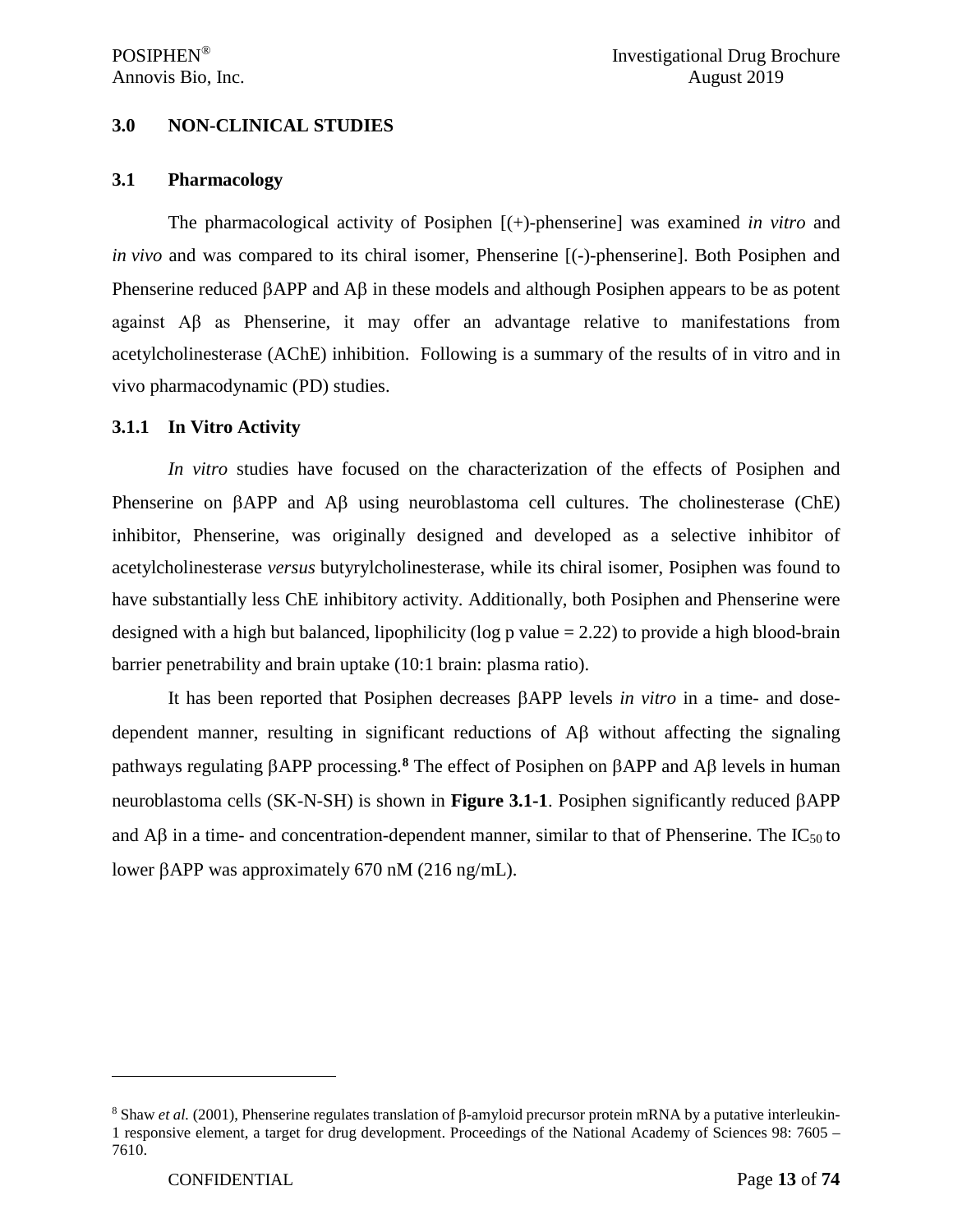



*SK-N-SH cells were treated with and without Posiphen [(+)phenserine] or Phenserine. The extra- and intracellular* β*APP were determined by Western blots (A) and A*β *levels were quantitated by ELISA (B).*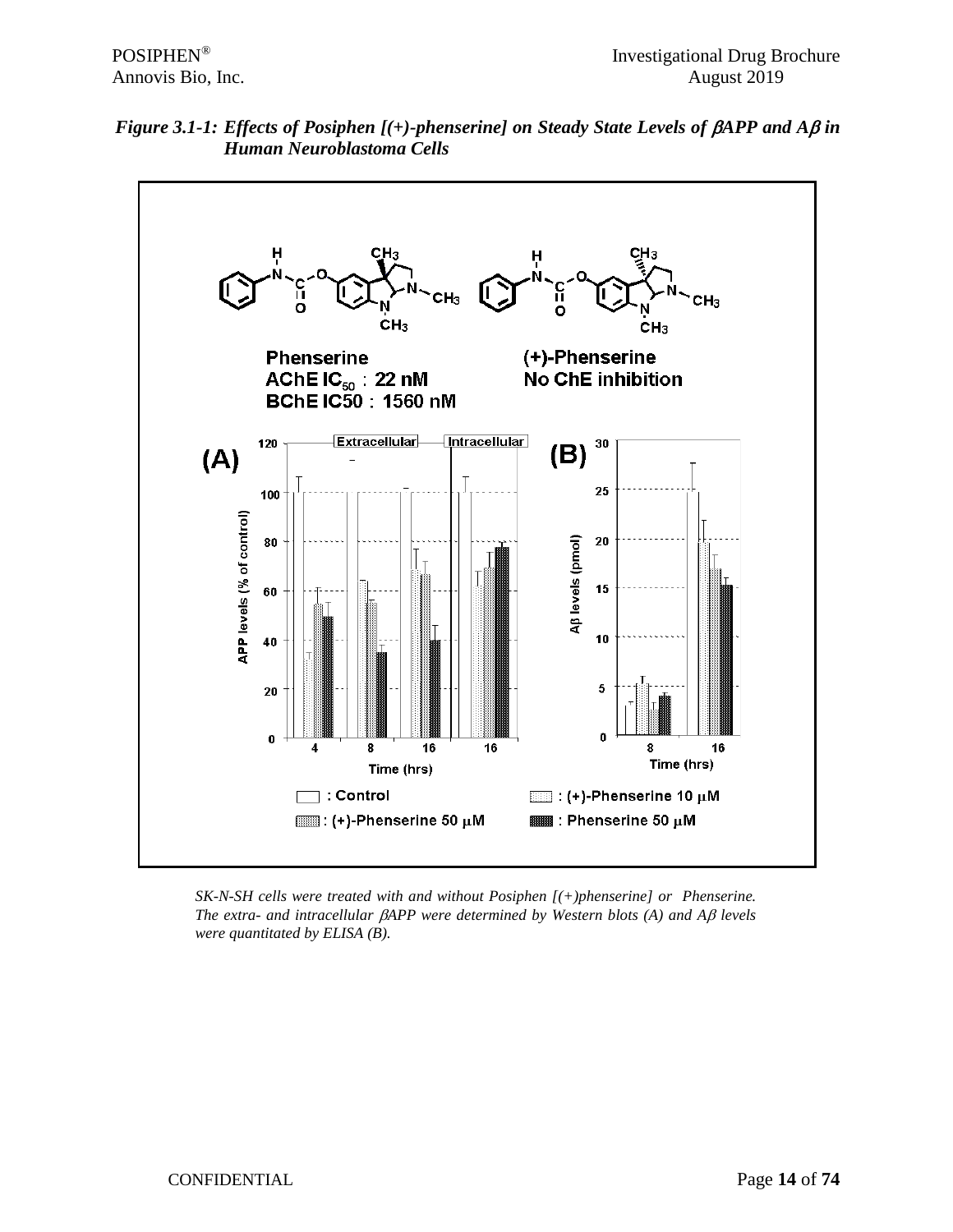To further investigate the post-transcriptional or post-translational effects of Posiphen, the rate of βAPP protein synthesis was assessed with and without Posiphen or Phenserine using human neuroblastoma (SHSY-5Y) cells. Newly synthesized βAPP was significantly decreased by 40% following Posiphen or Phenserine treatment (**Figure 3.1-2A and 3.1-2B**) but neither treatment changed βAPP mRNA levels (**Figure 3.1-2C**) or global protein synthesis.

*Figure 3.1-2: Effects of Posiphen on Newly Synthesized* β*APP Levels in Human Neuroblastoma Cells*



*After treatment with 10 µM of Posiphen or Phenserine for 16 hrs, newly synthesized* β*APP was assessed by 35S-radio labeling for 10 min followed by immunoprecipitation (Ab2072, Abcam) of* β*APP protein (A). The newly synthesized* β*APP levels (A) were quantitated by densitometric analysis and normalized with newly synthesized total protein by TCA precipitable counts (B).* β*APP mRNA levels were assessed by quantitative RT-PCR (C).*

These results indicate that Posiphen does not act on transcription, but down-regulates βAPP expression at either the post-transcriptional or post-translational level.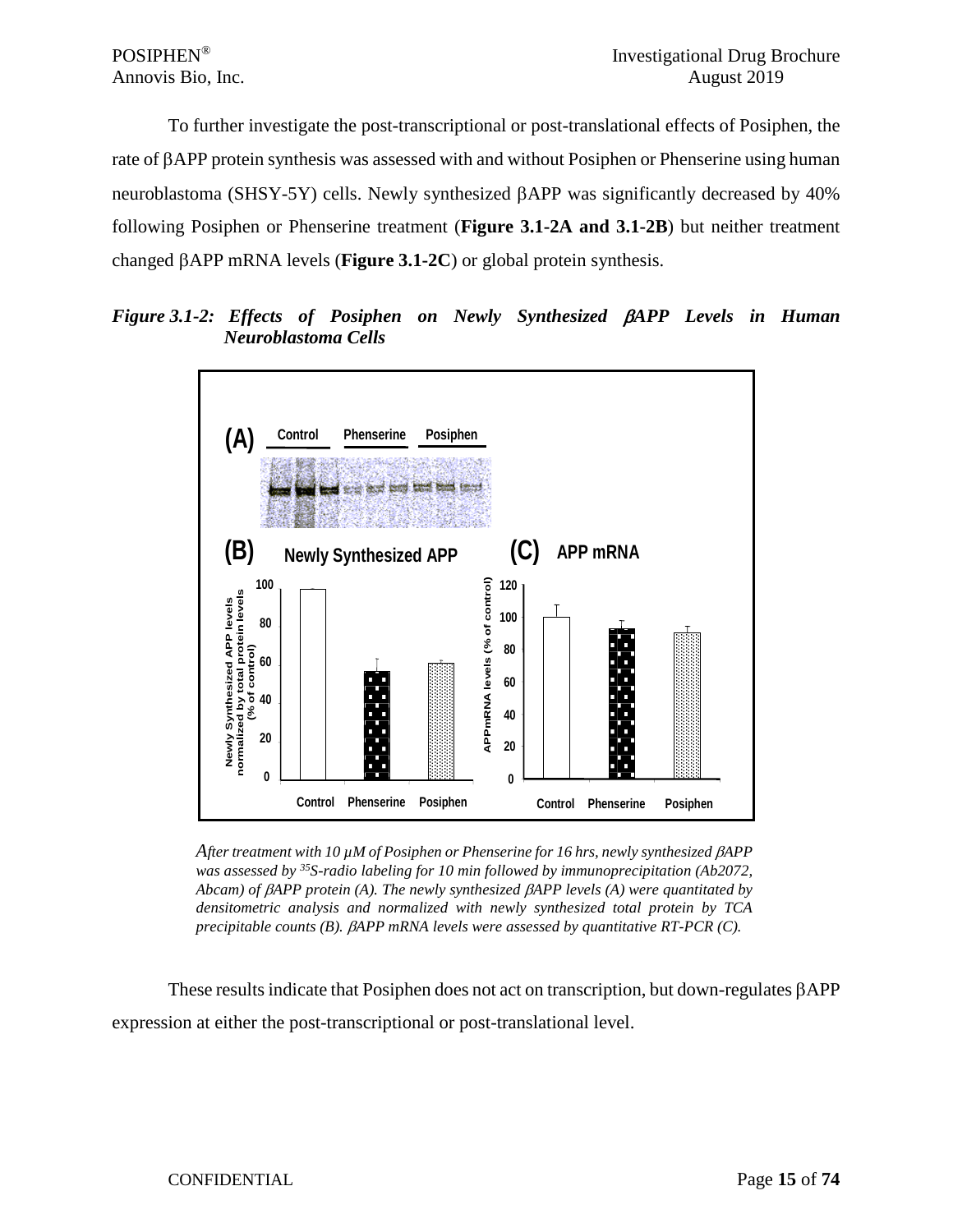#### <span id="page-15-0"></span>**3.1.1.1 Effects on Acetylcholinesterase (AChE) and Butyrylcholinesterase (BChE)**

The inhibitory activity of Posiphen (0.3 nM to 10 µM) was assessed *in vitro* using freshly prepared AChE and BChE obtained from human red blood cells (RBCs). Sodium phosphate buffer and physostigmine  $(0.3 \text{ nM to } 10 \mu \text{M})$  served as the negative and positive controls, respectively. The IC<sub>50</sub> values were determined from a regression analysis of the plot of the log concentration of the test substance versus percent inhibitory activity.

Following incubation with Posiphen  $(25 \text{ min}/37^{\circ}\text{C})$ , there was minimal inhibition of human AChE or BChE compared to physostigmine or the optical isomer of Posiphen (Phenserine) as presented in **Table 3.1-1**.

|                                                                                                                                                                                                                                                                                                                                                                                                                                                                                                                                                                                                       | $IC_{50}$ value (nM)                 |                 |  |
|-------------------------------------------------------------------------------------------------------------------------------------------------------------------------------------------------------------------------------------------------------------------------------------------------------------------------------------------------------------------------------------------------------------------------------------------------------------------------------------------------------------------------------------------------------------------------------------------------------|--------------------------------------|-----------------|--|
| Agent                                                                                                                                                                                                                                                                                                                                                                                                                                                                                                                                                                                                 | AChE                                 | <b>BChE</b>     |  |
| Posiphen tartrate                                                                                                                                                                                                                                                                                                                                                                                                                                                                                                                                                                                     | $15660 \pm 1600$<br>$27890 \pm 1415$ |                 |  |
| Physostigmine hemisulfate                                                                                                                                                                                                                                                                                                                                                                                                                                                                                                                                                                             | 15.0                                 | 6.7             |  |
| Phenserine tartrate <sup>a</sup>                                                                                                                                                                                                                                                                                                                                                                                                                                                                                                                                                                      | $22 \pm 1.4$<br>$1560 \pm 45$        |                 |  |
| Donepezil <sup><math>a</math></sup>                                                                                                                                                                                                                                                                                                                                                                                                                                                                                                                                                                   | $22 + 8$                             | $4150 \pm 1700$ |  |
| For Posiphen tartrate, assays conducted in duplicate on three separate occasions and for physostigmine, the assays<br>were conducted in duplicate once.<br>" For Phenserine tartrate and done pezil, the results presented in this Table are taken from a study of identical<br>design conducted at this same laboratory but on a separate occasion. These data are being here cited for<br>comparative purposes only. In that study, the IC <sub>50</sub> value for physostigmine was $28.2 \pm 2$ for inhibition of<br>acetylcholinesterase and $16 \pm 3$ for inhibition of butyrylcholinesterase. |                                      |                 |  |

The  $IC_{50}$  value for Posiphen in inhibiting human acetylcholinesterase (15660 nM) differs from the earlier published  $IC_{50}$  value of 3500 nM.<sup>[9](#page-15-1)</sup> The reason for this difference in  $IC_{50}$  values may be related to the chiral purity of Posiphen that was used in the earlier assay.**[10](#page-15-2)** In summary, Posiphen was shown *in vitro* to minimally affect human AChE or BChE activity.

<span id="page-15-1"></span><sup>9</sup> Yu *et al.* (1998), Syntheses and Anticholinesterase Activities of (3a*S*)-*N*1, *N*8-Bisnorphenserine, (3a*S*)-*N*1, *N*8- Bisnorphysostigmine, Their Antipodal Isomers, and Other Potential Metabolites of Phenserine. J. Med. Chem. 41:  $2371 - 2379.$ 

<span id="page-15-2"></span><sup>&</sup>lt;sup>10</sup> In the earlier study, a minute amount of phenserine (with  $IC_{50} \sim 24$  nM for acetylcholinesterase) may have been present (even as little as 0.1%) and consequently may have dramatically affected the measured activity.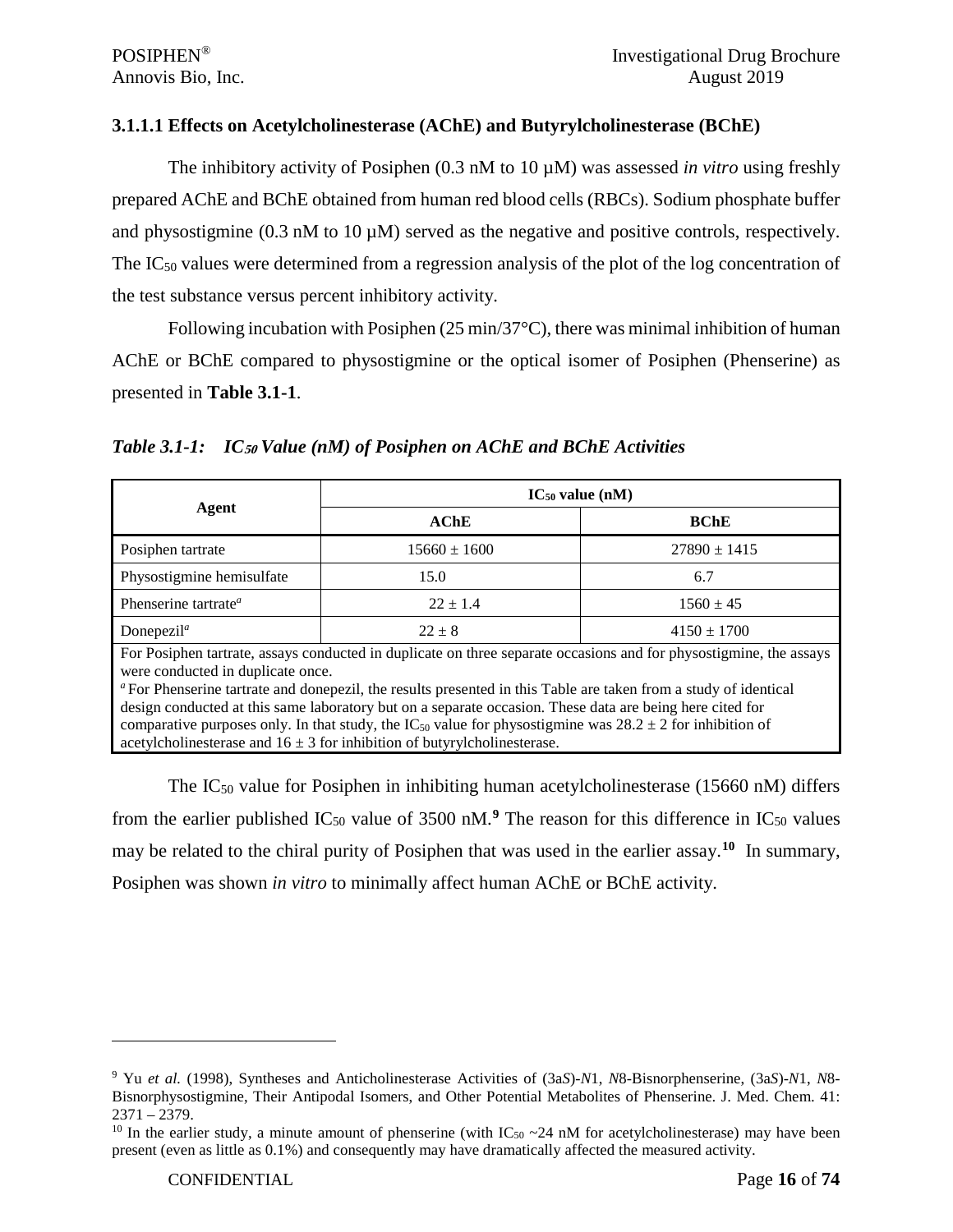## <span id="page-16-0"></span>**3.1.2 In Vivo Assessments**

To further assess the significance of the *in vitro* findings, *in vivo* studies were conducted in normal C57Blk mice. Groups of mice were administered intraperitoneal doses of either Posiphen tartrate or Phenserine tartrate for 21 days. The results showed that Posiphen tartrate at 7.5 mg/kg/day significantly reduced the βAPP by 40% (**Figure 3.1-3**). However, Aβ was reduced to a greater extent by Posiphen than by an equivalent dose of Phenserine.

*Figure 3.1-3: Effects of Posiphen on* β*APP and A*β *Levels in Mice*



*Posiphen or Phenserine (2.5 and 7.5 mg/kg) were injected intraperitoneally to C57Blk mice for 21 days. Brain samples were then collected for analysis of* β*APP and A*β *levels by Western blot and by ELISA, respectively. The values presented for % of control are given in terms of a ratio = 1.0 (100%).*

*\*p<0.05, compared to the control group*

Posiphen tartrate was sufficiently well tolerated to allow the intraperitoneal dose to be escalated to 75 mg/kg/day for 21 days (compared to only 7.5 mg/kg/day for Phenserine). In another study in which Posiphen tartrate was administered intraperitoneally at doses up to 75 mg/kg/day using a paradigm similar to that in **Figure 3.1-3**, βAPP and Aβ were further reduced by up to  $60\%$ <sup>4</sup>.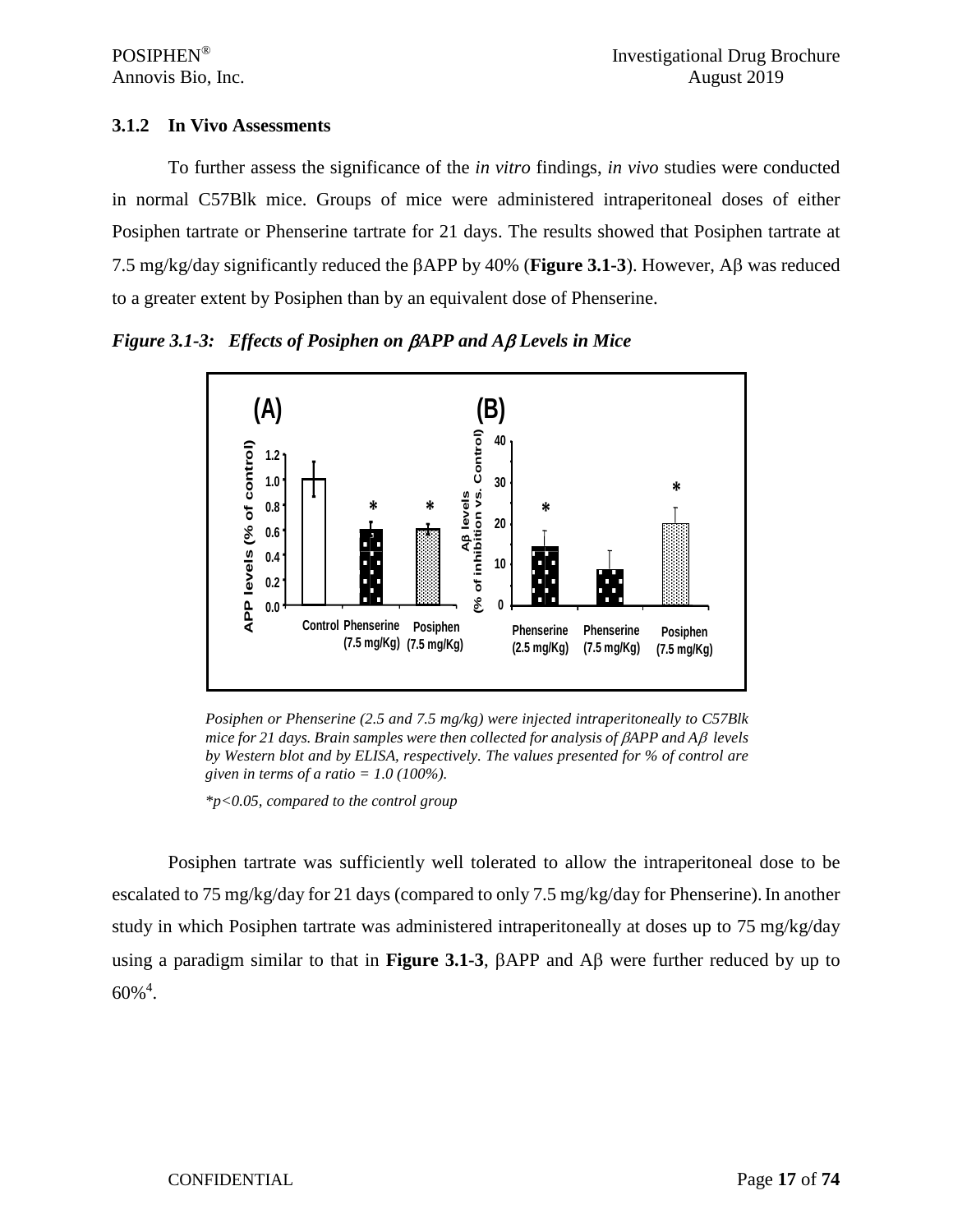#### <span id="page-17-0"></span>**3.1.2.1 Posiphen Lowered APP and Protected Neural Differentiation In Vivo**

Human neural stem cells (HNSCs) transplanted into aged rats differentiated into neural cells and reversed age-associated cognitive impairment in these animals<sup>[11](#page-17-2)</sup>. However, HNSCs exposed to high concentrations of APP *in vitro* differentiated mainly into astrocytes, instead of neurons<sup>12</sup>. APP and glial fibrillary acidic protein (GFAP) levels in the hippocampus of APP23 mice were reduced after 14 days treatment with Posiphen (25 mg/kg i.p.). No significant change in APP gene expression was detected, suggesting that Posiphen decreased APP levels by posttranscriptional regulation. When HNSCs were transplanted into Posiphen-treated APP23 mice, followed by an additional 7 days of treatment with Posiphen, the HNSCs migrated and differentiated into neurons in the hippocampus and cortex after 6 weeks. Moreover, Posiphen significantly increased neuronal differentiation of implanted HNSCs in hippocampal and cortical regions of APP23 mice and in the CA1 region of control mice. These results indicated that Posiphen reduced APP protein *in vivo* and increased neuronal differentiation of HNSCs.

#### <span id="page-17-1"></span>**3.1.2.2 Posiphen Lowered APP in Mouse Trisomy Ts65Dn In Vivo**

In a study of trisomic mice (Ts65Dn, a model for Down Syndrome), Posiphen was shown to reduce APP levels while doubling NGF levels<sup>13</sup>. Down Syndrome (DS), the most common genetic cause of mental retardation, is due to the presence of an extra copy of human chromosome 21 (i.e. trisomy 21). Human chromosome 21 (HSA 21) is estimated to contain over 300 genes. The symmetry between mouse chromosome 16 and human chromosome 21 served as a rationale to engineer mice that contain an extra copy of genes homologous to those on HSA 21. The Ts65Dn mouse has an extra copy of  $\sim$  140 homologous mouse genes, including an extra copy of APP. There was an apparent link between the decrease in nerve growth factor (NGF) transport from hippocampus to basal forebrain cholinergic neurons (BFCNs), and the degeneration of these neurons. The extra copy of the gene for APP causes both disruption of NGF transport and degeneration of  $BFCNs^{14}$  $BFCNs^{14}$  $BFCNs^{14}$ . Posiphen restored APP levels in TS65Dn mice to normal mouse levels, and reversed the decrease in NGF transport. In the 2N group, compared with saline-treated mice, there were 24 and 16% decreases in APP levels in mice treated with 25 mg/kg or 50 mg/kg

<span id="page-17-2"></span><sup>11</sup> Qu T, Brannen C, Kim H, Sugaya K (2001) NeuroReport 12: 1127 – 1132.

<span id="page-17-3"></span><sup>&</sup>lt;sup>12</sup> Kwak TD, Brannen C, Qu T, Kim H, Dong X, et al. (2006) Stem Cells Dev 15: 381 – 389.

<span id="page-17-4"></span><sup>13</sup> Salehi A, Faizi M, Takimoto R, Valleta J, Danks A, Moblely WC (2008) Poster, ICAD.

<span id="page-17-5"></span><sup>&</sup>lt;sup>14</sup> Salehi A, Delcroix JD, Belichenko PV, Zhan K, Wu C, Valletta JS et al., (2006) Neuron 51: 1-2.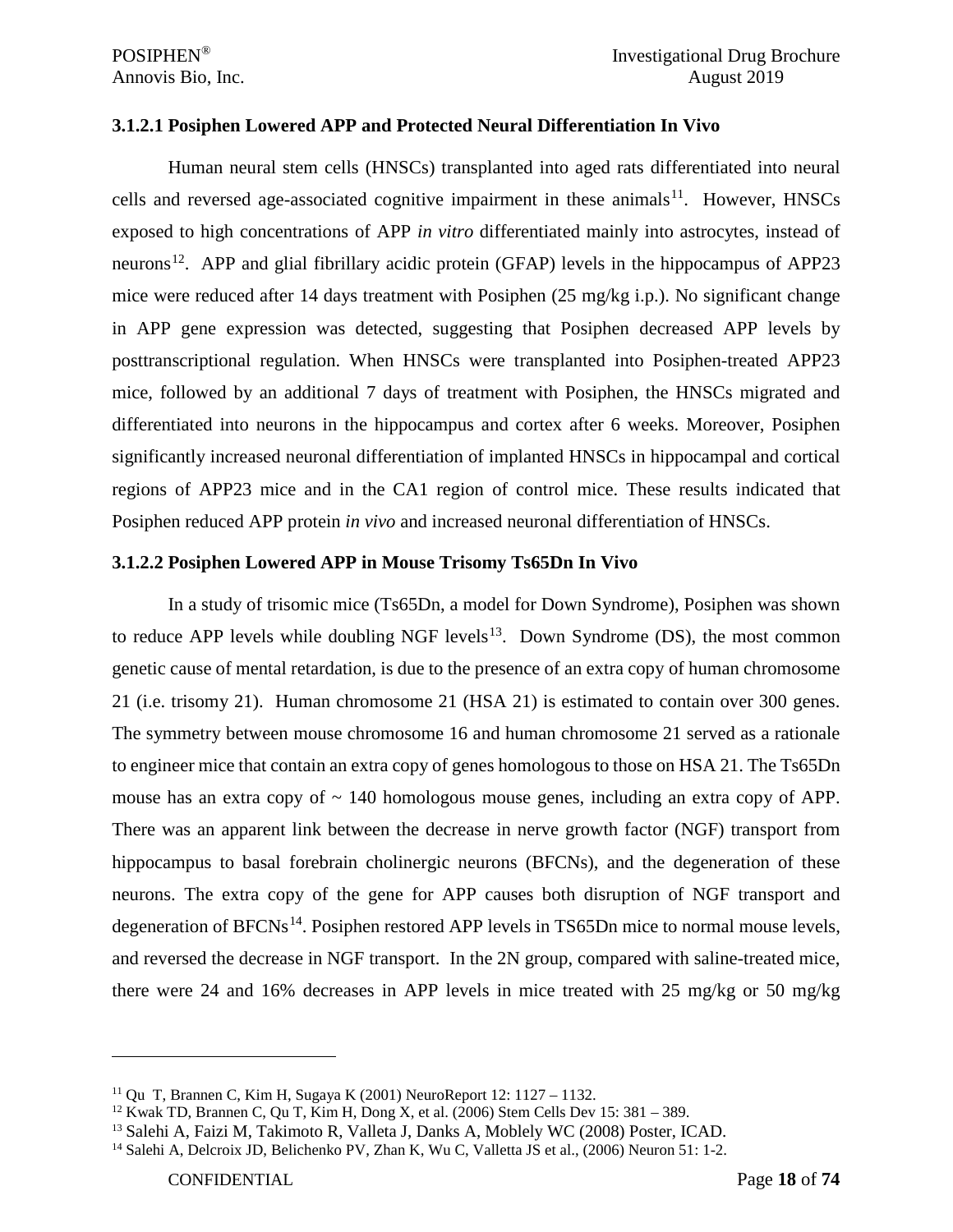Posiphen, respectively. In the Ts65Dn group, there were 10 and 30% reductions in APP levels in mice treated with 25mg/kg or 50mg/kg Posiphen, respectively.

## <span id="page-18-0"></span>**3.2 Safety Pharmacology**

A series of safety pharmacology studies were undertaken in standard animal models to detect potential undesirable pharmacological properties from a single dose of Posiphen. These studies evaluated the cardiovascular function (using conscious, unrestrained dogs), respiratory function (using rats), and renal function (using rats). The cardiac electrophysiological properties of Posiphen were also investigated *in vitro* using hERG (human ether-a-go-go related gene) transfected human embryonic kidney cells (HEK 293). The effect of Posiphen tartrate on the central nervous system (using mice, rats, and dogs) is addressed in the Toxicology Section (**Section 3.4**) and is briefly summarized in the concluding remarks for this section.

The selection and design of these studies follows the International Conference on Harmonization (ICH) Guidance for Safety Pharmacology Studies for Human Pharmaceuticals **[15](#page-18-3)** utilizing a core battery of tests along with an *in vitro* assessment of QT prolongation.**[16](#page-18-4)** All studies were conducted in compliance with Good Laboratory Practice (GLP) standards.**[17](#page-18-5)**

## <span id="page-18-1"></span>**3.2.1 Effects on Cardiovascular Function**

# <span id="page-18-2"></span>**3.2.1.1 In Vitro hERG (Potassium Channel) Assay**

HEK 293 transfected with hERG were exposed to cumulative extracellular concentrations of 0 (vehicle), 12.5, 42.1, 132.9 or 396 ng/mL of Posiphen tartrate (unbound) dissolved in an isotonic buffered solution (pH 7.3) to investigate potential effects on the delayed rectifier  $I_{Kr}$ current (*i.e.* potassium channel current) using a whole-cell patch-clamp method (Report 500117-1). E-4031**[18](#page-18-6)** (0.5 μM) served as the positive control.

<span id="page-18-4"></span><span id="page-18-3"></span><sup>&</sup>lt;sup>15</sup> ICH Guidance for Industry, S7A Safety Pharmacology Studies for Human Pharmaceuticals<br><sup>16</sup> ICH Guidance for Industry, S7B Nonclinical Evaluation of the Potential for Delayed Ventricular Repolarization (QT Interval Prolongation) by Human Pharmaceuticals

<sup>&</sup>lt;sup>17</sup> US FDA 21 CFR Part 58 (Good Laboratory Practices for Nonclinical Laboratory Studies)

<span id="page-18-6"></span><span id="page-18-5"></span> $18$  E-4031 = N-(4-((1-(2-(6-methyl-2-pyridinyl)ethyl)-4-piperidinyl)carbonyl)phenyl) methane sulfonamide (CAS # 113558-89-7), a selective hERG channel blocker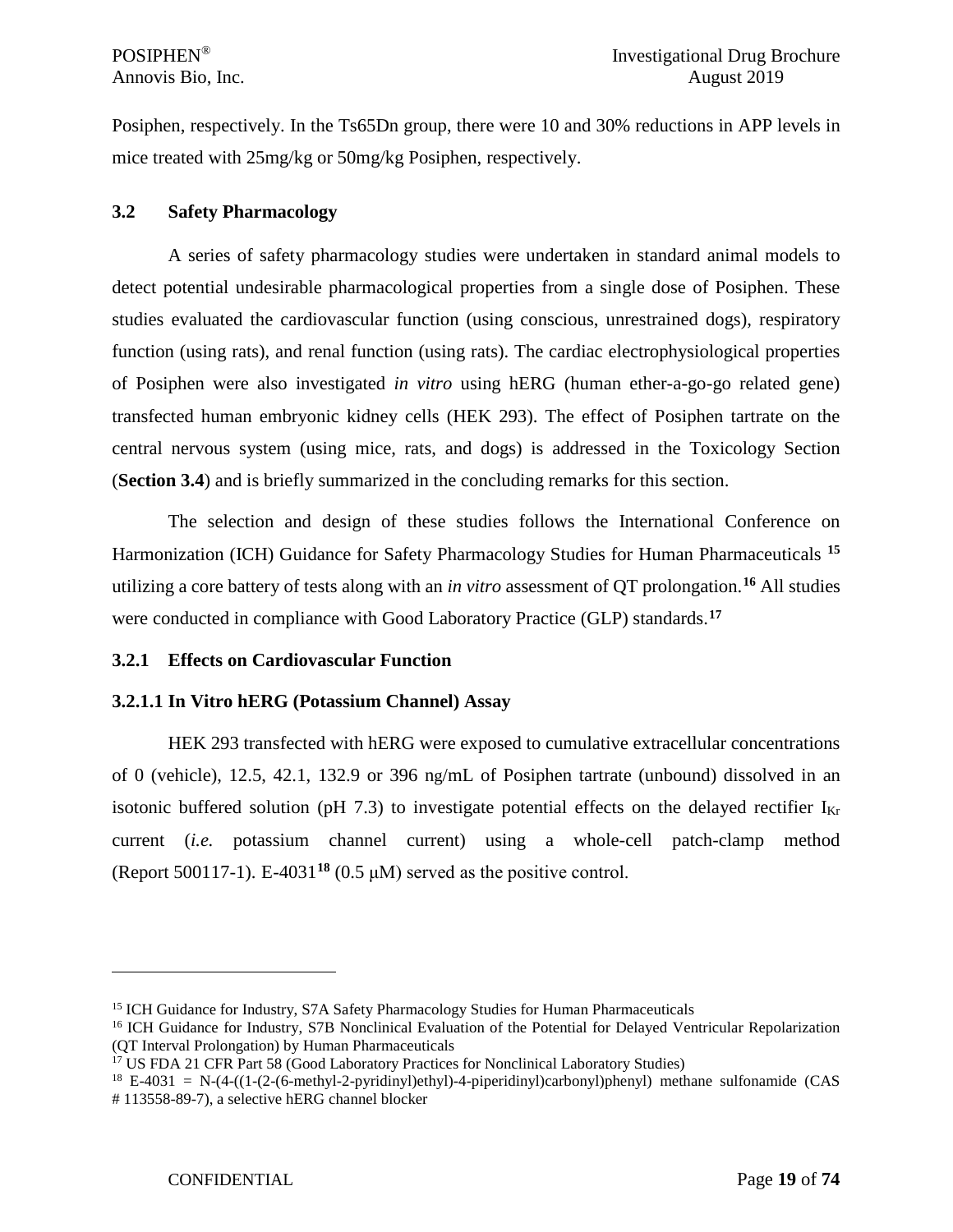Posiphen tartrate at incubation concentrations of 12.5 – 396 ng/mL did not affect maximal (peak) tail current**[19](#page-19-1)** relative to the vehicle control (**Table 3.2-1**). The positive control E-4031 significantly reduced the relative peak tail current of the hERG channel.

*Table 3.2-1: Effect of Posiphen Tartrate on Peak Outward Tail Current Amplitude in the hERG (Potassium Channel) Assay*

| <b>Treatment</b>                                                                                                                                                     | <b>Concentration</b><br>(ng/mL) | No. of Cells | <b>Net Normalized Maximal Tail Current</b><br>Density $a$<br>$(\text{mean} \pm \text{SD})$ |
|----------------------------------------------------------------------------------------------------------------------------------------------------------------------|---------------------------------|--------------|--------------------------------------------------------------------------------------------|
| Vehicle                                                                                                                                                              | $\theta$                        |              | $1.000 \pm 0.000$                                                                          |
| Posiphen                                                                                                                                                             | 12.5                            |              | $0.982 \pm 0.060$                                                                          |
| Posiphen                                                                                                                                                             | 42.1                            |              | $1.076 \pm 0.078$                                                                          |
| Posiphen                                                                                                                                                             | 132.9                           |              | $1.211 \pm 0.085$                                                                          |
| Posiphen                                                                                                                                                             | 396                             |              | $1.026 \pm 0.121$                                                                          |
| E-4031                                                                                                                                                               | $0.5 \mu M$                     | 6            | $0.335 \pm 0.167*$                                                                         |
| <sup><i>a</i></sup> Peak density amplitude 10 min after application/peak amplitude before application<br>*p<0.05, compared to the vehicle control (Student's t-test) |                                 |              |                                                                                            |

In conclusion, exposure to concentrations of up to 396 ng/mL of Posiphen tartrate did not affect the peak tail current of hERG channel. The response of the positive control confirmed the sensitivity of the assay. These results indicate a low potential, if any, for QT prolongation with Posiphen tartrate.

# <span id="page-19-0"></span>**3.2.1.2 In Vivo Study in Conscious Dogs**

The effects of Posiphen tartrate on the cardiovascular system were evaluated by telemetry in conscious, unrestrained, instrumented adult male and female beagle dogs (Report AA25847). The study utilized a Latin square design where each dog ( $n = 3$  males and 3 females) was assigned to receive a single oral (gavage) dose of 0, 5, 10 or 20 mg/kg of Posiphen tartrate in distilled water with a minimum washout period of 2 days between successive dosing. Blood pressure (BP), heart rate (HR), and the electrocardiogram (ECG) were monitored for 24 hours after dosing. At the completion of this assessment, 1 animal/sex received a dose of either 5, 10, or 20 mg/kg and blood samples were collected at selected intervals over 24 hours for determination of plasma concentrations of Posiphen using a validated LC/MS/MS assay ( $\text{LOQ} = 0.1 \text{ ng/mL}$ ).

<span id="page-19-1"></span> $19$  The tail current reflects mainly the open channel state and is the appropriate index for hERG channel evaluation.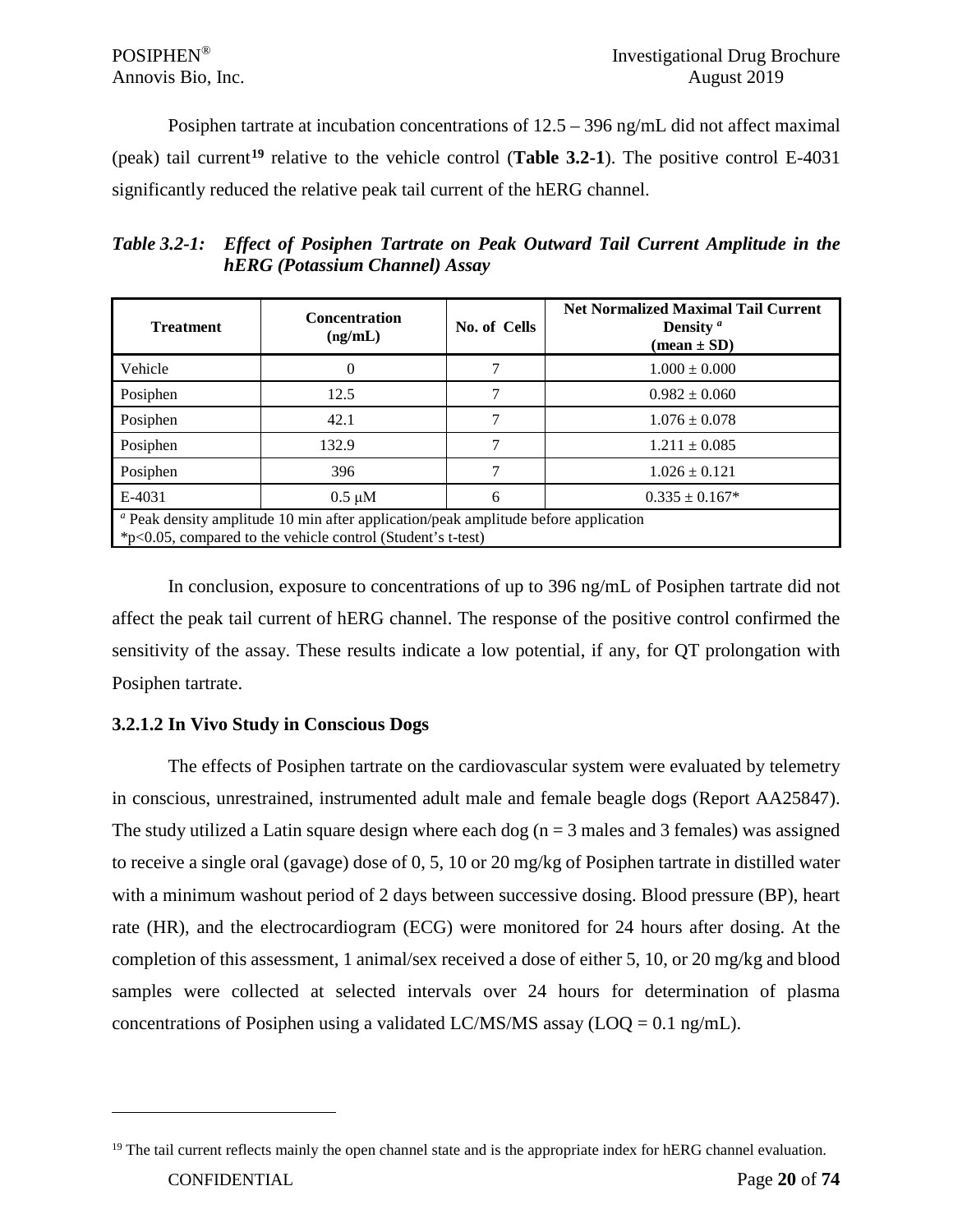Peak ( $C_{\text{max}}$ ) and total (AUC<sub>0-24 h</sub>) plasma concentrations of Posiphen increased as a function of the administered dose (**Table 3.2-2**). T<sub>max</sub> was between 0.25 and 1 hour, and a mean t<sub>1/2β</sub> of about 4 hours that was independent of the administered dose (Report 05-4665.01).

*Table 3.2-2: Mean Peak (C<sub>max</sub>) and Total (AUC<sub>0-24h</sub>) Plasma Concentrations of Posiphen in Beagle Dogs after a Single Oral Dose of Posiphen Tartrate*

|                                                     | Male/Female Dose (mg/kg) |     |      |  |
|-----------------------------------------------------|--------------------------|-----|------|--|
| <b>Metric</b>                                       |                          | 10  | 20   |  |
| $C_{\text{max}}$ (ng/mL)                            | 95                       | 505 | 1305 |  |
| $AUC_{0-\infty}$ (ng·h/mL)                          | 109                      | 424 | 1477 |  |
| Lower Limit of Quantification (LLOQ) = $0.10$ ng/mL |                          |     |      |  |

There were no clinical signs associated with single oral administration of up to 20 mg/kg Posiphen tartrate. A very slight decrease in body weight was observed in females receiving Posiphen tartrate relative to the pre-test value and this correlated with a reduction in food intake in this group.

Posiphen tartrate did not significantly affect cardiovascular parameters (BP and HR), or ECG results after a single oral dose of 5 or 10 mg/kg. At 20 mg/kg, there was a slight statistically significant increase in mean HR (transient) at 30 minutes post-dosing (107  $\pm$  6 b/m compared to the pretest value of  $92 \pm 5$  b/m). A significant increase in HR (13 – 30 b/m) was also noted from  $0.5 - 3$  hours post-dosing relative to the vehicle control. Posiphen tartrate at 20 mg/kg was also associated with a significant rise in arterial BP (mean, systolic or diastolic) from 2 to 4 hours posttreatment (12 to 21 mmHg increase in mean arterial BP as compared with vehicle). All values returned to their control levels 4 – 6 hours post-dosing. Summaries of the pre-test and post-dosing values for both cardiovascular parameters are presented in **Tables 3.2-3 and 3.2-4**.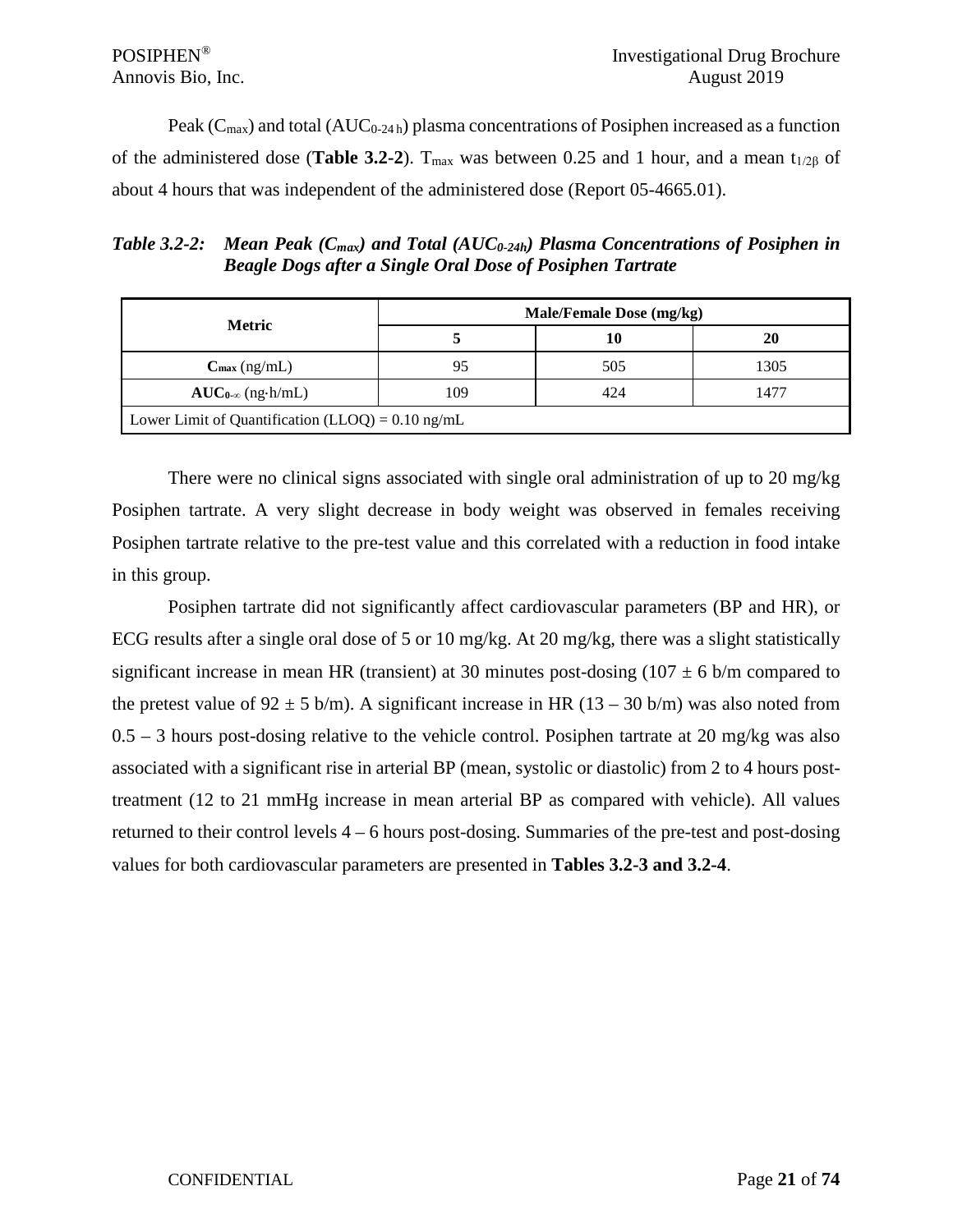| Table 3.2-3: Mean Heart Rates (HR) in Beagle Dogs after Oral Administration of Posiphen |
|-----------------------------------------------------------------------------------------|
| Tartrate                                                                                |

| Time (hours) after Posiphen Tartrate Administration |                           |  |  |  |  |  |  |  |  |
|-----------------------------------------------------|---------------------------|--|--|--|--|--|--|--|--|
| 6                                                   | 24                        |  |  |  |  |  |  |  |  |
| 84                                                  | 76                        |  |  |  |  |  |  |  |  |
| 91                                                  | 86                        |  |  |  |  |  |  |  |  |
| 91                                                  | 88                        |  |  |  |  |  |  |  |  |
| 91                                                  | 81                        |  |  |  |  |  |  |  |  |
|                                                     | 4<br>76<br>79<br>77<br>85 |  |  |  |  |  |  |  |  |

 $N = 6$  (3 males and 3 females)

\*p<0.05, compared to the pre-test value (pre-test refers to the -2 h to 0 h mean value taken prior to dosing)  $+p<0.001$ , compared to the vehicle control value (1-way ANOVA and Dunnett's test)

*Table 3.2-4: Mean Arterial Blood Pressure (BP) in Beagle Dogs after Oral Administration of Posiphen Tartrate*

| Posiphen |                                                                                                                                    | Mean $BP$ (mmHg)                                                     |     |     |     |     |     |     |  |  |  |  |  |
|----------|------------------------------------------------------------------------------------------------------------------------------------|----------------------------------------------------------------------|-----|-----|-----|-----|-----|-----|--|--|--|--|--|
| tartrate |                                                                                                                                    | Time (hours) after Posiphen Tartrate Administration                  |     |     |     |     |     |     |  |  |  |  |  |
| (mg/kg)  | <b>Pre-test</b>                                                                                                                    | 0.5                                                                  |     | 2   | 3   | 4   | 6   | 24  |  |  |  |  |  |
| Vehicle  | 104                                                                                                                                | 94                                                                   | 98  | 109 | 101 | 106 | 98  | 103 |  |  |  |  |  |
| 5        | 102                                                                                                                                | 94                                                                   | 101 | 107 | 105 | 108 | 103 | 104 |  |  |  |  |  |
| 10       | 104                                                                                                                                | 101                                                                  | 97  | 109 | 111 | 108 | 100 | 103 |  |  |  |  |  |
| 20       | 103                                                                                                                                | $122^{+++}$<br>$122^{+++}$<br>$118^{++}$<br>102<br>105<br>104<br>105 |     |     |     |     |     |     |  |  |  |  |  |
|          | $N = 6$ (3 males and 3 females)<br>$^{+++p}$ $\leq 0.001$ , compared to the vehicle control value (1-way ANOVA and Dunnett's test) |                                                                      |     |     |     |     |     |     |  |  |  |  |  |

The increase in HR with 20 mg/kg was accompanied by a corresponding decrease in the RR and the QT interval durations. However, there was no effect by posiphen tartrate on the QTc interval duration indicating that the compound did not affect ventricular repolarization.**[20](#page-21-0)** Posiphen tartrate at any dose did not affect the PR interval or the QRS complex duration. Taken together, these results indicate that Posiphen tartrate is devoid of any potentially deleterious effect on atrioventricular or ventricular conduction velocity. Exposure to Posiphen tartrate was not associated with induction of any abnormal ECG waveforms or arrhythmias.

A slight increase in individual body temperature  $(0.4 - 0.8^{\circ}C)$ , relative to the mean vehicle control value) occurred from  $0.5 - 4$  hours post-dosing in male and female dogs administered 20 mg/kg.

<span id="page-21-0"></span>CONFIDENTIAL Page **22** of **74** <sup>20</sup> Using Bazett's correction formula:  $QTc = QT/(RR)^{1/2}$  or Fridericia's correction formula:  $QTc = QT/(RR)^{1/3}$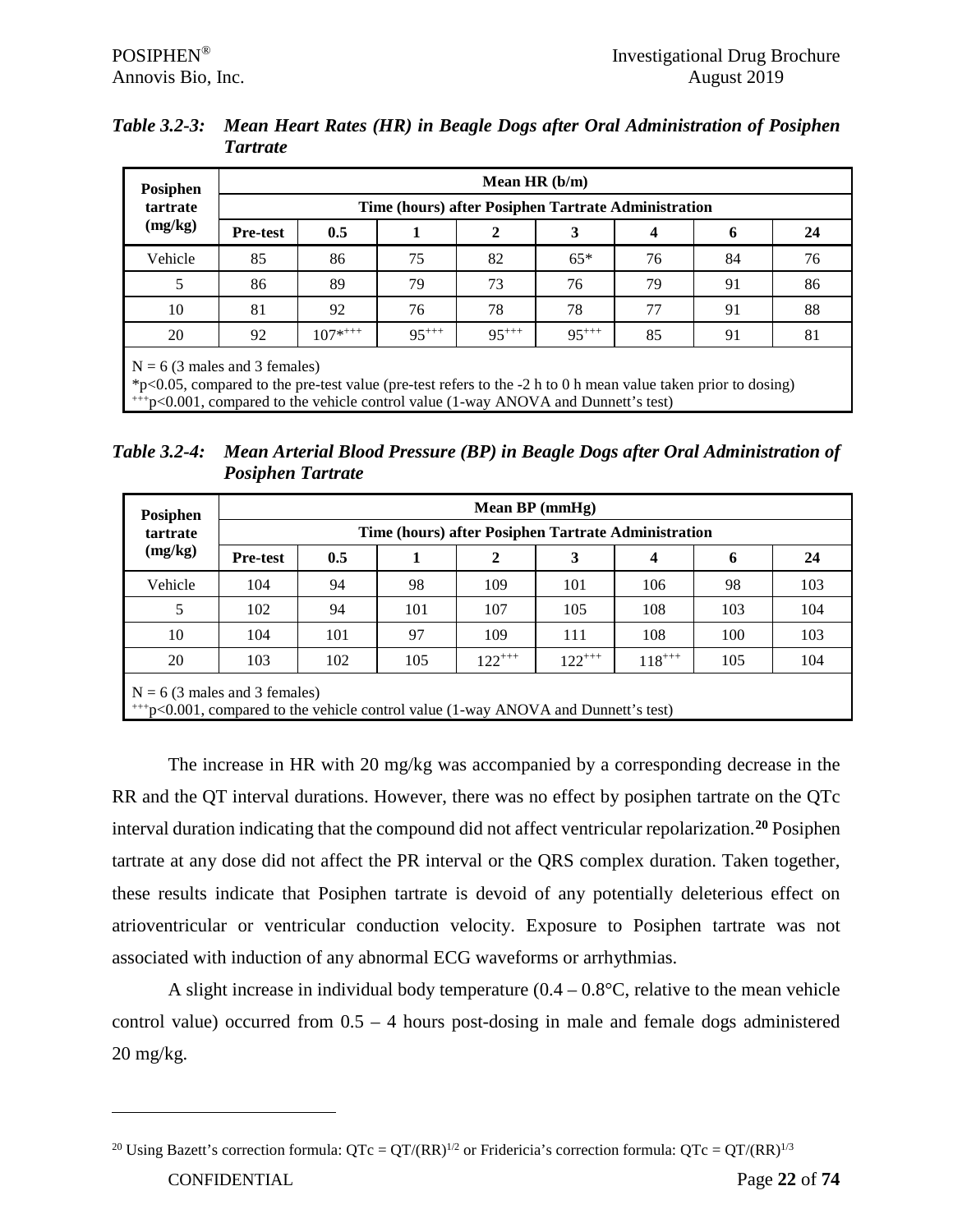In summary, Posiphen tartrate administered orally to beagle dogs at 5 or 10 mg/kg did not affect cardiac function, but a dose of 20 mg/kg was associated with a transient increase in HR and BP. All cardiovascular parameters had returned to pre-test control level by 6 hours after dosing. Posiphen tartrate did not affect the ventricular repolarization indicating that the potential risk for QT prolongation is very low.

## <span id="page-22-0"></span>**3.2.2 Effects on Respiratory Function**

The effect of Posiphen tartrate on respiratory function was evaluated in conscious male CD® Sprague Dawley (SD) rats (Report 851-006) using a whole body plethysmograph chamber. Each rat ( $n = 8$ /group) received a single oral (gavage) dose of 0, 10, 20 or 40 mg/kg of Posiphen tartrate in distilled water. The animals were monitored for 1 hour pre-dose to 4 hours post-dosing for clinical signs and effects on pulmonary function (respiratory rate, tidal volume, and minute volume).

There were no major clinical findings. A minor increase in salivation and the red material around the nose and mouth were occasionally observed at 20 and/or 40 mg/kg. At 40 mg/kg, tremors were noted in one rat and clinical observations of apparent breathing difficulty (possibly orofacial dyskinesia) in 1-2 other males 1-4 hours post-dosing. These latter observations did not correlate with any indices of pulmonary dysfunction and their relationship to treatment is uncertain.

There was no effect on respiratory function (respiratory rate, or minute or tidal volumes) with oral administration of up to 40 mg/kg of Posiphen tartrate over the duration of the study.

## <span id="page-22-1"></span>**3.2.3 Effects on Renal Function**

The effect of Posiphen tartrate on renal function was assessed in male CD (SD) rats (10/dose) following a single oral (gavage) dose of 0, 10, 20 or 40 mg/kg in distilled water (Report 851-005). The animals were fasted 18-24 hours prior to an oral loading dose of about 25 mL/kg of physiological saline. Posiphen tartrate was subsequently administered just after the saline load and the animals were placed into individual metabolism cages for the collection of urine at intervals of 0-5 and 6-24 hours. Urine volume was recorded and urinary electrolyte  $(Na^+, K^+)$  and Cl- ) excretion determined. Blood was collected at 24 hours post-dosing for determination of plasma electrolyte levels.

There were no clinical signs associated with single oral administration of up to 40 mg/kg of Posiphen tartrate. There were no statistically significant effects of Posiphen tartrate on water or

#### CONFIDENTIAL Page **23** of **74**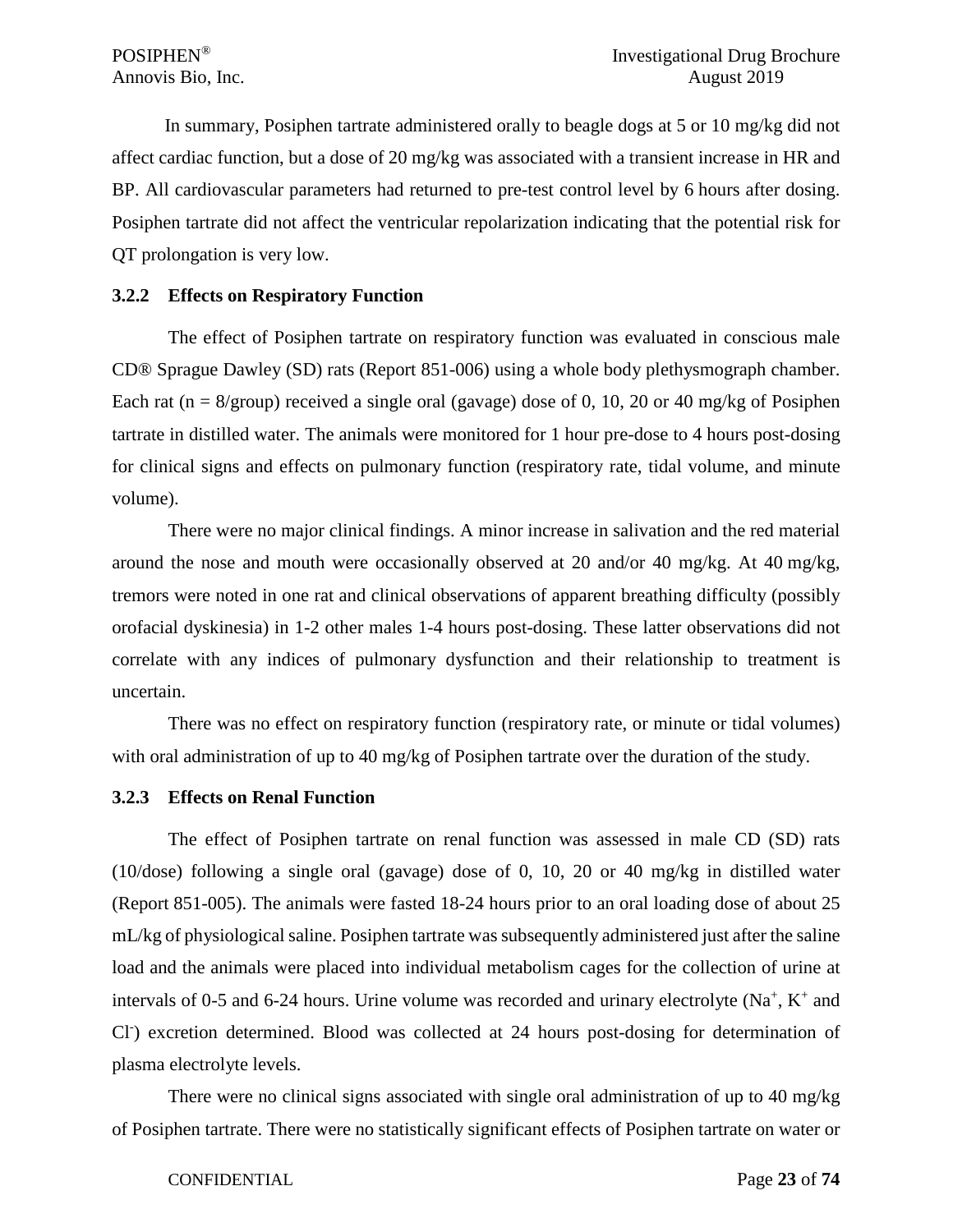electrolyte excretion at doses of 10 mg/kg compared to the vehicle control group. At 20 or 40 mg/kg, statistically significant increases in urinary volume, sodium, and/or chloride occurred during the first 5 hours of collection **Table 3.2-5**.

|                  |                                                                                      |                             | <b>Cumulative Mean</b> | <b>Cumulative Mean Urine Electrolyte Excretion (mEq/L)</b> |         |        |         |              |         |  |  |
|------------------|--------------------------------------------------------------------------------------|-----------------------------|------------------------|------------------------------------------------------------|---------|--------|---------|--------------|---------|--|--|
| <b>Treatment</b> | <b>Dose</b><br>(mg/kg)                                                               | <b>Urine Volume</b><br>(mL) |                        | $Na+$                                                      |         | $K^+$  |         | $Cl^{\cdot}$ |         |  |  |
|                  |                                                                                      | $0-5h$                      | $6-24h$                | $0-5h$                                                     | $6-24h$ | $0-5h$ | $6-24h$ | $0-5h$       | $6-24h$ |  |  |
| Control          | $\Omega$                                                                             | 4.20                        | 11.05                  | 85                                                         | 159     | 44     | 175     | 96           | 209     |  |  |
| Posiphen         | 10                                                                                   | 5.10                        | 11.65                  | 105                                                        | 136     | 55     | 159     | 103          | 184     |  |  |
| Posiphen         | 20                                                                                   | 5.50                        | 11.45                  | $114**$                                                    | 136     | 46     | 172     | 109          | 205     |  |  |
| Posiphen         | 40                                                                                   | $7.05**$                    | 8.80                   | $136**$                                                    | $103**$ | 45     | 166     | $122*$       | 178     |  |  |
|                  | $*p<0.05$ ; $*p<0.01$ , compared to the control (Dunnett's multiple comparison test) |                             |                        |                                                            |         |        |         |              |         |  |  |

*Table 3.2-5: Effect of Oral Administration of Posiphen Tartrate on Cumulative Mean Urine Volume and Electrolyte Excretion in Saline Loaded Rats*

Electrolyte values were rounded to the nearest whole number

After a single oral dose of 40 mg/kg of Posiphen tartrate to saline loaded rats, urinary volume and urinary electrolyte (Na<sup>+</sup> and Cl<sup>-</sup>) excretion were significantly increased during the first 5 hours but were slightly lower compared to the vehicle control group over the succeeding 19 hours. There were no group differences in total urinary output over the full 24 hours post-dose collection period (mean control = 15.25 mL and mean 40 mg/kg = 15.85 mL). Posiphen tartrate produced an initial increase in excretion in urinary volume and electrolytes followed by ion conservation over the subsequent 6-24 hours, such that over 24 hours there was no substantial difference between the control and the 20 or 40 mg/kg treated animals. Total sodium excreted over the 24 hour collection period was similar among all groups (mean control  $=$  46.48 mg and mean  $40 \text{ mg/kg} = 42.50 \text{ mg}$ . There were no changes in urinary pH values. There were no differences in water consumption or in plasma electrolytes concentrations between the control and Posiphen treated groups.

These patterns indicated a normal kidney response to pharmacological dosing with Posiphen and showed that Posiphen tartrate does not adversely affect renal function. The no observed adverse effect level (NOAEL) for renal function was established at 40 mg/kg.

# <span id="page-23-0"></span>**3.3 Pharmacokinetics (PK) and Metabolism**

LC/MS/MS methods for the measurement of Posiphen in rat (Report 03-1885), dog (Report 03-1890), monkey (Report 04-2100) and human (Report 03-1895) plasma were validated

#### CONFIDENTIAL Page **24** of **74**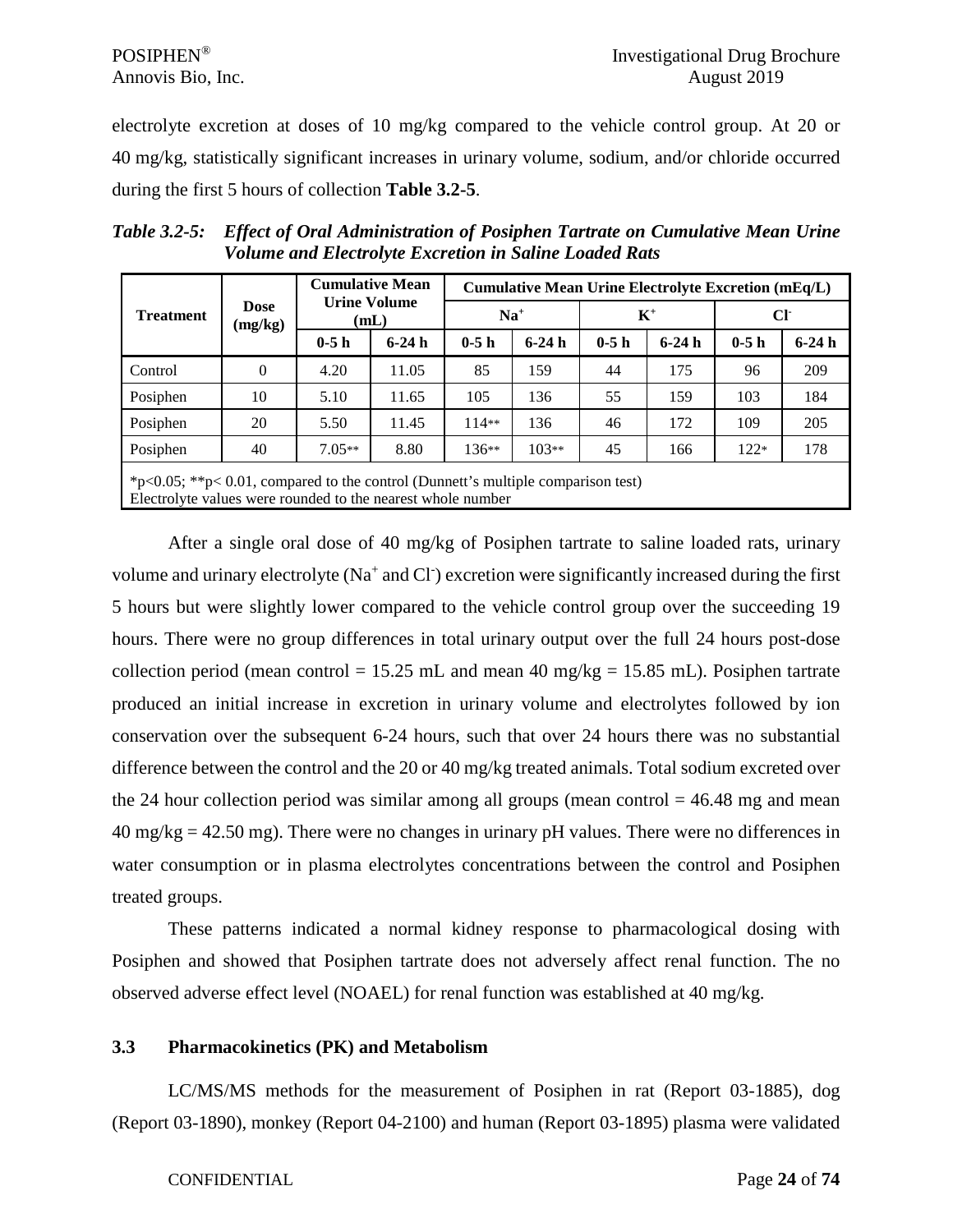with a lower limit of quantitation (LLOQ) of 0.05 ng/mL for rat plasma, 0.10 ng/mL for dog and monkey plasma and 0.025 ng/mL for human plasma.

## <span id="page-24-0"></span>**3.3.1 Absorption and PK**

## <span id="page-24-1"></span>**3.3.1.1 Single Dose Administration in Dogs**

The absolute bioavailability of Posiphen was assessed in beagle dogs following a single oral and single intravenous dose of Posiphen tartrate (Report CD05/9559T). In a balanced threeway crossover design, fasted male and female beagle dogs ( $n = 3$ /sex) were administered Posiphen tartrate as a single intravenous dose of 2 mg/kg, or a single oral dose of 5 or 10 mg/kg with a minimum washout period of 4 days between doses. Serial blood samples were withdrawn predose, and at 0.25, 0.50, 1, 1.5, 2, 3, 4, 6, 8, 10, 12, 16, and 24 hours after each dose. Plasma concentrations of Posiphen were measured (Report 05-4655) and the PK parameters of the drug were calculated (Report F05-4655.01).

Following oral administration, the drug was rapidly absorbed with mean peak  $(C_{\text{max}})$ plasma concentrations of Posiphen attained at approximately 1 hour after both oral doses. The inter-animal variability in the pharmacokinetics of the drug was high. A summary of the PK parameters is shown in **Table 3.3-1**.

The systemic clearance of Posiphen from plasma after the intravenous dose averaged  $3.48 \pm 0.48$  L/kg·h and the steady-state volume of distribution (Vss) averaged 1.84  $\pm$  0.52 L/kg, with both parameters similar in male and female dogs.

The terminal phase half-life  $(t_{1/2})$  of the drug was approximately 2 hours for all dosage regimens. There were no apparent gender-related differences in the pharmacokinetics of the drug in dogs in this study.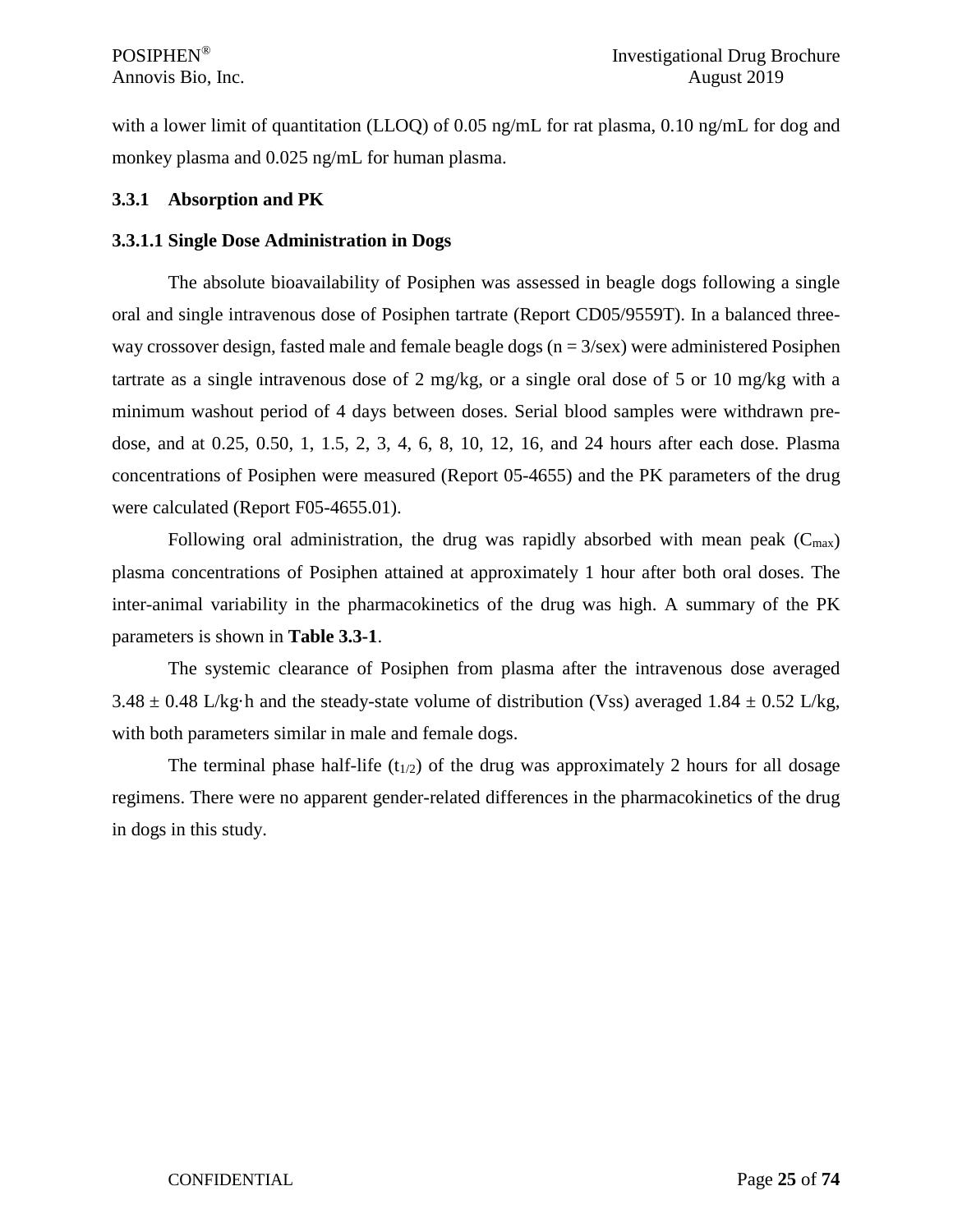|                                |                | <b>Dose</b> |                       | Mean values $(\pm SD)$ |                       |  |  |
|--------------------------------|----------------|-------------|-----------------------|------------------------|-----------------------|--|--|
| <b>Metric</b>                  | Route          | (mg/kg)     | Males $(N=3)$         | Females $(N=3)$        | All dogs $(N=6)$      |  |  |
|                                | IV             | 2           | $822 \pm 266^{\circ}$ | $1156 \pm 433^{\circ}$ | $989 \pm 370^{\circ}$ |  |  |
| $C_{\text{max}}$ (ng/mL)       | P <sub>O</sub> | 5           | $77 + 96$             | $53 + 18$              | $65 \pm 63$           |  |  |
|                                | P <sub>O</sub> | 10          | $193 \pm 94$          | $146 \pm 87$           | $169 \pm 85$          |  |  |
| $AUC_{0-\infty}$               | IV             | 2           | $387 \pm 60$          | $421 \pm 64$           | $404 \pm 59$          |  |  |
| $(ng \cdot h/mL)$              | P <sub>O</sub> | 5           | $58 \pm 54$           | $75 + 47$              | $67 \pm 46$           |  |  |
|                                | P <sub>O</sub> | 10          | $315 \pm 174$         | $218 \pm 112$          | $266 \pm 141$         |  |  |
|                                | IV             | 2           | $1.80 \pm 0.15$       | $1.78 \pm 0.21$        | $1.79 \pm 0.17$       |  |  |
| $t_{1/2β}$ (hr) $^b$           | PO.            | 5           | $1.79 \pm 0.28$       | $2.04 \pm 0.49$        | $1.91 \pm 0.36$       |  |  |
|                                | P <sub>O</sub> | 10          | $2.46 \pm 0.46$       | $2.64 \pm 1.04$        | $2.55 \pm 0.70$       |  |  |
|                                | IV             | 2           | <b>NA</b>             | <b>NA</b>              | NA.                   |  |  |
| $\mathbf{F}(\mathcal{C})$ $^c$ | PO.            | 5           | $6.0 \pm 5.9$         | $7.6 \pm 5.5$          | $6.8 \pm 5.1$         |  |  |
|                                | PO             | 10          | $15.9 \pm 7.4$        | $11.0 \pm 6.7$         | $13.5 \pm 6.9$        |  |  |

| Table 3.3-1: Pharmacokinetics and Bioavailability of Posiphen in Dogs Following a Single |
|------------------------------------------------------------------------------------------|
| <b>Oral and Intravenous Administration of Posiphen Tartrate</b>                          |

<sup>a</sup> The C<sub>max</sub> for the intravenous (IV) dose represent the theoretical value obtained by extrapolation of the data to time zero based on residual analyses of the drug concentrations and a bi-exponential PK model

*<sup>b</sup>* Harmonic mean terminal phase half-life

Dose-normalized absolute bioavailability

# <span id="page-25-0"></span>**3.3.1.2 Multiple Dose Administration (Toxicokinetics)**

A summary of the toxicokinetics from the repeated dose toxicity studies is found in **Table 3.4-9** for rats, and **Table 3.4-15** and **Table 3.4-17** for dogs. Posiphen concentrations in plasma (and associated PK parameters) have been undertaken in the rat and dog toxicology studies (toxicokinetics). Posiphen was measured in plasma samples collected in support of a 1 month oral toxicology study in male and female SD rats and in support of the 7-day and 1 month oral toxicology studies in male and female beagle dogs. Details on the results of these analyses are presented in the Toxicology Section 4.4 and are summarized below:

- Orally administered Posiphen tartrate was rapidly absorbed with peak plasma concentrations of Posiphen attained by the first sampling point of 0.5 hour in the rat and within 0.5-3 hours in the dog.
- In the rat, oral administration of Posiphen tartrate (10, 20, 40 and 80 mg/kg/day) resulted in a dose-related increase in plasma concentrations of unchanged drug. Posiphen concentrations were markedly higher in the plasma of female rats compared to males.
- In the dog, oral administration of Posiphen tartrate (20, 40 and 60 mg/kg/day in the 7 day study, and 5, 10, and 30 mg/kg/day in the 1 month study) resulted in a dose-related increases in the plasma concentrations of Posiphen. Although Posiphen plasma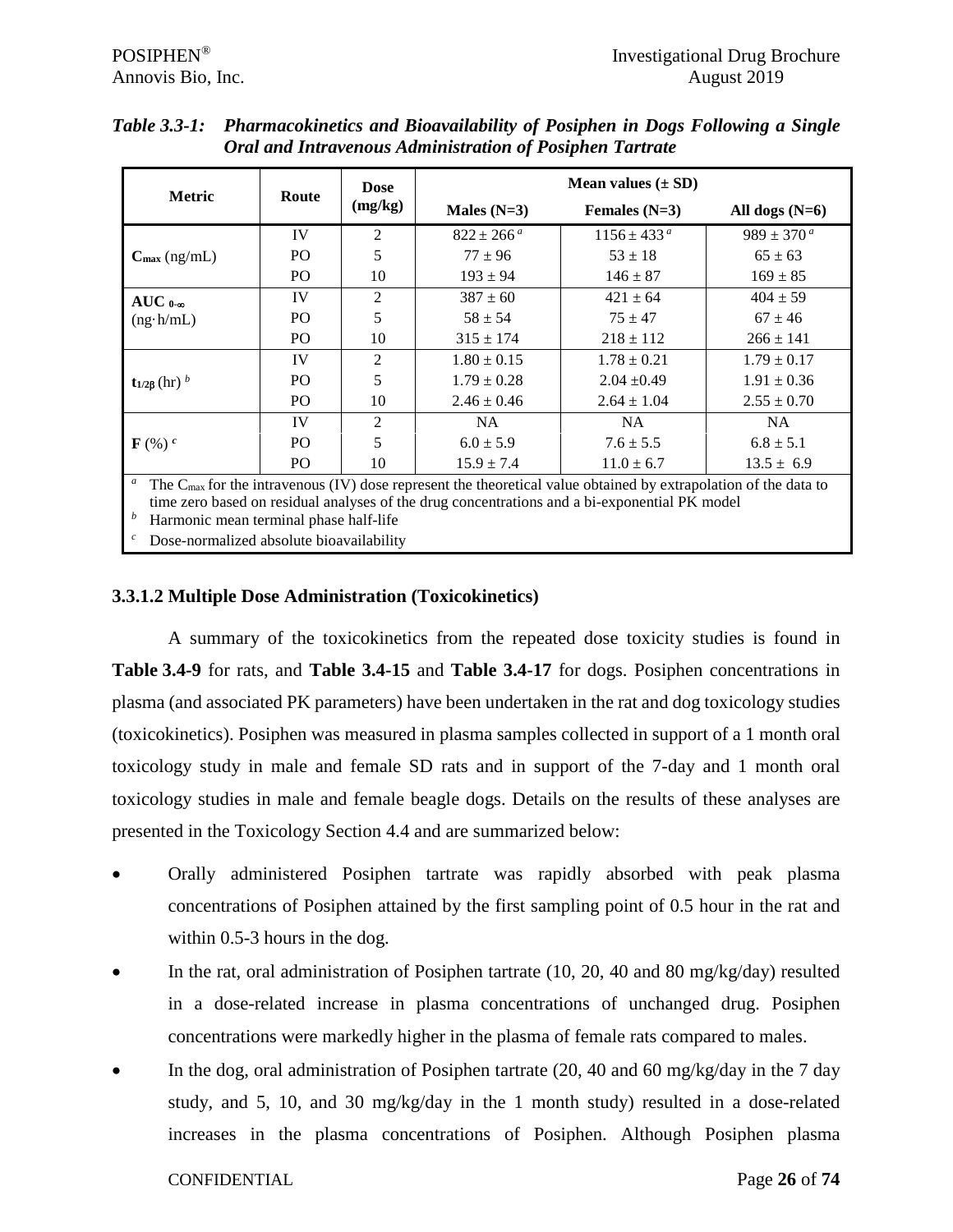concentrations were generally higher in the female than in the male dogs, considerable inter-animal variability was observed, and it did not appear likely that there were significant gender difference in peak or total exposure of Posiphen in the dog.

• In both species, there was no evidence of an increase or decrease in plasma concentrations of Posiphen after daily dosing for 28 days versus a single daily dose.

## <span id="page-26-0"></span>**3.3.2 Tissue Distribution - Studies in Mice**

The objective of the study (Report 7552-109) was to collect blood and brain from male C57BL/6 mice following administration of daily oral (25, 50, or 75 mg/kg) or intraperitoneal (25 or 50 mg/kg) doses of Posiphen tartrate for 7 or 21 days for subsequent PK/PD analysis. Ninety-five (95) male mice were used in this study. Cageside observations for clinical signs were made approximately 30 minutes after dose administration each day. Animals were sacrificed approximately 2 hours after the final dose administration. Blood was collected and centrifuged to obtain plasma and cellular fraction. Brain was collected and separated into left and right cerebral hemispheres and cerebellum for analysis. The effect of orally administered Posiphen on Aβ42 levels in the mouse brain was examined, and plasma samples were assayed for Posiphen concentrations by LC/MS/MS.

Full body tremors and hypoactivity were observed in the animals dosed orally and intraperitoneally at the 50 and 75 mg/kg dose levels.

The results of analysis for effects of orally administered Posiphen on brain levels of Aβ42 in the mouse are summarized below:

#### Day  $7$

- Mean (SD) brain Aβ42 levels were 124.0 (39.4), 81.0 (17.1), and 68.7 (12.3) pg/mg protein in the vehicle, 50, and 75 mg/kg/day groups, respectively. Differences from control were significant in both Posiphen treated groups ( $p \leq .05$ ).
- Relative to vehicle control, Posiphen 50 and 75 mg/kg/day reduced mean brain Aβ42 levels by 34.7 and 44.6%, respectively.

#### CONFIDENTIAL Page **27** of **74**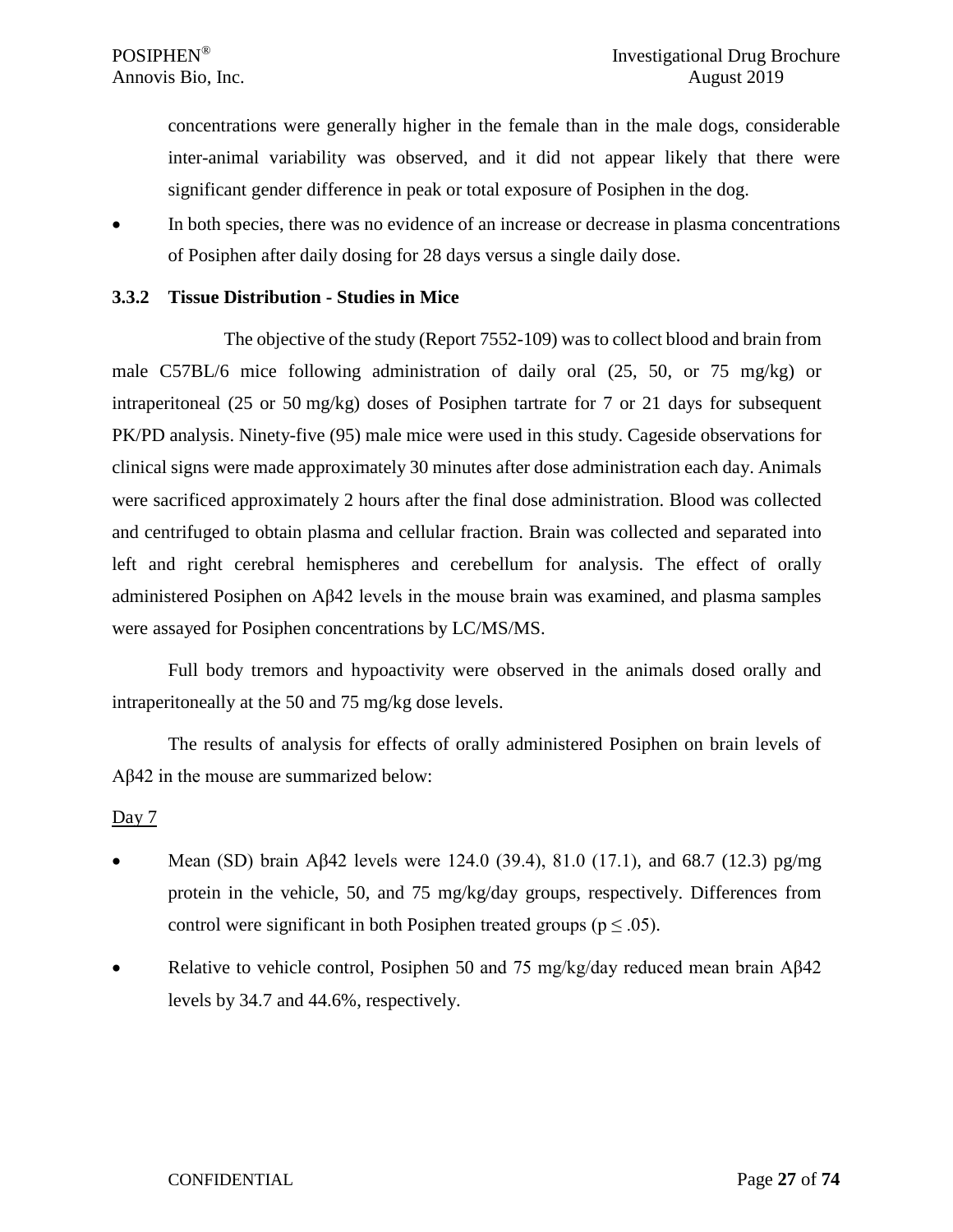# Day  $21$

- Mean (SD) brain Aβ42 levels were 190.2 (74.2), 90.6 (20.0), 82.0 (22.0), and 75.6 (17.2) pg/mg protein in the vehicle, 25, 50, and 75 mg/kg/day groups, respectively. Differences from control were significant in all three Posiphen treated groups ( $p \le 0.01$ ).
- Relative to vehicle control, Posiphen 25, 50, and 75 mg/kg/day reduced mean brain Aβ42 levels by 52.3, 56.9 and 60.2%, respectively.

Published results concluded that in mice, orally administered Posiphen lowered brain Aβ42 levels at plasma concentrations that are attainable with oral dosing in humans.**[21](#page-27-2)**

Mean Posiphen plasma concentrations were lower than maximum Posiphen plasma concentrations in a recent clinical pharmacology study of Posiphen in healthy men and women, suggesting that the therapeutic ratio may also be favorable in humans.

The objective of the study (Report 7552-110) was to collect blood and brain from male C57BL/6 mice following administration of daily oral 2, 4, 8, 16, or 32 mg/kg doses of Posiphen tartrate for 7 or 21 days. One hundred twenty-seven male mice were used in this study; 124 study animals and 3 replacement animals received doses. Observations were made approximately 30 minutes after dose administration each day. No clinical signs were noted at the cageside observations. No significant changes in mean body weights were noted over the course of the study. Animals were sacrificed approximately 2 hours after the final dose administration. Blood and brain samples were collected following sacrifice but samples were not analyzed.

# <span id="page-27-0"></span>**3.3.3 In Vitro Metabolism**

# <span id="page-27-1"></span>**3.3.3.1 In Vitro Metabolism in Hepatocytes**

The comparative metabolism of Posiphen across species was evaluated *in vitro* in hepatocytes (Report 125-1092-05). Cryo-preserved hepatocytes from SD rats, C57BL/6 mice, beagle dogs, cynomolgus monkeys, and human donors were incubated in the presence of 0.5, 5, or 50 µM Posiphen tartrate for 1, 4, and 20 hours. The relative formation of metabolites was

<span id="page-27-2"></span><sup>&</sup>lt;sup>21</sup> Cullen et al. (2006), Brain Beta-Amyloid (A $\beta$ 42) in Mice Treated Orally with Posiphen Tartrate is Significantly Lower than in Vehicle Controls. Poster presented at the 9<sup>th</sup> International Geneva/Springfield Symposium on Advances in Alzheimer Therapy, Geneva, Switzerland, April 19-22, 2006.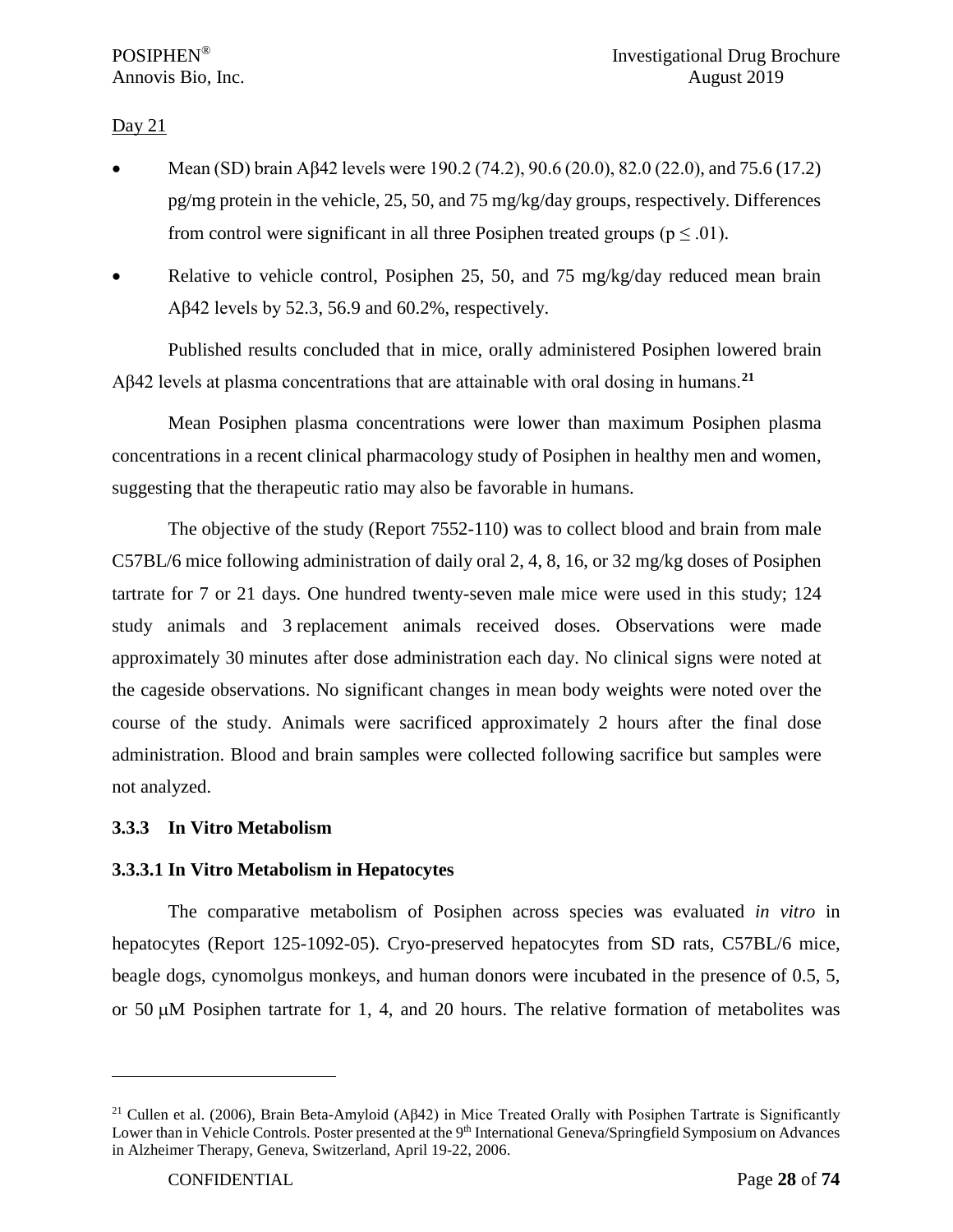measured using HPLC with fluorescence and MS analysis. The Posiphen metabolic profiles of each species were qualitatively compared by analysis of parent and metabolite peaks, primarily after incubating 50 µM Posiphen tartrate with hepatocytes for 4 hours.

Posiphen tartrate underwent extensive biotransformation when incubated *in vitro* with primary hepatocytes from all species tested. In incubations from human hepatocytes, 18 metabolites were detected; 14 were identified as demethylated and/or hydroxylated or dehydrogenation products (**Table 3.3-2**).

| Human      | <b>Metabolic Reaction</b>             |                      |                     | Designation of Corresponding Animal Metabolite |                      |
|------------|---------------------------------------|----------------------|---------------------|------------------------------------------------|----------------------|
|            |                                       | Monkey               | Dog                 | Rat                                            | Mouse                |
| $H-1a$     |                                       | $MK-13$              | $D-1^3$             | $R-1a$                                         | $MS-1^a$             |
| $H-2^a$    |                                       | $MK-2a$              | $D-2^a$             | $R-2^a$                                        | $MS-2^a$             |
| $H-3^a$    |                                       | $MK-3a$              | $D-3$               | $R-3^a$                                        | $MS-3a$              |
| $H-4$      | Di-demethylation                      | $MK-5$               | $D-5$               | $R-4$                                          | $MS-17c$             |
| $H-5$      | Demethylation                         | $MK-6$               | $D-6$               | $R-5$                                          | $MS-4$               |
| $H-6$      | Demethylation                         | $MK-22$ <sup>c</sup> | $D-15c$             | $R-21$ <sup>c</sup>                            | $MS-16c$             |
| $H-7^a$    |                                       | ND                   | $D-7^*$             | $R-6a$                                         | ND                   |
| $H-8$      | Hydroxylation                         | $MK-7$               | $D-8$               | $R-7$                                          | $MS-12^c$            |
| $H-9$      | Demethylation/hydroxylation/oxidation | $MK-8$               | ND                  | ND                                             | ND                   |
| $H-10c$    | Demethylation/hydroxylation           | $MK-11c$             | $\overline{ND}$     | $R-13$ c                                       | $MS-7$ <sup>c</sup>  |
| $H-11c$    | Demethylation/hydroxylation           | $MK-12$ <sup>c</sup> | ND                  | $R-14$                                         | ND                   |
| $H-12c$    | Demethylation/hydroxylation           | $MK-13c$             | ND                  | $R-15$ <sup>c</sup>                            | $MS-8c$              |
| $H-13c$    | Hydroxylation/oxidation               | $MK-14c$             | $D-11c$             | $R-16/R-17c$                                   | $MS-9c$              |
| $H-14c$    | Hydroxylation                         | $MK-15c$             | $D-12c$             | $R-18^{b}$                                     | $MS-10c$             |
| $H-15^b$   | Hydroxylation                         | $MK-16$ <sup>c</sup> | $D-13$ <sup>c</sup> | $R-19$ <sup>c</sup>                            | $MS-11$ <sup>c</sup> |
| $H-16c$    | Hydroxylation+glucuronide conjugation | ND                   | ND                  | <b>ND</b>                                      | ND                   |
| $H-17c$    | Demethylation/hydroxylation/oxidation | $MK-18c$             | ND                  | $R-8$                                          | $MS-14c$             |
| $H-18c$    | Dehydrogenation                       | $MK-19c$             | ND                  | ND                                             | ND                   |
| ND         |                                       | $MK-4^a$             | ND                  | ND                                             | ND                   |
| ND         | Demethylation/hydroxylation           | $MK-9c$              | $D-10^c$            | $R-10^b$                                       | $MS-5c$              |
| ND         | Demethylation/hydroxylation           | $MK-10c$             | ND                  | $R-11b$                                        | $MS-6$ <sup>c</sup>  |
| ${\rm ND}$ | Glucuronide conjugation               | $MK-17c$             | ND                  | ND                                             | ND                   |
| $\rm ND$   | Dehydrogenation                       | $MK-20c$             | ${\rm ND}$          | ND                                             | ND                   |
| ND         | Dehydrogenation                       | $MK-21c$             | ND                  | ND                                             | ND                   |
| ND         | Demethylation                         | $MK-23c$             | $\overline{ND}$     | ND                                             | ND                   |
| <b>ND</b>  |                                       | ND                   | $D-4^a$             | ND                                             | ND                   |
| ND         |                                       | ND                   | $D-9^a$             | $R-9a$                                         | ND                   |
| ND         | Dihydroxylation                       | ND                   | $D-14^c$            | ND                                             | ND                   |
| ND         | Demethylation/hydroxylation           | $\rm ND$             | ND                  | $R-12^b$                                       | ND                   |
| ND         | Hydroxylation/oxidation               | ND                   | ND                  | $R-17c$                                        | ND                   |
| ND         | Dihydroxylation                       | ND                   | ND                  | $R-20c$                                        | $\rm ND$             |
| <b>ND</b>  | Hydroxylation                         | ND                   | <b>ND</b>           | ND                                             | $MS-13c$             |
| <b>ND</b>  | Dehydrogenation                       | ND                   | ND                  | <b>ND</b>                                      | $MS-15c$             |

*Table 3.3-2: A Summary of the Detected Metabolites of Posiphen in Cultures of Cryopreserved Hepatocytes* 

ND, not detected by mass spectral analysis

<sup>a</sup> Detected only with fluorescence

<sup>b</sup> Detected with mass spectral analysis but not identified in chromatograms with fluorescence

<sup>c</sup> Detected only with mass spectral analysis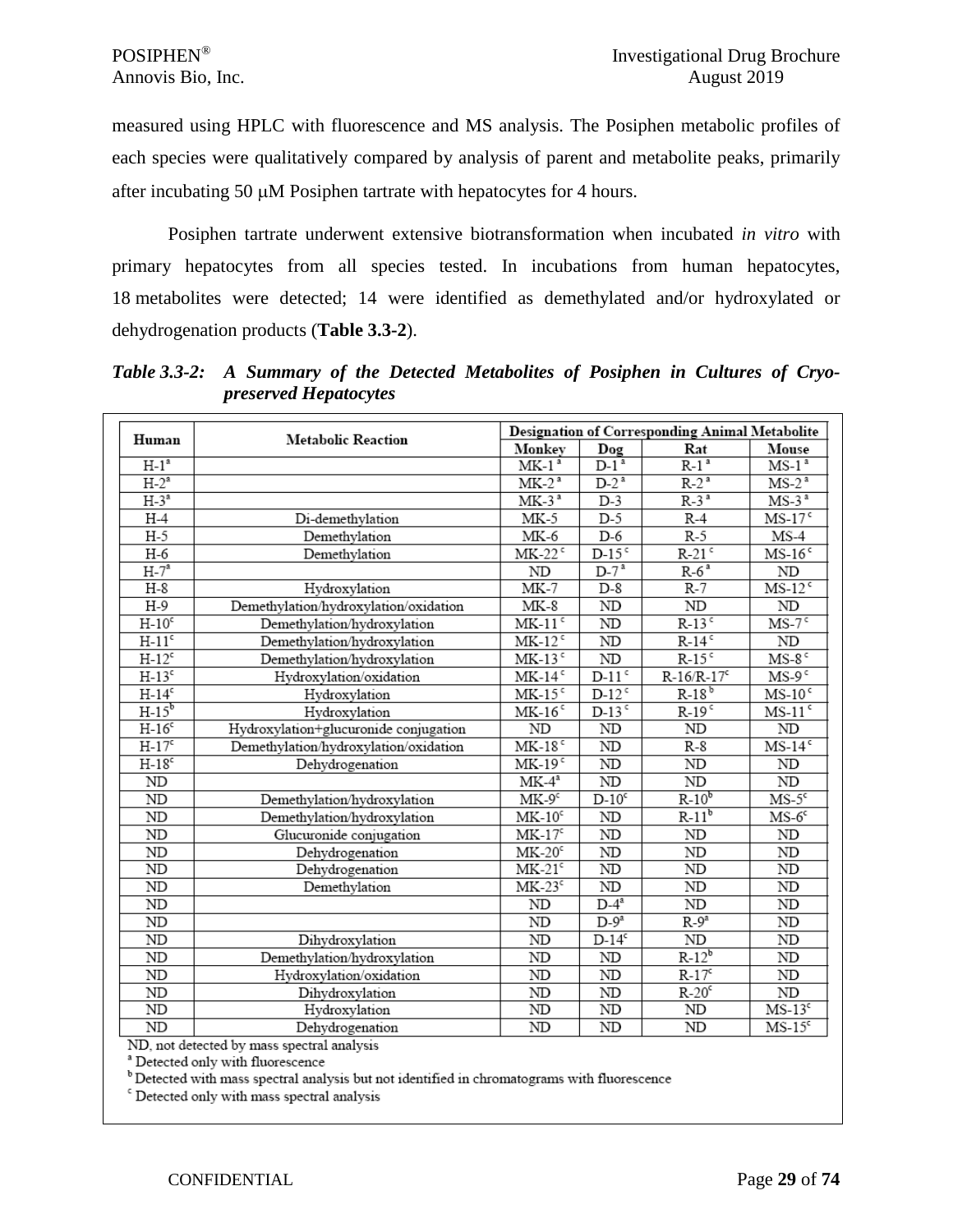There was minimal evidence of *in vitro* conjugation. Of these human metabolites, 4 were considered to be major (2 mono-demethylated, 1 hydroxylated, and 1 hydroxylated/oxidative metabolite). Three of these were also major metabolites of Posiphen tartrate in all animal species examined; the fourth major metabolite was found in monkeys  $>$  rats  $>$  mice  $>$  dogs. With the exception of a minor conjugated metabolite, all metabolites identified in human hepatocytes were also formed by hepatocytes in at least one laboratory animal species (**Table 3.3-3**). There was no evidence of any unique Phase 1 human metabolite.

|       |              |        | Area Absorbance |        |        | Abundance (% Observed Metabolites) |        |       |       |        |
|-------|--------------|--------|-----------------|--------|--------|------------------------------------|--------|-------|-------|--------|
| Peak  | Human Monkey |        | Dog             | Rat    | Mouse  | Human                              | Monkey | Dog   | Rat   | Mouse  |
| H-4   | 52.1         | 281.9  | 11.1            | 171.4  | 201.1  | 1.29                               | 7.12   | 0.566 | 4.02  | 4.27   |
| H-5   | 1144         | 837.9  | 363.7           | 1659.2 | 2688.8 | 28.3                               | 21.2   | 18.6  | 38.9  | 57.1   |
| H-6   | 1055.9       | 1404.6 | 237.3           | 1229.3 | 1229   | 26.1                               | 35.5   | 12.1  | 28.9  | 26.1   |
| H-8   | 927.1        | 1013.5 | 1319.4          | 1018.2 | 479.7  | 22.9                               | 25.6   | 67.3  | 23.9  | 10.2   |
| H-9   | 45.1         | 11.4   | 0               | 0      | 0      | 1.12                               | 0.288  | 0.000 | 0.000 | 0.000  |
| H-10  | 9.6          | 21.2   | 0               | 8      | 5.9    | 0.238                              | 0.535  | 0.000 | 0.188 | 0.125  |
| H-11  | 44.3         | 8.8    | $\mathbf{0}$    | 13.8   | 0      | 1.10                               | 0.222  | 0.000 | 0.324 | 0.000  |
| H-12  | 26.6         | 14     | $\Omega$        | 4.7    | 3.3    | 0.658                              | 0.354  | 0.000 | 0.110 | 0.0701 |
| H-13  | 493.9        | 118.4  | 7.8             | 63.2   | 32.5   | 12.2                               | 2.99   | 0.398 | 1.48  | 0.691  |
| H-14  | 3.1          | 4.4    | 16.7            | 12.3   | 10.1   | 0.0767                             | 0.111  | 0.852 | 0.289 | 0.215  |
| H-15  | 86.4         | 83.9   | 4.3             | 50.6   | 46.9   | 2.14                               | 2.12   | 0.219 | 1.19  | 0.997  |
| H-16  | 7.4          | 0      | $\mathbf 0$     | 0      | 0      | 0.183                              | 0.000  | 0.000 | 0.000 | 0.000  |
| H-17  | 63.2         | 107    | 0               | 29.6   | 8.9    | 1.56                               | 2.70   | 0.000 | 0.695 | 0.189  |
| H-18  | 82.5         | 52.7   | 0               | 0      | 0      | 2.04                               | 1.33   | 0.000 | 0.000 | 0.000  |
| Total | 4,041        | 3.960  | 1,960           | 4.260  | 4.706  | 100                                | 100    | 100   | 100   | 100    |

*Table 3.3-3: The Abundance of Posiphen Metabolites in Cultures of Cryo-preserved Hepatocytes*

It was concluded that the general profile of Posiphen metabolism *in vitro* was qualitatively similar across the species studied. Based on the metabolite profile, either the dog or the monkey would be an appropriate large animal species for the toxicological evaluation of Posiphen tartrate.

## <span id="page-29-0"></span>**3.3.3.2 In Vitro Metabolism in Human Whole Blood**

The primary objective of the study (Report WJA-06-01) was to determine the stability of Posiphen in K3EDTA human whole blood (WB) containing 0, 1 or 10 μM diisopropylfluorophosphate (DFP) at 4°C and 25°C. The secondary objective of this study was to obtain preliminary information on the partitioning of Posiphen into human RBCs.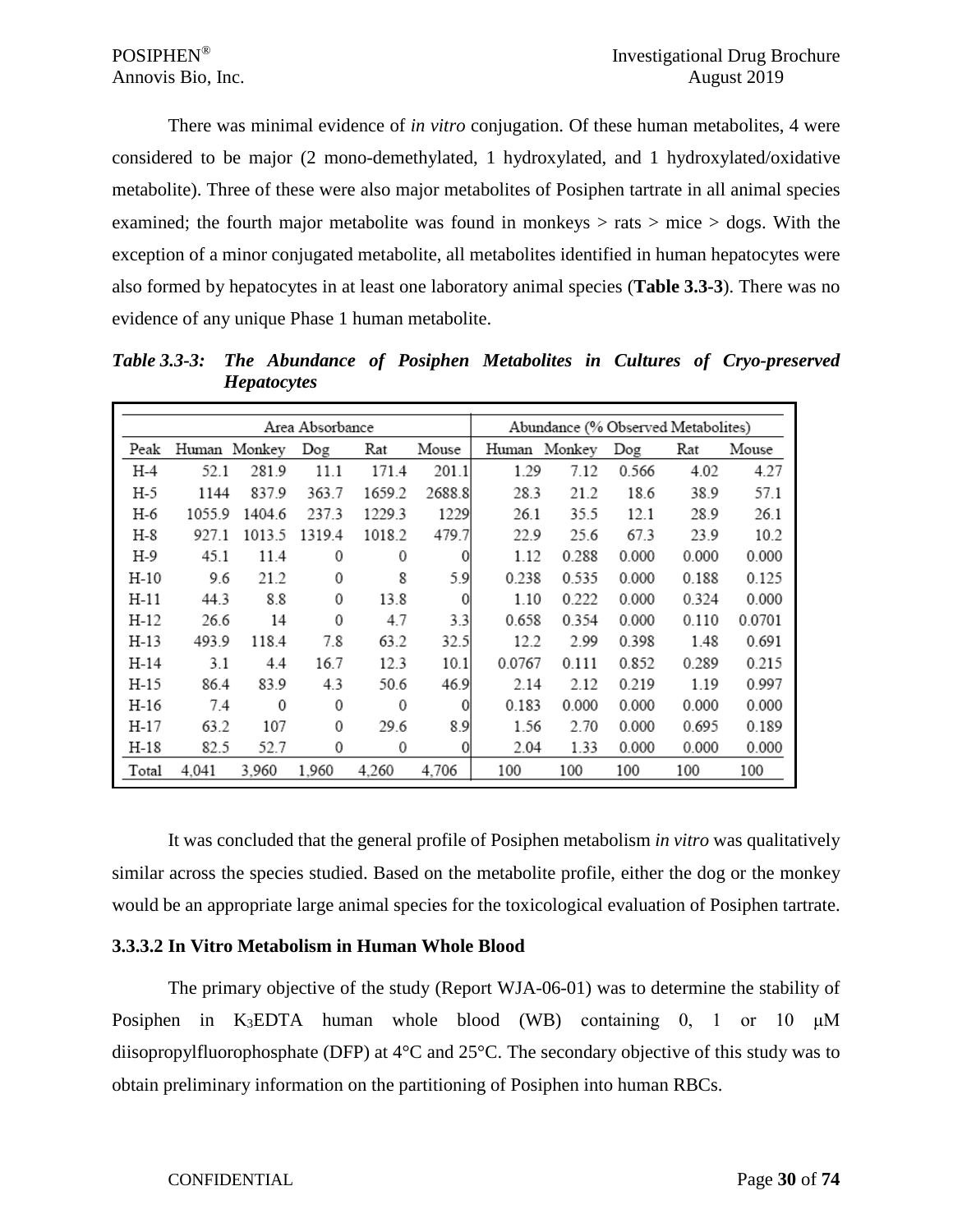*Whole Blood Stability:*The stability of Posiphen in K3EDTA human WB was examined at two concentrations (6.00 and 0.300 ng/mL) and at two temperatures ( $4^{\circ}$ C and  $25^{\circ}$ C). In these experiments, fresh human WB samples (25 mL each) containing 0, 1, or 10 µM DFP were fortified with 6.00 and 0.300 ng/mL Posiphen and incubated at 4<sup>o</sup>C for 0 and 30 minutes, and at 25<sup>o</sup>C for 30 minutes.

Plasma samples obtained from WB fortified with 6.00 and 0.300 ng/mL Posiphen and incubated at 4°C for 0 minutes all had mean experimentally determined concentrations greater than the theoretical WB concentration. The mean plasma concentrations ranged from 102.2% to 106.3% of the theoretical WB concentration for the 6.00 ng/mL samples, and from 109.0% to 110.0% of the theoretical WB concentration for the 0.300 ng/mL samples. The experimentally determined concentrations of these samples appeared to be independent of the DFP concentration. These data suggest that Posiphen is not uniformly distributed in WB, but appears to be distributed to a lesser extent into RBC as the experimentally determined concentration of Posiphen in plasma was higher than the theoretical concentration in WB. The mean plasma concentrations of Posiphen for the 6.00 ng/mL WB samples held at 4°C for 30 minutes were approximately 1% to 5% lower than the corresponding 0 minute samples. The mean plasma concentrations of Posiphen in the 6.00 ng/mL samples held at  $25^{\circ}$ C for 30 minutes were approximately 6% to 1.1% higher than the corresponding 0 minute samples. These data collectively indicate that Posiphen at a concentration of 6.00 ng/mL is stable in human WB containing  $0, 1$ , or 10  $\mu$ M DFP. Thus, it can be concluded that the changes in Posiphen concentration over the 30 minutes equilibration period are not related to enzymatic hydrolysis by choline esterases.

*Distribution into Red Blood Cells:*In order to obtain an estimate of the extent of distribution of Posiphen into RBC, the experimentally determined mean concentration of Posiphen in fortified plasma (0 time,  $4^{\circ}$ C) was divided by the experimentally determined concentration of Posiphen in plasma from fortified WB (0 time, 4°C). The calculations were done for each concentration of DFP used (0, 1, and 10 μM DFP). The values were lower than those calculated by using the theoretical concentrations of Posiphen in the fortified plasma samples (0.300 and 6.00 ng/mL, respectively) because the experimentally determined mean Posiphen concentrations for the fortified plasma samples were approximately 19% and 13% lower than the theoretical concentrations for the 0.300 and 6.00 ng/mL samples, respectively. Since WB contains approximately 45% hematocrit, if there was no distribution of Posiphen into RBCs then the plasma isolated from the fortified WB would have WB to plasma concentration

CONFIDENTIAL Page **31** of **74**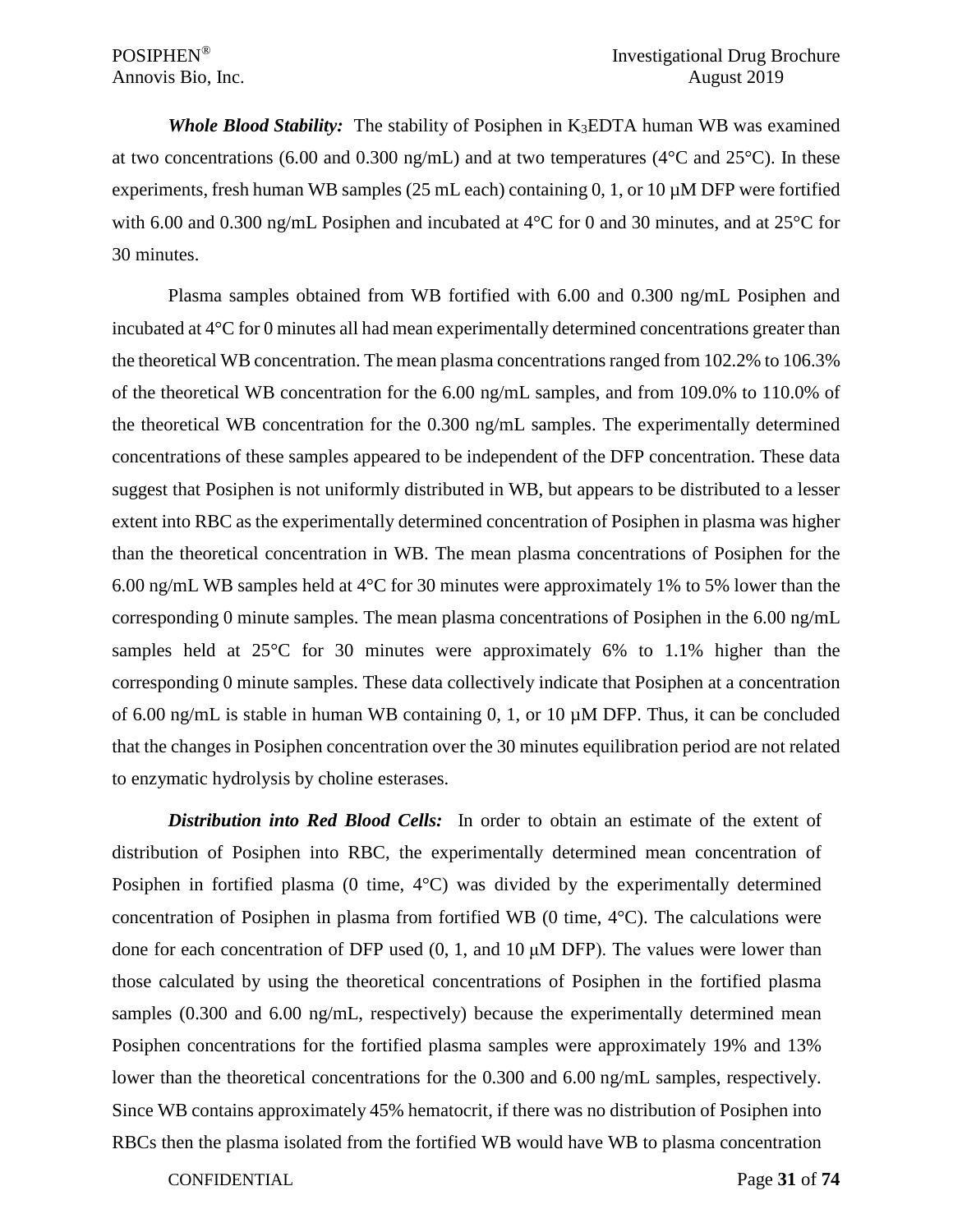ratios of approximately 0.55. The actual mean ratios for the WB samples fortified at 0.300 ng/mL ranged from 0.711 to 0.762, and the actual values for the WB samples fortified at 6.00 ng/mL ranged from 0.824 to 0.849 for WB containing 0, 1, or 10  $\mu$ M DFP at the 0 minute time point. Comparison of the mean WB to plasma ratios for plasma isolated from WB after equilibration for 30 minutes at 4°C or at 25°C indicated that the ratios were similar. Thus there appears to be some distribution of Posiphen into RBCs but the extent of distribution is modest.

## <span id="page-31-0"></span>**3.4 Toxicology**

The preclinical safety profile of Posiphen tartrate was determined from single oral and intravenous toxicity studies conducted in mice, rats and dogs, and from repeated dose oral dose toxicity studies for up to 30 days in rats and dogs. Posiphen tartrate was administered to rodents by gavage as a solution dissolved in deionized water, intravenously to rodents as a solution dissolved in 0.9% sodium chloride for injection, and to dogs in a capsule containing neat drug substance. Studies were also undertaken to assess the genotoxic potential of Posiphen tartrate *in vitro*. The toxicology studies conducted with Posiphen tartrate are summarized in **Tables 3.4-1** to **3.4-3**. More detailed descriptions of the individual study results are provided in the following pages. The doses presented in these tables are expressed in terms of Posiphen tartrate. All studies were conducted in accordance with GLP.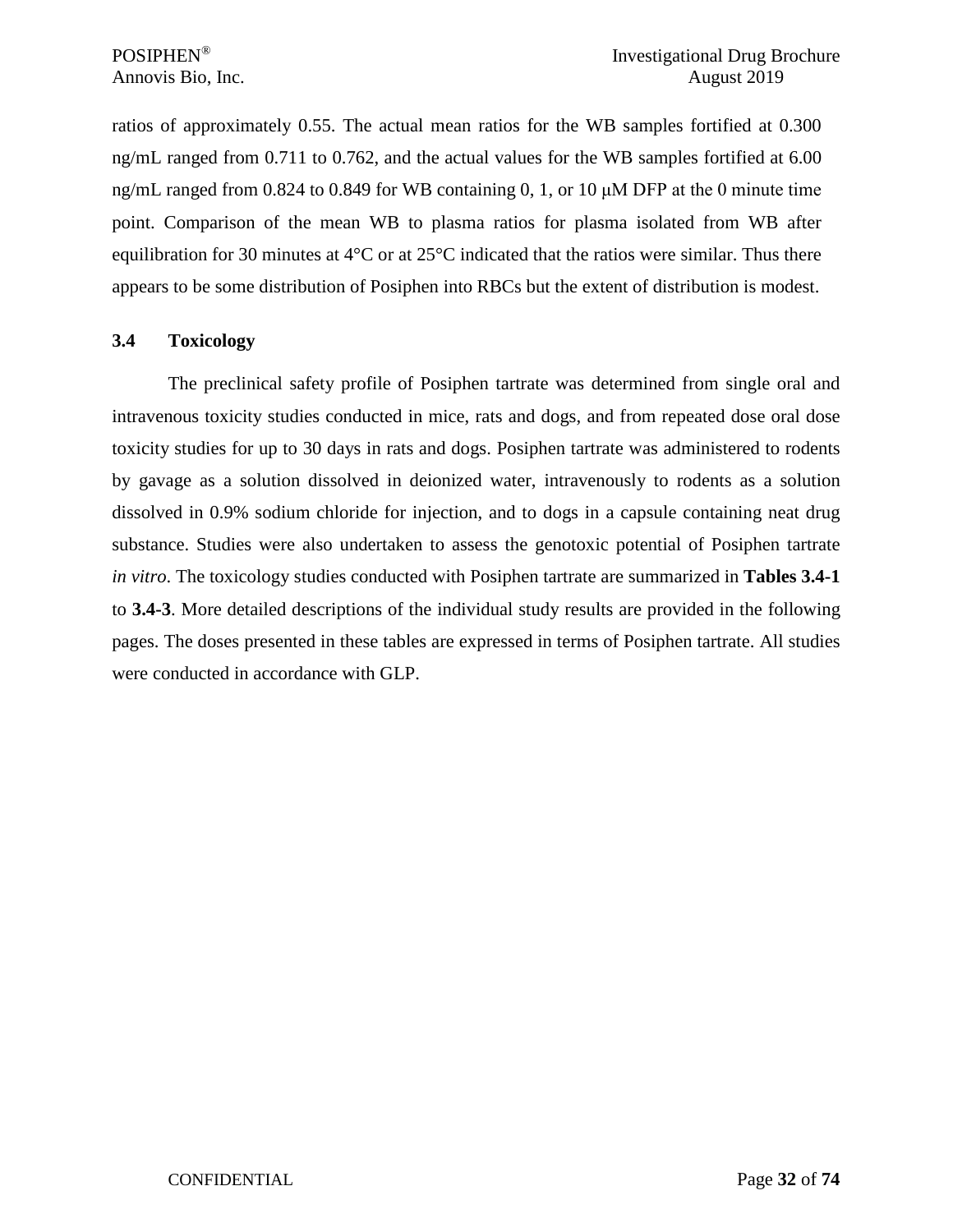| <b>Species and</b><br><b>Strain</b>        | Route                      | <b>Administered Dose</b><br>(mg/kg) | М  | <b>NOAEL</b><br>(mg/kg)<br>F | M  | <b>MTD</b><br>(mg/kg)<br>F | <b>MLD</b><br>(mg/kg)<br>M | F    |  |  |
|--------------------------------------------|----------------------------|-------------------------------------|----|------------------------------|----|----------------------------|----------------------------|------|--|--|
| Mouse/CD-1                                 | P <sub>O</sub>             | 20, 40, 80, 160                     | 40 | 40                           | 80 | 80                         | >160                       | >160 |  |  |
| Mouse/CD-1                                 | IV                         | 1, 5, 10, 20                        | 10 | 20                           | 20 | >20                        | >20                        | >20  |  |  |
| Rat/CD                                     | P <sub>O</sub>             | 10, 20, 40, 80                      | 20 | 40                           | 40 | 80                         | >80                        | >80  |  |  |
| Rat/CD                                     | IV                         | 1, 5, 10, 20                        | 10 | 10                           | 20 | 20                         | >20                        | >20  |  |  |
| Dog/Beagle                                 | PO                         | 10, 20, 40, 50, 60, 80, 100         | 20 | 20                           | 60 | 60                         | 100                        | 100  |  |  |
| M<br>$=$ Male                              |                            |                                     |    |                              |    |                            |                            |      |  |  |
| F<br>$=$ Female                            |                            |                                     |    |                              |    |                            |                            |      |  |  |
| $NOAEL = No Observed Adverse Effect Level$ |                            |                                     |    |                              |    |                            |                            |      |  |  |
| <b>MTD</b>                                 | $=$ Maximum Tolerated Dose |                                     |    |                              |    |                            |                            |      |  |  |
| <b>MLD</b>                                 | $=$ Minimal Lethal Dose    |                                     |    |                              |    |                            |                            |      |  |  |

*Table 3.4-1: Summary of Single Dose Toxicity Studies with Posiphen Tartrate*

*Table 3.4-2: Summary of Repeated Oral Dose Toxicity Studies Conducted with Posiphen Tartrate*

| <b>Species</b>                             | N/sex/dose                 | <b>Administered</b><br><b>Dose</b> | <b>Dosing</b><br><b>Duration</b> |    | <b>NOAEL</b><br>(mg/kg) | <b>MTD</b><br>(mg/kg) |    |  |  |  |  |
|--------------------------------------------|----------------------------|------------------------------------|----------------------------------|----|-------------------------|-----------------------|----|--|--|--|--|
|                                            |                            | (mg/kg/day)                        | (Weeks)                          | M  | F                       | M                     | F  |  |  |  |  |
| Rat/CD                                     | 10                         | 10, 20, 40, 80                     | 4                                | 10 | 20                      | 40                    | 80 |  |  |  |  |
| Dog/Beagle                                 | $1 - 2$                    | 20, 40, 80/60                      |                                  | 20 | 20                      | 40                    | 40 |  |  |  |  |
| Dog/Beagle                                 | $3 - 5$                    | 5, 10, 30                          | 4                                | 10 | 10                      | 30                    | 30 |  |  |  |  |
| M<br>$=$ Male                              |                            |                                    |                                  |    |                         |                       |    |  |  |  |  |
| F                                          | $=$ Female                 |                                    |                                  |    |                         |                       |    |  |  |  |  |
| $NOAEL = No Observed Adverse Effect Level$ |                            |                                    |                                  |    |                         |                       |    |  |  |  |  |
| <b>MTD</b>                                 | $=$ Maximum Tolerated Dose |                                    |                                  |    |                         |                       |    |  |  |  |  |

*Table 3.4-3: Summary of Genotoxicity Studies Conducted with Posiphen Tartrate*

| <b>Assay Type</b>                             | <b>Concentration Range</b><br><b>Tested</b><br>$(\mu g/mL \text{ or plate})$ | <b>Results</b>                              |
|-----------------------------------------------|------------------------------------------------------------------------------|---------------------------------------------|
| In vitro                                      |                                                                              |                                             |
| <b>Bacterial Reverse Mutation (Ames test)</b> | $1.5 - 5000$                                                                 | Negative $\pm$ metabolic<br>activation (S9) |
| Mammalian Cell Chromosomal Aberration (HPBL)  | $6.25 - 100$ or 200                                                          | Negative $\pm$ metabolic<br>activation (S9) |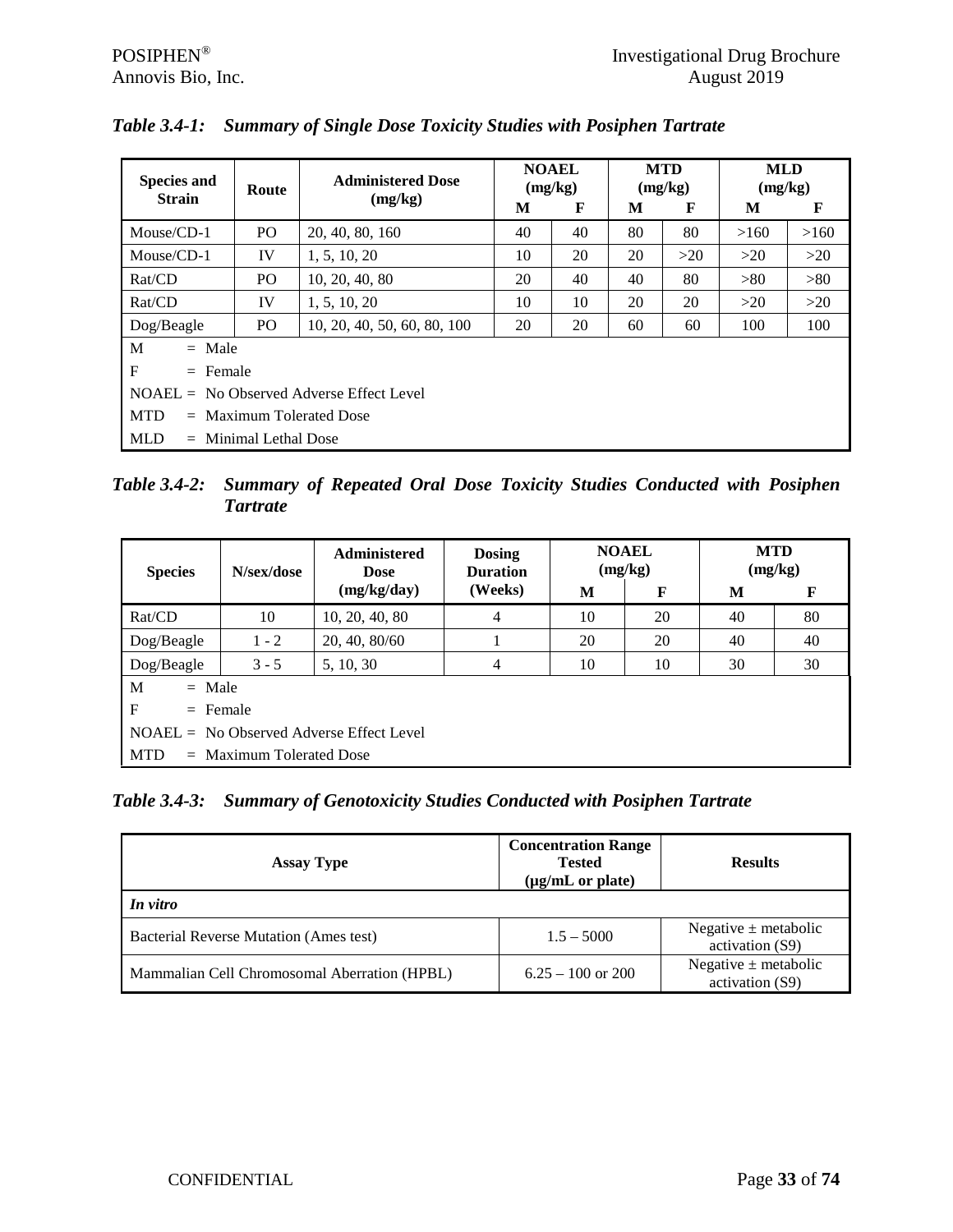The results from these studies showed, in brief, that repeated oral administration of Posiphen tartrate for up to 30 days to rats at doses of 20 mg/kg/day or to dogs at 30 mg/kg/day was associated with central nervous system and gastrointestinal effects. The incidence and severity of the clinical findings (twitching or tremors, ataxia) was dose-dependent and reversible. In rats, a slight anemia (associated with reticulocytosis) was noted at 80 mg/kg but the relationship of this finding to drug administration was unclear. No gross or histopathological findings were associated with repeated oral dose administration of Posiphen tartrate administration of up to 40 or 80 mg/kg/day to male or female rats, respectively, or to male or female dogs at 10 mg/kg/day. Microscopic findings in dogs administered 30 mg/kg/day were unremarkable except for an erosion/ulcer with subacute inflammation in one male possibly related to Posiphen tartrate administration. The NOAEL was 10 and 20 mg/kg/day in male and female rats, respectively, and 10 mg/kg/day in male and female dogs based on tremors observed with higher doses.

## <span id="page-33-0"></span>**3.4.1 Single Dose Toxicity Studies**

## <span id="page-33-1"></span>**3.4.1.1 Single Oral Dose Toxicity Study in Mice**

The acute toxicity of Posiphen tartrate following a single oral dose was investigated in male and female CD-1® (ICR) BR mice (5/sex/dose) (Report WIL-421012). The mice were approximately 9 weeks of age and weighed from 30.1 to 35.0 g for males and from 23.7 to 26.9 g for females at initiation of dosing. Posiphen tartrate was administered to the mice (fasted) as a single oral (gavage) dose of 20, 40, 80, or 160 mg/kg dissolved in deionized water. The mice were subsequently monitored for 14 days. A similar group received the vehicle and served as a negative control. The mice were monitored for clinical signs, food consumption, and body weight changes prior to and for 14 days after dosing. At terminal sacrifice all mice underwent complete macroscopic examinations.

No deaths occurred in any group. Clinical signs related to Posiphen tartrate administration were noted at 160 mg/kg in both sexes and included transient episodes of twitching,<sup>[22](#page-33-2)</sup> impaired equilibrium, impaired muscle coordination, labored respiration, intermittent tremors, clear ocular discharge, and yellow material on various body surfaces. These occurred within the first hour of dosing and persisted 2-6 hours post-dosing. Twitching and yellow material on various body

<span id="page-33-2"></span> $^{22}$  Twitching was defined as muscle fasciculation, characterized by involuntary fine movements of a localized area of muscles and/or involuntary muscle contractions.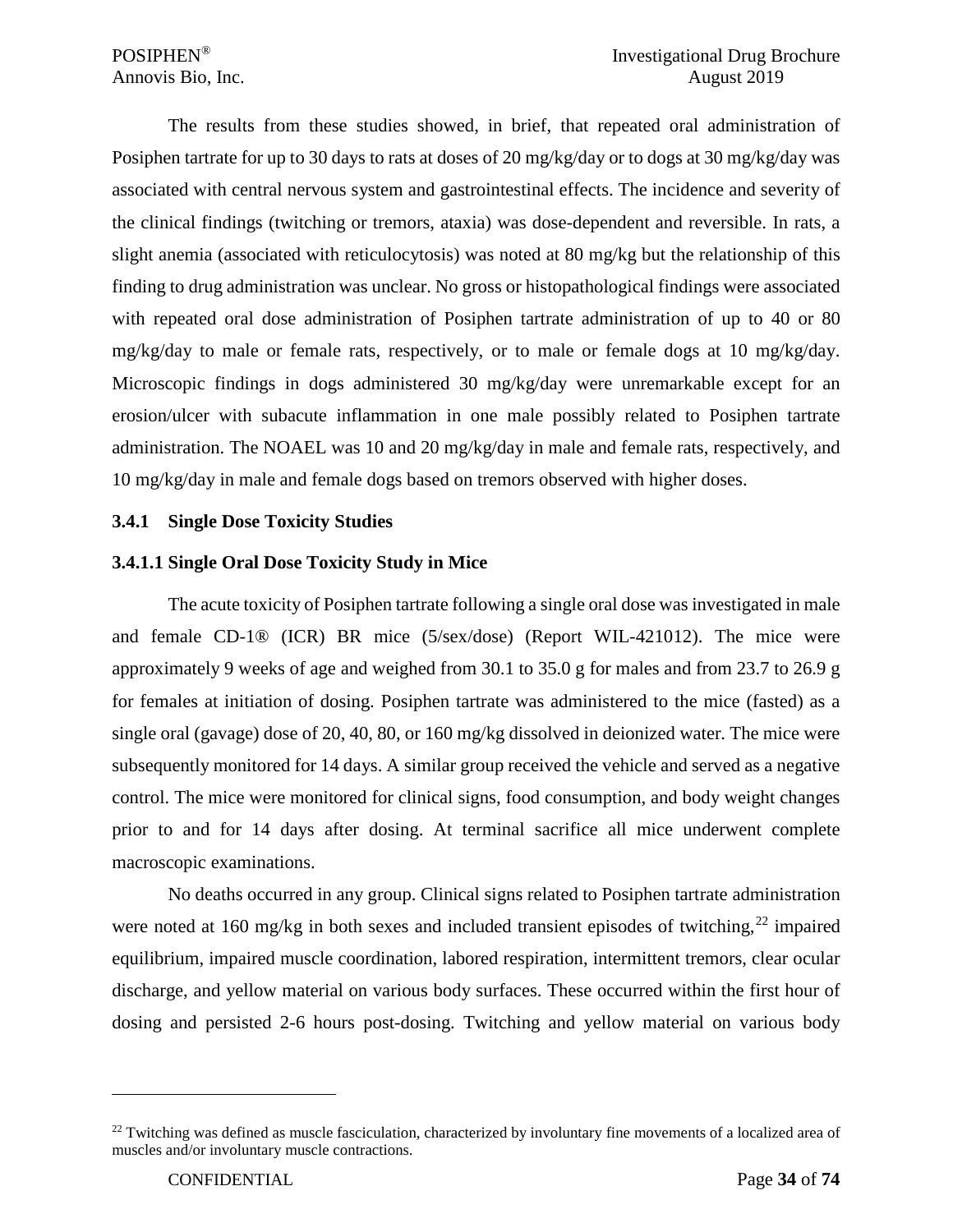surfaces were also noted in the 80 mg/kg group (both sexes). There were no other treatment-related clinical findings noted for any mouse on the day following dosing or during the remaining 14-day observation period.

The maximum tolerated dose (MTD) for administration of Posiphen tartrate to male and female mice as a single oral (gavage) dose was 80 mg/kg (**Table 3.4-4**).

*Table 3.4-4: Summary of Findings after a Single Oral Dose of Posiphen Tartrate to CD-1® (ICR) Mice*

| <b>Species</b> | <b>Sex</b> | N/dose | <b>Administered Dose</b><br>(mg/kg) | <b>MTD</b><br>(mg/kg) | <b>Findings</b>                                                                                                                                  |
|----------------|------------|--------|-------------------------------------|-----------------------|--------------------------------------------------------------------------------------------------------------------------------------------------|
| $CD-1@$        | M          | 5      | 20, 40, 80, 160                     | 80                    | 160 mg/kg $(M/F)$ : twitching,<br>intermittent tremors, impaired<br>equilibrium and muscle coordination,                                         |
| (ICR)<br>Mice  | F          | 5      | 20, 40, 80, 160                     | 80                    | dyspnea, ocular discharge, yellow<br>material on various body surfaces<br>80 mg/kg (M/F): twitching; yellow<br>material on various body surfaces |

There were no effects on body weight or food consumption. Macroscopic findings at terminal sacrifice were unremarkable. The NOAEL for both sexes was 40 mg/kg.

## <span id="page-34-0"></span>**3.4.1.2 Single Intravenous Dose Toxicity Study in Mice**

The toxicity of posiphen tartrate following a single intravenous dose was investigated in male and female CD-1® (ICR) BR mice (5/sex/dose) (Report WIL-421011). The mice were approximately 7 weeks of age and weighed from  $26.9 - 31.1$  g for males and from  $22.3 - 27.7$  g for females at initiation of dosing. Posiphen tartrate was administered to fasted mice as a single intravenous (tail vein) dose of 1, 5, 10, or 20 mg/kg dissolved in 0.9% sodium chloride for injection. The mice subsequently monitored for 14 days. A similar group received the vehicle and served as a negative control. The mice were monitored for clinical signs, food consumption, and body weight changes prior to and for 14 days after dosing. At terminal sacrifice all mice underwent complete macroscopic examinations.

No deaths occurred in any group during the study. There were no effects at the site of injection. Clinical signs with intravenous administration of Posiphen tartrate were noted only in 1- 2 males at 20 mg/kg and included Straub tail, intermittent convulsions, and impaired equilibrium. These clinical observations occurred shortly after dosing and resolved within the 1st hour. There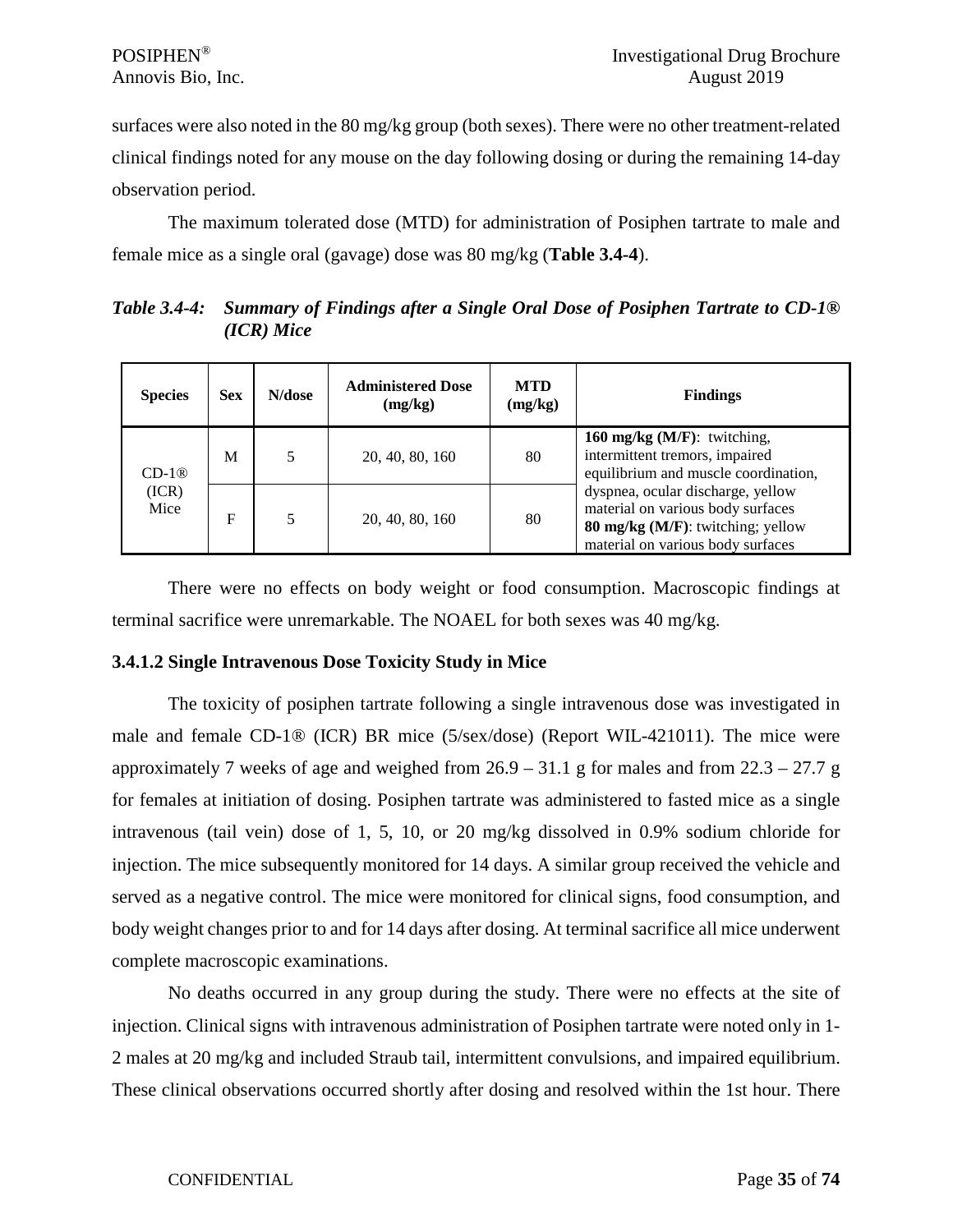were no other treatment-related clinical findings noted for any mouse on the day following dosing or during the 14-day recovery period.

The acute non-lethal MTD for administration of Posiphen tartrate to males as a single intravenous dose was 20 mg/kg and for females was greater than 20 mg/kg in the absence of any clinical signs noted (**Table 3.4-5**).

*Table 3.4-5: Summary of Findings after a Single Intravenous Dose of Posiphen Tartrate to CD-1® (ICR) Mice*

| <b>Species</b>        | <b>Sex</b> | N/dose | <b>Administered Dose</b><br>(mg/kg) | <b>MTD</b><br>(mg/kg) | <b>Findings</b>                                                              |
|-----------------------|------------|--------|-------------------------------------|-----------------------|------------------------------------------------------------------------------|
| $CD-1@$<br>(ICR) Mice | М          |        | 1, 5, 10, 20                        | 20                    | $20 \text{ mg/kg}$ (M): Straub tail, convulsions<br>and impaired equilibrium |
|                       | F          | 5      | 1, 5, 10, 20                        | >20                   |                                                                              |

There was no effect of Posiphen tartrate on body weight or food consumption. Macroscopic findings at terminal sacrifice were unremarkable. The NOAEL was 10 mg/kg for males and 20 mg/kg for females.

## <span id="page-35-0"></span>**3.4.1.3 Single Oral Dose Toxicity Study in Rats**

The acute toxicity of Posiphen tartrate following a single oral dose was investigated in male and female CD® (SD) rats (5/sex/dose) (Report WIL-421014). The rats were approximately 7 weeks of age and weighed from 236-273 g for males and from 149-183 g for females at initiation of dosing. Posiphen tartrate was administered to fasted rats as a single oral (gavage) dose of 10, 20, 40, or 80 mg/kg dissolved in deionized water and the animals subsequently monitored for 14 days. A similar group received the vehicle and served as a negative control. The rats were monitored for clinical signs, food consumption, and body weight changes prior to and for 14 days after dosing. At terminal sacrifice all rats underwent complete macroscopic examinations.

No deaths occurred in any group during the study. Clinical signs were limited to twitching observed at ≥40 mg/kg in males and at 80 mg/kg in females. This occurred immediately after dosing for males and 2 hours after dosing for females. These signs persisted for up to 6 hours postdosing but were absent by 24 hours. There were no other findings noted for any treated rat during the 14-day observation period.

The MTD for a single oral dose of Posiphen tartrate was 40 mg/kg in male rats and 80 mg/kg in female rats (**Table 3.4-6**).

CONFIDENTIAL Page **36** of **74**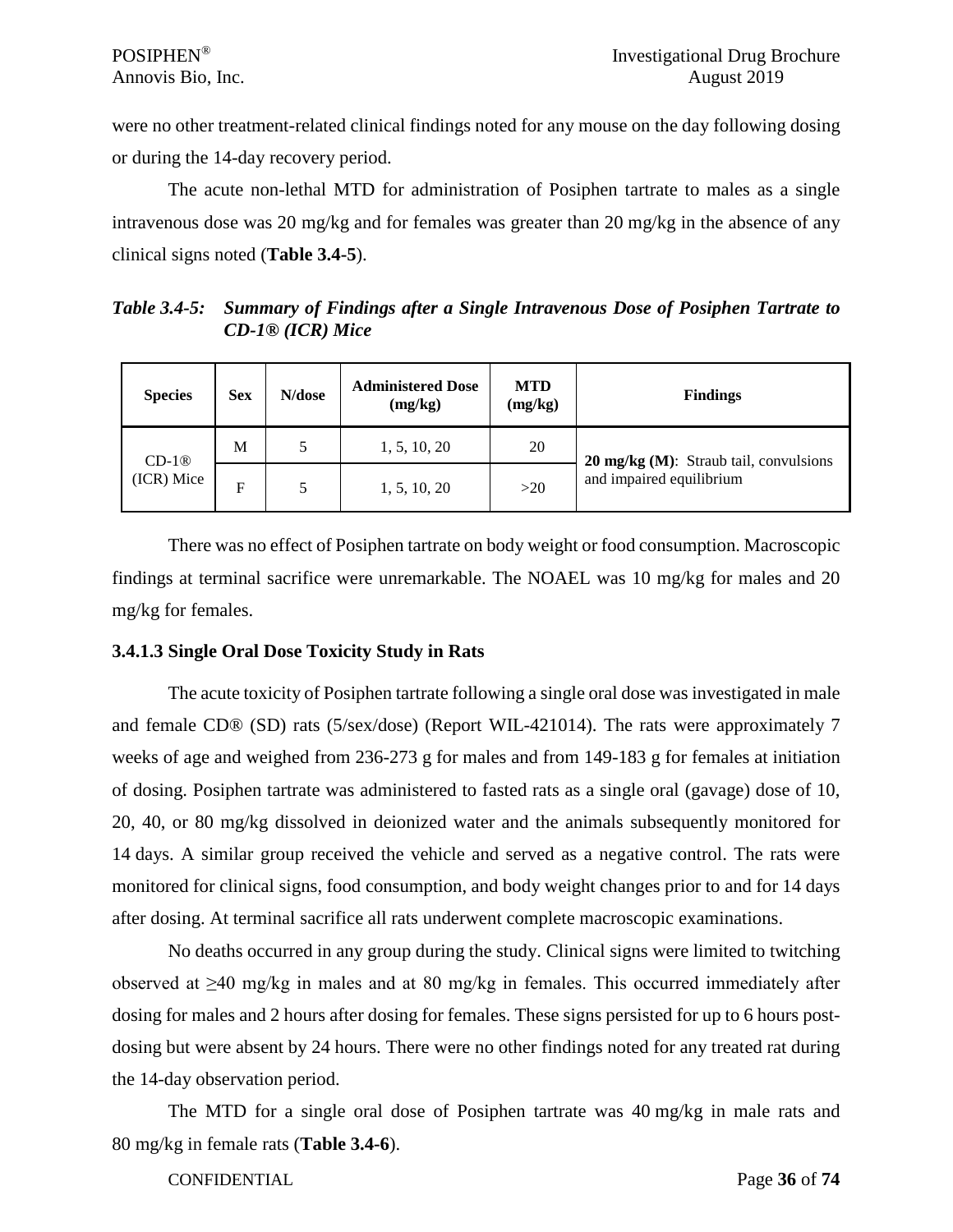| Table 3.4-6: Summary of Findings after a Single Oral Dose of Posiphen Tartrate to CD® (SD) |
|--------------------------------------------------------------------------------------------|
| <b>Rats</b>                                                                                |

| <b>Species</b>  | <b>Sex</b> | N/dose | <b>Administered Dose</b><br>(mg/kg) | <b>MTD</b><br>(mg/kg) | <b>Findings</b>              |
|-----------------|------------|--------|-------------------------------------|-----------------------|------------------------------|
| CD <sup>®</sup> | M          |        | 10, 20, 40, 80                      | 40                    | 80 mg/kg $(M/F)$ : twitching |
| (SD) Rats       | Е          |        | 10, 20, 40, 80                      | 80                    | 40 $mg/kg$ (M): twitching    |

The mean body weight of males administered 40 and 80 mg/kg of Posiphen tartrate increased during the 1<sup>st</sup> week post-dose but this increase was not considered to be of toxicological significance. There were no differences in food consumption between groups and macroscopic examinations were unremarkable. The NOAEL was 20 mg/kg for males and 40 mg/kg for females.

#### **3.4.1.4 Single Intravenous Dose Toxicity Study in Rats**

The toxicity of Posiphen tartrate following a single intravenous dose was investigated in male and female CD® (SD) rats (5/sex/dose) (Report WIL-421013). The rats were approximately 7 weeks of age and weighed from 226 to 254 g for males and from 143 to 181 g for females at initiation of dosing. Posiphen tartrate was administered to fasted rats as a single intravenous (tail vein) dose of 1, 5, 10, or 20 mg/kg dissolved in 0.9% sodium chloride for injection and the animals subsequently monitored for 14 days. A similar group received the vehicle and served as a negative control. The rats were monitored for clinical signs, food consumption, and body weight changes prior to and for 14 days after dosing. At terminal sacrifice all rats underwent complete macroscopic examinations.

No deaths occurred in any group during the study. There were no effects observed at the site of injection. Clinical signs with intravenous administration of Posiphen tartrate were limited to males and/or females that received 20 mg/kg and included twitching, hyperactivity followed by hypoactivity, Straub tail, clear/foamy material around the mouth, impaired equilibrium and convulsions and gasping (in 1 male only). Most clinical observations occurred within the 1st hour of dosing and were resolved within 1-2 hours post-dosing. There were no treatment-related clinical findings noted for any rat at 24 hours after dosing or during the subsequent 14-day recovery period.

There were no effects of posiphen tartrate on body weight or food consumption. Macroscopic findings at terminal sacrifice were unremarkable. The NOAEL for both sexes was 10 mg/kg. The acute non-lethal MTD for a single intravenous administration of Posiphen tartrate to male and female rats was 20 mg/kg, the highest dose tested (**Table 3.4-7**).

#### CONFIDENTIAL Page **37** of **74**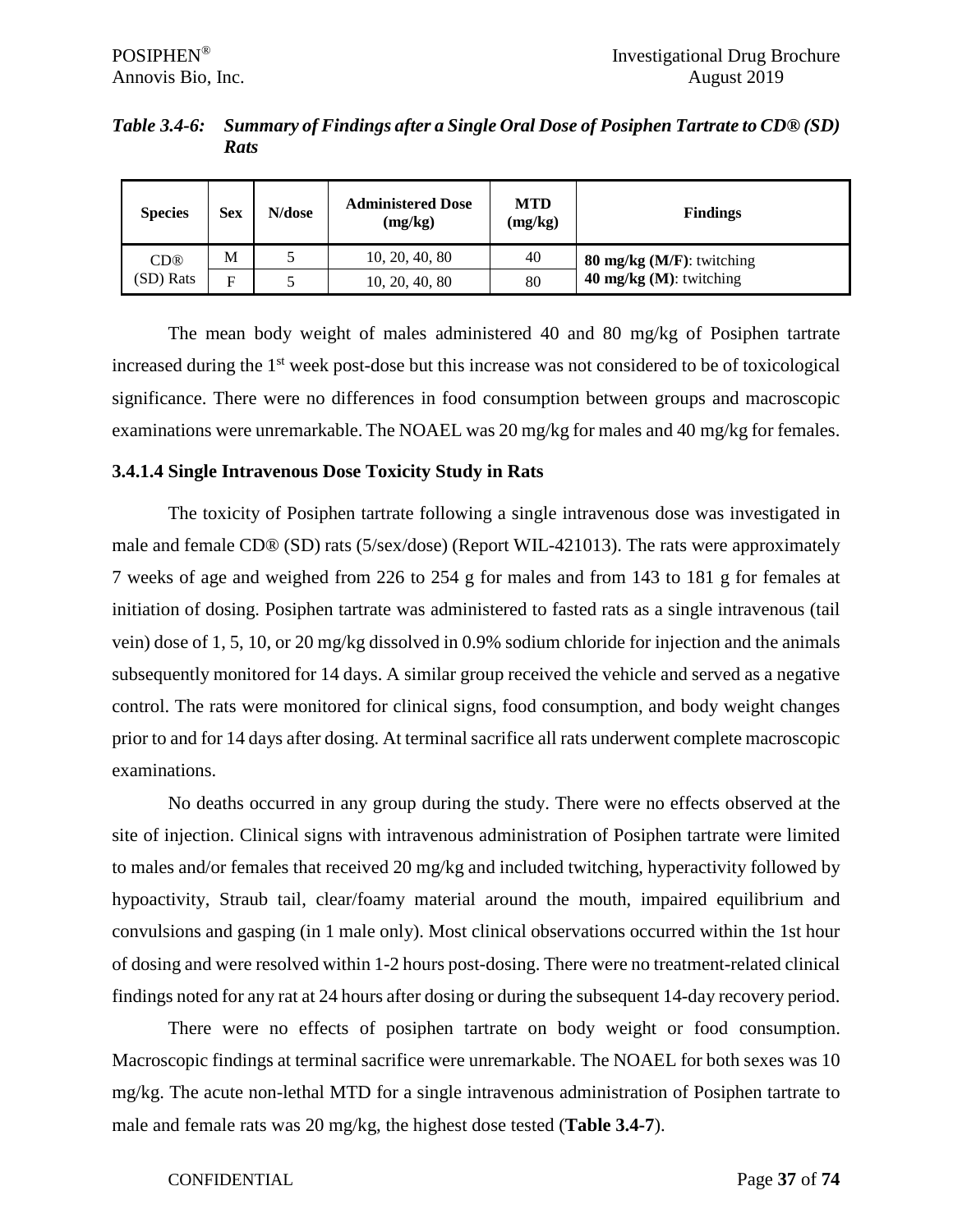| <b>Species</b>  | <b>Sex</b>  | N/dose | <b>Administered Dose</b><br>(mg/kg) | <b>MTD</b><br>(mg/kg) | <b>Findings</b>                                                                             |
|-----------------|-------------|--------|-------------------------------------|-----------------------|---------------------------------------------------------------------------------------------|
| CD <sup>®</sup> | M           |        | 1, 5, 10, 20                        | 20                    | 20 mg/kg (M/F): twitching, Straub tail,<br>hyperactivity followed by hypoactivity,          |
| (SD) Rats       | $\mathbf F$ |        | 1, 5, 10, 20                        | 20                    | clear/foamy material around the mouth,<br>impaired equilibrium, convulsions, and<br>gasping |

*Table 3.4-7: Summary of Findings after a Single Intravenous Dose of Posiphen Tartrate to CD® (SD) Rats*

#### **3.4.1.5 Single Oral Toxicity Study in Dogs**

The MTD following a single oral dose of Posiphen tartrate was determined in male and female beagle dogs (2/sex) (Report 851-003). The dogs were 5-6 months of age and weighed 7.89 and 8.51 kg for males and 7.02 and 7.19 kg for females. The dogs were administered a single oral (capsule) dose of 10 mg/kg of Posiphen tartrate on Day 1, followed by a 2-day interval period before escalating to the next dose. Dose levels were increased approximately every 3 days accordingly to 20, 40, 50, 60, 80, and 100 mg/kg. Clinical observations and body weight changes were monitored and the stopping dose was based on overt clinical signs of toxicity (designated as the MTD). The dogs were not sacrificed at the conclusion of the study but macroscopic and microscopic examinations were undertaken on the dog that died on test.

One male that received 100 mg/kg/day died on test following convulsions that occurred over 3 hours. Microscopic examination of tissues from this animal showed intestinal ulceration and minimal Kupffer cell hypertrophy/hyperplasia and minimal individual hepatocyte necrosis. The 100 mg/kg dose was considered beyond the MTD.

With increasing doses of Posiphen tartrate there was an increase in the incidence, severity, and duration of adverse clinical signs that were primarily related to the central nervous system and the gastrointestinal tract (**Table 3.4-8**).

There were no apparent gender differences in response. At 40 mg/kg, ataxia lasted for up to 4 hours after dosing and tremors persisted for 7 hours. At 80 mg/kg/day, the dogs experienced tremors but did not develop convulsions, but two of the dogs at this dose were unable to stand. The MTD was considered to be 60 mg/kg, and the NOAEL was 20 mg/kg/day.

*Table 3.4-8: Summary of Notable Findings after a Single Oral Dose of Posiphen Tartrate to* 

#### CONFIDENTIAL Page **38** of **74**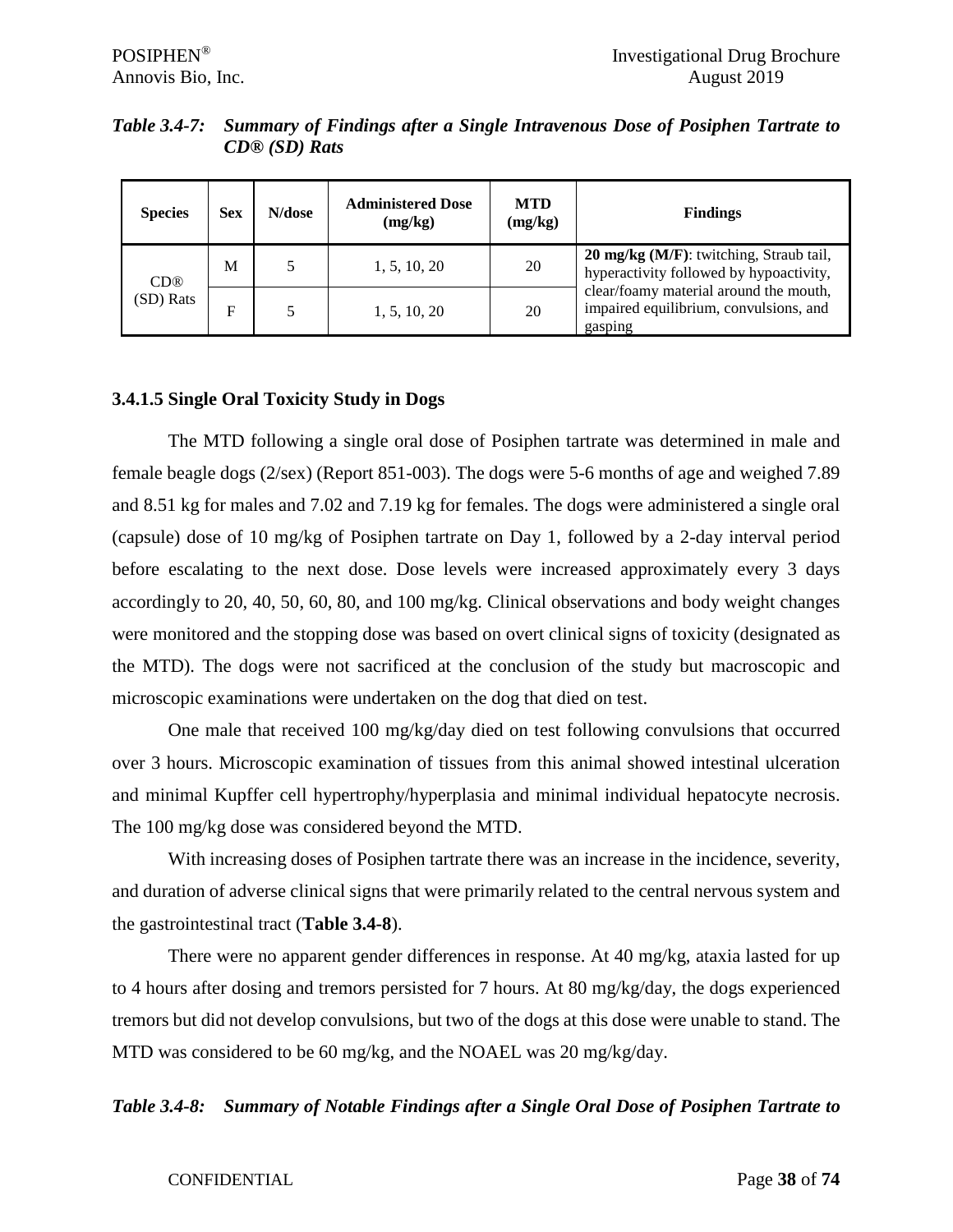| <b>Species</b> | <b>Sex</b>   | N                      | <b>Administered Dose</b><br>(mg/kg) | <b>MTD</b><br>(mg/kg) | <b>Findings</b><br>(in one or more dogs)                                                                                                                                                                                                                                                                                                         |
|----------------|--------------|------------------------|-------------------------------------|-----------------------|--------------------------------------------------------------------------------------------------------------------------------------------------------------------------------------------------------------------------------------------------------------------------------------------------------------------------------------------------|
|                | M            | $\mathfrak{D}$         | 10, 20, 40, 50, 60, 80,<br>100      | 60                    | 10 mg/kg: Lacrimation<br>$20 \text{ mg/kg}: + \text{salivation}, \text{soft feces}$<br>$40 \text{ mg/kg}: + \text{ataxia, tremors, excessive}$<br>licking, emesis, injected sclera<br>50 mg/kg: $+$ skin cold to touch,<br>hypoactivity, excessive licking, watery<br>feces, discolored red skin, and coughing                                   |
| Beagle<br>Dogs | $\mathbf{F}$ | $\mathcal{D}_{\alpha}$ | 10, 20, 40, 50, 60, 80,<br>100      | 60                    | 60 mg/kg: $+$ impaired limb function<br>80 mg/kg: $+$ unable to stand<br>100 mg/kg: $+$ convulsions, prostration,<br>slow gum refill time, dilated pupils and<br>diminished pupil reflex; intestinal<br>ulceration, single cell hepatic necrosis and<br>Kupffer cell hypertrophy and hyperplasia<br>in the 1 male that died on test at this dose |

#### *Beagle Dogs*

#### **3.4.2 Repeated Oral Dose Toxicity Studies**

#### **3.4.2.1 Repeated 4-Week Oral Dose Toxicity Study in Rats**

CD® (SD) rats (10/sex/dose) were administered a single oral (gavage) dose of Posiphen tartrate once daily for 4 weeks at 10, 20, or 40 mg/kg/day for males and 20, 40, or 80 mg/kg/day for females (Report WIL-421015). A similar group received the vehicle (deionized water) and served as a negative control. Additional satellite groups of rats (12/sex/dose) administered Posiphen tartrate at the cited doses were used for toxicokinetic assessments. The main study animals were about 7 weeks of age and weighed 209.4 to 255.8 g for males and 149.1 to 184.8 g for females.

All animals were monitored for clinical signs, and changes in body weights and food consumption. Ophthalmologic examinations were undertaken prior to initiation of dosing and during Week 3. Clinical laboratory assessments (hematology, clinical biochemistry, and urinalysis) were assessed immediately prior to terminal sacrifice. All animals underwent complete macroscopic examinations of the major organ systems and selective organs were weighted. Tissues (including sternum bone marrow smears for M/E ratios) were processed for microscopic examinations. Blood samples were collected from the satellite group (3/sex/timepoint) on Days 0 (first day of dosing) and 27 at  $0, 0.5, 1, 2, 4, 8, 12$  and 24 hours post-dosing for the determination of plasma concentrations of Posiphen using a validated LC/MS/MS method (LLOQ =  $0.05$  ng/mL).

CONFIDENTIAL Page **39** of **74**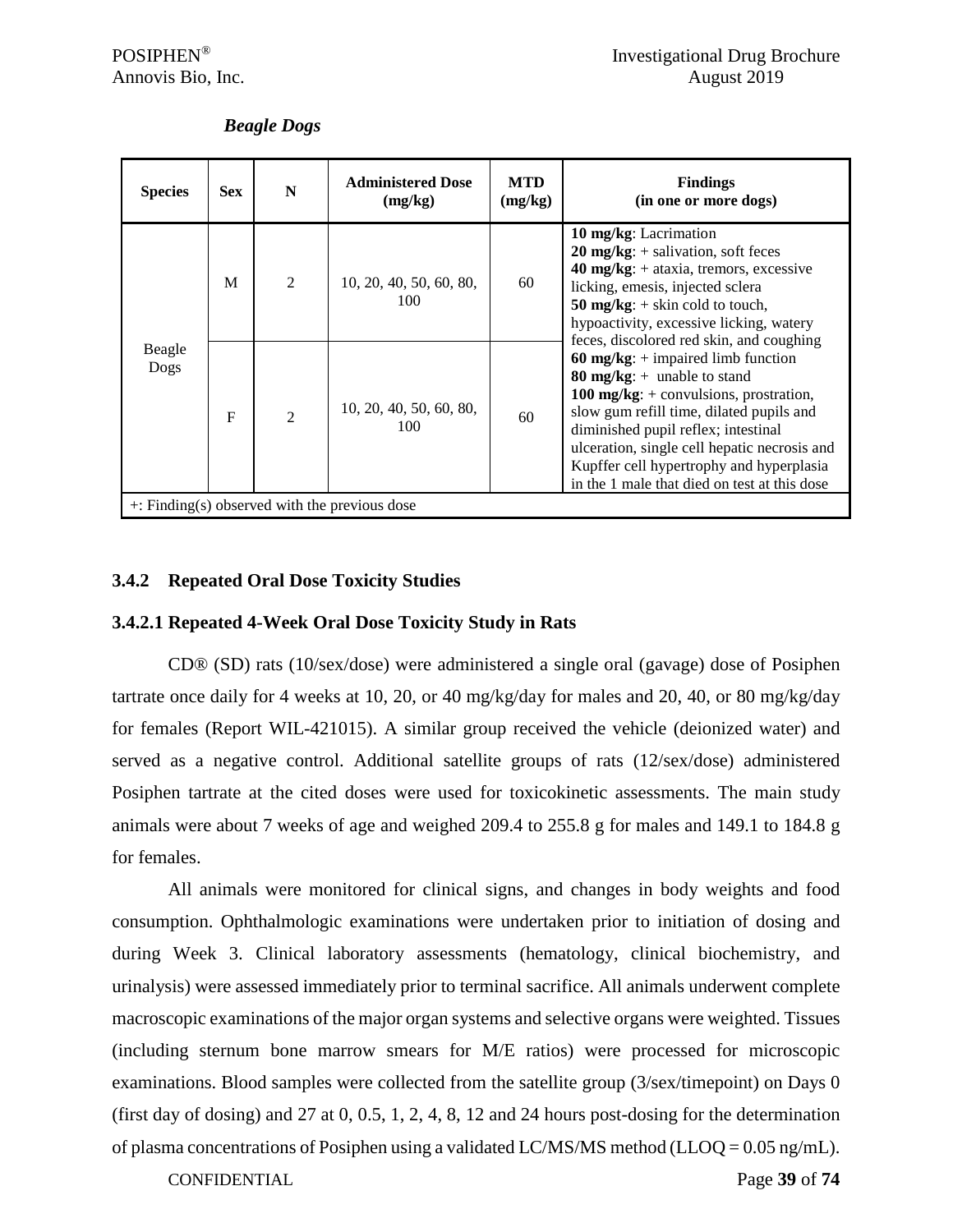Peak  $(C_{\text{max}})$  and total  $(AUC_{0.24h})$  exposures to Posiphen increased in proportion to the administered dose (**Table 3.4-9**). AUC<sub>0-24h</sub> and C<sub>max</sub> values remained relatively constant between Day 0 (first day of dosing) and Day 27. Peak and total exposure were higher in females than in males at equivalent doses. The apparent plasma elimination  $t_{1/2}$  of Posiphen was approximately 1-2 hours and was independent of gender. Apparent systemic clearance was approximately 5-fold higher for males than for females. There was no indication of accumulation or increased metabolic activity with repeated dosing.

| Table 3.4-9: | Mean Peak (Cmax) and Total (AUC0-24h) Plasma Concentrations of Posiphen    |
|--------------|----------------------------------------------------------------------------|
|              | in Male and Female CD (SD) Rats following Oral Dosing of Posiphen Tartrate |
|              | for 4 Weeks                                                                |

| <b>Sample</b> |                                                                                              | Males (mg/kg/day)        |                          | Females (mg/kg/day)      |      |       |  |  |  |  |
|---------------|----------------------------------------------------------------------------------------------|--------------------------|--------------------------|--------------------------|------|-------|--|--|--|--|
| Day           | 10                                                                                           | 20                       | 40                       | 20                       | 40   | 80    |  |  |  |  |
|               |                                                                                              | $C_{\text{max}}$ (ng/mL) | $C_{\text{max}}$ (ng/mL) |                          |      |       |  |  |  |  |
| $\Omega$      | 100                                                                                          | 297                      | 595                      | 630                      | 2100 | 3170  |  |  |  |  |
| 27            | 111                                                                                          | 266                      | 451                      | 840                      | 2190 | 3110  |  |  |  |  |
|               |                                                                                              | $AUC_{0-24 h}$ (ng·h/mL) |                          | $AUC_{0-24 h}$ (ng-h/mL) |      |       |  |  |  |  |
| $\Omega$      | 202                                                                                          | 507                      | 1066                     | 1440                     | 4883 | 10971 |  |  |  |  |
| 27            | 214                                                                                          | 509                      | 882                      | 2037                     | 5223 | 12351 |  |  |  |  |
|               | Lower Limit of Quantification (LLOQ) = $0.05$ ng/mL<br>Note: AUC on Day $0 = AUC_{0-\infty}$ |                          |                          |                          |      |       |  |  |  |  |

There were no deaths during the study. Clinical signs were limited to muscle twitching that occurred in males at 20 mg/kg/day (beginning on Day 14) and 40 mg/kg/day (beginning on Day 0) and in females at 80 mg/kg/day (beginning on Day 11). This twitching generally persisted through Day 26 for the males and Day 17 for the females. A summary of these results is presented in **Table 3.4-10**.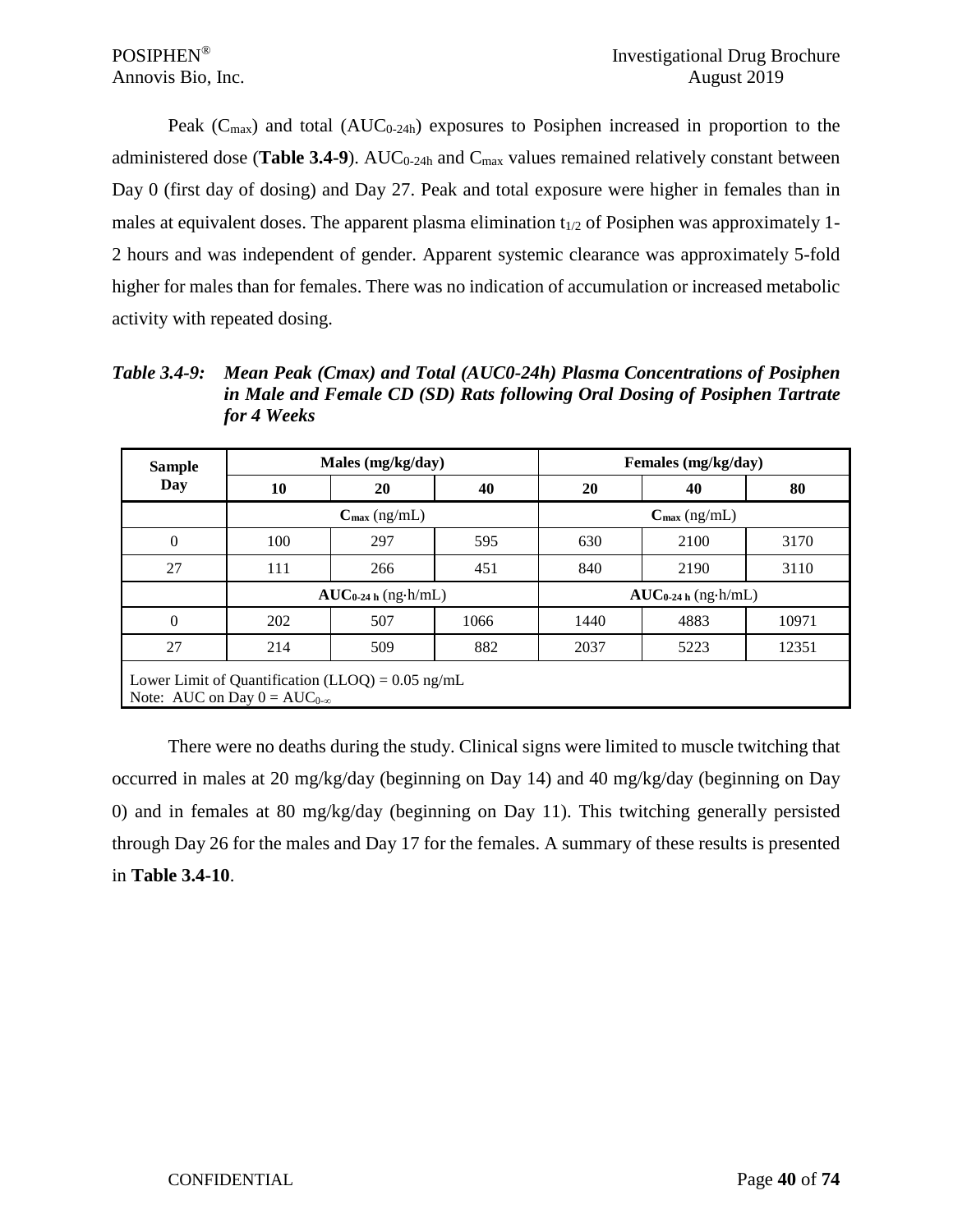| <b>Incidence of Twitching</b><br>(Number of Occurrences/Number of Animals) |          |     |      |                      |                  |     |        |     |  |  |  |
|----------------------------------------------------------------------------|----------|-----|------|----------------------|------------------|-----|--------|-----|--|--|--|
|                                                                            |          |     |      | Posiphen (mg/kg/day) |                  |     |        |     |  |  |  |
|                                                                            |          |     | Male |                      |                  |     | Female |     |  |  |  |
|                                                                            | $\bf{0}$ | 10  | 20   | 40                   | $\boldsymbol{0}$ | 20  | 40     | 80  |  |  |  |
| No. of Rats                                                                | 10       | 10  | 10   | 10                   | 10               | 10  | 10     | 10  |  |  |  |
| 1 Hour Post-Dosing                                                         |          |     |      |                      |                  |     |        |     |  |  |  |
| Total                                                                      | 0/0      | 0/0 | 2/2  | 86/10                | 0/0              | 0/0 | 0/0    | 4/4 |  |  |  |
| Study Day 0                                                                | 0/0      | 0/0 | 0/0  | 8/8                  | 0/0              | 0/0 | 0/0    | 0/0 |  |  |  |
| Study Day 1                                                                | 0/0      | 0/0 | 0/0  | 5/5                  | 0/0              | 0/0 | 0/0    | 0/0 |  |  |  |
| Study Days 2-6                                                             | 0/0      | 0/0 | 0/0  | 17/9                 | 0/0              | 0/0 | 0/0    | 0/0 |  |  |  |
| Study Days 7-13                                                            | 0/0      | 0/0 | 0/0  | 17/6                 | 0/0              | 0/0 | 0/0    | 1/1 |  |  |  |
| Study Days 14-20                                                           | 0/0      | 0/0 | 2/2  | 17/8                 | 0/0              | 0/0 | 0/0    | 3/3 |  |  |  |
| Study Days 21-26                                                           | 0/0      | 0/0 | 0/0  | 22/9                 | 0/0              | 0/0 | 0/0    | 0/0 |  |  |  |
| Unscheduled Observation                                                    |          |     |      |                      |                  |     |        |     |  |  |  |
| Study Day 0                                                                | 0/0      | 0/0 | 0/0  | 3/3                  | 0/0              | 0/0 | 0/0    | 0/0 |  |  |  |
| Detailed Physical Examination                                              |          |     |      |                      |                  |     |        |     |  |  |  |
| Study Days 21-26                                                           | 0/0      | 0/0 | 0/0  | 4/4                  | 0/0              | 0/0 | 0/0    | 0/0 |  |  |  |

# *Table 3.4-10: Incidence of Twitching in Male and Female CD (SD) Rats During Oral Dosing of Posiphen Tartrate for 4 Weeks*

Excessive chewing was observed in 3 females that received 80 mg/kg/day (Days 16 and/or 19) at 1 hour post-dosing. No other treatment-related clinical signs were noted. Male body weights in the 40 mg/kg/day group were slightly lower (-5.4%) than the control group and correlated with a slight reduction in food consumption. There were no changes in body weight or food consumption in females or in the lower dosed males. Ophthalmologic examinations were unremarkable.

There was a lower mean hemoglobin concentration in females at 80 mg/kg/day, and an increase in reticulocyte counts in females at 40 and 80 mg/kg/day at terminal sacrifice (**Table 3.4- 11**). A lower mean corpuscular hemoglobin was also noted in females at 80 mg/kg/day. These changes were suggestive of an effect of Posiphen tartrate on erythropoiesis, with a regenerative response that was manifested as an increase in reticulocytes. However, histological examination of the bone marrow did not reveal any correlate to the observed hematological differences.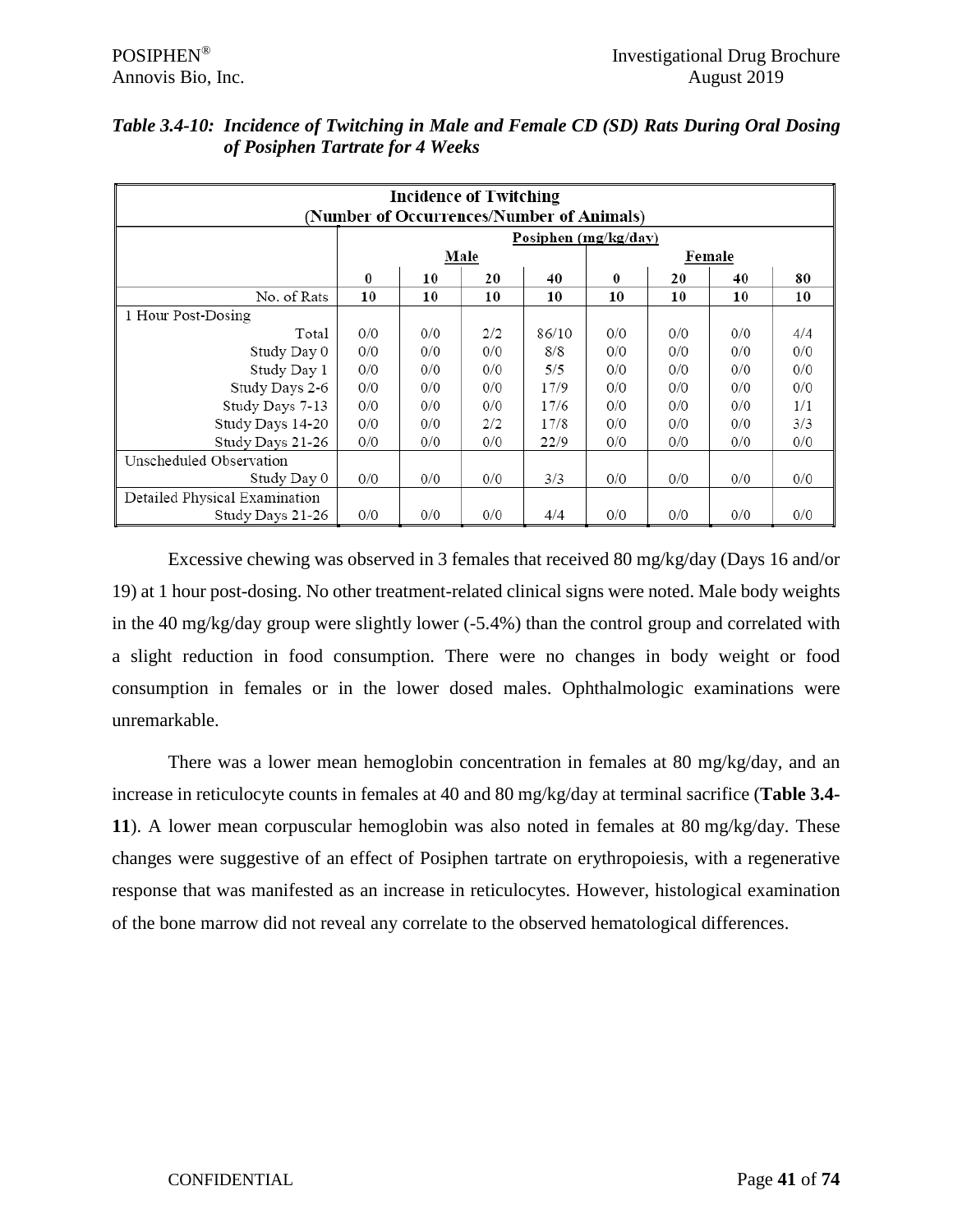| <b>Hematology Parameter</b>                                          | Posiphen Tartrate (mg/kg/day)<br><b>Males</b> |       |       |       | Posiphen Tartrate (mg/kg/day)<br><b>Females</b> |       |          |           |
|----------------------------------------------------------------------|-----------------------------------------------|-------|-------|-------|-------------------------------------------------|-------|----------|-----------|
|                                                                      | $\mathbf{0}$                                  | 10    | 20    | 40    | $\mathbf{0}$                                    | 20    | 40       | 80        |
| Reticulocytes $(x10^3/\mu L)$                                        | 184.3                                         | 194.7 | 187.6 | 208.1 | 156.1                                           | 161.4 | $203.3*$ | $285.0**$ |
| Hemoglobin $(g/dL)$                                                  | 15.1                                          | 14.8  | 14.5  | 14.6  | 15.1                                            | 14.8  | 14.5     | $14.0*$   |
| $MCH$ (pg)                                                           | 19.0                                          | 19.4  | 19.1  | 19.1  | 19.5                                            | 19.1  | 19.4     | $19.0*$   |
| WBC $(x10^3/\mu L)$                                                  | 8.29                                          | 10.22 | 9.46  | 8.85  | 5.67                                            | 7.12  | 7.60     | $8.07*$   |
| Lymphocytes $(x10^3/\mu L)$                                          | 7.09                                          | 8.57  | 8.26  | 7.51  | 4.89                                            | 6.23  | 6.32     | $7.16*$   |
| *p<0.05 and **p<0.01, compared to the control group (Dunnett's test) |                                               |       |       |       |                                                 |       |          |           |

*Table 3.4-11: Mean Reticulocyte Count, Hemoglobin, and MCH Values in Male and Female CD (SD) Rats Administered Posiphen Tartrate by Gavage for 4 Weeks*

Although the absolute number of WBC and lymphocytes in the high dose female group were slightly increased relative to the controls, these differences occurred only in one gender (females), were minimal, and fell within the historical control for this species and were not considered to represent a treatment-related change.

Clinical serum biochemistry parameters were similar between treated and control groups. There were no treatment-related changes in serum liver enzymes or serum proteins.

There were no Posiphen-related urinalysis findings. Lower mean urine pH values were observed in males that received 20 or 40 mg/kg/day compared to the control group (**Table 3.4-12**). However, these changes were small in magnitude, occurred only in male rats, and were within the range of the historical control data at the testing laboratory. This finding was not considered to be toxicologically significant.

*Table 3.4-12: Mean Urinary pH Values for Male and Female CD (SD) Rats after Administration of Posiphen Tartrate by Gavage for 4 Weeks*

| <b>Urinalysis</b>                                            |     |      | Posiphen Tartrate (mg/kg/day)<br><b>Males</b> |         | Posiphen Tartrate (mg/kg/day) Females |      |     |      |  |  |
|--------------------------------------------------------------|-----|------|-----------------------------------------------|---------|---------------------------------------|------|-----|------|--|--|
| <b>Parameter</b>                                             |     | 10   | 20                                            | 40      |                                       | 20   | 40  | 80   |  |  |
| Number Examined                                              | 10) | (10) | 10)                                           | (10)    | (10)                                  | (10) | 10) | (10) |  |  |
| pH                                                           | 6.6 | 6.4  | $6.0**$                                       | $6.0**$ | 5.9                                   | 5.8  | 5.7 | 5.9  |  |  |
| ** $p<0.01$ , compared to the control group (Dunnett's test) |     |      |                                               |         |                                       |      |     |      |  |  |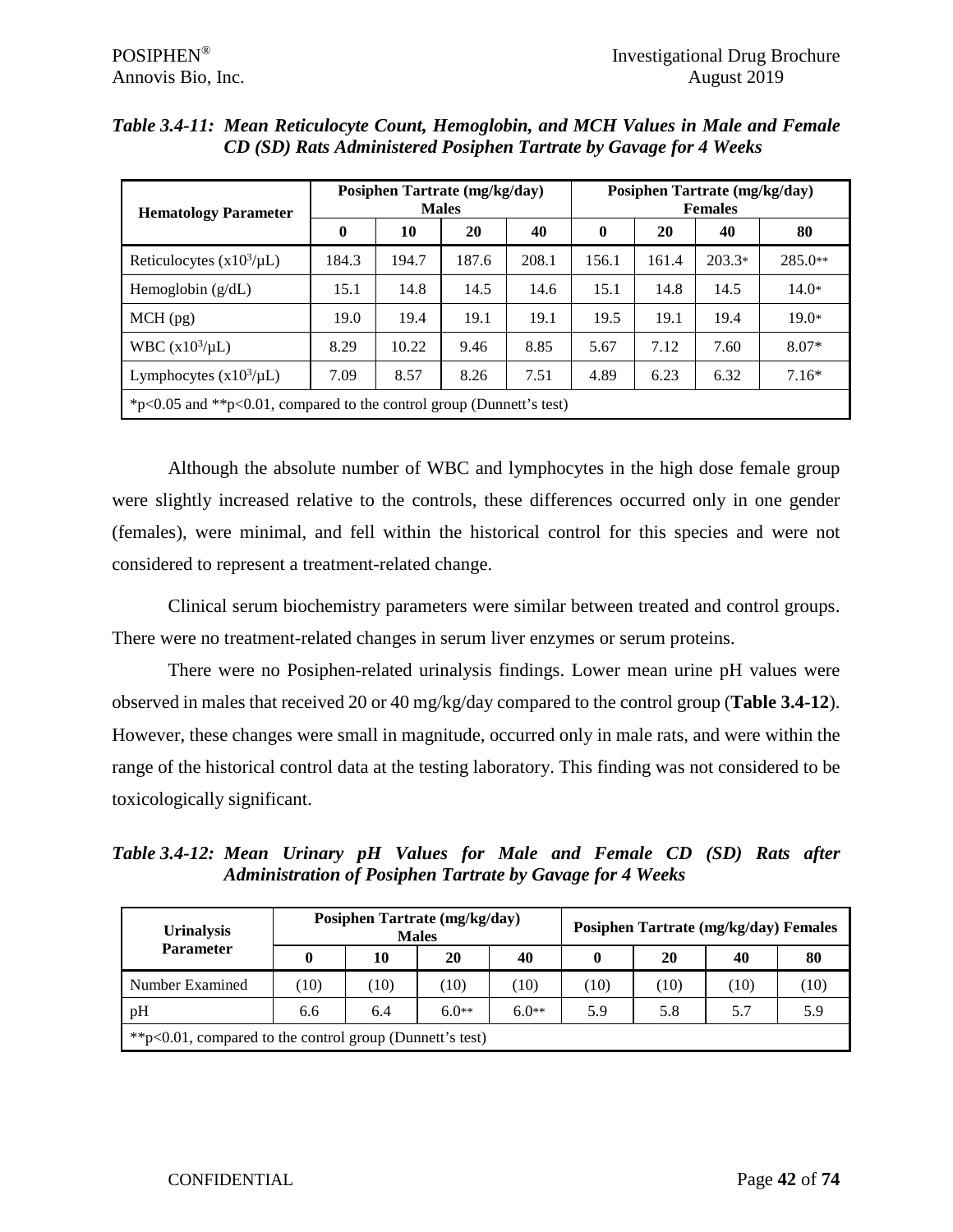There were no treatment-related macroscopic findings. The only organ weight changes noted were lower absolute thymic and thyroid/parathyroid weights in the male at 20 mg/kg/day group and a higher relative liver weight in females at 40 and 80 mg/kg/day (**Table 3.4-13**). However, there were no histological correlates and these changes were not considered biologically significant.

**Organ Posiphen Tartrate (mg/kg/day) Males Posiphen Tartrate (mg/kg/day) Females**  $0$  **10 20 40 0 20 40 40 80 Liver** Absolute (g) 10.85 | 10.76 | 10.69 | 10.71 | 6.64 | 6.78 | 7.26 | 7.35 Relative (% BW) 2.987 | 2.976 | 3.040 | 3.092 | 3.163 | 3.259 | 3.538\*\* | 3.479\* **Thymus** Absolute (g) 0.563 0.556 0.433\* 0.490 0.449 0.384 0.403 0.397 Relative (% BW) 0.154 0.154 0.124 0.142 0.214 0.184 0.198 0.189 **Thyroid/Parathyroid** Absolute (g)  $\begin{array}{|c|c|c|c|c|c|c|c|c|} \hline 0.024 & 0.021 & 0.020* & 0.21 & 0.016 & 0.016 & 0.016 & 0.017 \hline \end{array}$ Relative (% BW) 0.007 0.006 0.006 0.006 0.007 0.008 0.008 0.008 \*p<0.05 and \*\*p<0.01, when compared to controls (Dunnett's test)

*Table 3.4-13: Mean Absolute and Relative Thymus and Thyroid/Parathyroid Weights in Male and Female CD (SD) Rats Administered Posiphen Tartrate by Gavage for 4 Weeks*

Microscopic examinations were unremarkable. All findings observed were consistent with normal background lesions in clinically normal rats of the age and strain used on this study and these were considered spontaneous and/or incidental in nature and unrelated to Posiphen administration.

A summary of the findings in male and female CD (SD) rats with dosing of Posiphen tartrate for 4 weeks is provided in **Table 3.4-14**. The NOAEL for Posiphen tartrate in males was 10 mg/kg/day and in females was 20 mg/kg/day.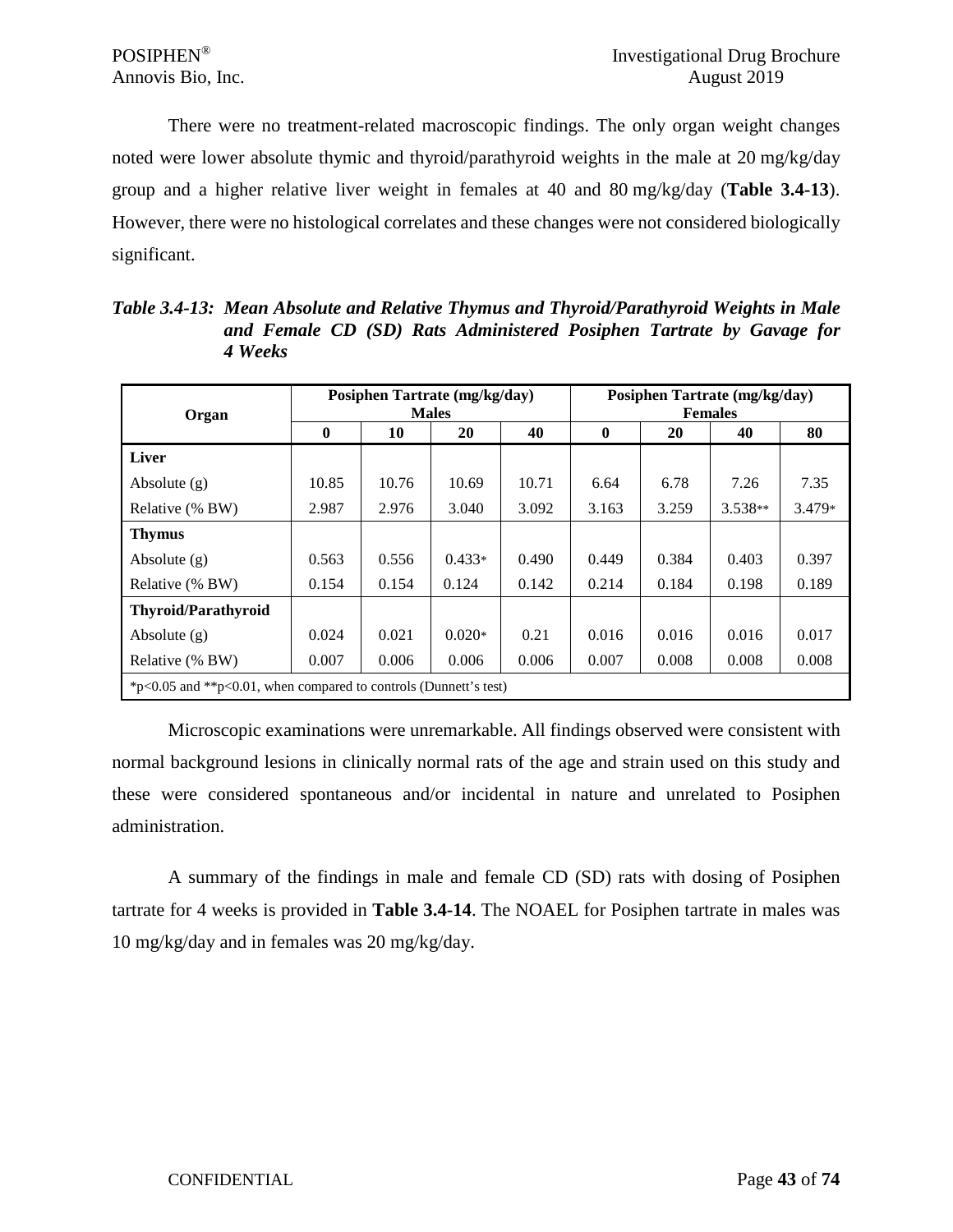| <b>Parameter</b>                                                  |   |                          |      | Posiphen Tartrate (mg/kg/day)               |                          |  |  |
|-------------------------------------------------------------------|---|--------------------------|------|---------------------------------------------|--------------------------|--|--|
|                                                                   |   | 10                       | 20   | 40                                          | 80                       |  |  |
|                                                                   | M | 0/10                     | 0/10 | 0/10                                        | $\overline{\phantom{a}}$ |  |  |
| <b>Mortality</b>                                                  | F | $\overline{\phantom{a}}$ | 0/10 | 0/10                                        | 0/10                     |  |  |
| <b>Clinical Signs</b>                                             |   | No Change                |      | Tremors (M: ≥20 mg/kg/day; F: 80 mg/kg/day) |                          |  |  |
|                                                                   |   |                          |      |                                             | Excessive Chewing (F)    |  |  |
| <b>Body Weights</b>                                               |   | No Change                |      | $\downarrow$ (M)                            |                          |  |  |
| <b>Food Intake</b>                                                |   | No Change                |      | $\downarrow$ (M)                            |                          |  |  |
| <b>Hematology</b>                                                 |   | No Change                |      | ↑ Reticulocytes; ↓ hemoglobin, ↓ MCH (F)    |                          |  |  |
| <b>Biochemistry</b>                                               |   | No Change                |      |                                             |                          |  |  |
| <b>Urinalysis</b>                                                 |   | No Change                |      |                                             |                          |  |  |
| Ophthalmology                                                     |   | No Change                |      |                                             |                          |  |  |
| <b>Myelogram</b>                                                  |   | No Change                |      |                                             |                          |  |  |
| <b>Organ Weights</b>                                              |   | No Change                |      |                                             |                          |  |  |
| Macroscopic                                                       |   | No Change                |      |                                             |                          |  |  |
| Microscopic                                                       |   | No Change                |      |                                             |                          |  |  |
| Toxicokinetics: Posiphen AUC <sub>0-24 h</sub> (ng-h/mL) - Day 27 |   |                          |      |                                             |                          |  |  |
| Males                                                             |   | 214                      | 509  | 882                                         |                          |  |  |
| Females                                                           |   |                          | 2037 | 5223                                        | 12351                    |  |  |

#### *Table 3.4-14: Summary of Findings in Male and Female CD (SD) Rats Administered Posiphen Tartrate by Gavage for 4 Weeks*

# **3.4.2.2 Repeated 1-Week Oral Dose Toxicity Study in Dogs**

The MTD to repeated oral dosing of Posiphen tartrate for 7 days was investigated in male and female beagle dogs (Report 851-003). The dogs (initially 1/sex/dose) were administered a single oral (capsule) dose of 0 (control), 20, 40 or 80/60 mg/kg/day daily for up to 7 consecutive days. Each dog was monitored for morbidity/mortality, clinical signs, and body weight and food consumption changes. Blood samples were collected on Day 1 (first day of dosing) and Day 7 at 0, 0.5, 1, 2, 4, 8 and 24 hours after dosing for determination of plasma concentrations of Posiphen using a validated LC-MS/MS assay (LLOQ =  $0.1$  ng/mL). The animals were not sacrificed at the conclusion of the study.

Peak ( $C_{\text{max}}$ ) and total ( $AUC_{0-\tau}$ ) exposures to Posiphen generally increased in a manner that was greater than proportional to the increase in the administered dose but the values were quite variable (**Table 3.4-15**) (Report 05-4660.01). The apparent plasma elimination  $t_{1/2}$  of Posiphen was approximately 2-4 hours and was independent of gender.

CONFIDENTIAL Page **44** of **74**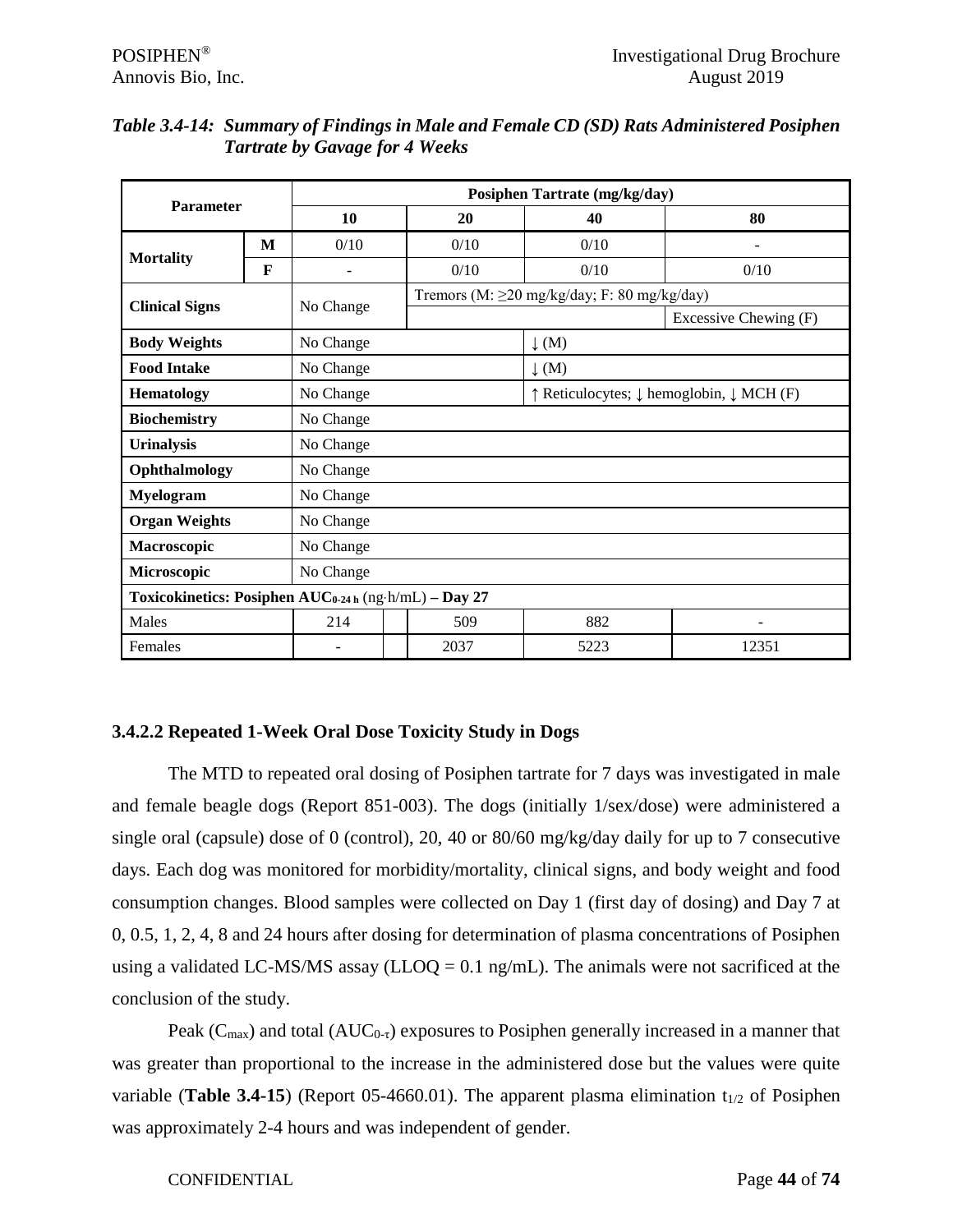| Table 3.4-15: Individual Peak (Cmax) and Total (AUC0-τ) Plasma Concentrations of Posiphen |
|-------------------------------------------------------------------------------------------|
| in Male and Female Beagle Dogs with Oral Dosing of Posiphen Tartrate for 7                |
| Davs                                                                                      |

| <b>Sample</b> |                                                      | Males (mg/kg/day)                                                                                 |                   | Females (mg/kg/day)                   |      |                |  |
|---------------|------------------------------------------------------|---------------------------------------------------------------------------------------------------|-------------------|---------------------------------------|------|----------------|--|
| Day           | 20                                                   | 40                                                                                                | 80/60             | 20                                    | 40   | 80/60          |  |
|               | $C_{\text{max}}$ (ng/mL)<br>$C_{\text{max}}$ (ng/mL) |                                                                                                   |                   |                                       |      |                |  |
|               | 791                                                  | 343                                                                                               | 5890 <sup>a</sup> | 602                                   | 1760 | $9270^{\rm a}$ |  |
| 7             | 144                                                  | 675                                                                                               | 1790              | 1150                                  | 1100 | 1235           |  |
|               |                                                      | $AUC_{0\text{-}t\text{-}h}$ (ng $\cdot$ h/mL)                                                     |                   | $AUC_{0\text{-}t\text{-}h}$ (ng-h/mL) |      |                |  |
|               | 842                                                  | 986                                                                                               | $7995^a$          | 809                                   | 3417 | $13096^a$      |  |
| 7             | 402                                                  | 1466                                                                                              | 6647              | 1103                                  | 2403 | 4279           |  |
|               |                                                      | <sup><i>a</i></sup> Note: AUC on Day 0 was at a dose of 80 mg/kg/day and on Day 7 at 60 mg/kg/day |                   |                                       |      |                |  |
|               |                                                      | Lower Limit of Quantification (LLOQ) = $0.10 \text{ ng/mL}$                                       |                   |                                       |      |                |  |

There were no deaths during the study. One female that received 80 mg/kg on the  $1<sup>st</sup>$  day of dosing developed convulsions and consequently the dose level for this group was lowered to 60 mg/kg/day on the following day. Because this same animal subsequently developed convulsions at 60 mg/kg/day, two additional animals (1 male and 1 female) were added to this group.

A summary of the incidence of clinical signs is given in **Table 3.4-16**. Both females and one of the males developed convulsions at 60 mg/kg/day throughout the dosing phase. Additional clinical signs in this group included hypoactivity, ataxia, twitching, vocalization, excessive licking, lacrimation, salivation, tremors, emesis, mydriasis, and enteric symptoms (few/absent, discolored, mucoid, soft, and watery feces).

Mean body weights were decreased in males (-12 to -14%) and females (-10 to -13%) receiving 80/60 mg/kg/day of Posiphen tartrate. Decreases in mean food consumption were also noted in both males (-14%) and females (-20%) administered 40 mg/kg/day and in males (-63 to 68%) and females (-49 to -60%) administered 80/60 mg/kg, as compared to controls.

At 40 mg/kg/day, hypoactivity, ataxia, excessive licking, lacrimation, salivation, tremors, emesis, and enteric symptoms were apparent. At 20 mg/kg/day, clinical signs were limited to lacrimation, salivation, and enteric findings (discolored, mucoid, soft or watery feces).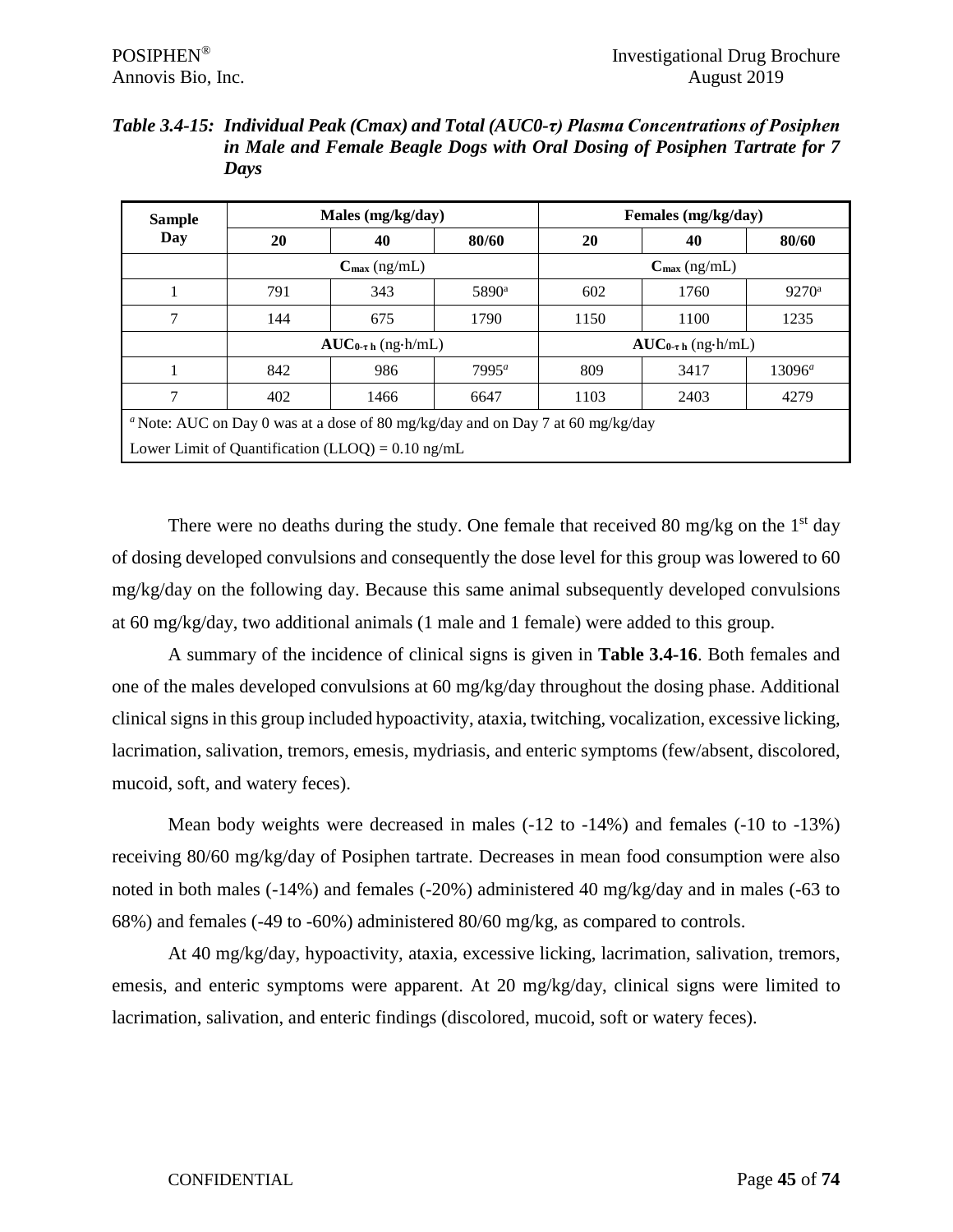|                                                                                     | Posiphen (mg/kg/day)         |                          |                          |                  |                          |                          |                          |                 |  |
|-------------------------------------------------------------------------------------|------------------------------|--------------------------|--------------------------|------------------|--------------------------|--------------------------|--------------------------|-----------------|--|
| <b>Clinical Observation</b>                                                         |                              |                          | <b>Male</b>              |                  |                          |                          | Female                   |                 |  |
|                                                                                     | $\bf{0}$                     | 20                       | 40                       | 60 <sup>a</sup>  | $\bf{0}$                 | 20                       | 40                       | 60 <sup>a</sup> |  |
| Convulsions/Seizures (post dosing)                                                  | $\blacksquare$               | $\blacksquare$           | $\blacksquare$           | 4/1 <sup>b</sup> | $\overline{a}$           | ÷,                       | $\overline{a}$           | 8/2             |  |
| Prostration                                                                         | ÷,                           | $\blacksquare$           | $\blacksquare$           | 4/2              | ÷,                       | ÷,                       | ÷,                       | 9/2             |  |
| Unable to Stand After Dosing                                                        | $\overline{\phantom{0}}$     | $\blacksquare$           | $\overline{\phantom{a}}$ | 1/1              | $\overline{\phantom{0}}$ | $\overline{\phantom{a}}$ | $\overline{\phantom{0}}$ | 1/1             |  |
| <b>Pupils Dilated</b>                                                               | $\overline{\phantom{0}}$     | $\overline{\phantom{a}}$ | $\overline{\phantom{a}}$ | 4/1              | $\overline{a}$           | $\overline{a}$           | $\overline{\phantom{a}}$ | 8/2             |  |
| Coughing                                                                            | $\overline{\phantom{0}}$     | $\sim$                   | $\blacksquare$           | 2/1              | ÷,                       | $\blacksquare$           | $\overline{\phantom{a}}$ | 4/2             |  |
| Vocalization                                                                        | $\blacksquare$               | $\overline{a}$           | ۰                        | 2/1              | $\overline{a}$           | ÷,                       | $\overline{a}$           | 5/2             |  |
| Tremors                                                                             | L.                           | $\overline{a}$           | 7/1                      | 12/2             | $\overline{a}$           | $\overline{a}$           | 7/1                      | 12/2            |  |
| Twitching                                                                           | ÷                            | $\overline{a}$           | ÷.                       | 1/1              | $\overline{a}$           | ÷,                       | ÷.                       | 2/2             |  |
| Ataxia                                                                              | $\overline{\phantom{0}}$     | $\blacksquare$           | 3/1                      | 5/2              | ÷,                       | $\overline{\phantom{0}}$ | 4/1                      | 8/2             |  |
| <b>Activity Decreased</b>                                                           | $\qquad \qquad \blacksquare$ | $\blacksquare$           | 1/1                      | 11/2             | ÷,                       | $\overline{\phantom{a}}$ | 4/1                      | 10/2            |  |
| Licking Excessively                                                                 | ÷,                           | $\overline{\phantom{a}}$ | 6/1                      | 12/2             | $\overline{a}$           | $\overline{\phantom{0}}$ | 4/1                      | 9/2             |  |
| Lacrimation                                                                         | ÷                            | $\overline{a}$           | 7/1                      | 5/1              | $\overline{\phantom{a}}$ | 7/1                      | 6/1                      | 3/1             |  |
| Emesis                                                                              | $\overline{\phantom{0}}$     | $\overline{a}$           | 2/1                      | 8/2              | $\overline{a}$           | 2/1                      | $\blacksquare$           | 4/2             |  |
| Sclera Injected                                                                     | ÷,                           | $\blacksquare$           | 2/1                      | 1/1              | ÷,                       | $\blacksquare$           | $\blacksquare$           | $\blacksquare$  |  |
| Salivation                                                                          | L.                           | 7/1                      | 7/1                      | 12/2             | ÷,                       | 6/1                      | 7/1                      | 12/2            |  |
| <b>Feces Watery</b>                                                                 | ÷,                           | 1/1                      | 4/1                      | 3/1              | ÷,                       | 1/1                      | 3/1                      | 1/1             |  |
| <b>Feces Mucoid</b>                                                                 | 1/1                          | 4/1                      | 6/1                      | 12/2             | $\overline{\phantom{a}}$ | 5/1                      | 7/1                      | 6/2             |  |
| Feces Soft                                                                          | 1/1                          | 5/1                      | 7/1                      | 12/2             | $\overline{a}$           | 6/1                      | 7/1                      | 8/2             |  |
| <sup>a</sup> Was dosed at 80 mg/kg on Day 1 but was reduced to 60 mg/kg as of Day 2 |                              |                          |                          |                  |                          |                          |                          |                 |  |
| <sup>b</sup> Number of occurrences/Number of dogs with observation                  |                              |                          |                          |                  |                          |                          |                          |                 |  |

# *Table 3.4-16: Summary of Clinical Observations following Oral Administrations of Posiphen Tartrate to Beagle Dogs for up to 7 Days*

The most severe clinical sign that developed was convulsions at 80/60 mg/kg/day with episodes lasting from 20 seconds to 3 minutes. Tremors persisted in the 60 mg/kg/day group for up to 10 hours and in the 40 mg/kg/day group up to 9 hours.

The MTD with repeated oral dosing of Posiphen tartrate for up to 7 days in the dog was 40 mg/kg/day. The NOAEL was considered to be 20 mg/kg/day. For the 4 week study in dogs, the highest dose selected was 30 mg/kg/day in anticipation of tremors and gastrointestinal distress that may adversely affect the intent of study with a longer duration of dosing at higher doses.

# **3.4.2.3 Repeated 4-Week Oral Dose Toxicity Study in Dogs**

Adult male and female beagle dogs (3/sex/dose) were administered 0, 5, 10, or 30 mg/kg/day of Posiphen tartrate orally (capsule) once daily for 30 days (Report 851-004). Additional groups of 2/sex were included in the control and 30 mg/kg/day groups for a 1 month

#### CONFIDENTIAL Page **46** of **74**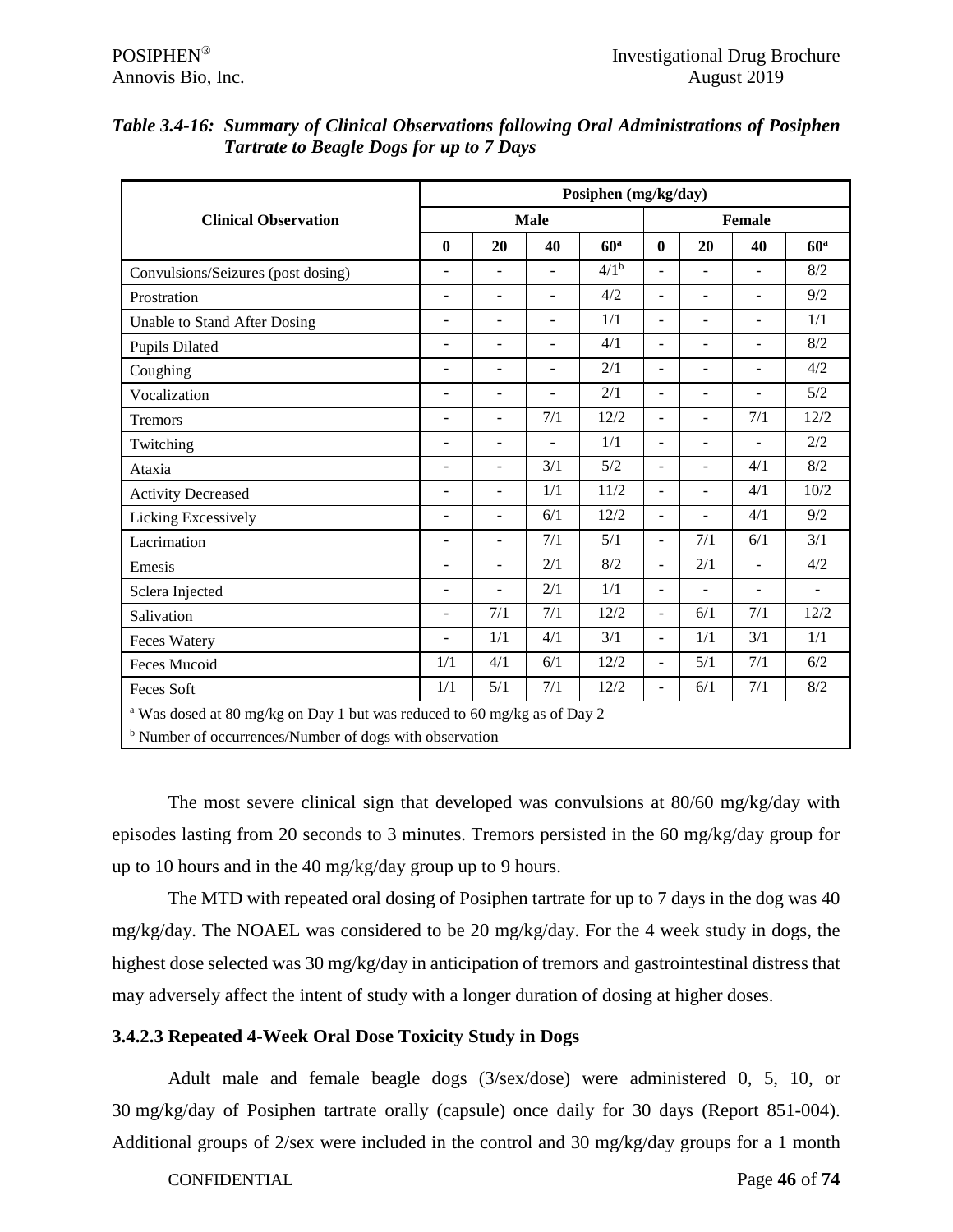treatment-free (recovery) period. Serial observations included clinical signs (daily), physical and neurological examinations (weekly), body weights, and food consumption. Ophthalmologic examinations, electrocardiography (1 hour post-dosing), clinical laboratory assessments (hematology, coagulation, and clinical biochemistry), and urinalysis were assessed prior to initiation of the study and during Week 4 of dosing and Week 8 of recovery. Blood samples were also collected on Days 1 and 28 at 0.25, 0.5, 1, 1.5, 2, 4, 8 and 24 hours after dosing for determination of plasma concentrations of Posiphen tartrate using a validated LC-MS/MS method  $(LLOQ = 0.1$  ng/mL). RBC pellets were also retained for future assessment of RBC ChE activity. All animals were terminally sacrificed and underwent complete macroscopic examinations. Selected organs were weighed; all tissues were taken and processed for microscopic examinations (excluding bone marrow smears).

Systemic exposure to Posiphen (**Table 3.4-17**) was dose related (Report 05-4685.01). Peak plasma concentrations generally occurred between 0.33 and 1.5 hours after administration. Plasma concentrations of Posiphen were detected up to 8 hours in the two lower doses, and through 24 hours at the high dose. The terminal phase  $t_{1/2}$  ranged from 1-4 hours, and was similar on days 1 and 28. There was no evidence of drug accumulation, inhibition or gender differences in total  $(AUC_{0-24h})$  exposure.

There were no unscheduled deaths during the study. Clinical signs associated with oral administration of Posiphen tartrate were limited to male and female dogs that received 30 mg/kg/day and included tremors, ataxia, salivation, excessive licking, lacrimation, and soft/mucoid/watery feces. The tremors and abnormal feces continued during the study but the ataxia, salivation and excessive licking abated with continued dosing. There were no significant effects on body weights but body weight changes were slightly lower in males receiving 30 mg/kg/day at the end of the 4 weeks, consistent with the lower food consumption for this group. Ophthalmoscopic examinations were unremarkable.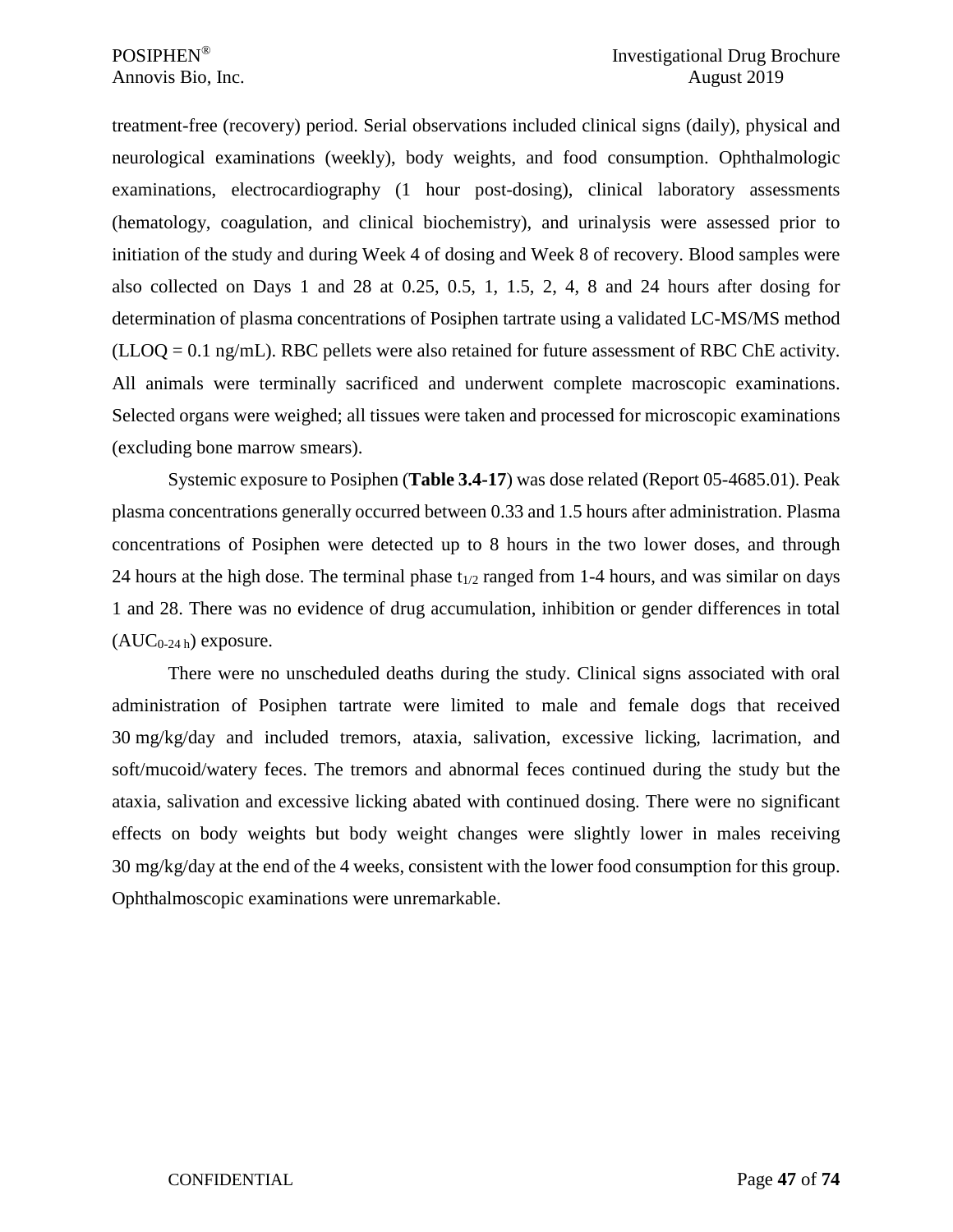|     | Posiphen Tartrate (mg/kg/day) |                                                                                         |      |                              |                          |      |  |  |  |  |
|-----|-------------------------------|-----------------------------------------------------------------------------------------|------|------------------------------|--------------------------|------|--|--|--|--|
| Day |                               | <b>Males</b>                                                                            |      |                              | <b>Females</b>           |      |  |  |  |  |
|     | 5                             | 10                                                                                      | 30   | 5                            | 10                       | 30   |  |  |  |  |
|     |                               | $C_{\text{max}}$ (ng/mL)                                                                |      |                              | $C_{\text{max}}$ (ng/mL) |      |  |  |  |  |
|     | 30                            | 144                                                                                     | 974  | 43                           | 221                      | 1263 |  |  |  |  |
| 28  | 53                            | 141                                                                                     | 858  | 92                           | 281                      | 1385 |  |  |  |  |
|     |                               | $AUC$ (ng·h/mL) <sup>a</sup>                                                            |      | $AUC$ (ng·h/mL) <sup>a</sup> |                          |      |  |  |  |  |
|     | 51                            | 203                                                                                     | 1309 | 41                           | 218                      | 1593 |  |  |  |  |
| 28  | 57                            | 196                                                                                     | 1448 | 168                          | 282                      | 1910 |  |  |  |  |
|     |                               | "AUC from zero to infinity after the first dose, and form time zero to 24 hr on Day 28. |      |                              |                          |      |  |  |  |  |
|     |                               | Lower Limit of Quantification (LLOQ) = $0.10 \text{ ng/mL}$                             |      |                              |                          |      |  |  |  |  |

*Table 3.4-17: Mean Plasma C***max** *and AUC***0-24** *Values of Posiphen after Oral Dosing of Posiphen Tartrate for 4 Weeks to Beagle Dogs*

Posiphen tartrate at 30 mg/kg/day was associated with a mild slowing of the HR and a lengthening of the PR interval but HR did not fall below normal in any animal and bradycardia was not noted. There were no biologically relevant changes in the QRS complex or the QTc interval **(Table 3.4-18)**.

*Table 3.4-18: Mean Heart Rates and Selected ECG Values in Beagle Dogs 1-Hour after Oral Administration of Posiphen Tartrate – Week 4* 

| <b>Cardiovascular</b><br><b>Parameter</b>                                             |          | Posiphen Tartrate (mg/kg/day) |              |       |                |       |       |       |  |  |
|---------------------------------------------------------------------------------------|----------|-------------------------------|--------------|-------|----------------|-------|-------|-------|--|--|
|                                                                                       |          |                               | <b>Males</b> |       | <b>Females</b> |       |       |       |  |  |
|                                                                                       | $\bf{0}$ | 5                             | 10           | 30    | $\bf{0}$       |       | 10    | 30    |  |  |
| Heart Rate $(b/m)$                                                                    | 127      | 128                           | 124          | 108   | 135            | 148   | 116   | 125   |  |  |
| PR interval (sec)                                                                     | 0.095    | 0.113                         | 0.105        | 0.111 | 0.106          | 0.115 | 0.107 | 0.121 |  |  |
| QTc (sec) $^a$                                                                        | 0.232    | 0.236                         | 0.235        | 0.240 | 0.236          | 0.234 | 0.238 | 0.239 |  |  |
| <sup><i>a</i></sup> Correction factor QTc = QT-0.087 (RR-1000) Van der Walter formula |          |                               |              |       |                |       |       |       |  |  |

Oral administration of Posiphen tartrate at 5 or 10 mg/kg/day did not cause qualitative abnormalities or quantitative changes that are considered clinically important.

There were no changes in BP, HR, respiration, or physical/neurological observations in Posiphen-treated animals relative to the controls during the weekly examinations. There was a minimal but statistically significant lower mean BT (-0.6°C) in females administered 30 mg/kg/day but not in females at lower doses or males at any dose. The relationship of these changes to Posiphen tartrate treatment is not clear.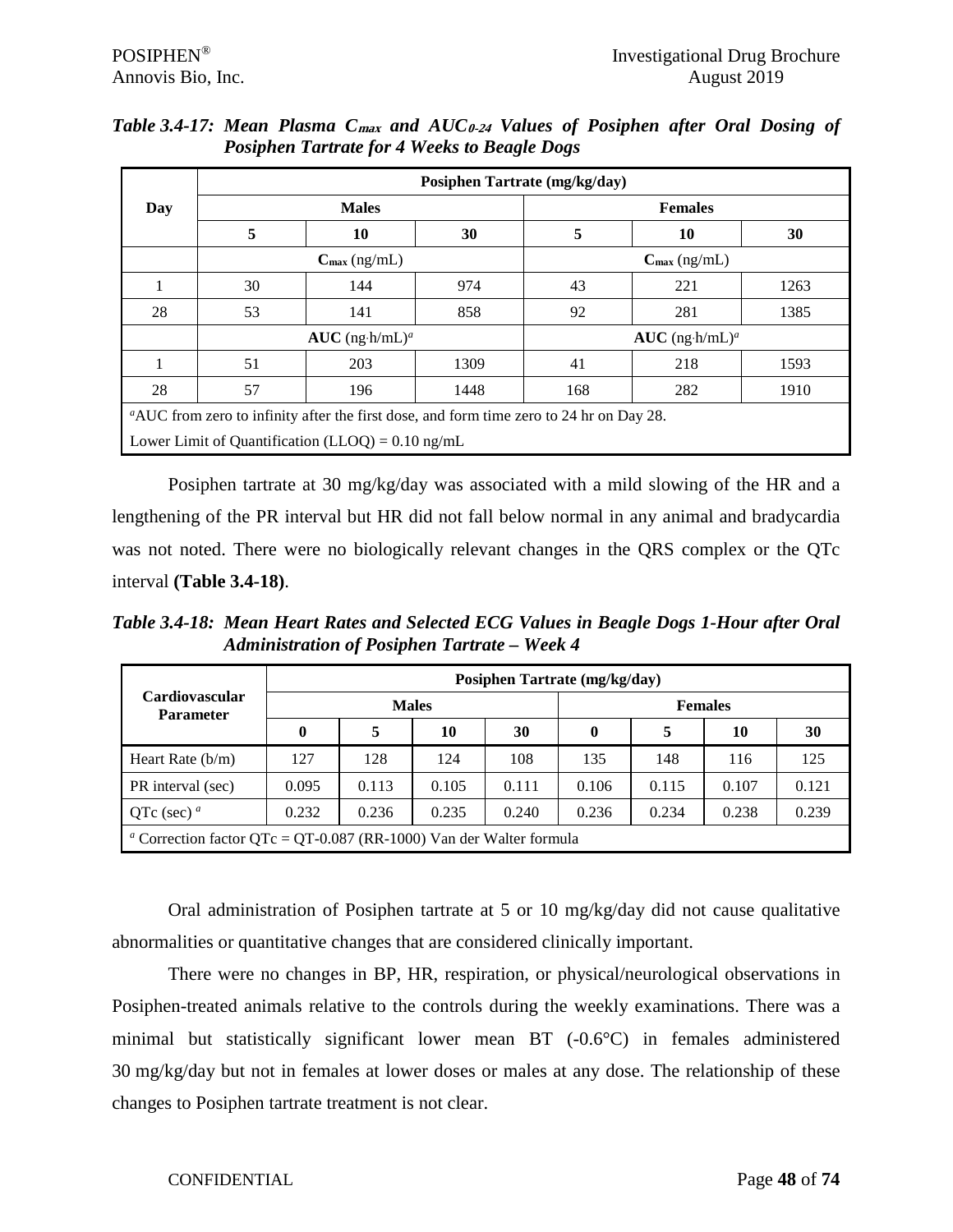Clinical pathology (hematology, clinical biochemical, and urinalysis parameters) were comparable between groups, apart from a higher serum cholesterol value in males and females that received 30 mg/kg/day (**Table 3.4-19**).

*Table 3.4-19: Mean Serum Cholesterol Values in Beagle Dogs after Oral Dosing of Posiphen Tartrate – Week 4* 

| <b>Serum Chemistry</b><br>Value                                  |          | Posiphen Tartrate (mg/kg/day) |     |        |                |     |     |      |  |  |  |  |  |  |  |
|------------------------------------------------------------------|----------|-------------------------------|-----|--------|----------------|-----|-----|------|--|--|--|--|--|--|--|
|                                                                  |          | <b>Males</b>                  |     |        | <b>Females</b> |     |     |      |  |  |  |  |  |  |  |
|                                                                  | $\bf{0}$ | 5                             | 10  | 30     | $\mathbf{0}$   | 5   | 10  | 30   |  |  |  |  |  |  |  |
| Cholesterol $(mg/dL)$                                            | 144      | 169                           | 165 | $201*$ | 135            | 154 | 158 | 178* |  |  |  |  |  |  |  |
| $*p<0.05$ , compared to the control value (pair-wise comparison) |          |                               |     |        |                |     |     |      |  |  |  |  |  |  |  |
| Values rounded to the nearest whole number                       |          |                               |     |        |                |     |     |      |  |  |  |  |  |  |  |

Macroscopic examinations were unremarkable. There were no treatment-related differences in absolute or relative organ weights compared to the control group.

Microscopic examinations in the Posiphen treated groups at the end of dosing were unremarkable relative to the control group, apart from an erosion/ulcer with associated subacute inflammation noted in one male that received 30 mg/kg/day. This finding may possibly be related to oral administration of Posiphen tartrate. Microscopic changes noted in these dogs were of the type commonly seen in dogs of this strain and age. There were no differences in the microscopic findings between the dosed and control dogs at the end of the recovery period.

A summary of findings with Posiphen tartrate is presented in **Table 3.4-20**. The NOAEL in dogs administered Posiphen tartrate by capsule for 4 weeks was considered to be 10 mg/kg/day.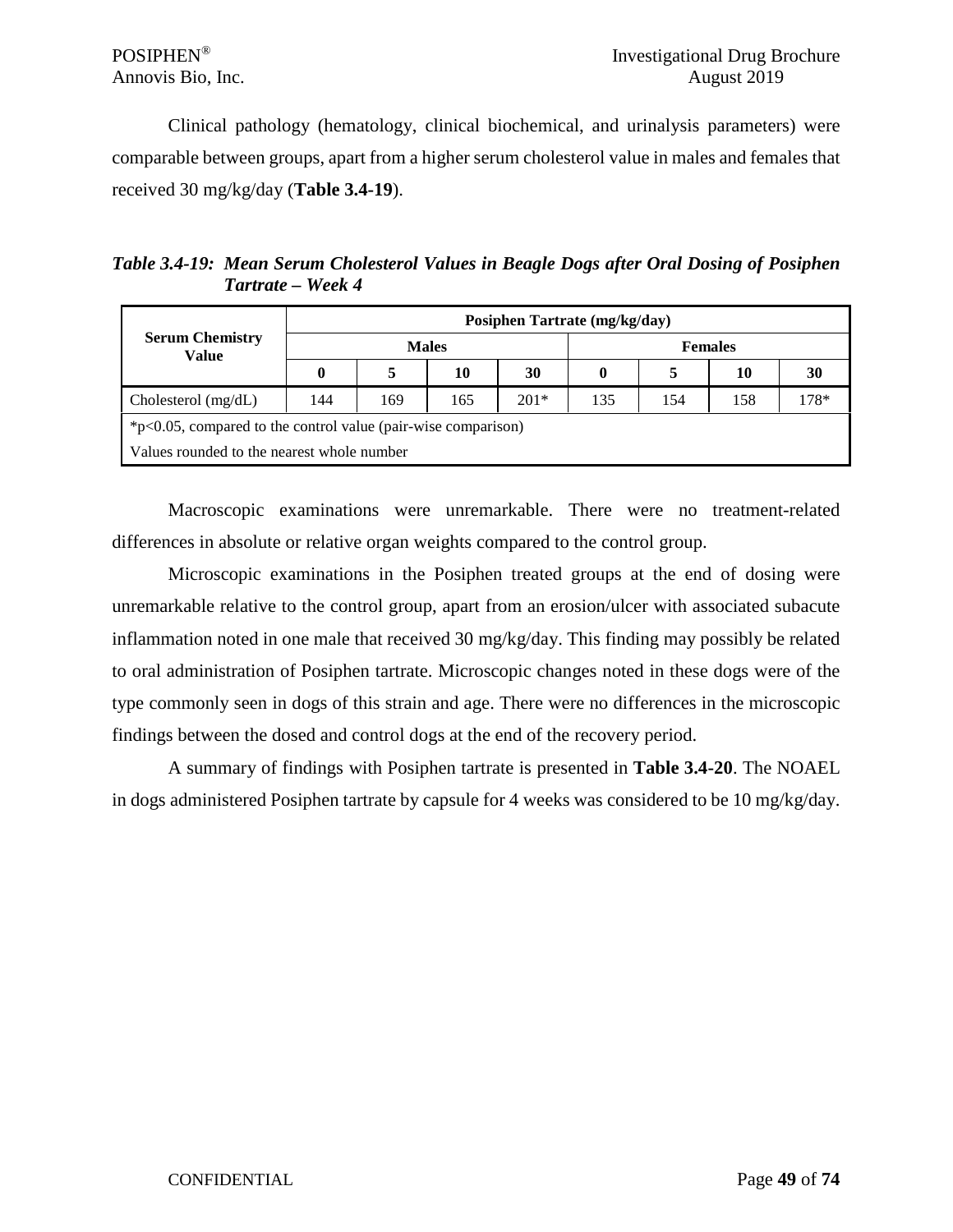| <b>Toxicology</b>         |             |                                                                    | Posiphen Tartrate (mg/kg/day) |                                                                                           |  |  |  |  |  |  |
|---------------------------|-------------|--------------------------------------------------------------------|-------------------------------|-------------------------------------------------------------------------------------------|--|--|--|--|--|--|
| <b>Parameter</b>          |             | 5                                                                  | 10                            | 30                                                                                        |  |  |  |  |  |  |
|                           | M           | 0/3                                                                | 0/3                           | 0/3                                                                                       |  |  |  |  |  |  |
| Mortality                 | $\mathbf F$ | 0/3                                                                | 0/3                           | 0/3                                                                                       |  |  |  |  |  |  |
| <b>Clinical Signs</b>     |             | No Change                                                          |                               | Tremors, ataxia, salivation, excessive licking,<br>lacrimation, soft/mucoid/watery stools |  |  |  |  |  |  |
| <b>Body Weights</b>       |             | No Change                                                          |                               |                                                                                           |  |  |  |  |  |  |
| <b>Body Weight Change</b> |             | No Change                                                          |                               | Decrease in Males                                                                         |  |  |  |  |  |  |
| Food Intake               |             | No Change                                                          |                               | Decrease in Males                                                                         |  |  |  |  |  |  |
| Hematology                |             | No Change                                                          |                               |                                                                                           |  |  |  |  |  |  |
| Biochemistry              |             |                                                                    |                               | Increase in Cholesterol                                                                   |  |  |  |  |  |  |
| Urinalysis                |             | No Change                                                          |                               |                                                                                           |  |  |  |  |  |  |
| Ophthalmology             |             | No Change                                                          |                               |                                                                                           |  |  |  |  |  |  |
| <b>ECG</b>                |             |                                                                    |                               | Decrease in HR, increase in PR interval                                                   |  |  |  |  |  |  |
| Physical/neurological     |             | No Change                                                          |                               |                                                                                           |  |  |  |  |  |  |
| <b>Blood Pressure</b>     |             | No Change                                                          |                               |                                                                                           |  |  |  |  |  |  |
| <b>Heart Rate</b>         |             | No Change                                                          |                               |                                                                                           |  |  |  |  |  |  |
| Respiration               |             | No Change                                                          |                               |                                                                                           |  |  |  |  |  |  |
| <b>Body Temperature</b>   |             | No Change                                                          |                               | Decrease in Females                                                                       |  |  |  |  |  |  |
| Organ Weights             |             | No Change                                                          |                               |                                                                                           |  |  |  |  |  |  |
| Macroscopic               |             | No Change                                                          |                               |                                                                                           |  |  |  |  |  |  |
| Microscopic               |             | No Change                                                          |                               | Ulcer/erosion/subacute inflammation in 1 M                                                |  |  |  |  |  |  |
|                           |             | Toxicokinetics - Posiphen AUC <sub>0-24 h</sub> (ng-h/mL) - Day 28 |                               |                                                                                           |  |  |  |  |  |  |
| Males                     |             | 57                                                                 | 196                           | 1448                                                                                      |  |  |  |  |  |  |
| Females                   |             | 168                                                                | 282                           | 1910                                                                                      |  |  |  |  |  |  |

| Table 3.4-20: Summary of Findings in Beagle Dogs Orally Administered Posiphen Tartrate by |
|-------------------------------------------------------------------------------------------|
| Capsule for up to 4 Weeks – End of Dosing Phase                                           |

# **3.4.3 Genotoxicity Studies**

#### **3.4.3.1 Bacterial Reverse Mutation Assays**

The mutagenic potential of Posiphen tartrate was investigated in the bacterial reverse mutation assay (plate incorporation method) using *Salmonella typhimurium* tester strains TA98, TA100, TA1535, and TA1537 and *Escherichia coli* tester strain WP2 *uvr*A in the presence or absence of metabolic activation (Aroclor 1254-induced rat liver S9) (Report AB04WS.503.BTL).

An initial assay was performed with Posiphen tartrate at incubation concentrations of 1.5 to 5000 µg/plate (expressed as the free base) dissolved in distilled water (vehicle) to define the concentration-response curve and associated cytotoxicity. No positive mutagenic response was

CONFIDENTIAL Page **50** of **74**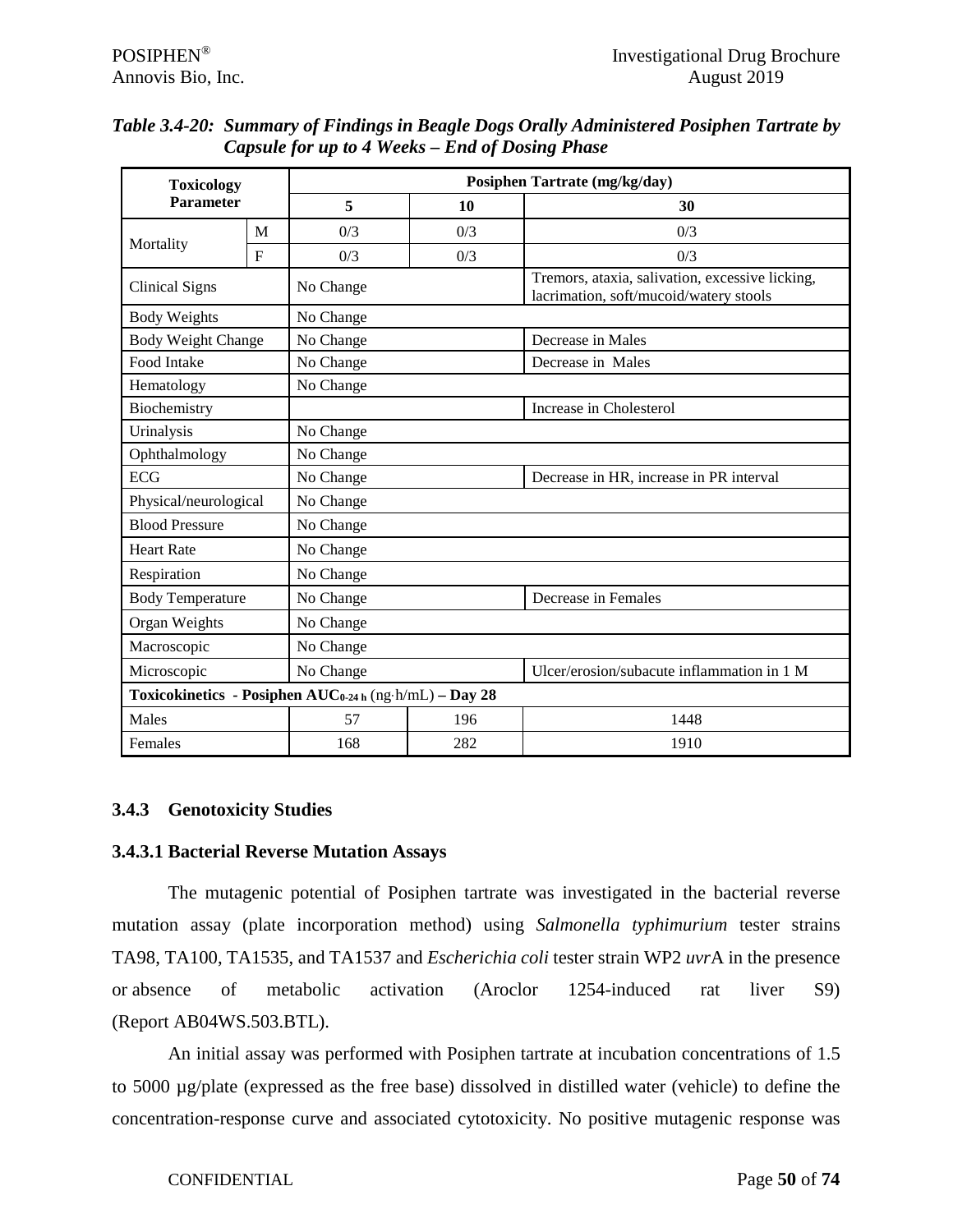noted for any tester strain at any concentration with or without S9. No precipitate was observed. Toxicity was observed at 5000  $\mu$ g/plate in all strains ( $\pm$ S9) but not at 1500  $\mu$ g/plate.

In the definitive (confirmatory) study, Posiphen tartrate was incubated at concentrations of 50, 150, 500, 1500, 1800, and 5000 µg/plate (expressed as the free base). Distilled water served as the negative control and sodium azide [NaN3], 9-aminoacridine [9-AA], 2-nitrofluorene [2-NF], methyl methanesulfonate [MMS], and 2-aminoanthracene [2-AA] served as positive controls.

No increase in revertant colony numbers was observed over the control at any concentration of Posiphen tartrate in the presence or absence of S9 in any tester strain of *Salmonella typhimurium* or *Escherichia coli* (**Table 3.4-21**).

*Table 3.4-21: Mean Number of Revertants/Plate with Posiphen Tartrate in the Presence or Absence of Metabolic Activation*

| Posiphen                                                                      |                          |                          |                          | <b>Mean Revertants/Plate (Confirmatory Test)</b> |              |                |                |                          |                          |                |
|-------------------------------------------------------------------------------|--------------------------|--------------------------|--------------------------|--------------------------------------------------|--------------|----------------|----------------|--------------------------|--------------------------|----------------|
| <b>Tartrate</b>                                                               |                          | <b>TA98</b>              |                          | <b>TA100</b>                                     |              | <b>TA1535</b>  |                | <b>TA1537</b>            |                          | WP2 uvrA       |
| (µg/plate)                                                                    | $-S9$                    | $+S9$                    | $-S9$                    | $+S9$                                            | $-S9$        | $+S9$          | $-S9$          | $+S9$                    | $-S9$                    | $+S9$          |
| $\overline{0}$                                                                | 23                       | 38                       | 141                      | 153                                              | 16           | 15             | 5              | 4                        | 18                       | 25             |
| 50                                                                            | 20                       | 25                       | 152                      | 143                                              | 20           | 12             | $\overline{4}$ | 9                        | 21                       | 23             |
| 150                                                                           | 17                       | 38                       | 143                      | 141                                              | 21           | 15             | 8              | 9                        | 26                       | 23             |
| 500                                                                           | 19                       | 49                       | 167                      | 152                                              | 21           | 15             | 9              | 8                        | 21                       | 25             |
| 1500                                                                          | 30                       | 49                       | 173                      | 172                                              | 39           | 14             | 8              | 11                       | 20                       | 24             |
| 1800                                                                          | 29                       | 39                       | 175                      | 180                                              | 20           | 14             | 7              | 11                       | 15                       | 17             |
| 5000                                                                          | $\mathbf{0}$             | 2                        | $\mathbf{0}$             | 7                                                | $\mathbf{0}$ | $\overline{0}$ | $\overline{0}$ | 1                        | 1                        | $\overline{4}$ |
| <b>Positive Controls</b>                                                      |                          |                          |                          |                                                  |              |                |                |                          |                          |                |
| NaN <sub>3</sub>                                                              | $\overline{\phantom{0}}$ |                          | 533                      |                                                  | 414          |                |                | $\overline{\phantom{m}}$ |                          |                |
| $9 - AA$                                                                      | $\overline{\phantom{a}}$ | $\overline{\phantom{a}}$ | $\overline{\phantom{0}}$ | $\qquad \qquad -$                                |              | ۰              | 719            | $\overline{\phantom{m}}$ | $\overline{\phantom{0}}$ |                |
| $2-NF$                                                                        | 145                      | $\overline{\phantom{a}}$ |                          | $\blacksquare$                                   |              | ۰              |                | $\overline{\phantom{m}}$ |                          |                |
| <b>MMS</b>                                                                    | $\overline{\phantom{0}}$ |                          |                          |                                                  |              |                | -              | ۰                        | 92                       |                |
| $2-AA$                                                                        |                          | 967                      |                          | 1288                                             |              | 155            |                | 129                      | $\overline{\phantom{a}}$ | 771            |
| $N = 3$ plates per concentration                                              |                          |                          |                          |                                                  |              |                |                |                          |                          |                |
| Criteria for a positive response in TA1535 and TA1537 were 3x vehicle control |                          |                          |                          |                                                  |              |                |                |                          |                          |                |
| -: Not done; the positive controls are unique to the specific tester strain   |                          |                          |                          |                                                  |              |                |                |                          |                          |                |

Toxicity was observed at 5000 µg/plate with or without S9, but not at lower concentrations. The response of the tester strains to the negative (vehicle) and positive controls were within the expected historical range and confirmed the sensitivity of the assay. In summary, Posiphen tartrate was not mutagenic in the bacterial reverse mutation assay.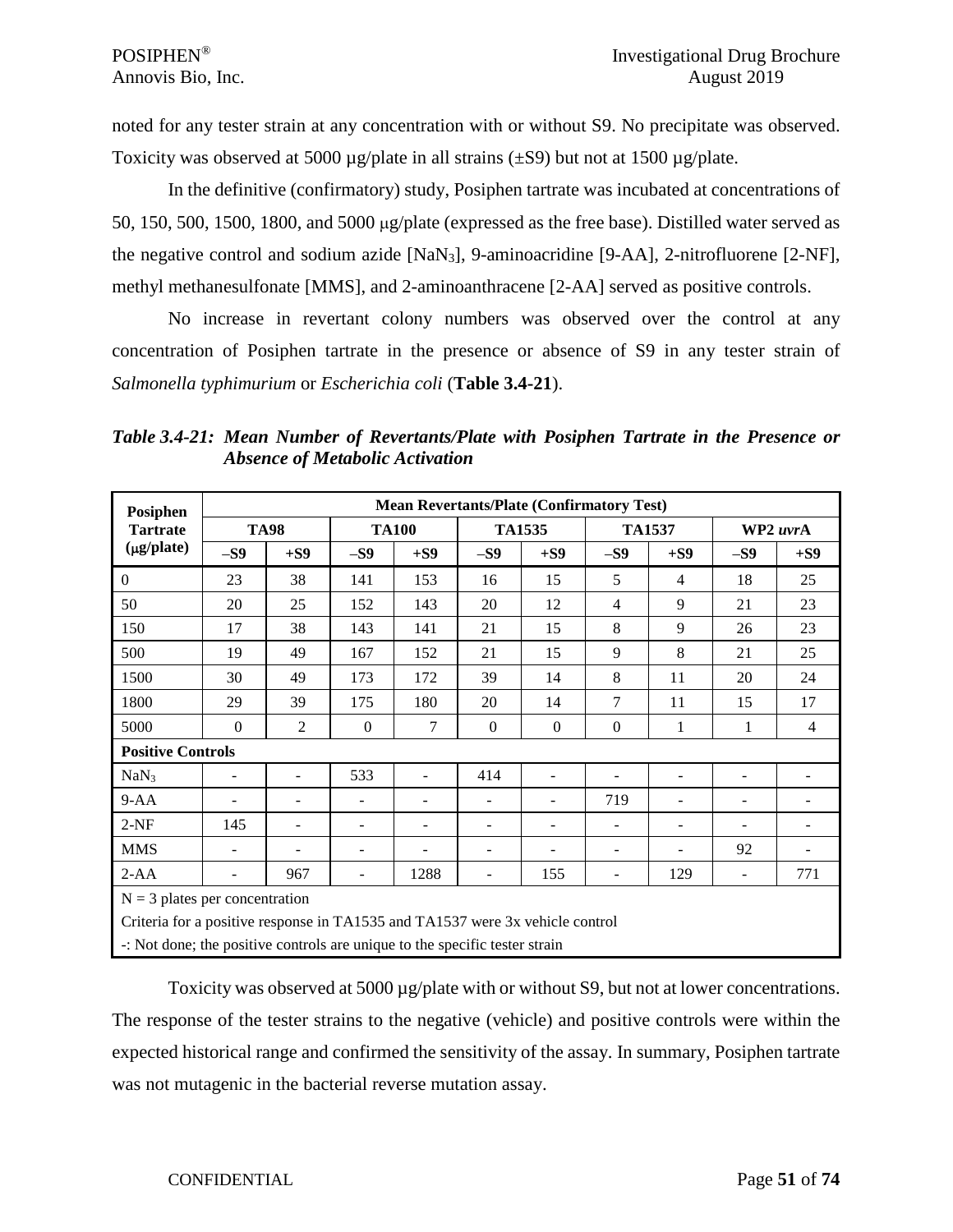#### **3.4.3.2 Mammalian Chromosomal Aberration Test**

The clastogenic potential of Posiphen tartrate was evaluated using cultured human peripheral blood lymphocytes (HPBL) continuously exposed to concentrations of drug substance for either 4 hours with or without metabolic activation (Aroclor 1253-induced rat liver S9) or 20 hours without metabolic activation (Report AB04WS.341.BTL).

A preliminary assay was performed to establish the concentration range for the cytogenetics assay. In this assay, cell viability (mitotic index) was determined following 4 hours (±S9) or 20 hours (–S9) of exposure to cultures containing concentrations of 0.4875 to 4875 µg/mL of Posiphen tartrate (expressed as the free base) dissolved in deionized water (pH of highest incubated concentration was 7.0). Substantial toxicity (at least 50% reduction in the mitotic index relative to the solvent control) was observed with 4 hour exposure at concentrations of  $\geq 146.2$  µg/mL (100% at 1462 µg/mL). With 20 hour exposure, substantial toxicity was encountered at 48.75 µg/mL or more.

In the definitive assay, duplicate concentrations of Posiphen tartrate (expressed as the free base) were incubated for either 4 hours at 6.25, 12.5, 25, 50, 100, 150, 175, and 200  $\mu$ g/mL ( $\pm$ S9) or 20 hours at 6.25, 12.5, 25, 35, 50, 75, and 100  $\mu$ g/mL (-S9). The cells were harvested at 20 hours, and 100 cells/culture plate were analyzed for structural and numerical aberrations. **[23](#page-51-0)** Mitomycin C [MMC] and cyclophosphamide [CP] served as positive controls in the absence and presence of S9, respectively.

Posiphen tartrate did not significantly increase numerical or structural aberrations above that of the solvent control at any concentration. Selected values covering the range of concentrations tested are provided in (**Table 3.4-22**). No precipitation was observed at any concentration with any exposure. The response of these mammalian cells to the negative (vehicle) and positive controls confirmed the sensitivity of the assay method.

Posiphen tartrate did not induce structural or numerical chromosomal aberrations in HPBL in the presence or absence of metabolic activation.

#### *Table 3.4-22: Mean Number of Chromosomal Aberrations in HPBL after 4 or 20 Hours of Exposure to Posiphen Tartrate in the Presence or Absence of Metabolic Activation*

<span id="page-51-0"></span> $^{23}$  The highest dose which caused at least 50% toxicity (as measured by mitotic inhibition) and two lower dose levels were analyzed.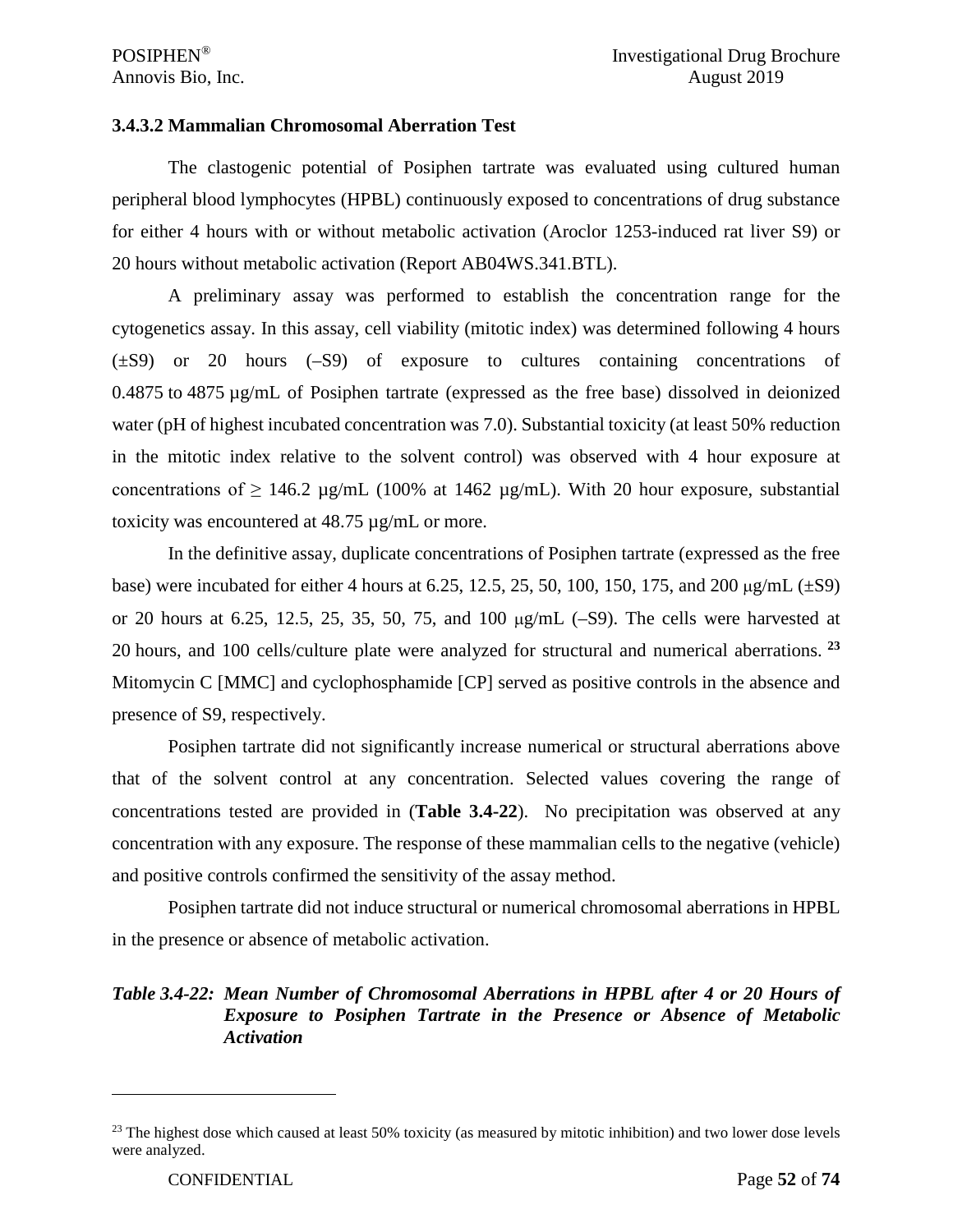| <b>Posiphen Tartrate</b><br>$(\mu g/mL)$ | <b>Mitotic Index</b><br>$(\%)$ | <b>Numerical Aberrations</b><br>$(\%)$ | <b>Structural Aberrations</b><br>(%) |  |  |  |  |  |
|------------------------------------------|--------------------------------|----------------------------------------|--------------------------------------|--|--|--|--|--|
|                                          |                                | 4 h Exposure - S9                      |                                      |  |  |  |  |  |
| $\boldsymbol{0}$                         | 100.0                          | 0.5                                    | 0.0                                  |  |  |  |  |  |
| 50                                       | 87.8                           | 0.0                                    | 0.0                                  |  |  |  |  |  |
| 100                                      | 80.0                           | 0.0                                    | 0.0                                  |  |  |  |  |  |
| 175                                      | 45.5                           | 0.0                                    | 0.0                                  |  |  |  |  |  |
| MMC(0.6)                                 | 47.8                           | 1.0                                    | $16.0**$                             |  |  |  |  |  |
|                                          | 4 h Exposure +S9               |                                        |                                      |  |  |  |  |  |
| $\overline{0}$                           | 100.0                          | 0.5                                    | 0.0                                  |  |  |  |  |  |
| 50                                       | 79.2                           | 0.5                                    | 0.0                                  |  |  |  |  |  |
| 100                                      | 68.1                           | 0.5                                    | 0.0                                  |  |  |  |  |  |
| 150                                      | 45.8                           | 0.0                                    | 0.0                                  |  |  |  |  |  |
| CP(20)                                   | 51.4                           | 0.0                                    | $14.0**$                             |  |  |  |  |  |
|                                          |                                | 20 h Exposure - S9                     |                                      |  |  |  |  |  |
| $\boldsymbol{0}$                         | 100.0                          | $0.0\,$                                | 1.0                                  |  |  |  |  |  |
| 12.5                                     | 84.4                           | 0.0                                    | 0.0                                  |  |  |  |  |  |
| 25                                       | 82.2                           | 0.0                                    | 0.0                                  |  |  |  |  |  |
| 50                                       | 46.7                           | 1.0                                    | 0.0                                  |  |  |  |  |  |
| MMC(0.3)                                 | 48.9                           | 0.0                                    | $15.0**$                             |  |  |  |  |  |
| Concentrations expressed as Posiphen     |                                |                                        |                                      |  |  |  |  |  |

\*\*p<0.01, compared to the vehicle control (Fisher's exact test)

 $\overline{\phantom{a}}$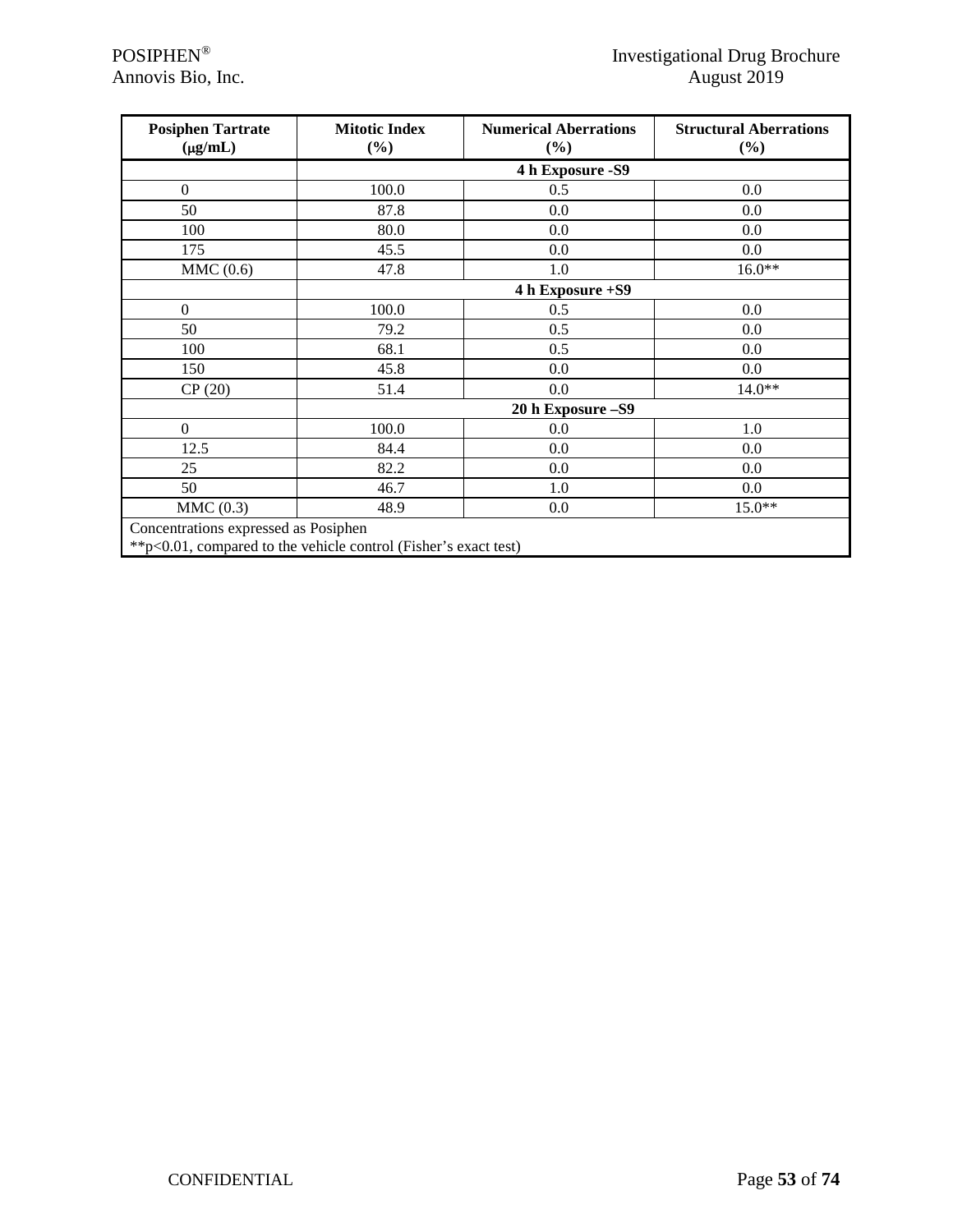#### **4.0 CLINICAL STUDIES**

To-date, a total of 101 subjects have received Posiphen tartrate administered orally. Three separate Phase 1 clinical protocols (AX-PO-101, AX-PO-102, and QR-12001) provided safety, tolerability, and PK data for Posiphen in humans following oral administration<sup>[24](#page-53-0)</sup>.

Initially, Posiphen's safety was assessed in healthy volunteers in a single ascending dose study and then a multiple ascending dose study (SAD and MAD, respectively). Thereafter, using a well-tolerated dose from the former investigations, an early proof of mechanism (POM) study was conducted in patients with mild cognitive impairment (MCI), wherein time-dependent plasma and cerebrospinal fluid (CSF) samples were obtained prior to and following 10 days of Posiphen administration. This permitted analysis of drug-induced changes in CSF levels of secreted  $APP\alpha$ and APPβ, Aβ42, Tau (total and phosphorylated) and inflammatory markers. Additionally, human brain levels of Posiphen and metabolites were estimated from measured plasma and CSF samples of MCI patients.

A tabular summary of the clinical studies conducted with Posiphen is provided in **Table 4.1-1**.

<span id="page-53-0"></span><sup>&</sup>lt;sup>24</sup> Maccecchini et al. Posiphen as a candidate drug to lower CSF amyloid precursor protein, amyloid-b peptide and s levels: target engagement, tolerability and pharmacokinetics in humans. J Neurol Neurosurg Psychiatry 2012;83:pg.894-902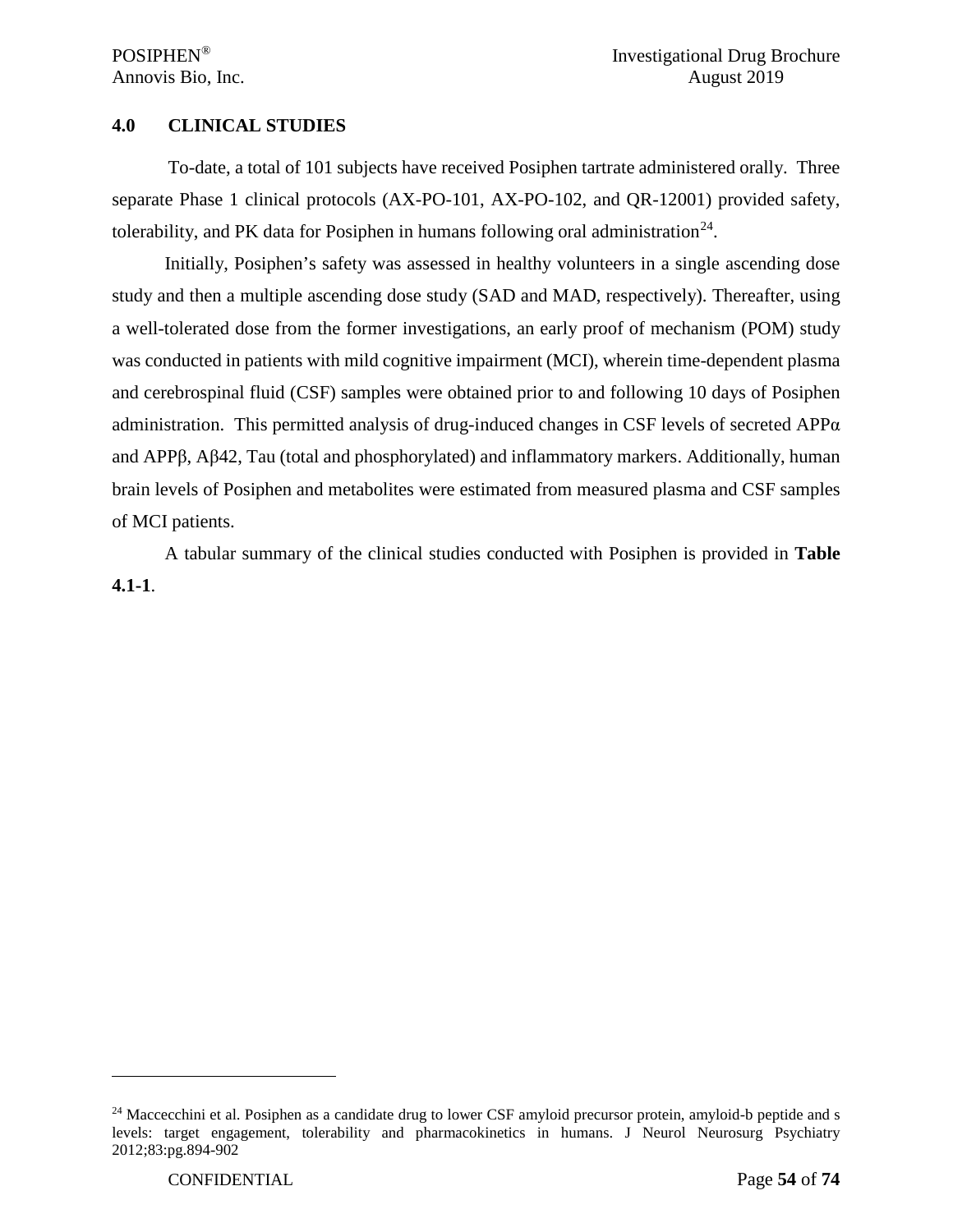### POSIPHEN® Investigational Drug Brochure Annovis Bio, Inc. August 2019

# *Table 4.1-1: Summary of Posiphen Tartrate Phase I Clinical Studies*

| <b>Study Number</b><br>Investigator<br><b>Number of Centers</b><br><b>Associated IND</b>                           | Objective(s) of<br><b>Study</b>                                                                                                                                                                                                                                                                                                                                                                                                                                               | <b>Study Design</b><br>Diagnosis of<br><b>Subjects</b>                                                                                                   | <b>Test Product(s)</b><br><b>Dose</b><br><b>Timing</b><br>Frequency<br>Route                              | Number of<br><b>Subjects</b><br>Gender<br>Age                                                                              | <b>Evaluations</b>                                                                                                                                                                                                                                                                 | <b>Results</b>                                                                                                                                                                                                                                                                                                                                                                                                                                                                                                                                                                                                                                                                                                                                                                                                                                                                                                                                                                                                                                                                                                                                                                                                                                                                                                                                                          |
|--------------------------------------------------------------------------------------------------------------------|-------------------------------------------------------------------------------------------------------------------------------------------------------------------------------------------------------------------------------------------------------------------------------------------------------------------------------------------------------------------------------------------------------------------------------------------------------------------------------|----------------------------------------------------------------------------------------------------------------------------------------------------------|-----------------------------------------------------------------------------------------------------------|----------------------------------------------------------------------------------------------------------------------------|------------------------------------------------------------------------------------------------------------------------------------------------------------------------------------------------------------------------------------------------------------------------------------|-------------------------------------------------------------------------------------------------------------------------------------------------------------------------------------------------------------------------------------------------------------------------------------------------------------------------------------------------------------------------------------------------------------------------------------------------------------------------------------------------------------------------------------------------------------------------------------------------------------------------------------------------------------------------------------------------------------------------------------------------------------------------------------------------------------------------------------------------------------------------------------------------------------------------------------------------------------------------------------------------------------------------------------------------------------------------------------------------------------------------------------------------------------------------------------------------------------------------------------------------------------------------------------------------------------------------------------------------------------------------|
| AX-PO-101<br>Alan K. Copa, Pharm.D.<br>PRACS Institute Ltd.<br>East Grand Forks, MN<br>Single Center<br>IND 72,654 | Evaluate the safety<br>and tolerability of<br>Posiphen tartrate<br>given as single<br>ascending doses to<br>healthy men and<br>women; determine<br>the plasma PK<br>profile of Posiphen<br>following single oral<br>doses of Posiphen<br>tartrate in healthy<br>men and women.<br>Determine, if<br>possible, the protein<br>binding of Posiphen<br>tartrate and evaluate<br>the effect of<br>Posiphen tartrate on<br>ex vivo erythrocyte<br>acetylcholinesterase<br>activity. | Randomized,<br>double-blind.<br>placebo-controlled,<br>single-dose,<br>ascending,<br>sequential cohort<br>study.<br>Healthy male and<br>female subjects. | Posiphen tartrate<br>10, 20, 40, 80, and<br>160 mg, single<br>dose, po<br>Placebo<br>Matching<br>capsules | Posiphen<br>tartrate<br>$n = 60$<br>30 Males<br>30 Females<br>Placebo<br>$n=12$<br>6 Males<br>6 Females<br>$18 - 40$ years | PK: Plasma samples<br>PD: RBCs and<br>plasma for assay of<br>cholinesterase<br>collected but not<br>analyzed<br>Safety: Adverse<br>events, physical<br>exams, vital signs,<br>12-lead ECGs, and<br>clinical laboratory<br>tests (serum<br>chemistry,<br>hematology,<br>urinalysis) | PK: The mean $T_{\text{max}}$ for Posiphen ranged from 1.3<br>to 1.6 h. Posiphen was cleared biphasically from<br>the central compartment with a mean terminal<br>half-life of approximately 4.0 h, independent of<br>dose, for dose-levels where terminal half-life<br>could be measured reliably. Systemic availability<br>of Posiphen was non-linear, with plasma<br>concentrations increasing disproportionately with<br>increasing dose. The apparent volume of<br>distribution was large, suggesting either relatively<br>low drug absorption or extensive metabolism or<br>partitioning out of the central compartment. Total<br>body clearance of drug was large, suggestive of<br>multiple pathways of elimination, possibly<br>including active renal transport and/or extensive<br>metabolic transformation. In the absence of<br>quantitative renal excretion data, this could not be<br>confirmed. Alternatively, poor oral absorption<br>could contribute significantly to both large<br>apparent volume of distribution and total body<br>clearance.<br>Safety: Single doses of Posiphen tartrate were<br>well tolerated by healthy male and female<br>volunteers at doses from 10 to 80 mg. A single<br>dose of 160 mg was associated with an increased<br>incidence of nausea and vomiting which resulted<br>in the decision not to test higher doses. |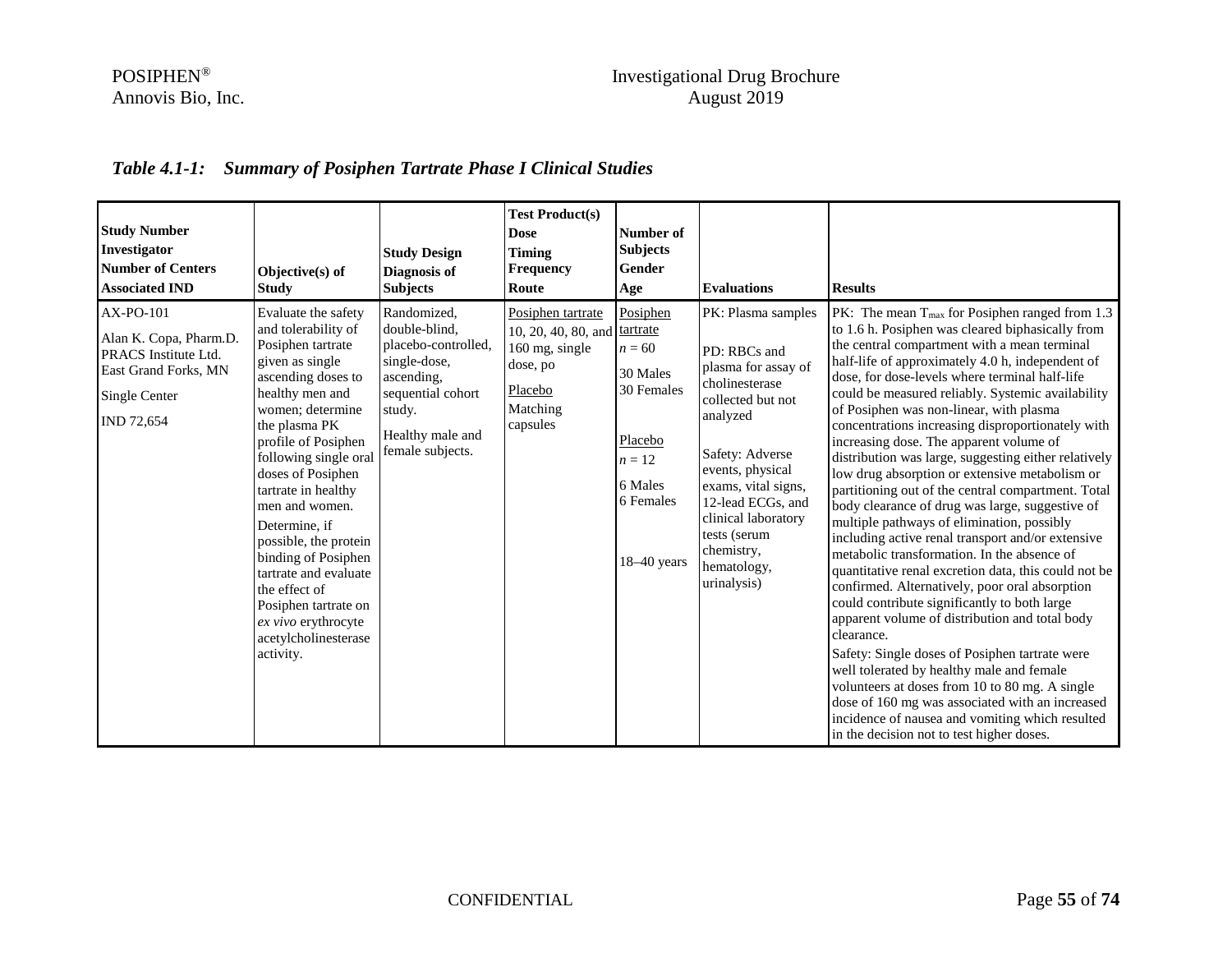## POSIPHEN® Investigational Drug Brochure Annovis Bio, Inc. August 2019

| <b>Study Number</b><br>Investigator<br><b>Number of Centers</b><br><b>Associated IND</b>                                | Objective(s) of<br><b>Study</b>                                                                                                                                                                                                                                                                                                                                                                                                                                                                                                                                                                                             | <b>Study Design</b><br>Diagnosis of<br><b>Subjects</b>                                                            | <b>Test Product(s)</b><br><b>Dose</b><br><b>Timing</b><br><b>Frequency</b><br>Route                  | Number of<br><b>Subjects</b><br><b>Gender</b><br>Age                                                         | <b>Evaluations</b>                                                                                                                                                                                                                                                                        | <b>Results</b>                                                                                                                                                                                                                                                                                                                                                                                                                                                                                                                                                                                                                                                                                                                                                                                                                                                                                                                                                                                                                                                                                                                                 |
|-------------------------------------------------------------------------------------------------------------------------|-----------------------------------------------------------------------------------------------------------------------------------------------------------------------------------------------------------------------------------------------------------------------------------------------------------------------------------------------------------------------------------------------------------------------------------------------------------------------------------------------------------------------------------------------------------------------------------------------------------------------------|-------------------------------------------------------------------------------------------------------------------|------------------------------------------------------------------------------------------------------|--------------------------------------------------------------------------------------------------------------|-------------------------------------------------------------------------------------------------------------------------------------------------------------------------------------------------------------------------------------------------------------------------------------------|------------------------------------------------------------------------------------------------------------------------------------------------------------------------------------------------------------------------------------------------------------------------------------------------------------------------------------------------------------------------------------------------------------------------------------------------------------------------------------------------------------------------------------------------------------------------------------------------------------------------------------------------------------------------------------------------------------------------------------------------------------------------------------------------------------------------------------------------------------------------------------------------------------------------------------------------------------------------------------------------------------------------------------------------------------------------------------------------------------------------------------------------|
| AX-PO-102<br>Thomas P. Cariveau,<br>M.D.<br>PRACS Institute Ltd.<br>East Grand Forks, MN<br>Single Center<br>IND 72,654 | Evaluate the safety<br>and tolerability of<br>Posiphen tartrate<br>given to healthy men ascending, multiple-<br>and women as<br>multiple doses, up to study.<br>four times a day, for<br>seven to ten days;<br>determine the<br>plasma PK profile of<br>Posiphen following<br>single and multiple<br>oral doses of<br>Posiphen tartrate in<br>healthy men and<br>women; evaluate the<br>effect of Posiphen<br>tartrate on $ex$ vivo<br>plasma<br>butyrylcholinesteras<br>e activity and whole<br>blood<br>acetylcholinesterase<br>activity as well as<br>plasma levels of $\beta$ -<br>amyloid-related<br>immunoreactivity. | Randomized,<br>double-blind,<br>placebo-controlled,<br>dose, three-period<br>Healthy male and<br>female subjects. | Posiphen tartrate<br>20, 40, and 60<br>mg, up to QID, po $n = 36$<br>Placebo<br>Matching<br>capsules | Posiphen<br>tartrate<br>18 Males<br>18 Females<br>Placebo<br>$n=12$<br>6 Males<br>6 Females<br>$18-39$ years | samples<br>PD: Plasma samples<br>for AChE and BChE<br>activity and $\beta$ -<br>amyloid-related<br>immunoreactivity<br>Safety: Adverse<br>events, physical<br>exams, vital signs,<br>12-lead ECGs, and<br>clinical laboratory<br>tests (serum<br>chemistry,<br>hematology,<br>urinalysis) | PK: Plasma and urine   PK: Orally administered Posiphen tartrate<br>achieved maximum plasma concentrations<br>approximately 1.2-1.4 h post dose for all dose<br>groups, and was eliminated biphasically. The<br>terminal half-life in the 60-mg QID treatment<br>group was $5.23 \pm 1.24$ h after the first dose and<br>$4.74 \pm 0.91$ h after repeat dosing.<br>Systemic availability of Posiphen tartrate<br>increased disproportionately with dose over the<br>$20-60$ mg range.<br>The QID regimen employed in this study resulted<br>in no accumulation of Posiphen.<br>PD: Doses of Posiphen tartrate employed in this<br>study caused weak, transient inhibition of AChE<br>at times near $T_{\text{max}}$ and even less inhibition of<br>BChE, followed during the 12-h monitoring<br>period, by comparable increases in enzymatic<br>activity, which was maximal 12 h post dose. The<br>magnitude of enzyme inhibition was not strictly<br>related to either dose or plasma concentration of<br>Posiphen.<br>Safety: Administration of Posiphen at doses of<br>20–60 mg QID appears to be free from significant<br>safety concerns. |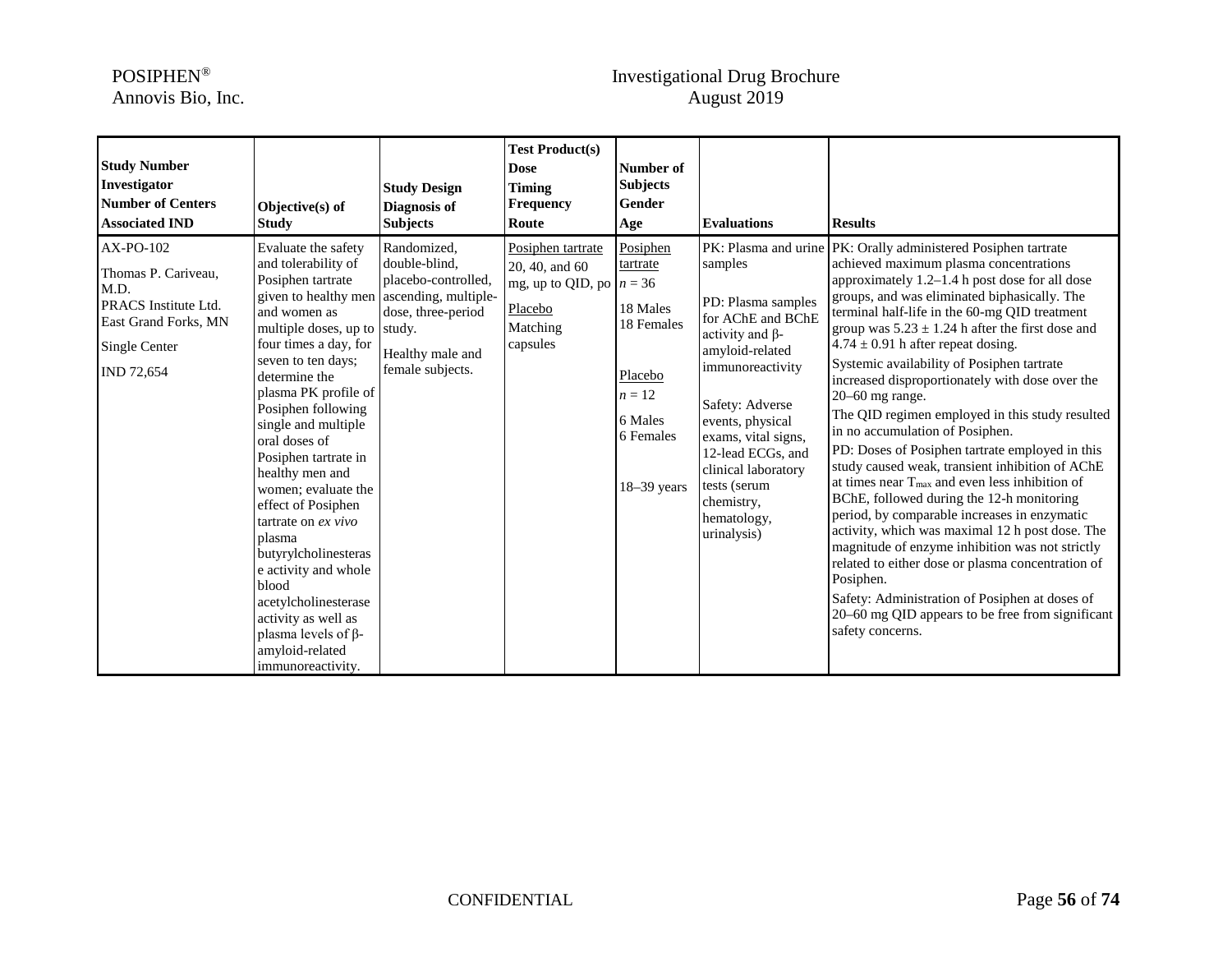## POSIPHEN® Investigational Drug Brochure Annovis Bio, Inc. August 2019

| <b>Study Number</b><br>Investigator<br><b>Number of Centers</b><br><b>Associated IND</b>                                                                                                                                                                                            | Objective(s) of<br><b>Study</b>                                                                                                                                                                                                                                                                                                                                                                                                           | <b>Study Design</b><br>Diagnosis of<br><b>Subjects</b>                                                                            | <b>Test Product(s)</b><br><b>Dose</b><br><b>Timing</b><br><b>Frequency</b><br>Route                                                                                                                                                                                                   | Number of<br><b>Subjects</b><br>Gender<br>Age                 | <b>Evaluations</b>                                                                                                                                                                                                                                                                | <b>Results</b>                                                                                                                                                                                                                                                                                                                                                                                                                                                                                                                                                                                                                                                                                                                                                                                                                                                                                                                                                                                                                                                                                                                                                                                                                                                                                                                                                                                                                                                                                                                                                                                                                                 |
|-------------------------------------------------------------------------------------------------------------------------------------------------------------------------------------------------------------------------------------------------------------------------------------|-------------------------------------------------------------------------------------------------------------------------------------------------------------------------------------------------------------------------------------------------------------------------------------------------------------------------------------------------------------------------------------------------------------------------------------------|-----------------------------------------------------------------------------------------------------------------------------------|---------------------------------------------------------------------------------------------------------------------------------------------------------------------------------------------------------------------------------------------------------------------------------------|---------------------------------------------------------------|-----------------------------------------------------------------------------------------------------------------------------------------------------------------------------------------------------------------------------------------------------------------------------------|------------------------------------------------------------------------------------------------------------------------------------------------------------------------------------------------------------------------------------------------------------------------------------------------------------------------------------------------------------------------------------------------------------------------------------------------------------------------------------------------------------------------------------------------------------------------------------------------------------------------------------------------------------------------------------------------------------------------------------------------------------------------------------------------------------------------------------------------------------------------------------------------------------------------------------------------------------------------------------------------------------------------------------------------------------------------------------------------------------------------------------------------------------------------------------------------------------------------------------------------------------------------------------------------------------------------------------------------------------------------------------------------------------------------------------------------------------------------------------------------------------------------------------------------------------------------------------------------------------------------------------------------|
| QR-12001<br>Mark T. Leibowitz, MD<br><b>CEDRA</b> Clinical<br>Research, LLC<br>2455 N.E. Loop 410,<br>Suite 150<br>San Antonio, TX 78217<br>Single Center<br>IND 72,654<br>$ECG$ = Electrocardiogram; PD = Pharmacodynamic; PK = Pharmacokinetic; po = Oral; QID = Four times a day | Primary:<br>To assess levels<br>of APP, $A\beta$ 40,<br>and $A\beta42$ in<br>plasma and CSF.<br>To determine the<br>PK of Posiphen®<br>and its<br>metabolites in<br>plasma and CSF.<br>Secondary:<br>To assess levels<br>of N-APP, T-tau,<br>P-tau, NGF,<br>BDNF, IL1B, and<br>S-100B in<br>plasma/serum and<br>CSF.<br>To determine the<br>safety and<br>tolerability of a<br>10-day treatment<br>period with<br>Posiphen <sup>®</sup> . | Open-label, two-<br>stage trial.<br>10-day treatment<br>period with<br>Posiphen <sup>®</sup> in<br>subjects with<br>amnestic MCI. | Stage 1: Subjects<br>will be dosed<br>orally with<br>Posiphen 60 mg<br>QID (240 mg/day) 3 Males<br>for 10 days.<br>Stage 2: Larger<br>sample size,<br>dosing with<br>Posiphen orally at<br>either 60 mg QID<br>$(240 \text{ mg/day})$ or<br>40 mg QID (160<br>mg/day) for 10<br>days. | Posiphen<br>tartrate<br>$n=5$<br>2 Females<br>$55 - 80$ years | PK: Plasma and CSF<br>PD: APP, Aβ40,<br>$A\beta$ 42, N-APP, T-tau,<br>P-tau, NGF, BDNF,<br>IL1B, and S-100B<br>Safety: Adverse<br>events, physical<br>exams, vital signs,<br>12-lead ECGs, and<br>clinical laboratory<br>tests (serum<br>chemistry,<br>hematology,<br>urinalysis) | This study measures changes in biomarkers<br>associated with Posiphen administration in CSF<br>and plasma of humans to provide proof of<br>mechanism (POM).<br>PK: Calculated PK parameters for Posiphen in<br>plasma of MCI patients were similar to those in<br>healthy volunteers (SAD and MAD studies).<br>Posiphen mean Tmax was 1.3-1.6 h, mean<br>terminal half-life 4.0-5.5 h, apparent volume of<br>distribution: 2171±339 l and total body<br>clearance 310±72l/h. The QID regimen resulted<br>in some accumulation of Posiphen in plasma<br>and accumulation of Posiphen/metabolites in<br>CSF.<br>PD: Drug-induced differences in CSF biomarkers<br>for MCI patients were determined by comparing<br>the predrug and postdrug biomarker levels at each<br>time point within the same subject to control for<br>both circadian changes and intersubject<br>variability. The majority of the biomarkers were<br>analyzed by two different techniques within two<br>independent institutions to cross-validate the data.<br>In all cases, the direction of change was the same,<br>with lowering of APP and tau biomarkers to<br>levels present in healthy volunteers. Posiphen's<br>actions on CSF inflammation markers also<br>showed significant lowering of pro-inflammatory,<br>C3 and microglial activation markers, MCP-1 and<br>YKL-40. By contrast, sCD14 and factor H were<br>unaffected by Posiphen.<br>Safety: Administration of Posiphen at doses of<br>60 mg QID yielded a safety profile similar to that<br>observed in the healthy volunteer studies.<br>[NOTE: Stage 2 was not performed due to lack of<br>funding.] |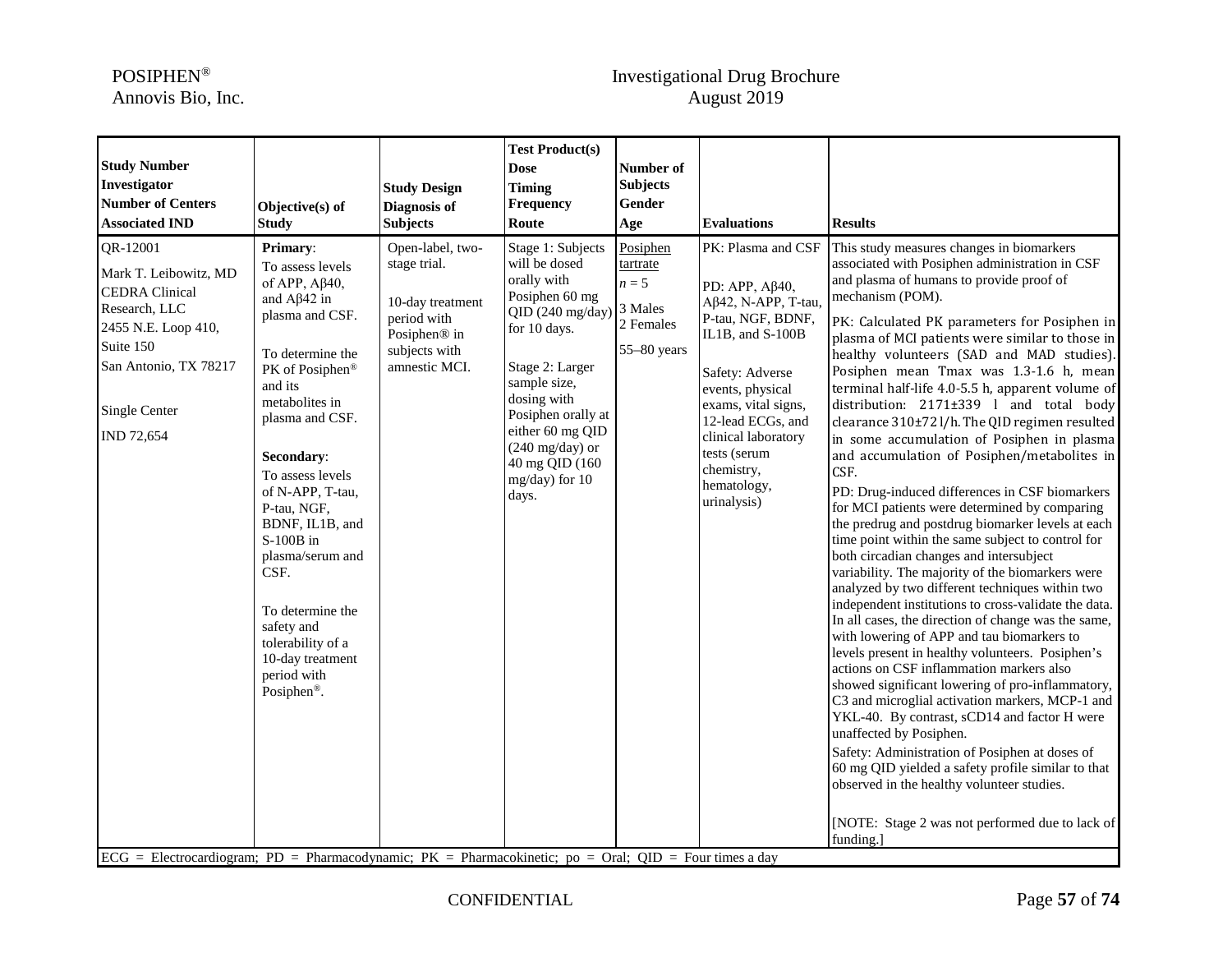#### **4.1 Phase I Studies in Healthy Volunteers**

# **4.1.1 A Single Ascending Dose (SAD) Study of the Pharmacokinetics and Tolerability of Posiphen Tartrate in Healthy Men and Women (Protocol AX-PO-101)**

Using a typical design for a first-in-man Phase I study, progressively increasing single doses of Posiphen tartrate were administered to healthy normal male and female volunteers, using a double-blind, randomized, placebo-controlled design. Six groups of 10 subjects (5 males and 5 females) received Posiphen tartrate at each dose level, while one male and one female subject per dose level served as placebo controls.

Subjects were monitored for safety and tolerability, with collection of blood and urine samples for 24 hours in order to determine the pharmacokinetics of the drug. Escalating doses of Posiphen studied were 10, 20, 40, 80, and 160 mg. Limiting side effects observed following the 160 mg dose resulted in curtailment of the study without administration of the 240 mg dose. In addition, an unusually high incidence of adverse events (AEs) in both the active treatment and placebo subjects at the 20 mg dose prompted a retest of this dose in a second group of 12 subjects before escalation to the 40 mg dose.

A total of 36 men and 36 women age range 18 to 40 years, 6 of each per treatment group, were recruited from the general population and enrolled. Sixty subjects received Posiphen (10 subjects per dose level for 10, 40, 80, and 160 mg; 20 subjects for the 20 mg dose level) and 12 subjects received placebo (2 subjects per dose level for 10, 40, 80, and 160 mg; 4 subjects for the 20 mg dose level). All 72 subjects who enrolled in the study completed per protocol.

**Plasma Concentrations:** Observed or derived PK parameters were based upon data from a total of 60 subjects receiving Posiphen (10 subjects per dose level for 10, 40, 80, and 160 mg; 20 subjects for the 20 mg dose level). Following oral administration, peak concentration was achieved rapidly, with mean observed  $T_{\text{max}}$  between 1.3 and 1.6 hours for both males and females at all doses.  $C_{\text{max}}$  increased disproportionately with increasing dose, as did the various measures of AUC. Differences in mean observed  $C_{\text{max}}$  and AUC between males and females at each dose appeared to be related to body weight rather than gender differences.

#### CONFIDENTIAL Page **58** of **74**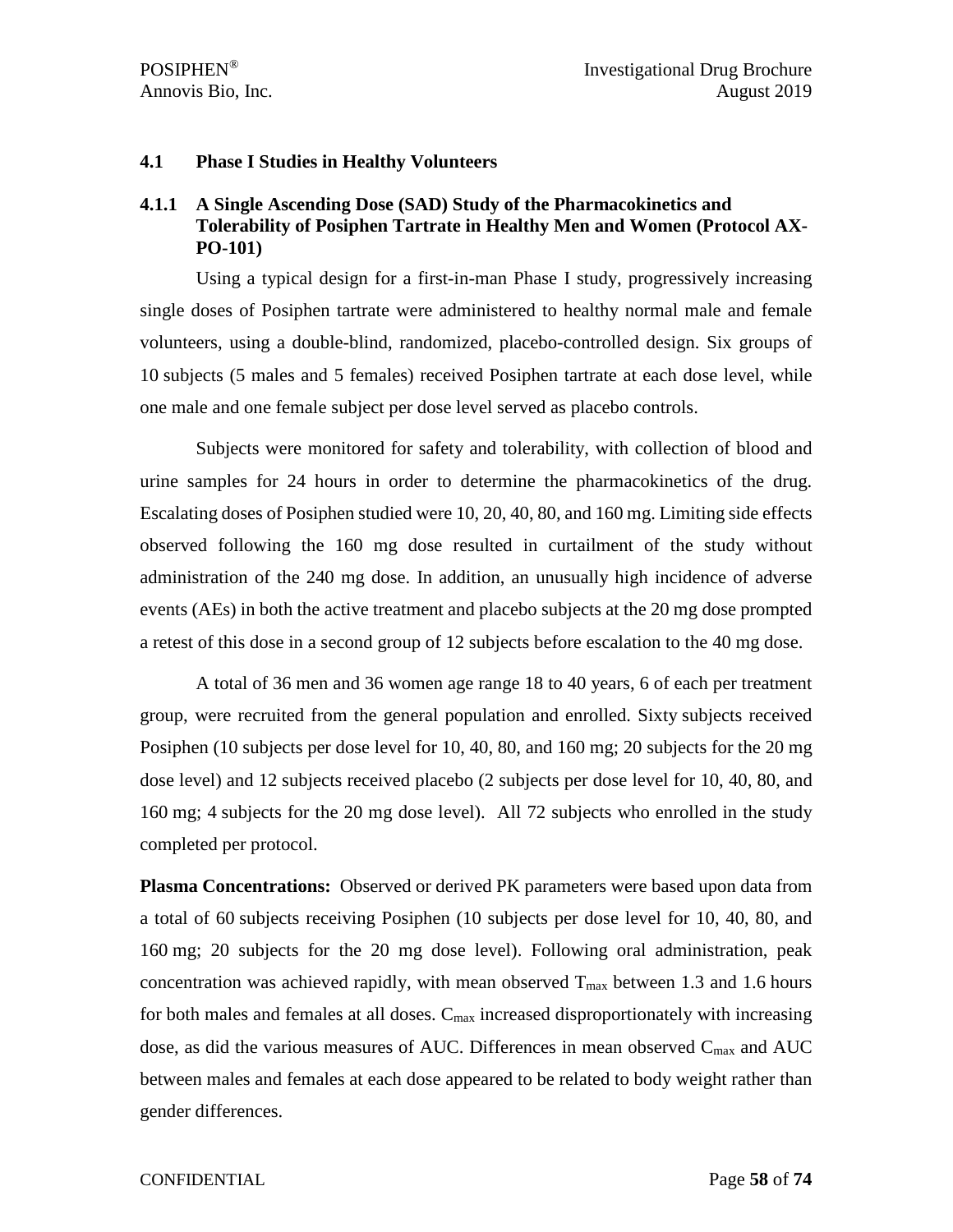Posiphen exhibited biphasic elimination after oral administration and for doses with well-defined plasma profiles (40–160 mg), the mean terminal  $t_{1/2}$  was approximately 4.0 hours. At lower doses, the apparent mean  $t_{1/2}$  was somewhat shorter, probably due to earlier decline in plasma concentration to below the detection limit and resultant incorporation of portions of the penultimate elimination phase in calculations of the terminal elimination rate constant,  $k_e$ . There were no sex-related differences in mean values for  $k_e$  or  $t_{1/2}$ .

**Dose Proportionality:** Both mean AUC and C<sub>max</sub> increased more than linearly with serial increases in dose level, indicating that systemic exposure was more than dose-proportional.

**PK Results:** PK data from Study AX-PO-101 are presented in **Table 4.2-1**.

*Table 4.2-1: Mean\* Pharmacokinetic Parameters for Posiphen by Dose After Single Oral Administration of Posiphen Tartrate – Male and Female Subjects Combined Statistics (Equal Number of Males and Females/Cohort) - AX-PO-101*

| <b>Parameter</b>                                                                                 | $10 \text{ mg}$<br>$n=10$ | $20 \text{ mg}$<br>$n=20$ | $40$ mg<br>$n=10$   | 80 mg<br>$n=10$   | $160$ mg<br>$n=10$ |
|--------------------------------------------------------------------------------------------------|---------------------------|---------------------------|---------------------|-------------------|--------------------|
| $C_{\text{max}}$ (ng/mL)                                                                         | $3.75 \pm 3.67$           | $13.8 \pm 7.6$            | $42.5 \pm 11.0$     | $120 \pm 40$      | $384 \pm 159$      |
| $T_{max}(h)$                                                                                     | $1.25 \pm 0.26$           | $1.33 \pm 0.37$           | $1.45 \pm 0.37$     | $1.45 \pm 0.64$   | $1.55 \pm 0.72$    |
| $AUC_{0-12}$ (ng·h/mL)                                                                           | $6.82 \pm 8.63$           | $23.4 \pm 13.4$           | $94.6 \pm 35.6$     | $310 \pm 95$      | $1220 \pm 406$     |
| $C_{last}$ (ng/mL)                                                                               | $0.0378 \pm 0.0090$       | $0.0415 \pm 0.0236$       | $0.0478 \pm 0.0240$ | $0.148 \pm 0.061$ | $0.934 \pm 0.664$  |
| $T_{last}(h)$                                                                                    | $7.70 \pm 3.65$           | $11.5 \pm 3.0$            | $20.3 \pm 4.5$      | $22.8 \pm 3.6$    | $24.5 \pm 0.0$     |
| $AUC_{0-t}$ (ng $\cdot$ h/mL)                                                                    | $6.82 \pm 8.72$           | $23.5 \pm 13.5$           | $95.5 \pm 36.1$     | $315 \pm 98$      | $1258 \pm 429$     |
| $AUC_{0-\infty}$ (ng·h/mL)                                                                       | $7.42 \pm 9.13^a$         | $24.9 \pm 14.0^b$         | $95.7 \pm 36.1$     | $316 \pm 98$      | $1264 \pm 432$     |
| $k_e(h^{-1})$                                                                                    | $0.535 \pm 0.217^a$       | $0.369 \pm 0.209^b$       | $0.183 \pm 0.031$   | $0.179 \pm 0.041$ | $0.197 \pm 0.056$  |
| $t_{1/2}$ (h)                                                                                    | $1.56 \pm 0.78^a$         | $2.68 \pm 2.03^b$         | $3.90 \pm 0.73$     | $4.04 \pm 0.87$   | $3.76 \pm 1.01$    |
| $V_z/F(L)$                                                                                       | $5650 \pm 6947^a$         | $2269 \pm 975^b$          | $1827 \pm 678$      | $1095 \pm 366$    | $522 \pm 216$      |
| Cl/F (L/h)                                                                                       | $3545 \pm 4620^a$         | $743 \pm 428^b$           | $326 \pm 112$       | $192 \pm 63$      | $97.6 \pm 34.9$    |
| $AUC_{0-t}/AUC_{0-\infty}$                                                                       | $0.971 \pm 0.031^{\circ}$ | $0.994 \pm 0.004^b$       | $0.997 \pm 0.002$   | $0.997 \pm 0.002$ | $0.996 \pm 0.004$  |
| $*$ Mean $\pm$ S.D.<br>$\boldsymbol{a}$<br>$n = 9$<br>$=$<br>$\boldsymbol{b}$<br>$n = 17$<br>$=$ |                           |                           |                     |                   |                    |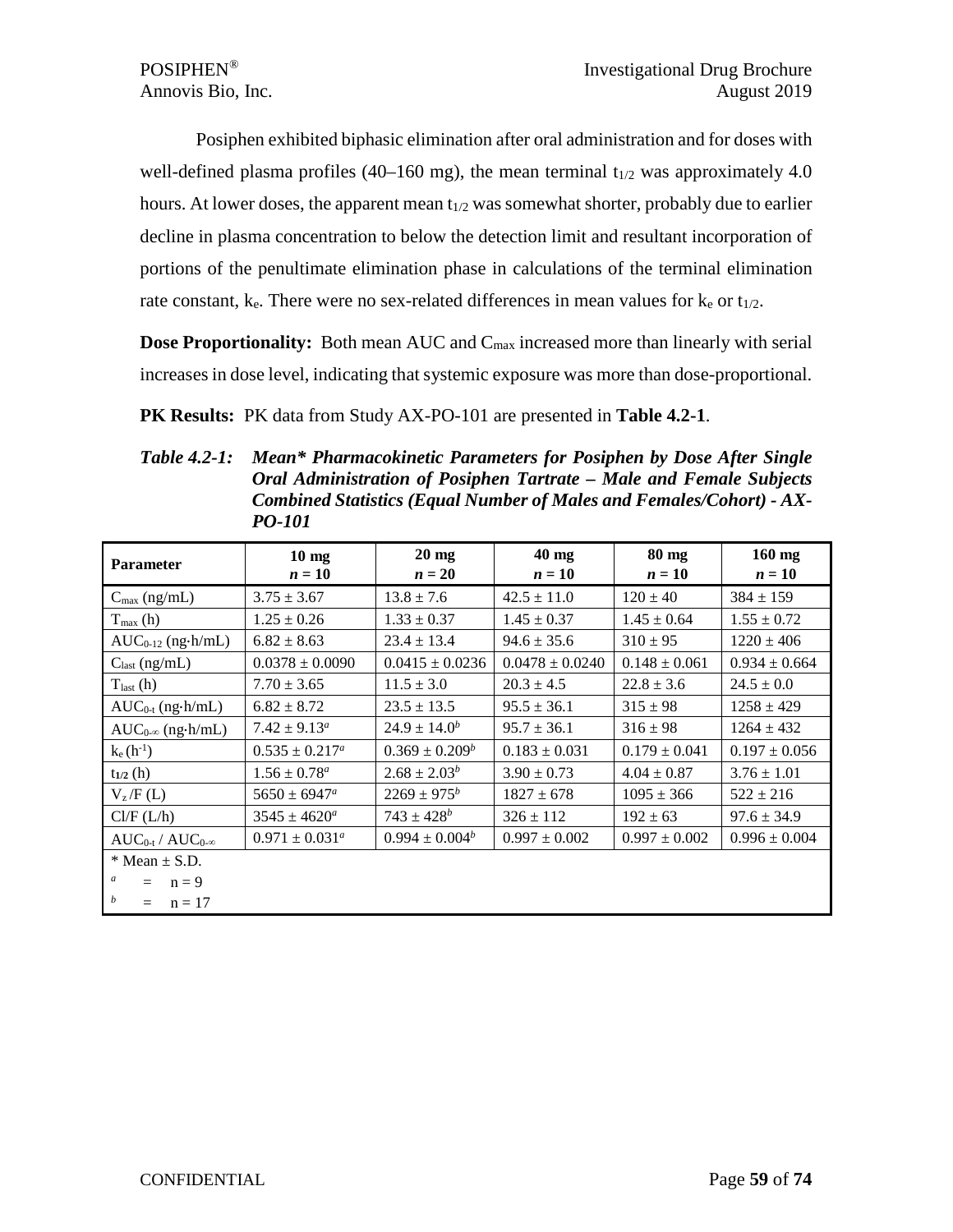Results of PK analysis are summarized below:

- The systemic availability of Posiphen increased disproportionately with increasing dose over the range 10–160 mg.
- The time to apparent maximum plasma concentration of Posiphen, approximately 1.3–1.6 hours post dose, was independent of dose and comparable for both sexes.
- The apparent volume of distribution and clearance of Posiphen (uncorrected for F, the fraction of dose absorbed) decreased with increasing dose, consistent with corresponding increases in AUC.

Calculated values for  $V_z/F$  were much larger then  $V_c$ , the volume of the central compartment (approximately 0.09–0.1 L/Kg). Based on results of nonclinical PK studies, it is likely that Posiphen is not particularly well absorbed after oral administration (i.e., F<<1.0), but large values of  $V_z/F$  relative to  $V_c$  may also reflect extensive partitioning of absorbed Posiphen out of the central compartment. Even after the 160-mg dose, the mean apparent volume of distribution was approximately 65-fold greater than  $V_c$ .

- Posiphen was cleared from the central compartment in a biphasic manner, and for doses with well-defined, complete plasma profiles (40–160 mg), exhibited a doseindependent  $t_{1/2}$  of approximately 4 hours in both males and females.
- Apparent sex-related differences in AUC values and  $C_{\text{max}}$  for the fixed doses of Posiphen used in this study may be explained by differences in body weight of males vs. females (i.e., these distinctions are no longer significantly different between males and females when considering doses on a mg/Kg basis).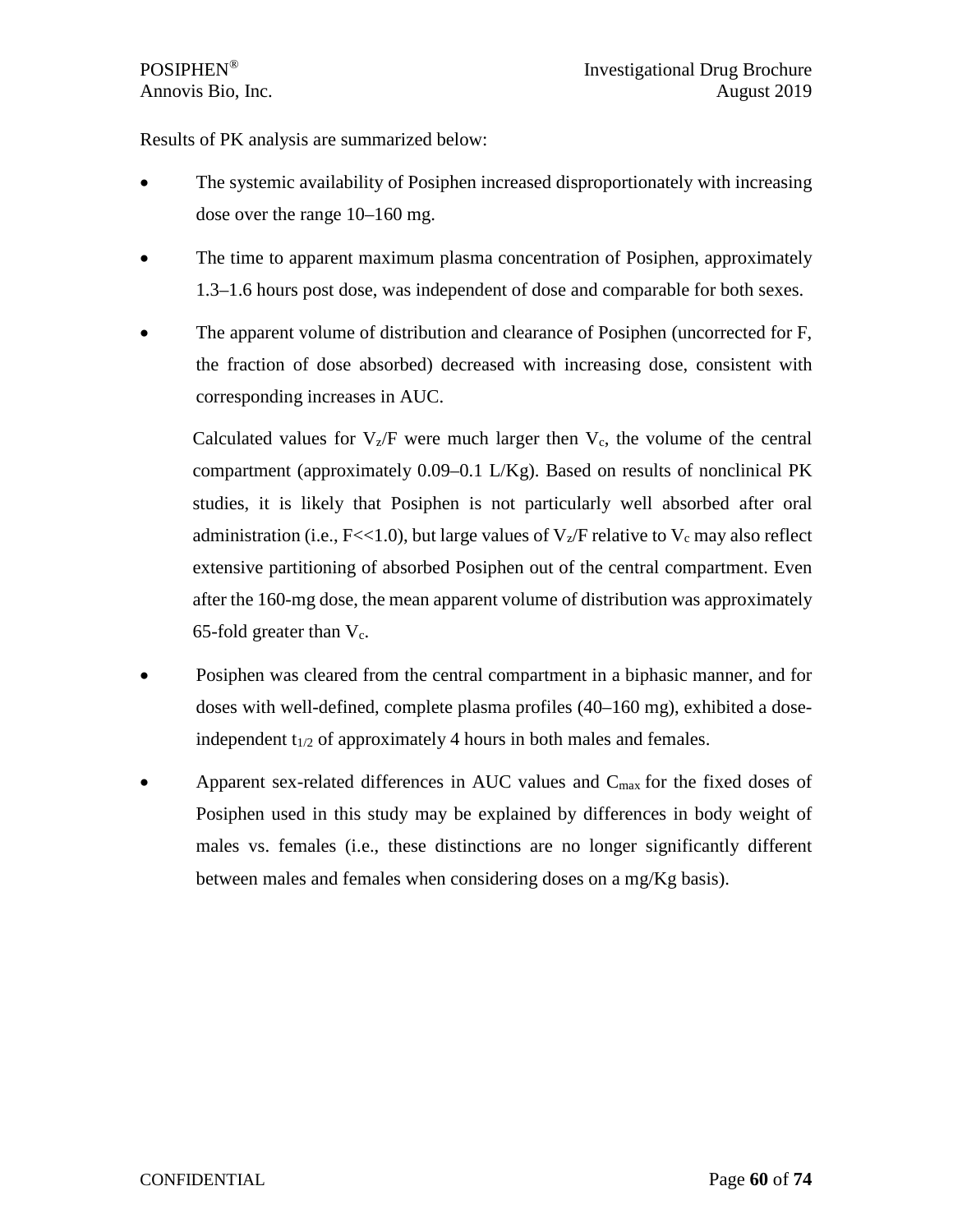### **4.1.2 A Three Period Study of the Pharmacokinetics, Pharmacodynamics and Tolerability of Posiphen Tartrate Following Multiple Oral Doses in Healthy Men and Women (Protocol AX-PO-102)**

This study was a randomized, double-blind, placebo-controlled, safety, tolerance, pharmacokinetics and pharmacodynamics study in which 6 male and 6 female subjects in each of three successive groups were administered one of three serially increasing, multiple dose regimens of Posiphen tartrate, and 2 males and 2 females in each treatment group received placebo. Safety was monitored throughout and blood and urine samples were collected in order to determine the PK and PD effects of the drug. Escalating doses of Posiphen studied were 20, 40, and 60 mg administered as a single dose on the first and last day and QID during the intervening days. The first two treatments were administered for 7 days, and the third for 10 days.

A total of 24 men and 24 women age range 18 to 39 years, 8 per sex per treatment group, were recruited from the general population, enrolled, and randomized to either Posiphen or placebo in a 3:1 ratio. All subjects were included in the safety population. Thirty-six subjects received Posiphen (12 subjects per dose level for 20, 40, and 60 mg) and 12 subjects received placebo. All but two participants completed per protocol. One subject was discontinued by the principal investigator due to AEs after receiving eight 60 mg doses of Posiphen. Another subject withdrew voluntarily after receiving thirteen 60 mg doses of Posiphen.

**Plasma Concentrations:** Observed or derived PK parameters were based upon data from a total of 36 subjects receiving Posiphen (12 subjects per dose level for 20, 40, and 60 mg). Following oral administration, peak concentration was achieved rapidly, with mean observed  $T_{\text{max}}$  between 1.2 and 1.4 hours for the combined male and female population at all doses. Cmax increased disproportionately with increasing dose, as did the various measures of AUC, but there was no evidence of clinically significant systemic accumulation of drug after multiple dosing. Differences in mean observed  $C_{\text{max}}$  and  $AUC$ between males and females at each dose appeared to be related to body weight.

Posiphen exhibited biphasic elimination after oral administration. For the 40 and 60 mg doses, with fully defined plasma profiles, the mean terminal  $t_{1/2}$  values after Dose 1 were 3.80  $\pm$  0.88 and 5.23  $\pm$  1.24 hours, respectively. The terminal t<sub>1/2</sub> values were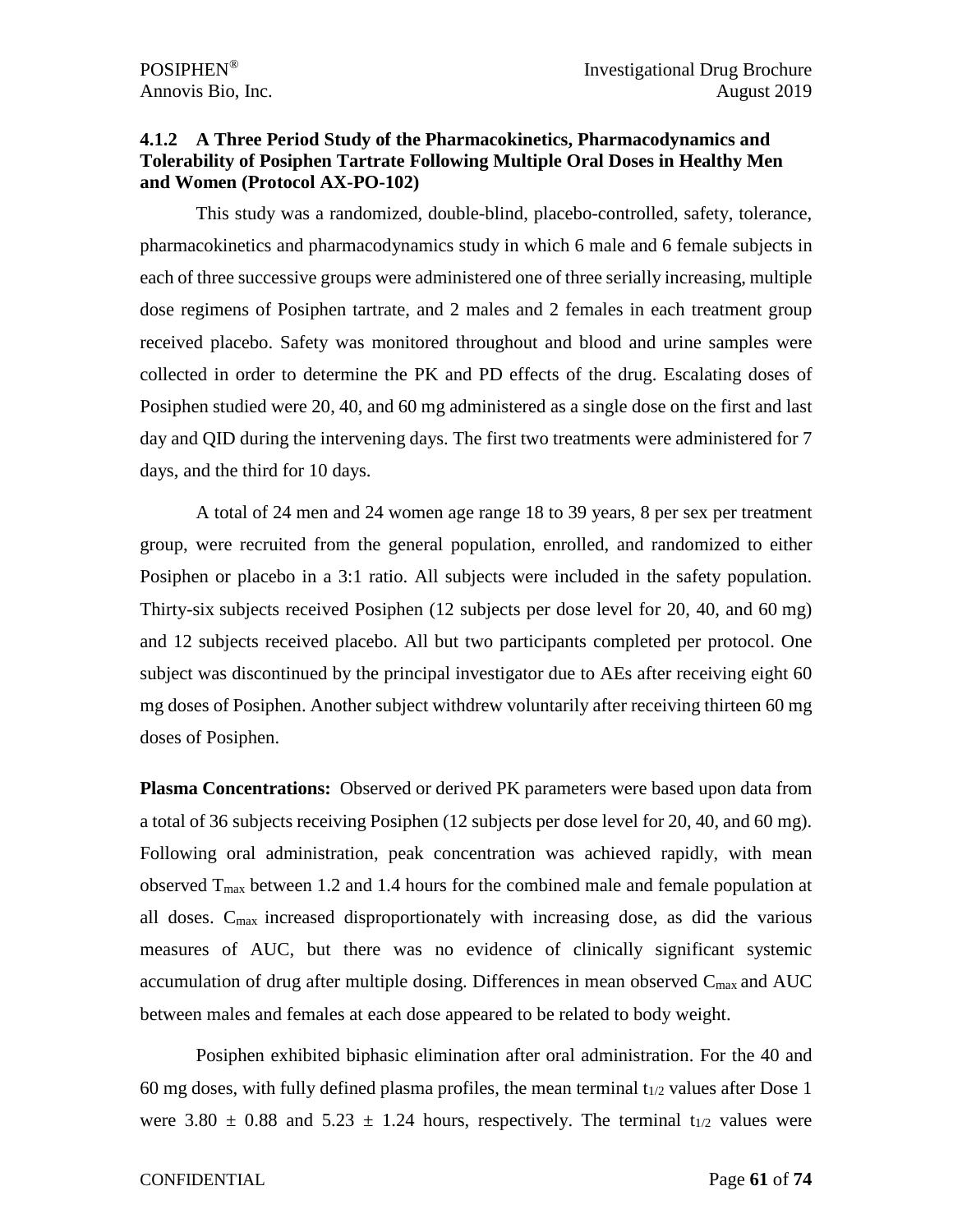essentially unchanged at  $3.53 \pm 1.03$  and  $4.74 \pm 0.91$  hours, respectively, after repeat dosing. For the 20 mg dose, the early decline in plasma concentrations to below the detection limit precluded full definition of the terminal elimination phase. As a consequence, the calculated apparent mean terminal  $t_{1/2}$  was somewhat shorter, due to overlap of available data points into the initial elimination phase. There were no sex-related differences in mean values for terminal elimination rate constant,  $k_e$ , or for  $t_{1/2}$ .

**Dose Proportionality:** On Day 1 and following the final dose, both mean AUC and mean  $C_{\text{max}}$  increased more than linearly as a function of dose level, indicating that systemic exposure was more than dose-proportional.

**Effects of Repeat Dosing:** Trough plasma concentrations (C<sub>min</sub>) were measured prior to the third daily dose on Days 4 and 6 for the 20 and 40 mg Posiphen groups, and on Days 7 and 9 for the 60 mg group. For each dose group, the mean values were essentially identical on both days, reflecting achievement of steady state prior to determination of full PK profiles following the final dose, on Day 7 or 10, respectively. Based on comparisons of mean  $C_{\text{max}}$  and AUC values in each treatment group, four times a day (QID) administration produced little change between the first and last dose of Posiphen. Thus, for the multiple dose regimen employed in this study, the extent of systemic accumulation of Posiphen at steady state was negligible.

**PK Results:** PK data from Study AX-PO-102 are presented in Table 4.2-2. Results of the PK analysis are summarized below:

- As reflected in both  $C_{\text{max}}$  and AUC values, the systemic availability of Posiphen increased disproportionately with increasing dose over the range 20–60 mg.
- At all dose levels, there was no appreciable accumulation of Posiphen after repeat dosing.
- The time to apparent maximum plasma concentration of Posiphen, approximately 1.2–1.4 hours post-dose, was independent of dose and sex and did not change after repeat administration of Posiphen.
- The apparent volume of distribution and whole-body clearance of Posiphen (uncorrected for F, the fraction of dose absorbed) decreased with increasing dose, consistent with the inverse relationship between  $V_z/F$  and AUC.

CONFIDENTIAL Page **62** of **74**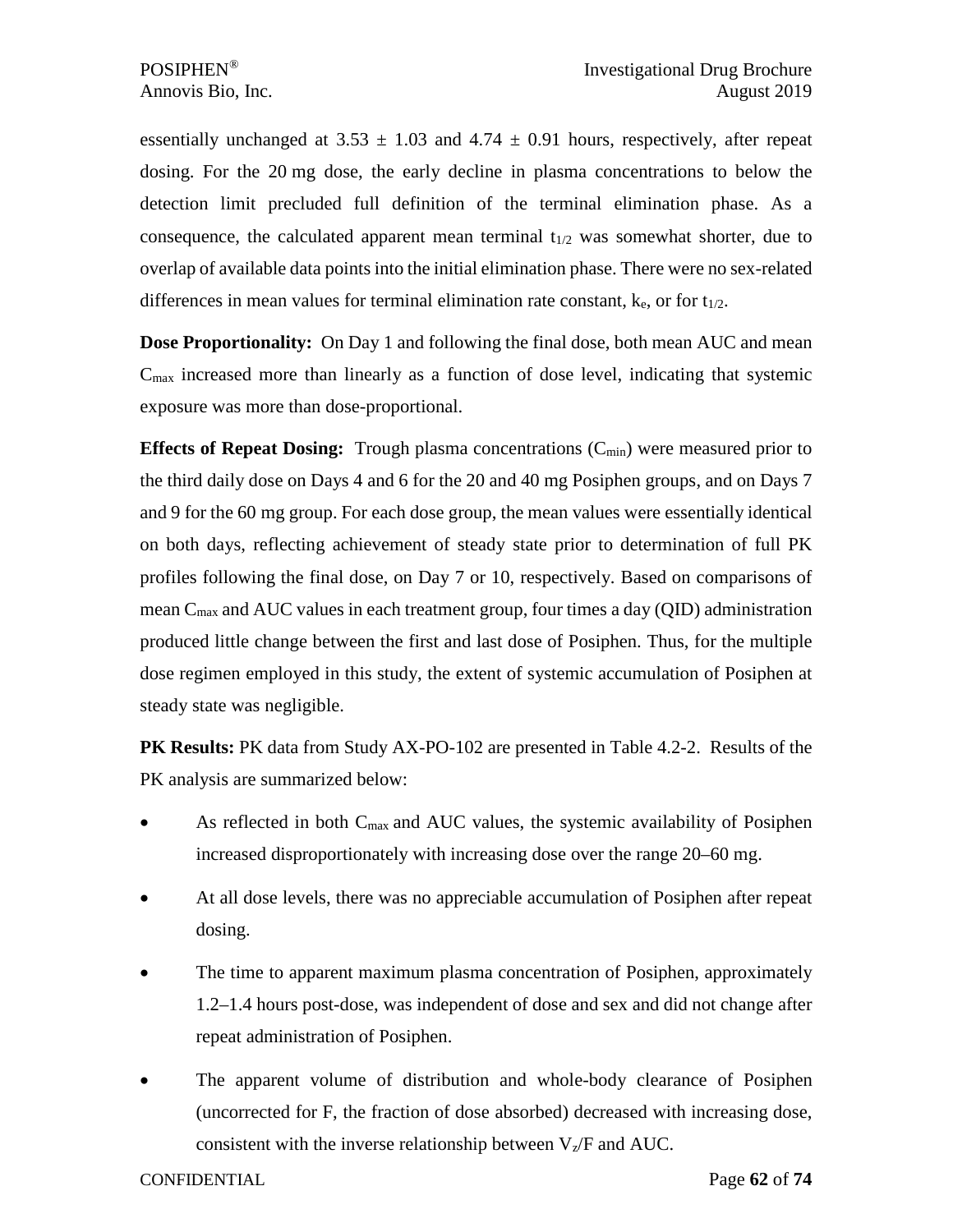- Posiphen was cleared from the central compartment in a biphasic manner. For the combined male and female population in the 60-mg QID treatment group, the only dose level with well-defined, complete plasma profiles, Posiphen exhibited a mean terminal  $t_{1/2}$  of 5.23  $\pm$  1.24 hours after the first dose and was essentially unchanged at  $4.74 \pm 0.91$  hours after repeat dosing.
- Apparent sex-related differences in AUC values and C<sub>max</sub> for the fixed doses of Posiphen used in this study may be explained by differences in body weight of males vs. females (i.e., these distinctions are no longer significantly different between males and females when doses are expressed on a mg/kg basis).

**PD Results:** In Study AX-PO-102, blood samples for determination of AChE and BChE activity, and Aβ related immunoreactivity were collected at time points generally corresponding to sampling times for Posiphen pharmacokinetics. Results of PD analysis are summarized below:

- At doses used in this study, inhibition of AChE was maximal but weak at or near Tmax, and exhibited a small enhancement of activity relative to placebo beyond 5 hours post-dose.
- The differences between the Posiphen and placebo groups with respect to BChE changes were smaller than those for AChE and there was no clear dose-related or temporal pattern suggesting a significant effect in this group of healthy subjects.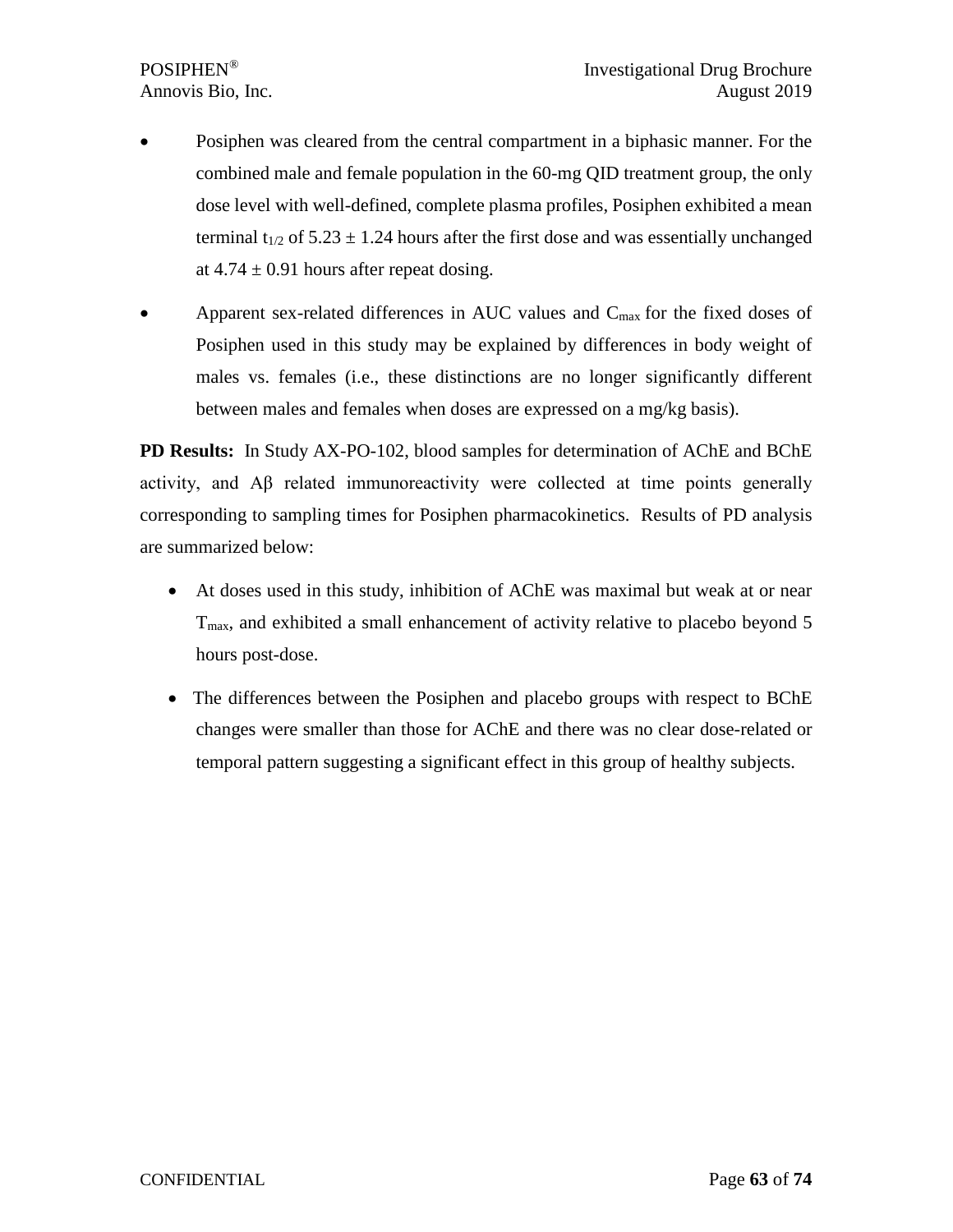Annovis Bio, Inc.

# POSIPHEN<sup>®</sup><br>Annovis Bio, Inc. Annovis Bio, Inc. Annovis Bio, Inc.

*Table 4.2-2: Mean\* Pharmacokinetic Parameters for Posiphen by Dose After Repeat-Dose Oral Administration of Posiphen Tartrate – Male and Female Subjects Combined Statistics (Equal Number of Males and Females/Cohort) - AX-PO-102*

| <b>Parameter</b>           | $20 \text{ mg} (n = 12)$  |                     | 40 mg $(n = 12)$          |                       | 60 mg $(n = 10)$          |                     |
|----------------------------|---------------------------|---------------------|---------------------------|-----------------------|---------------------------|---------------------|
|                            | Day 1                     | Day 7               | Day 1                     | Day 7                 | Day 1                     | Day $10$            |
| $C_{\text{max}}$ (ng/mL)   | $12.7 \pm 7.2$            | $9.55 \pm 3.85$     | $64.6 \pm 23.1$           | $52.7 \pm 17.6$       | $103 \pm 31$              | $88.0 \pm 29.2^b$   |
| $T_{\text{max}}(h)$        | $1.38 \pm 0.43$           | $1.29 \pm 0.26$     | $1.21 \pm 0.26$           | $1.38 \pm 0.38$       | $1.33 \pm 0.33$           | $1.40 \pm 0.32^b$   |
| $AUC_{0.5}$ (ng $h/mL$ )   | $22.3 \pm 14.0$           | $16.2 \pm 6.9$      | $133 \pm 56$              | $113 \pm 42$          | $219 \pm 76$              | $223 \pm 88^b$      |
| $C_{last}$ (ng/mL)         | $0.0518 \pm 0.0412$       | $0.0734 \pm 0.0671$ | $0.0525 \pm 0.0292$       | $0.149 \pm 0.101$     | $0.137 \pm 0.093$         | $0.303 \pm 0.202^b$ |
| $T_{last}(h)$              | $11.2 \pm 3.0$            | $10.8 \pm 2.4$      | $21.3 \pm 3.9$            | $20.0 \pm 5.9$        | $24.0 \pm 0.0$            | $24.0 \pm 0.0^b$    |
| $AUC_{0-t}$ (ng·h/mL)      | $23.2 \pm 14.6$           | $17.1 \pm 7.4$      | $141 \pm 59$              | $129 \pm 55$          | $240 \pm 91$              | $275 \pm 123^b$     |
| $AUC_{0-\infty}$ (ng·h/mL) | $24.2 \pm 15.1^a$         | $17.4 \pm 7.7$      | $144 \pm 61^a$            | $134 \pm 56^a$        | $237 \pm 94^a$            | $277 \pm 124^b$     |
| $k_e(h^{-1})$              | $0.351 \pm 0.172^{\circ}$ | $0.294 \pm 0.073$   | $0.194 \pm 0.056^a$       | $0.217 \pm 0.079^a$   | $0.140 \pm 0.034^{\circ}$ | $0.150 \pm 0.024^b$ |
| $t_{1/2}$ (h)              | $2.76 \pm 1.93^{\circ}$   | $2.51 \pm 0.69$     | $3.80 \pm 0.88^a$         | $3.53 \pm 1.03^a$     | $5.23 \pm 1.24^a$         | $4.74 \pm 0.91^b$   |
| $V_z/F(L)$                 | $4047 \pm 2592^{\circ}$   | $4870 \pm 2801$     | $1870 \pm 1078^a$         | $1661 \pm 605^a$      | $2197 \pm 986^a$          | $1741 \pm 689^b$    |
| Cl/F (L/h)                 | $1462 \pm 1620^a$         | $1388 \pm 664$      | $351 \pm 204^{\circ}$     | $346 \pm 135^{\circ}$ | $291 \pm 119^a$           | $253 \pm 97^b$      |
| $AUC_{0-t}/AUC_{0-\infty}$ | $0.991 \pm 0.007^a$       | $0.984 \pm 0.015$   | $0.997 \pm 0.002^{\circ}$ | $0.995 \pm 0.003^a$   | $0.996 \pm 0.003^{\circ}$ | $0.993 \pm 0.004^b$ |
| $*$ Mean $\pm$ SD          |                           |                     |                           |                       |                           |                     |
| $=$ $n = 11$               |                           |                     |                           |                       |                           |                     |
| b<br>$=$ $n = 10$          |                           |                     |                           |                       |                           |                     |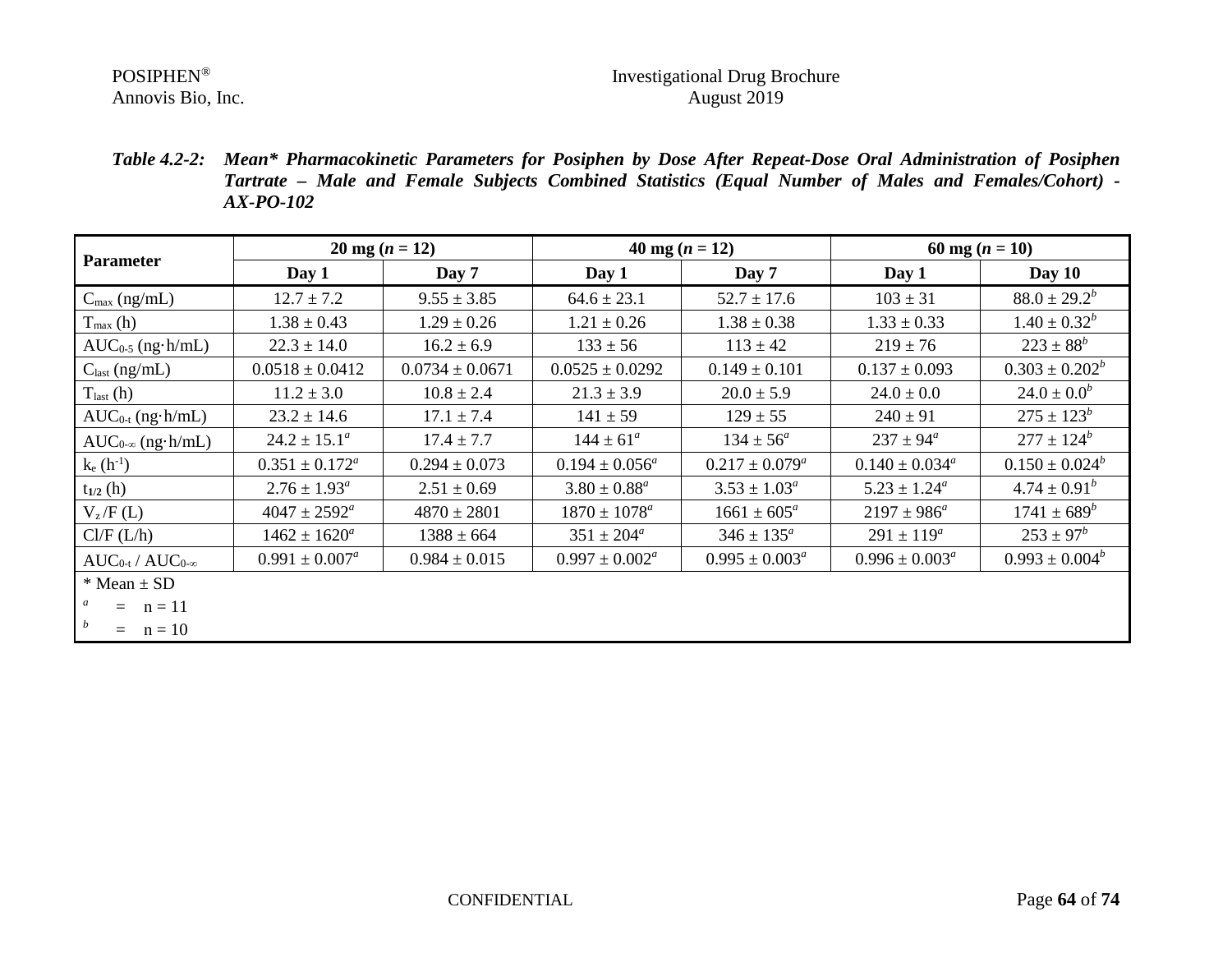### **4.2 Exploratory Studies in Patients**

# **4.2.1 An Open-Label, Two-Stage Study to Evaluate the Pharmacokinetics and Pharmacodynamics of Posiphen® in Plasma and Cerebrospinal Fluid (CSF) after a 10-Day Treatment Period in Subjects with Amnestic Mild Cognitive Impairment (MCI) (Protocol QR-12001)**

This study was designed as an open-label, 2-stage study in which 5 healthy male and female MCI subjects were to be enrolled in Stage 1, and dosed with Posiphen 60 mg QID for 10 days. The design of Stage 2 was identical to the design of Stage 1 except for the number of subjects, the doses of Posiphen (to include 40 mg QID), and the measurements of PK and PD (which may be refined based on the results from Stage  $1$ )<sup>[25](#page-64-0)</sup>.

Subjects were male or postmenopausal females, between 55 and 80 years of age, with self-reported memory complaints that were corroborated by spouse or companion or caregiver as appropriate, and memory difficulties as measured on neuropsychological tests. MCI was determined according to Petersen's criteria<sup>[26](#page-64-1)</sup> with a Mini Mental Status Examination score  $\geq 24$ , cut-off score on the logical memory II delayed paragraph recall subtest of the Wechsler Memory Scale Revised, Clinical Dementia Rating of 0.5 with a memory box score of 0.5 or 1.0.

This study measured PK in plasma and CSF, and PD changes in biomarkers associated with Posiphen administration in CSF and plasma of subjects with MCI, to provide proof of mechanism (POM). CSF and plasma were obtained over a 12 hour period prior to and following 10 days of dosing with Posiphen.

Posiphen administration for 10 days had a statistically significant effect on lowering secreted APP  $\alpha$  and  $\beta$  as well as total-tau and phosphorylated-tau levels. All measurements were conducted by two independent labs with different assay conditions and different antibodies. The data obtained for APP and tau was comparable and reproducible<sup>27</sup>.

**PK Results:** Calculated pharmacokinetic parameters for Posiphen in plasma of MCI patients were similar to those in healthy volunteers (SAD and MAD studies). Posiphen mean  $T_{\text{max}}$  was 1.3-1.6 h, mean t<sub>1/2</sub> 4.0-5.5 h, apparent volume of distribution: 2171 $\pm$ 339 l and

<span id="page-64-0"></span> $25$  Stage 2 of Protocol OR-12001 was not conducted due to lack of funding.

<span id="page-64-1"></span><sup>26</sup> Petersen RC. Mild cognitive impairment as a diagnostic entity. J Intern Med 2004;256:183-94

<span id="page-64-2"></span><sup>&</sup>lt;sup>27</sup> Measurement of Aβ42 levels were compromised due to an unknown handling factor that caused Aβ42 to precipitate in a number of CSF samples at Day 11. No samples precipitated at Day 0. A comparison of precipitated and un-precipitated samples at Day 11 with Day 0, showed precipitated samples to be lower by about 95%, whereas un-precipitated samples did not show a decrease in Aβ42. Exclusion of the precipitated samples resulted in Aβ42 values that did not seem to differ from the Day 0 Aβ42 values.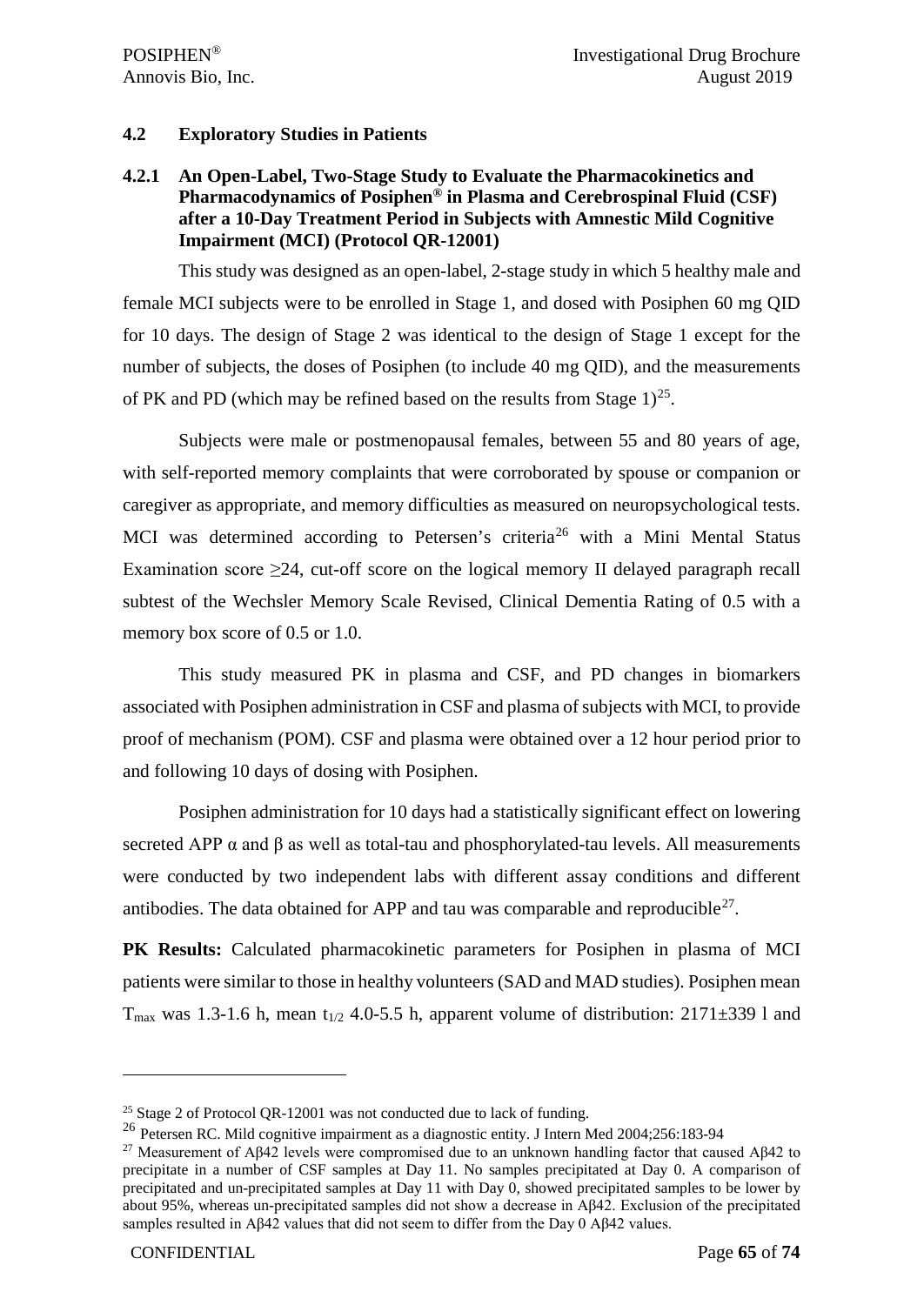total body clearance  $310\pm72$  l/h. The QID regimen resulted in some accumulation of Posiphen in plasma and accumulation of Posiphen/metabolites in CSF.

Extrapolated brain levels for MCI patients were determined by applying the rat plasma/CSF/brain data to the human plasma and CSF data. This estimate predicts Posiphen brain levels approaching 1 ug/g or approximately 3.5µM for a dose of 4x60 mg/day.

**PD Results:** Drug-induced differences in CSF biomarkers for MCI patients were determined by comparing the predrug and postdrug biomarker levels at each time point within the same subject to control for both circadian changes and intersubject variability. The majority of the biomarkers were analyzed by two different techniques within two independent institutions to cross-validate the data. In all cases, the direction of change was the same, with lowering of APP and tau biomarkers to levels present in healthy volunteers. Posiphen's actions on CSF inflammation markers also showed significant lowering of proinflammatory, C3 and microglial activation markers, MCP-1 and YKL-40. By contrast, sCD14 and factor H were unaffected by Posiphen.

#### **4.3 Overview of Efficacy**

Not applicable.

# **4.4 Overview of Safety**

Posiphen tartrate has been evaluated for safety and tolerability in humans when administered orally. A summary of the available safety data from these studies is provided below.

# **4.4.1 A Single, Ascending Dose Study of the Pharmacokinetics and Tolerability of Posiphen Tartrate in Healthy Men and Women (Protocol AX-PO-101)**

The pattern of AEs was similar to that seen in typical studies in healthy normal volunteers, with an overall incidence of 33.3% among placebo-treated subjects and 35% (31.7%, treatment-related) for all Posiphen treatment groups combined. There was a tendency, but no definitive pattern of increased incidence of AEs with increasing dose of Posiphen. Most AEs were of short duration, mild or moderate in severity, resolved without medical intervention, and occurred in one or a few subjects. Only two subjects experienced severe AEs, including symptoms associated with orthostatic hypotension (1 placebo and 1 Posiphen 20-mg subject).

There were no serious adverse events (SAEs) and no one was withdrawn from the study as a result of an AE.

# CONFIDENTIAL Page **66** of **74**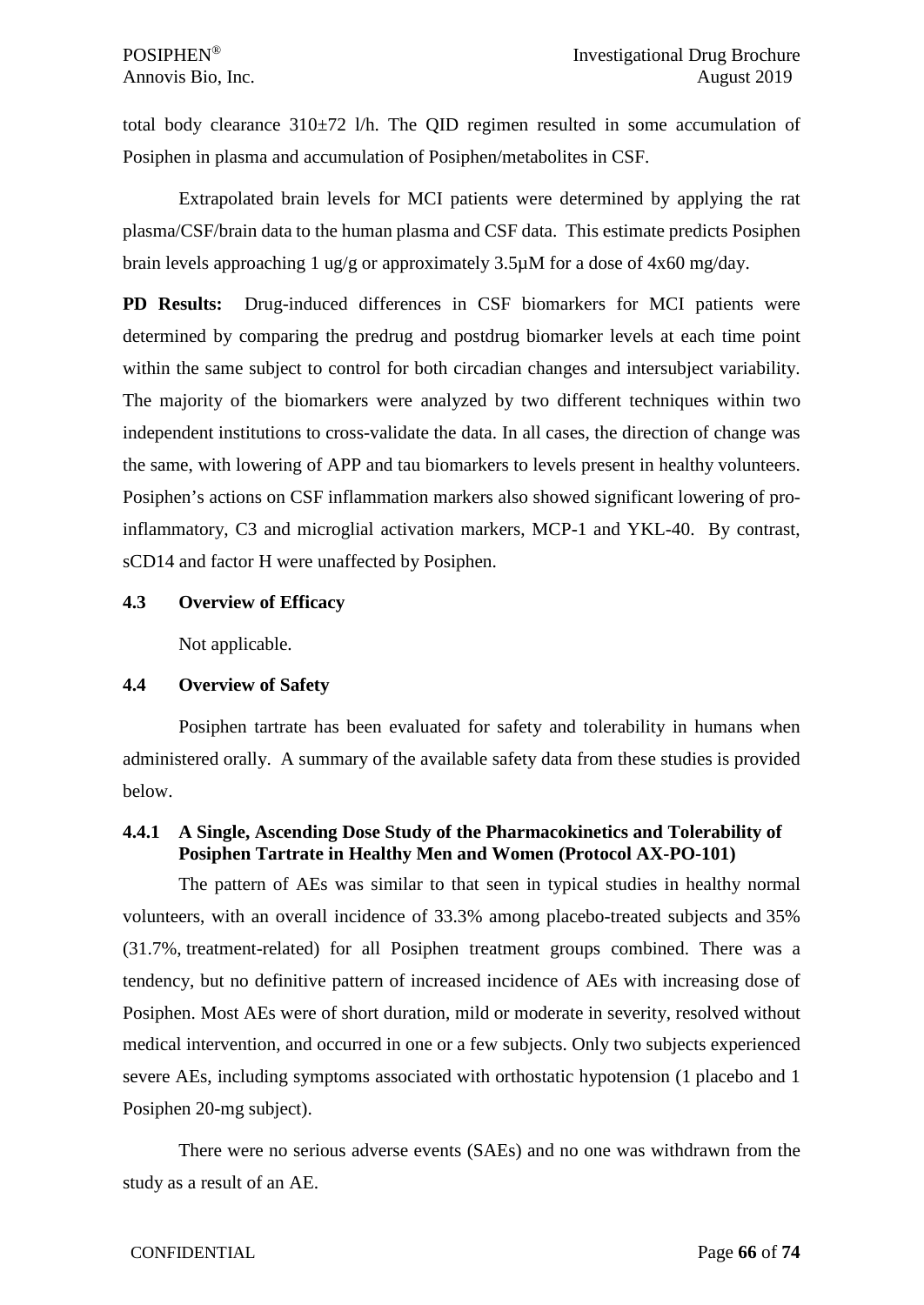There were no clinically significant changes associated with Posiphen in physical examination findings, vital signs, ECG parameters, or clinical laboratory tests. One clinical laboratory parameter for which a pattern of dose-related changes was suggested was a modest decrease in total serum protein. The incidence of this change was comparable between the placebo group and all Posiphen groups except the highest dose group (160 mg). The difference was due primarily to a single subject in the 160 mg dose group, so its significance was considered uncertain. Serum glucose levels were elevated in 80% of subjects in the 10 mg dose group on Day 2 but not on Day 6. This effect was not observed at any other time in any other treatment group and the cause was undetermined.

Most AEs in this blinded study were considered by the investigator to be at least possibly related to study treatment. Among those receiving Posiphen, the proportion of subjects with any AE increased at the 160-mg dose (70%), but overall incidence among Posiphen subjects (35%) was comparable to that for the placebo group (33.3%). Severe AEs were reported for 2 subjects in the 20 mg treatment group (nausea, dizziness and orthostatic hypotension) and one who received placebo (lightheadedness, fainting, orthostatic hypotension, and tachycardia). Mild and moderate AEs occurred with similar prevalence in both the placebo group ( $n = 12$ ) and the entire Posiphen population ( $n = 60$ ), at 25.0 and 33.3%, respectively.

Adverse events that occurred in more than one subject in the Posiphen group, the placebo group, or in the entire cohort (corresponding to at least 10–15% of at least one population), are summarized by dose in **Table 4.4-1** for both male and female subjects combined.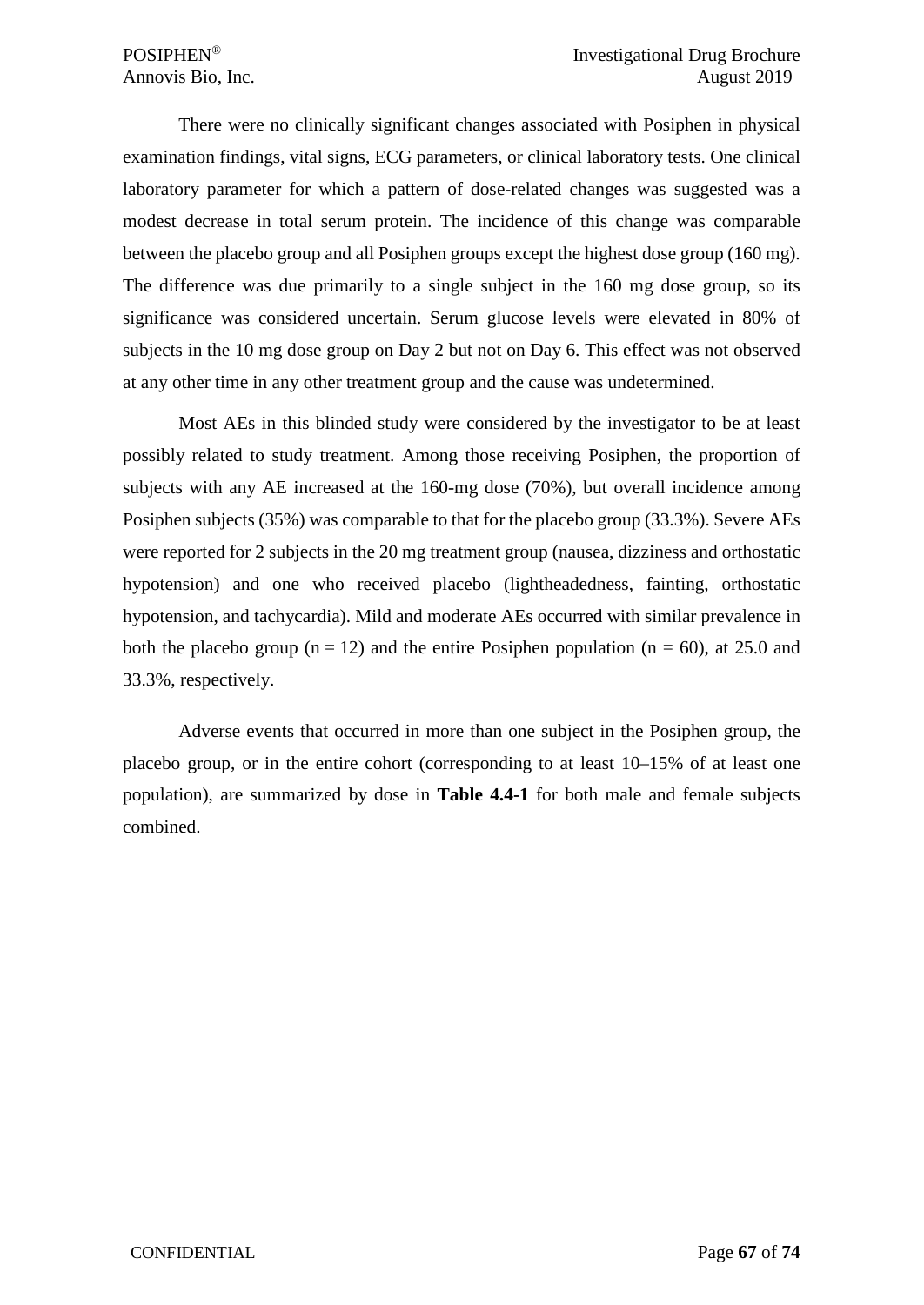| Table 4.4-1: Summary of Adverse Events in More Than One Subject Per Treatment |
|-------------------------------------------------------------------------------|
| <b>Group (Males and Females Combined) Study AX-PO-101</b>                     |

| <b>Body System</b>                                                                                                                                                                                                                                                                                                                                                                     | Number $\left(\frac{0}{0}\right)$ of Patients in Treatment Group $(n = 72)$ |                       |                   |                       |                        |                               |                              |
|----------------------------------------------------------------------------------------------------------------------------------------------------------------------------------------------------------------------------------------------------------------------------------------------------------------------------------------------------------------------------------------|-----------------------------------------------------------------------------|-----------------------|-------------------|-----------------------|------------------------|-------------------------------|------------------------------|
| <b>Adverse Event<sup>a</sup></b><br>(Preferred Term)                                                                                                                                                                                                                                                                                                                                   | $10 \text{ mg}$<br>$(n = 10)$                                               | $20$ mg<br>$(n = 20)$ | 40 mg<br>$(n=10)$ | $80$ mg<br>$(n = 10)$ | $160$ mg<br>$(n = 10)$ | All<br>Posiphen<br>$(n = 60)$ | <b>Placebo</b><br>$(n = 12)$ |
| All AEs, mild                                                                                                                                                                                                                                                                                                                                                                          | 2(20.0)                                                                     | 4(20.0)               | 1(10.0)           | 3(30.0)               | 3(30.0)                | 13(21.7)                      | 2(16.7)                      |
| All AEs, moderate                                                                                                                                                                                                                                                                                                                                                                      | 1(10.0)                                                                     | 2(10.0)               | 0(0)              | 0(0)                  | 4(40.0)                | 7(11.7)                       | 1(8.3)                       |
| All AEs, severe                                                                                                                                                                                                                                                                                                                                                                        | 0(0)                                                                        | 1(5.0)                | 0(0)              | 0(0)                  | 0(0)                   | 1(1.7)                        | 1(8.3)                       |
| <b>Gastrointestinal Disorders</b>                                                                                                                                                                                                                                                                                                                                                      |                                                                             |                       |                   |                       |                        |                               |                              |
| Nausea                                                                                                                                                                                                                                                                                                                                                                                 | 0(0)                                                                        | 2 $(10.0)^b$          | 0(0)              | 0(0)                  | 4(40.0)                | 6(10.0)                       | 0(0)                         |
| Vomiting                                                                                                                                                                                                                                                                                                                                                                               | 0(0)                                                                        | 0(0)                  | 0(0)              | 0(0)                  | 3(30.0)                | 3(5.0)                        | 0(0)                         |
| <b>General Disorders and Administration Site Conditions</b>                                                                                                                                                                                                                                                                                                                            |                                                                             |                       |                   |                       |                        |                               |                              |
| Feeling hot                                                                                                                                                                                                                                                                                                                                                                            | 0(0)                                                                        | 2(10.0)               | 0(0)              | 0(0)                  | 0(0)                   | 2(3.3)                        | 0(0)                         |
| <b>Investigations</b>                                                                                                                                                                                                                                                                                                                                                                  |                                                                             |                       |                   |                       |                        |                               |                              |
| Heart rate increased                                                                                                                                                                                                                                                                                                                                                                   | 2(20.0)                                                                     | 1(5.0)                | 0(0)              | 0(0)                  | 0(0)                   | 3(5.0)                        | 2 $(16.7)^b$                 |
| <b>Nervous System Disorders</b>                                                                                                                                                                                                                                                                                                                                                        |                                                                             |                       |                   |                       |                        |                               |                              |
| <b>Dizziness</b>                                                                                                                                                                                                                                                                                                                                                                       | 1(10.0)                                                                     | $4(20.0)^{b}$         | 1(10.0)           | 3(30.0)               | 4(40.0)                | 13 $(21.7)^b$                 | 3 $(25.0)^{\overline{b}}$    |
| Fainting <sup><math>c</math></sup>                                                                                                                                                                                                                                                                                                                                                     | 1(10.0)                                                                     | 1(5.0)                | 0(0)              | 0(0)                  | 0(0)                   | 2(3.3)                        | 1(8.3)                       |
| <b>Vascular Disorders</b>                                                                                                                                                                                                                                                                                                                                                              |                                                                             |                       |                   |                       |                        |                               |                              |
| Orthostatic hypotension                                                                                                                                                                                                                                                                                                                                                                | 0(0.0)                                                                      | 1 $(5.0)^b$           | 0(0)              | 0(0)                  | 0(0)                   | 1 $(1.7)^b$                   | 1 $(8.3)^b$                  |
| $\mathfrak{a}$<br>A subject may have experienced more than one AE in more than one category at more than one<br>$=$<br>severity, each counted as a separate event.<br>$\boldsymbol{b}$<br>Includes at least one AE reported as severe.<br>$\equiv$<br>$\boldsymbol{c}$<br>Dizziness is the preferred MedDRA term, which encompasses descriptive terms fainting, dizzy, and<br>$\equiv$ |                                                                             |                       |                   |                       |                        |                               |                              |

*lightheadedness.*

Although not always regarded by the investigator as AEs, dizziness/fainting and orthostatic hypotension were the most frequently observed safety observations during the course of this study. Orthostatic hypotension was observed with increasing frequency as the Posiphen dose increased from 40 to 160 mg but also occurred with comparable frequency in placebo subjects. Some subjects experienced orthostatic effects at multiple measurement points post dose, but there was no apparent correlation between time of occurrence and plasma concentration of Posiphen.

Overall, single doses of 10–80 mg of Posiphen were well tolerated. Collectively, mild and moderately severe related AEs occurred with greater frequency as the Posiphen dose was increased, with a higher incidence for the Posiphen treatment population as a whole than placebo. An increased incidence of nausea and vomiting was observed following the 160 mg dose. The incidence of AEs at this dose was deemed dose-limiting, prompting study termination without evaluation of the 240 mg dose.

#### CONFIDENTIAL Page **68** of **74**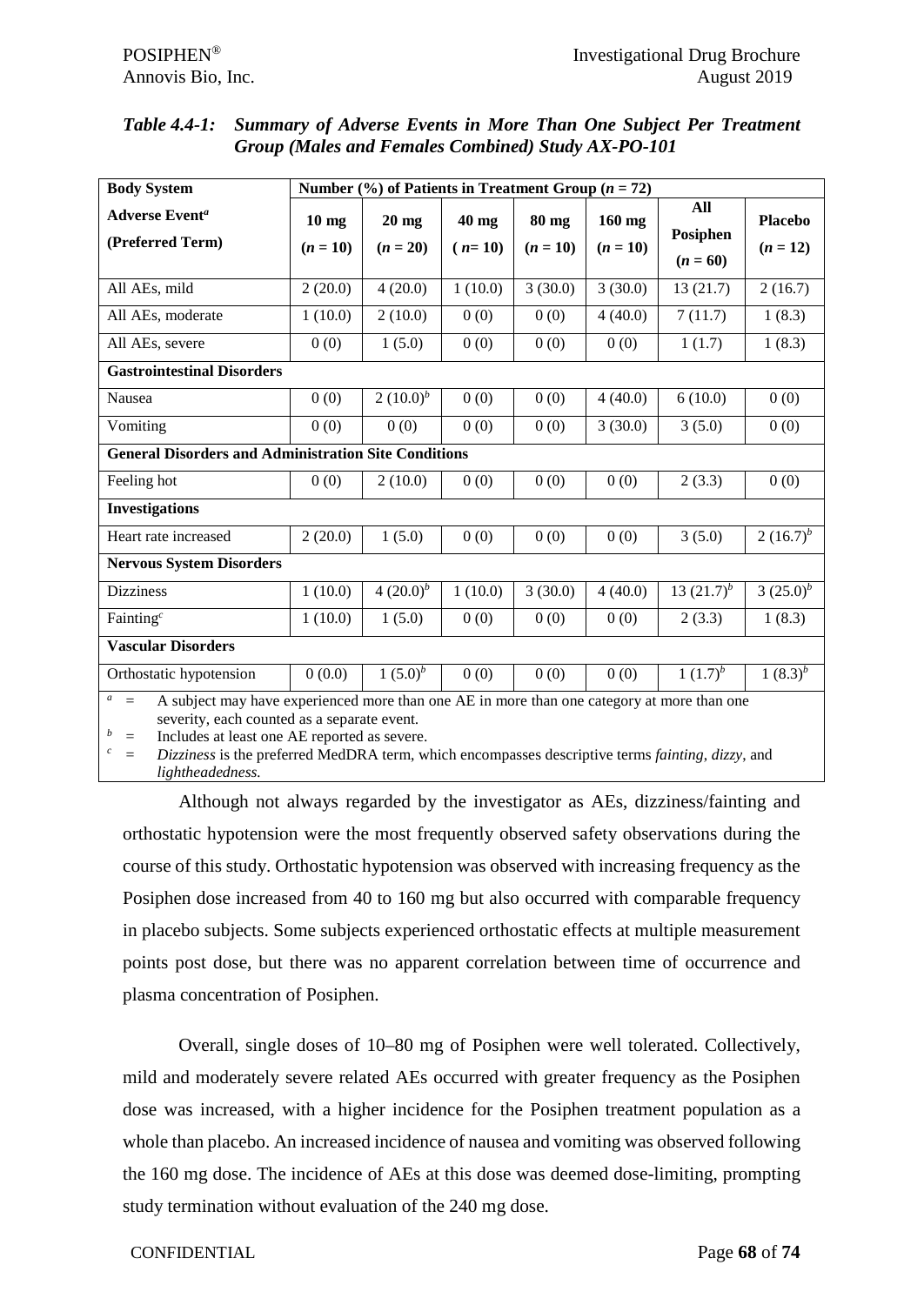# **4.4.2 A Three Period Study of the Pharmacokinetics, Pharmacodynamics and Tolerability of Posiphen Tartrate Following Multiple Oral Doses in Healthy Men and Women (Protocol AX-PO-102)**

The pattern of AEs was generally typical of healthy normal volunteers in Phase I studies, with an overall incidence of 50% among placebo-treated subjects and 41.6% (38.9%, treatment-related) for all Posiphen treatment groups combined. There was a tendency, but no definitive pattern of increased incidence of AEs with increasing dose of Posiphen. No AEs were considered severe by the investigator.

There were no SAEs or deaths in this study. One female subject receiving Posiphen 60 mg was discontinued on Day 3 as a result of AEs (dizziness, "feeling warm," nausea and vomiting) which resolved without further medical intervention.

There were no clinically significant changes associated with Posiphen in physical examination findings, vital signs, ECG parameters, or clinical laboratory findings. An unexplained decrease in serum total protein (but not albumin) was noted post treatment in all treatment groups. This phenomenon, while not deemed clinically significant by the investigator, had also been observed in the prior Phase I clinical trial, AX-PO-101.

Subjects receiving Posiphen 20 mg had the highest overall incidence of AEs. Most AEs were mild (30 AEs reported for Posiphen and 14 for placebo) and a few were moderate in severity (7 for Posiphen, 2 for placebo). There were no severe AEs recorded for any subject in either the Posiphen or placebo groups. With the small number of subjects, it was difficult to project trends for incidence of AEs, with the possible exception of dizziness, nausea and vomiting, the overall pattern and prevalence of mild and moderately severe AEs seemed similar for Posiphen and placebo.

Adverse events that occurred in more than one subject are summarized by treatment group in **Table 4.4-2** for both male and female subjects combined.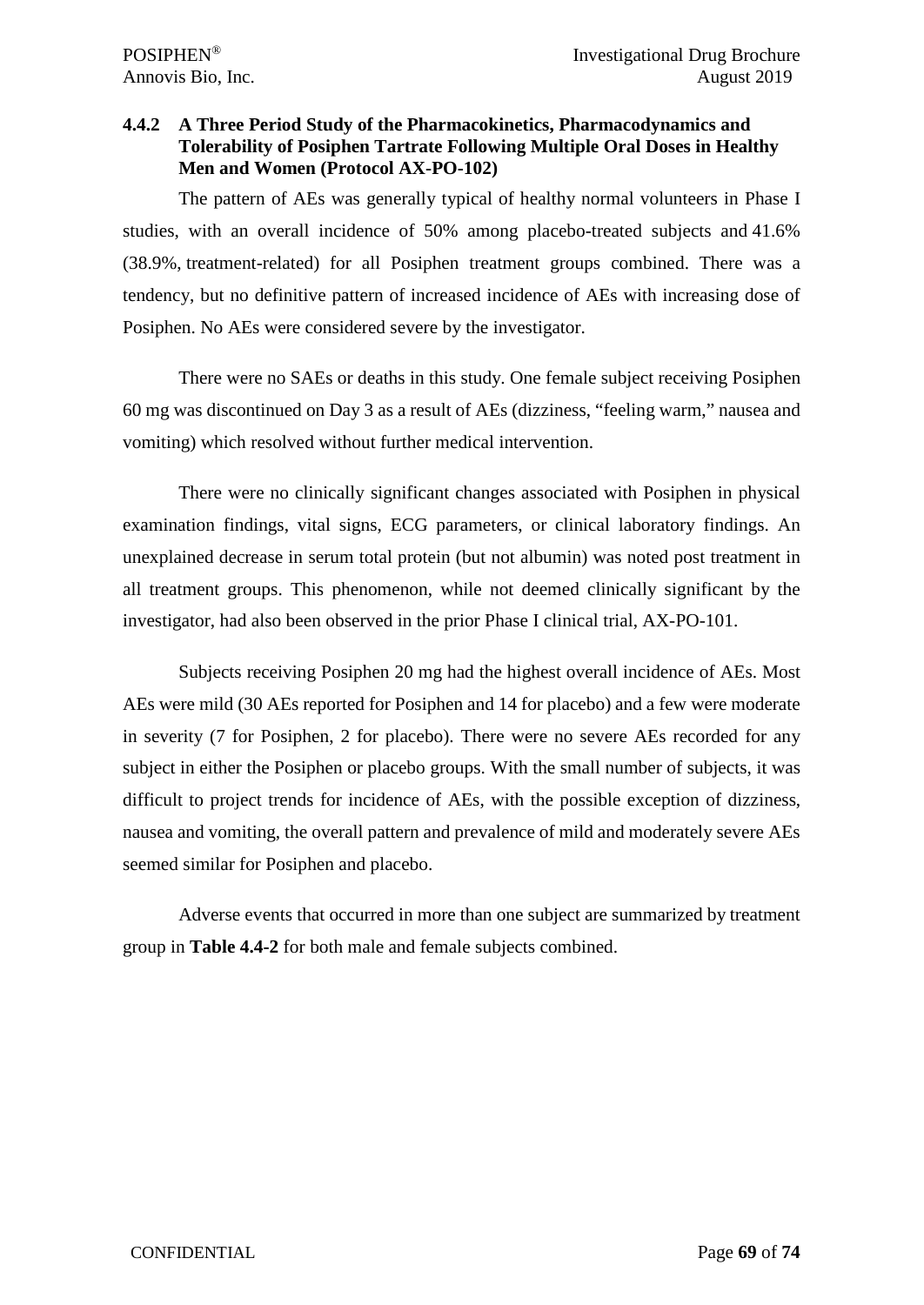| <b>Body System</b>                                                                                                                                                                                 | Number $\frac{6}{6}$ of Patients in Treatment Group ( <i>n</i> = 48) |            |            |                     |                |  |  |
|----------------------------------------------------------------------------------------------------------------------------------------------------------------------------------------------------|----------------------------------------------------------------------|------------|------------|---------------------|----------------|--|--|
| <b>Adverse Event<sup>a</sup></b>                                                                                                                                                                   | $20$ mg                                                              | 40 mg      | $60$ mg    | <b>All Posiphen</b> | <b>Placebo</b> |  |  |
| (Preferred Term)                                                                                                                                                                                   | $(n = 12)$                                                           | $(n = 12)$ | $(n = 12)$ | $(n = 36)$          | $(n = 12)$     |  |  |
| All AEs, mild                                                                                                                                                                                      | 6(50.0)                                                              | 3(25.0)    | 3(25.0)    | 12(33.3)            | 4(33.3)        |  |  |
| All AEs, moderate                                                                                                                                                                                  | 2(16.7)                                                              | 0(0)       | 1(8.3)     | 3(8.3)              | 2(16.7)        |  |  |
| All AEs, severe                                                                                                                                                                                    | 0(0)                                                                 | 0(0)       | 0(0)       | 0(0)                | 0(0)           |  |  |
| <b>Gastrointestinal Disorders</b>                                                                                                                                                                  |                                                                      |            |            |                     |                |  |  |
| Abdominal pain, upper                                                                                                                                                                              | 1(8.3)                                                               | 0(0)       | 0(0)       | 1(2.8)              | 1(8.3)         |  |  |
| Constipation                                                                                                                                                                                       | 2(16.7)                                                              | 1(8.3)     | 0(0)       | 3(8.3)              | 3(25.0)        |  |  |
| Nausea                                                                                                                                                                                             | 1(8.3)                                                               | 0(0)       | 2(16.7)    | 3(8.3)              | 1(8.3)         |  |  |
| Vomiting                                                                                                                                                                                           | 0(0)                                                                 | 0(0)       | 3(25.0)    | 3(8.3)              | 0(0)           |  |  |
| <b>General Disorders and Administration Site Conditions</b>                                                                                                                                        |                                                                      |            |            |                     |                |  |  |
| Feeling hot                                                                                                                                                                                        | 0(0)                                                                 | 0(0)       | 1(8.3)     | 1(2.8)              | 1(8.3)         |  |  |
| <b>Nervous System Disorders</b>                                                                                                                                                                    |                                                                      |            |            |                     |                |  |  |
| Abnormal dreams                                                                                                                                                                                    | 3(25.0)                                                              | 0(0)       | 0(0)       | 3(8.3)              | 2(16.7)        |  |  |
| <b>Dizziness</b>                                                                                                                                                                                   | 2(16.7)                                                              | 2(16.7)    | 3(25.0)    | 7(19.4)             | 1(8.3)         |  |  |
| Headache                                                                                                                                                                                           | 2(16.7)                                                              | 3(25.0)    | 1(8.3)     | 6(16.7)             | 2(16.7)        |  |  |
| $a =$<br>A subject may have experienced AEs in more than one category. Multiple AEs with the same preferred<br>ii waa waxaa ka dhamaa faaraa ah wilataan wanda waxaa tireeyaa aan ama dhaacaadaa i |                                                                      |            |            |                     |                |  |  |

*Table 4.4-2: Summary of Adverse Events in More Than One Subject Per Treatment Group (Males and Females Combined) Study AX-PO-102*

term are counted once for each subject, at the maximum reported severity.

Overall, Posiphen tartrate, administered orally in doses of 20, 40, and 60 mg QID was well tolerated. Mild and moderately severe treatment-related AEs occurred with greatest frequency in the Posiphen 20 mg group, with an incidence only slightly greater than that for placebo. Overall, the proportion of Posiphen subjects reporting mild and moderately severe AEs was lower than that for placebo. There were no severe, treatment-related AEs.

Aside from nausea and vomiting, which are well-known responses to treatment with ChE inhibitors, the only consistent pattern of AEs entailed dizziness/fainting, headache, and reduction in total serum protein. These effects were seen to varying degrees at all doses of Posiphen and also in the placebo group. For other ChE inhibitors, nausea and vomiting upon initiation of treatment have been reduced in both frequency and severity by initial dose titration, a strategy that may work for Posiphen, as well.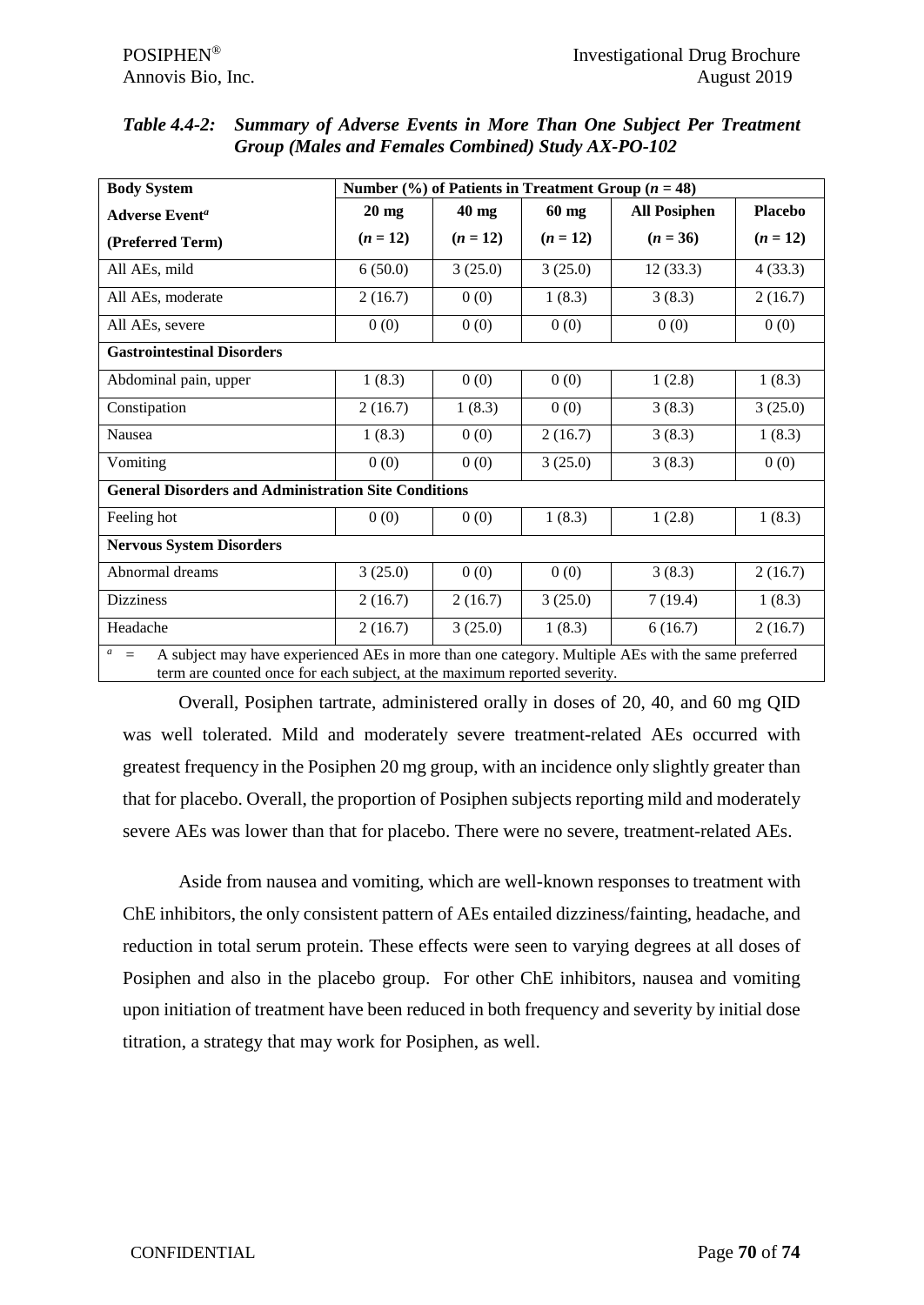# **4.4.3 An Open-Label, Two-Stage Study to Evaluate the Pharmacokinetics and Pharmacodynamics of Posiphen® in Plasma and Cerebrospinal Fluid (CSF) after a 10-Day Treatment Period in Subjects with Amnestic Mild Cognitive Impairment (MCI) (Protocol QR-12001)**

A total of 5 subjects were enrolled in Stage 1, and 4 subjects completed the scheduled procedures. Subjects were monitored for any adverse events from the beginning of confinement until discharge. A total of 19 treatment emergent AEs were reported by 5 of the 5 subjects over the course of the study. Thirteen (13) of the 19 AEs were mild and 6 were moderate. Five (5) of the AEs were probably related to the study drug, 10 were possibly related, and the remaining 4 were unrelated. Subject 503 withdrew consent due to adverse events of anorexia, nausea, headache, vivid dreams and vomiting prior to the Day 2, 1700 hour dose.

Posiphen (60 mg QID x 10 days) in MCI subjects showed a similar safety profile as found in the healthy volunteer studies. The most commonly reported AEs were headache/intermittent headache (n=7) and nausea/intermittent nausea (n=4).

Adverse events that occurred in more than one subject are summarized by treatment group in **Table 4.4-3** for both male and female subjects combined.

*Table 4.4-3: Summary of Adverse Events in More Than One Subject Per Treatment Group (Males and Females Combined) Study QR-12001*

| <b>Body System</b>                                                                                                                                                                                                                                                                                                                                                                            | Number (%) of Patients in Treatment Group |  |  |  |  |
|-----------------------------------------------------------------------------------------------------------------------------------------------------------------------------------------------------------------------------------------------------------------------------------------------------------------------------------------------------------------------------------------------|-------------------------------------------|--|--|--|--|
| <b>Adverse Event<sup>a</sup></b>                                                                                                                                                                                                                                                                                                                                                              | 60 mg QID                                 |  |  |  |  |
| (Preferred Term)                                                                                                                                                                                                                                                                                                                                                                              | $(n=5)$                                   |  |  |  |  |
| All AEs, moderate                                                                                                                                                                                                                                                                                                                                                                             | $0(0)1*$                                  |  |  |  |  |
| All AEs, severe                                                                                                                                                                                                                                                                                                                                                                               | 0(0)                                      |  |  |  |  |
| <b>Gastrointestinal Disorders</b>                                                                                                                                                                                                                                                                                                                                                             |                                           |  |  |  |  |
| Nausea                                                                                                                                                                                                                                                                                                                                                                                        | $1(20.0)$ 1*                              |  |  |  |  |
| Vomiting                                                                                                                                                                                                                                                                                                                                                                                      | $0(0)1*$                                  |  |  |  |  |
| <b>Nervous System Disorders</b>                                                                                                                                                                                                                                                                                                                                                               |                                           |  |  |  |  |
| <b>Dizziness</b>                                                                                                                                                                                                                                                                                                                                                                              | 1(20.0)                                   |  |  |  |  |
| Headache                                                                                                                                                                                                                                                                                                                                                                                      | 5(100.0)                                  |  |  |  |  |
| <b>General Disorders and Administration Site Conditions</b>                                                                                                                                                                                                                                                                                                                                   |                                           |  |  |  |  |
| General pain                                                                                                                                                                                                                                                                                                                                                                                  | 1(20.0)                                   |  |  |  |  |
| Other                                                                                                                                                                                                                                                                                                                                                                                         | 5(100.0)                                  |  |  |  |  |
| a<br>A subject may have experienced AEs in more than one category. Multiple AEs with the same<br>$=$<br>preferred term are counted once for each subject, at the maximum reported severity.<br>One subject had leg cramps and was nauseous during the catheterization (predrug). The<br>∗<br>$=$<br>subject vomited and dropped out after the second and before the third 60mg dose on Day 1. |                                           |  |  |  |  |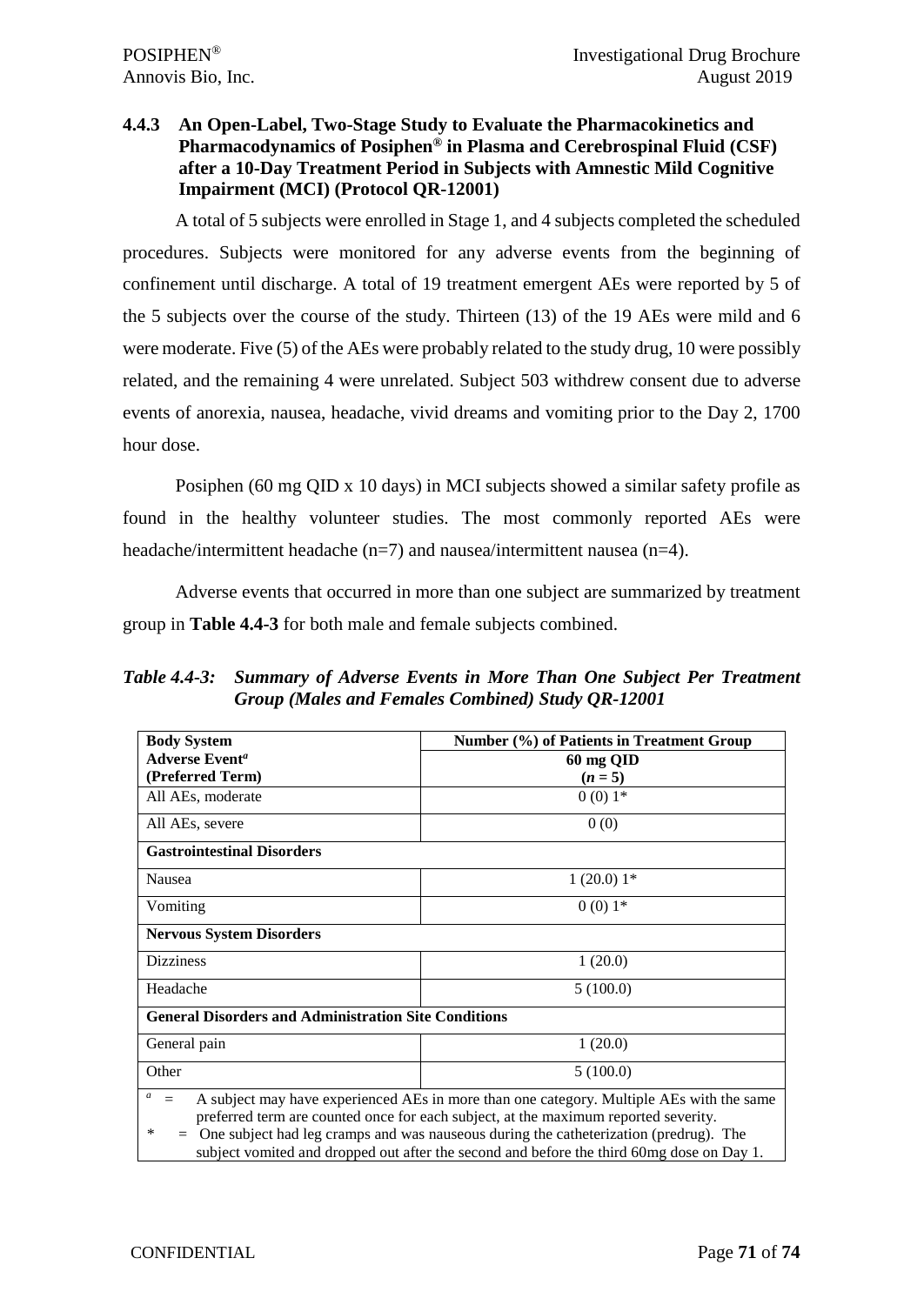#### **5.0 SUMMARY OF DATA AND GUIDANCE FOR THE INVESTIGATOR**

Clinical studies with single and repeated daily oral administration of Posiphen tartrate to healthy volunteers showed Posiphen to be well tolerated up to single doses of 80 mg or QID doses of 60 mg. A single dose of 160 mg was associated with an increased incidence of nausea and vomiting which resulted in the decision not to test higher doses. A similar safety profile was observed in the study of Posiphen (60mg QID x 10 days) in MCI patients.

Aside from nausea and vomiting, which are well-known responses to treatment with ChE inhibitors, the only consistent pattern of AEs entailed dizziness/fainting, headache, and reduction in total serum protein. These effects were seen to varying degrees at all doses of Posiphen and also in the placebo group. There was a tendency, but no definitive pattern of increased incidence of AEs with increasing dose of Posiphen. There have been no SAEs reported in any clinical study with Posiphen to-date.

Preclinical pharmacology and toxicology studies with repeated daily oral administration of Posiphen tartrate for up to 30 days in mice, rats and dogs showed effects limited to the central and peripheral nervous systems and gastrointestinal tract. Dose limiting toxicities were seen at 30 mg/kg/day and above and included ataxia and tremors/twitching. Additional effects in animals included salivation, lacrimation, excessive licking or chewing, slight anemia with reticulocytosis and emesis. Full body tremors and hypoactivity were observed in mice dosed orally and intraperitoneally at the 50 and 75 mg/kg/day dose levels. Tolerance to some of these occurred with continued dosing. The signs/symptoms noted at these high doses of Posiphen tartrate may be related to cholinergic manifestations.

A study conducted to analyze the effect of orally administered Posiphen on Αβ levels in the mouse brain, revealed that Posiphen lowered  $\mathbf{A}\beta$  levels at plasma concentrations that are attainable with oral dosing in humans.

Posiphen tartrate did not adversely affect the QT (or QTc) interval *in vitro* or *in vivo*. In dogs, a transient increase in BP, HR, and body temperature occurred after a single oral dose of 20 mg/kg; however, HR and body temperature were slightly lower in dogs following repeated oral dosing at 30 mg/kg/day for 4 weeks. Given the minimal changes observed in these parameters and their transient nature, it is unclear whether these divergent results represent a possible clinical risk. No treatment-related changes were noted in organ weights,

#### CONFIDENTIAL Page **72** of **74**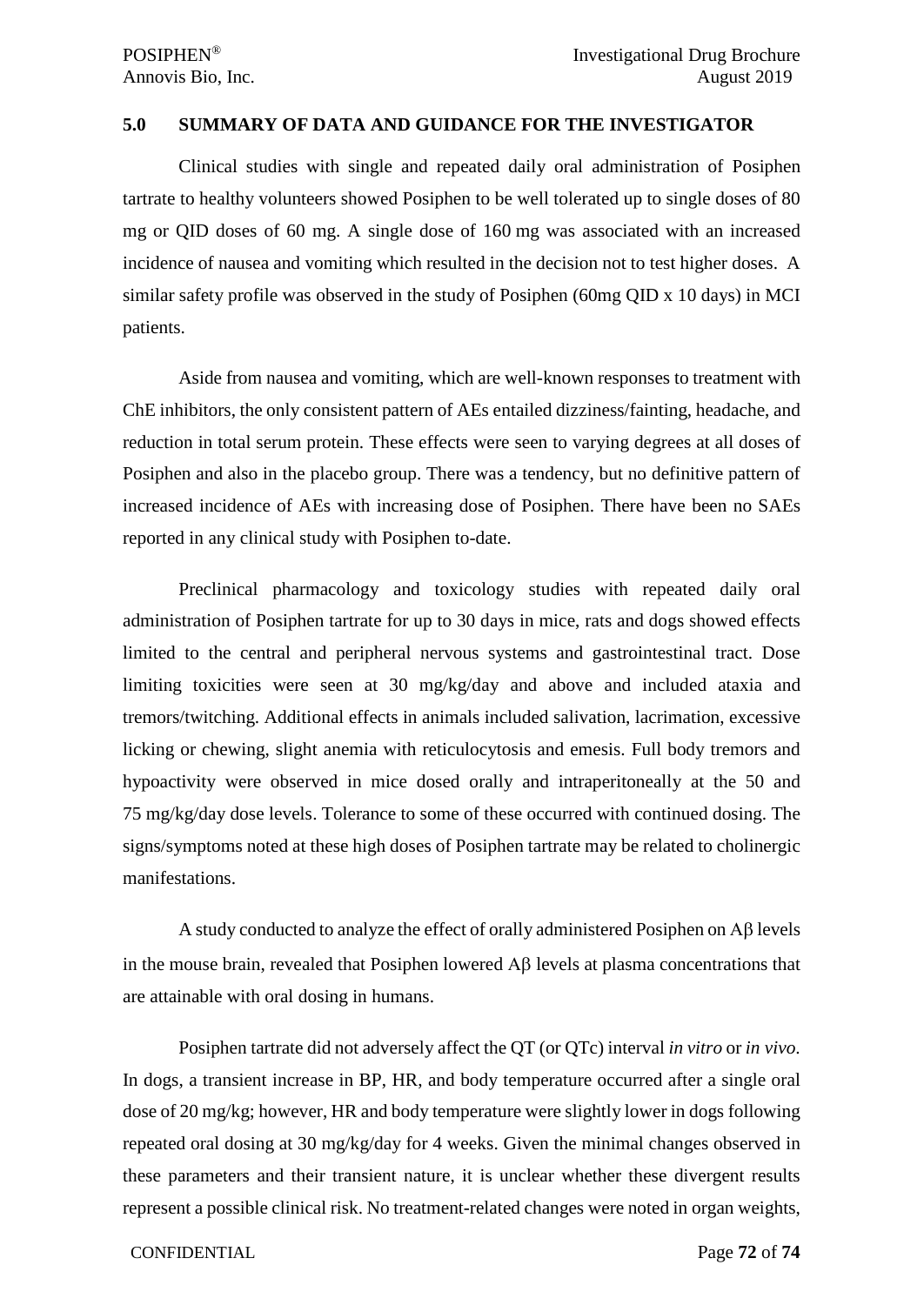or in macroscopic or microscopic examinations in either species with the exception of a possibly related erosion/ulcer in the ileum in one male dog that received 30 mg/kg/day for 4 weeks.

Posiphen tartrate was not mutagenic or clastogenic as assessed by *in vitro* assays. There were no effects on the reproductive organs associated with 4 week exposure to Posiphen tartrate in male or female rats or dogs. However, definitive reproductive and developmental toxicity studies have not been conducted. Therefore, caution should be taken for women that will participate in the initial Phase I clinical development program.

The clinical investigator should advise all potential subjects and patients of the possibility of unexpected side effects and carefully evaluate each person exposed to Posiphen tartrate for possible adverse experiences.

In 2010, FDA sent a notice to all Sponsors of investigational compounds that are intended to treat Alzheimer's disease by reducing β-amyloid in the brain, of the occurrence of imaging abnormalities believed to represent cerebral vasogenic edema. These imaging abnormalities were noted in a study of a monoclonal antibody described by Salloway<sup>[28](#page-72-0)</sup>, and were, in the majority of instances, asymptomatic and their presence was detected by routine brain magnetic resonance imaging (MRI). Symptoms, when present in association with such imaging abnormalities, were reported to include headache, worsening cognitive function, alteration of consciousness, seizures, unsteadiness, and vomiting. In most instances, the occurrence of such imaging abnormalities, even when symptomatic, did not require treatment beyond discontinuation of the investigational compound, with imaging abnormalities then resolving. Infrequently, high-dose steroid therapy was administered in the presence of prominent symptoms.

More recently (2014), FDA has determined that, following a comprehensive review of existing data, development programs investigating use of a monoclonal antibody that targets β-amyloid (regardless of mechanism) must incorporate serial clinical and MRI monitoring. However, development programs for small molecules that target β-amyloid are only required to inform Investigators of the potential risk of cerebral vasogenic edema including its imaging manifestations, accompanying clinical signs and symptoms, and

<span id="page-72-0"></span><sup>&</sup>lt;sup>28</sup> Salloway et. al. A phase 2 multiple ascending dose trial of bapineuzumab in mild to moderate Alzheimer disease. Neurology (2009) 73:2061-2070.